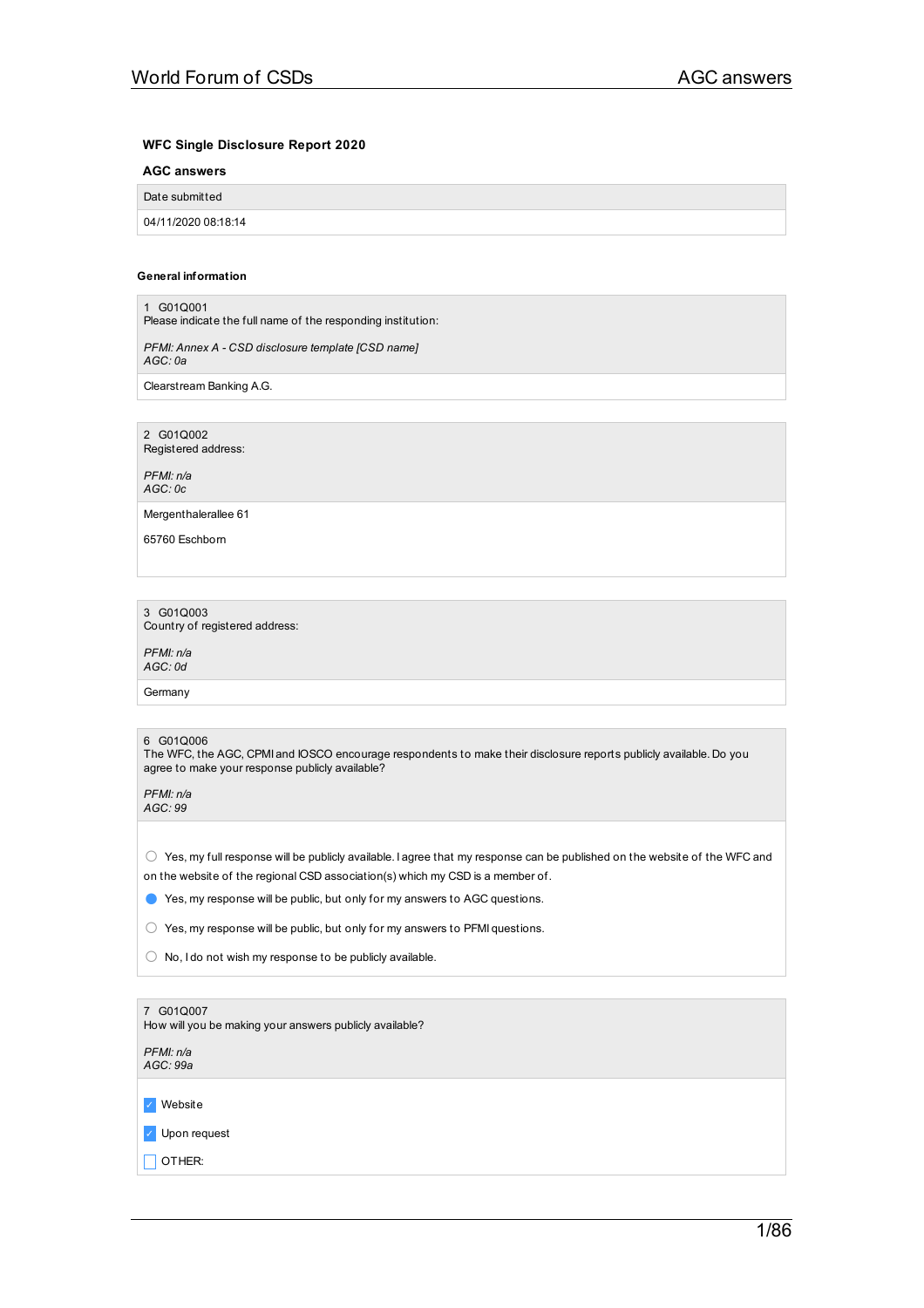# World Forum of CSDs AGC answers

## 8 G01Q008

This disclosure can also be found at the following web address(es):

*PFMI: Annex A - CSD disclosure template [website URL] AGC: 99b*

www.clearstream.com

## 9 G01Q009

First and Last Name of the contact person:

*PFMI: Annex A - CSD disclosure template [contact details] AGC: 99c*

Andrea Polenta

10 G01Q009A

Disclosure submission authorisation

✓ I hereby certify that I am authorised to submit this disclosure report on behalf of my institution.

11 G01Q010

Email address of the contact person:

*PFMI: Annex A - CSD disclosure template [contact details] AGC: 99h*

andrea.polenta@clearstream.com

#### 12 G01Q011

Telephone number (please include the international country code):

*PFMI: n/a AGC: 99e*

+ 352-243-36581

13 G01Q012 How do you prefer to be contacted?

*PFMI: n/a AGC: 99d*

| $\sqrt{\phantom{a}}$ Telephone |
|--------------------------------|
| $\Box$ Fax                     |
| $\Box$ mail/air courier        |
| $\sqrt{e}$ e-mail              |
|                                |

14 G01Q013 Fax number

*PFMI: n/a AGC: 99f*

15 G01Q014

What is the preferred street address for mailing requests?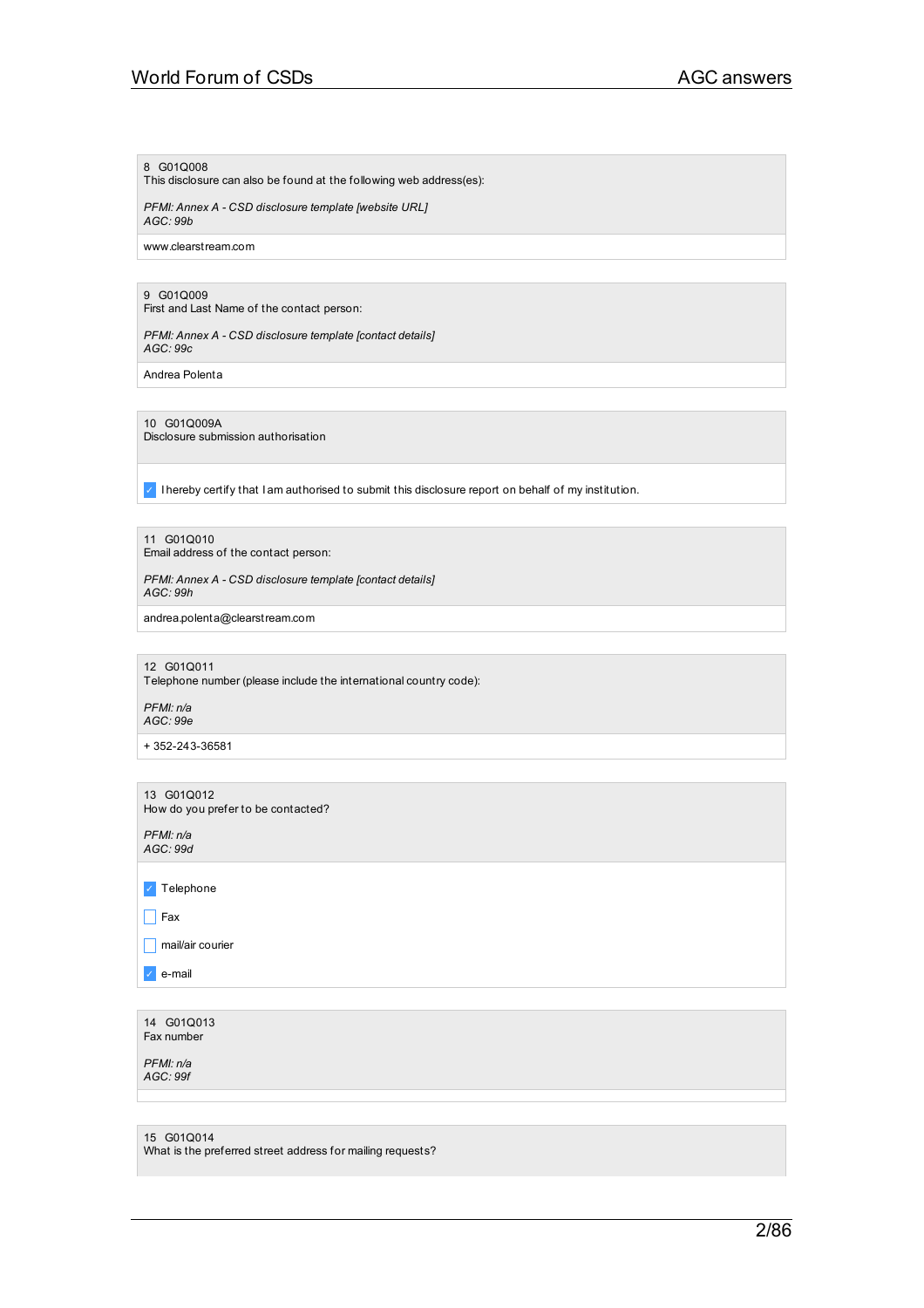*PFMI: n/a AGC: 99g*

### 25 G01Q024

I am submitting up-to-date information in response to:

✓ The AGC questions and a report with only AGC answers will be generated

The PFMI questions and a report with only PFMI answers will be generated

**Both the AGC and PFMI questions and a report with answers to both questionnaires will be generated** 

### **Legal Basis (PFMI Principle 1)**

27 G02Q002

Under what regulation or statute is the CSD established and governed?

*PFMI: n/a AGC: 7*

BF is established and governed by various regulations or statutes. CBF is established and incorporated as a stock corporation ("Aktiengesellschaft") in accordance with the German Stock Corporation Act ("SCA" or "Aktiengesetz"). Thus, the governance of CBF is performed by an executive board and a supervisory board in accordance with the SCA and the articles of association. Moreover, CBF is a licensed central securities depository (CSD) in accordance with the provisions of the Securities Deposit Act ("SDA" or "Depotgesetz"). CBF is a fully licensed credit institution according to the German Banking Act conducting the custody and administration of securities for others as a banking business in accordance with the German Banking Act.

On 22 July 2019, BaFin issued a declaration of completeness with regards to CBF's application file pursuant to Article 17 CSDR (Core Services). On 21 January 2020, CBF received its CSDR licence.

CBF will hand in its application under Article 55 CSDR on 15 October 2020.For further details, please refer to the following information: https://www.clearstream.com/clearstream-en/about-clearstream/regulation-1-/central-securities-depositoryregulation-csdr-

| 28 G02Q003                                             |
|--------------------------------------------------------|
| Is the regulation or statute electronically available? |

*PFMI: n/a AGC: 7a*

● Yes ○ No

29 G02Q004

If regulation or statute is electronically available, please supply web address(es) here or upload document(s).

*PFMI: n/a AGC: 7b*

> https://portal.mvp.bafin.de/database/InstInfo/institutDetails.do?<br>cmd=loadInstitutAction&institutId=105564 http://www.gesetze-im-[internet.de/wpapg/index.html](http://www.gesetze-im-internet.de/wpapg/index.html) [http://www.gesetze-im-](http://www.gesetze-im-internet.de/aktg/)internet.de/aktg/

[https://www.gesetze-im-internet.de/kredwg/BJNR008810961.html](http://www.gesetze-im-internet.de/kredwg/BJNR008810961.html)

30 G02Q005 filecount - Please supply document(s) here: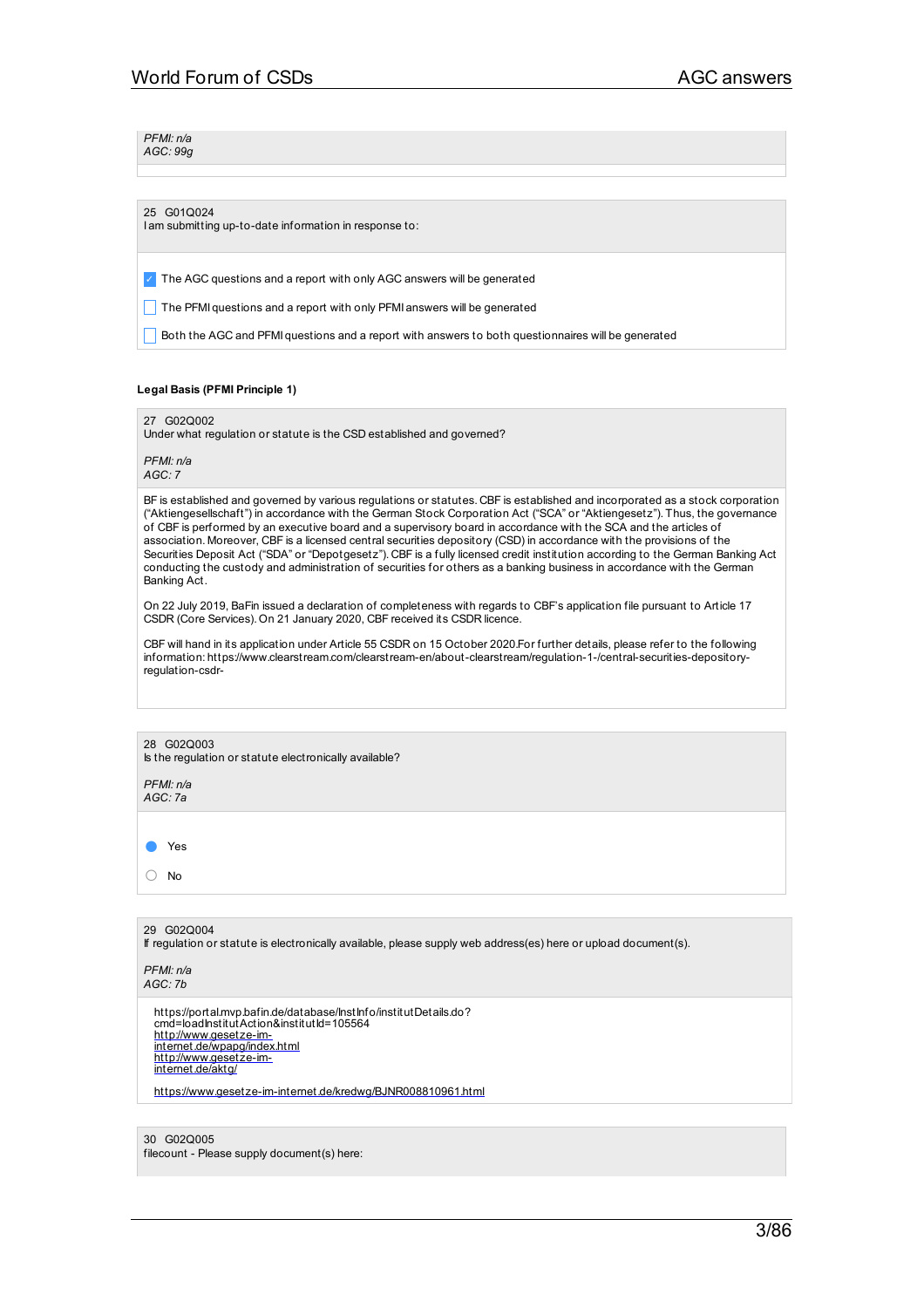| PFMI: n/a<br>AGC: 7c |  |
|----------------------|--|
|                      |  |

## **Governance and ownership (PFMI Principle 2)**

| 45 G03Q002<br>What type of legal entity is the institution?                                                                                                                                                                                                                            |
|----------------------------------------------------------------------------------------------------------------------------------------------------------------------------------------------------------------------------------------------------------------------------------------|
| PFMI: n/a<br>AGC: 3                                                                                                                                                                                                                                                                    |
| Public Company                                                                                                                                                                                                                                                                         |
| Private Company                                                                                                                                                                                                                                                                        |
| Central Bank (or part thereof)                                                                                                                                                                                                                                                         |
| Stock Exchange (or part thereof)                                                                                                                                                                                                                                                       |
| OTHER:                                                                                                                                                                                                                                                                                 |
|                                                                                                                                                                                                                                                                                        |
| 46 G03Q003<br>Is the institution operated as a "for profit" or a "not for profit" organization?"                                                                                                                                                                                       |
| PFMI: n/a<br>AGC:4                                                                                                                                                                                                                                                                     |
| Not for profit<br>U                                                                                                                                                                                                                                                                    |
| For profit                                                                                                                                                                                                                                                                             |
|                                                                                                                                                                                                                                                                                        |
| 47 G03Q004<br>Please provide the names of the owners and their ownership interest percentages.                                                                                                                                                                                         |
| PFMI: n/a<br>AGC: 5                                                                                                                                                                                                                                                                    |
| CBF is wholly owned by Clearstream Holding AG who itself is a wholly owned subsidiary of Deutsche Börse<br>Group. A diagram of this shareholding structure is available at https://www.clearstream.com/clearstream-<br>en/about-clearstream/company-governance/shareholding-structure. |
| 48 G03Q005                                                                                                                                                                                                                                                                             |
| What is the date of establishment of the CSD?                                                                                                                                                                                                                                          |

*PFMI: n/a AGC: 6a*

05/12/1949

49 G03Q006 What is the date that the CSD's operations began?

*PFMI: n/a AGC: 6b*

05/12/1949

50 G03Q007 Are participants required to contribute capital to the CSD that would result in ownership of the CSD?

*PFMI: n/a AGC: 18*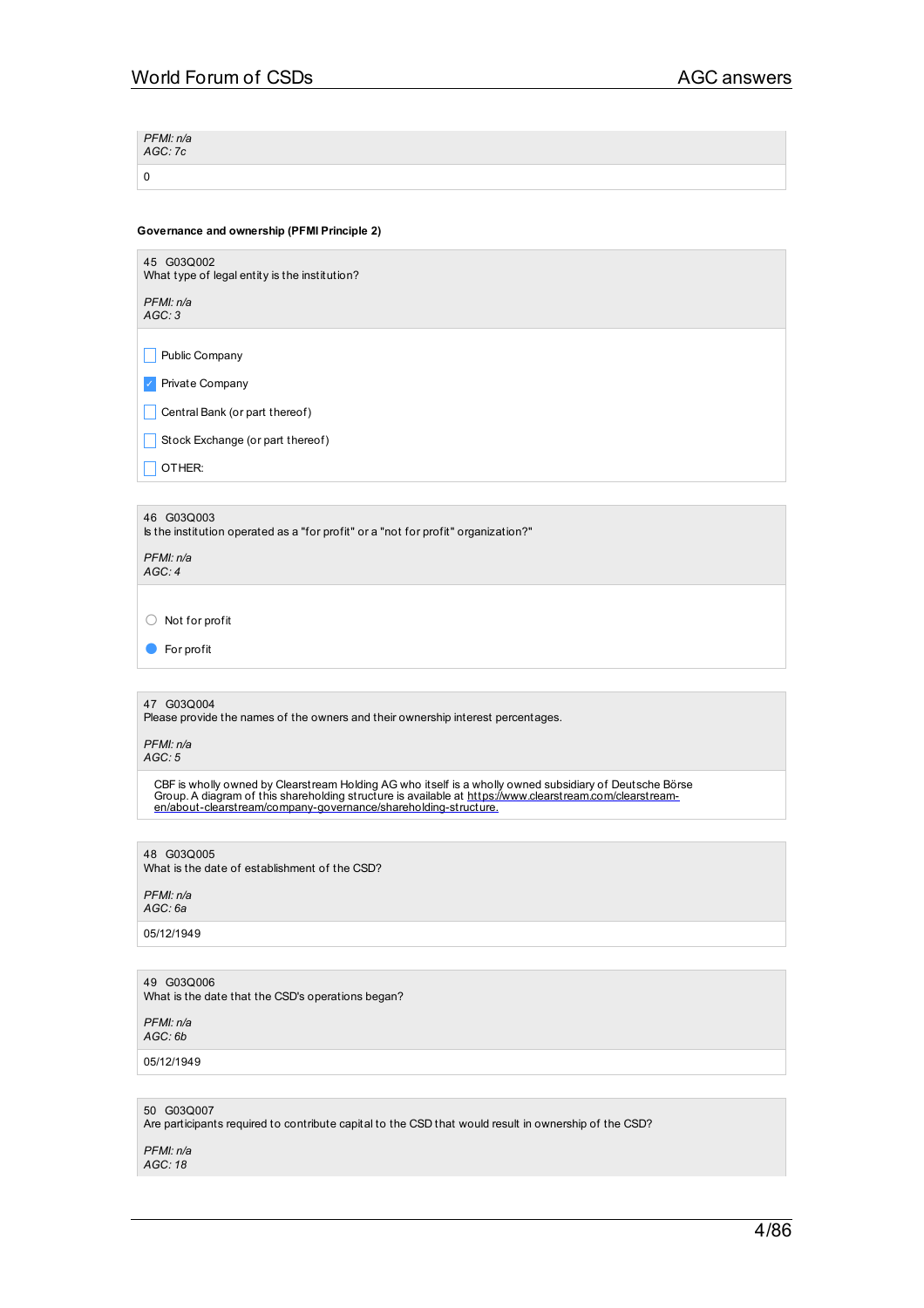○ Not applicable

● No

○ Yes

## 51 G03Q008

If yes, what fixed amount is required or what formula is used to determine the appropriate contribution level?

*PFMI: n/a AGC: 18a.*

### 59 G03Q016

What are the roles and responsibilities of the CSD's board of directors (or equivalent), and are they clearly specified? Please provide details of the structure and composition of your Board together with their industry experience and responsibilities in governing the CSD. What are the qualifications to become a board member?

*PFMI: Q.2.3.1 AGC: 7d*

The Executive Board manages and represents the Company. Its task and responsibilities are:

(1)The Executive Board shall design and establish the Company's business strategy, the risk strategy, the strategy regarding capital adequacy and liquidity as well as the guiding principles governing:

a) the organisational and operational structure including IT (technology) and internal communications processes,

b) the internal control, compliance and risk management mechanisms,

c) the professional conduct and corporate values, including escalation procedures,

d) the central administration, including administrative, accounting and IT organisation,

e) outsourcing,

f) the management of continuing activities and crisis events, and

g) the appointment and replacement of persons holding key functions.

(2) The Executive Board shall critically assess and approve, at least once a year, the internal governance arrangements of<br>the Company and its implementation and shall inform the Supervisory Board, at least once a year, of

The composition of the Executive and Supervisory Board members should reflect the knowledge, skills and experience necessary to fulfil its responsibilities. This includes that the

Board collectively has an appropriate understanding of those areas for which the members are collectively accountable, and the skills to effectively manage and oversee the institution.

Further details are available in the "Rules of Procedure for the Executive Board Clearstream Banking AG (CBF)" document published in compliance with CSDR at: <u>https://www.clearstream.com/clearstream-en/about-</u><br><u>clearstream/company-governance</u>

61 G03Q018 What are the election procedures?

*PFMI: Q.2.3.2 AGC: 7e*

The members of the Supervisory Board are appointed by the general meeting of shareholder which is preceded by an internal assessment and by an assessment of the BaFin which confirms the suitability of the candidate to become a member of the Supervisory Board. The Supervisory Board is responsible for the selection and (re-)appointment of Executive Board members and for election proposals to the Annual General Meeting regarding the election of Supervisory Board members. It therefore identifies candidates for the appointment, taking into account the suitability criteria set out in this Side letter and the underlying Policy, and drafts a job description with a candidate profile. Furthermore, BaFin needs to confirm the suitability of a candidate for an Executive Board membership prior to the appointment.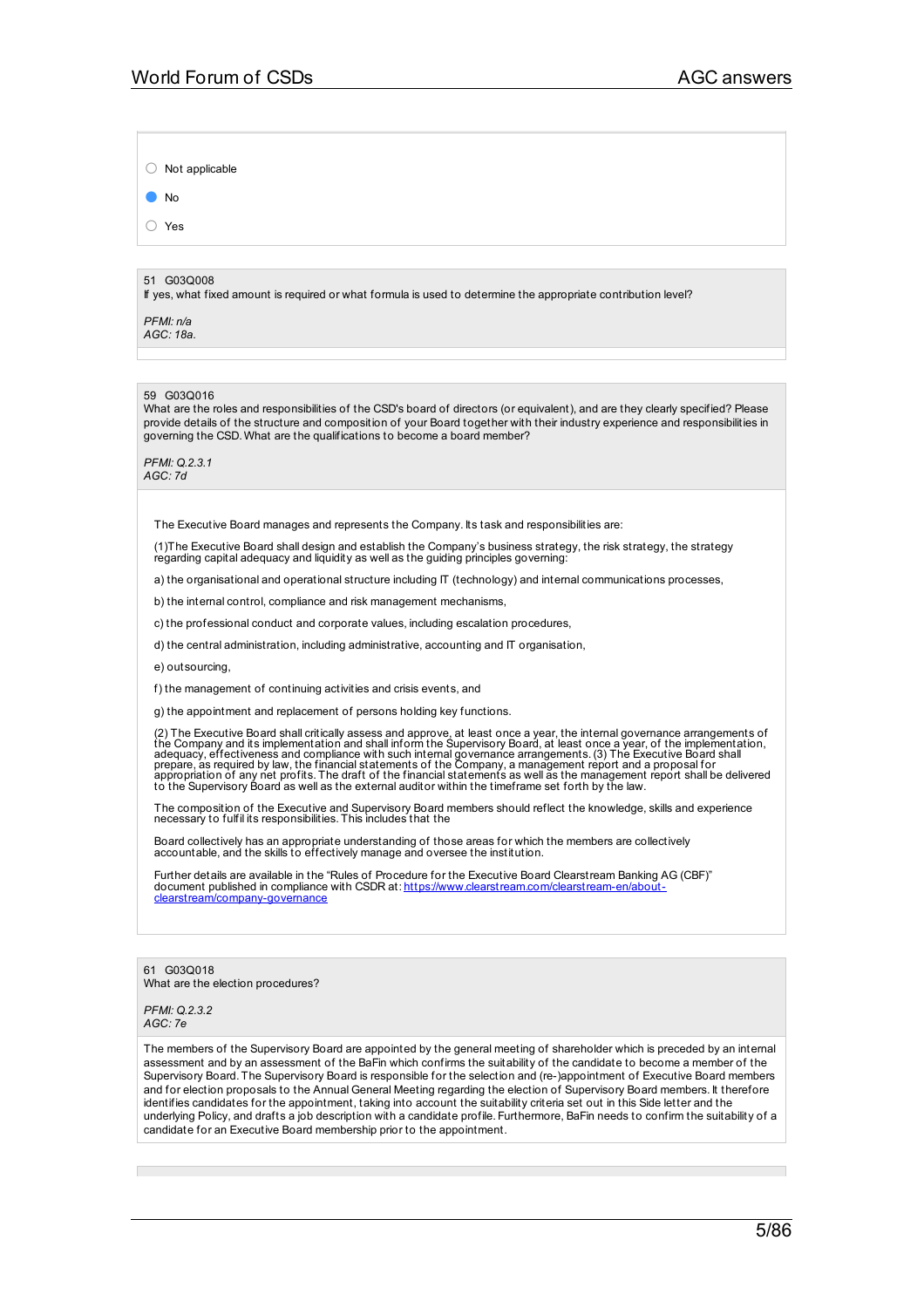62 G03Q019

What is the maximum length of time a board member can serve?

*PFMI: Q.2.3.2 AGC: 7f*

Members of the Supervisory Board shall be elected for a term of office ending at the closing of the General Shareholders' Meeting which votes on the approval for the fourth fiscal year after the commencement of the term of office, not including such fiscal year in which the term of office has commenced.A successor for a member resigning before his/her term of office shall be elected for the remaining term of office of the resigning member. The Supervisory Board appoints the members of the Executive Board for a term not exceeding five years and may appoint one of the members as chairman of the Executive Board.Every member is eligible for re-election.

## 63 G03Q020

How are the voting powers distributed amongst the board members (i.e. does each board member have one vote or do certain members have additional voting power)?

*PFMI: Q.2.3.2 AGC: 7g*

Unless otherwise provided by law or the Articles of Incorporation, resolutions will be adopted by simple majority of the votes cast. The foregoing shall also apply to elections. The method of voting shall be determined by the chairman. In the event of a tie, the chairman's vote shall be decisive. The Executive Board passes a resolution, barring an alternative arrangement, with a simple majority of votes of the members participating in passing of the resolution. Neither the chairman of the Executive Board nor his deputy have a tie-breaking vote.

### 65 G03Q022

What are the procedures established to review the performance of the board as a whole and the performance of the individual board members? Who is responsible for regulating the board members?

*PFMI: Q.2.3.4 AGC: 7h*

Local and European regulators.

### **Comprehensive risk management (PFMI Principle 3)**

88 G04Q003 Any direct damages or losses to participants caused by the CSD as a result of force majeure events, acts of God, or political events, etc.?

*PFMI: Q.3.1.1 AGC: 66x.*

○ Not applicable

○ No

○ Yes

| 89 G04 Q004<br>If yes, please check all of the following that apply:       |
|----------------------------------------------------------------------------|
| PFMI: Q.3.1.1<br>AGC:66V.                                                  |
| Financial limits are imposed on the amount of liability assumed by the CSD |
| The CSD assumes liability for direct losses                                |
| The CSD assumes liability for indirect or consequential losses             |
| OTHER:                                                                     |
|                                                                            |
| 90 G040005                                                                 |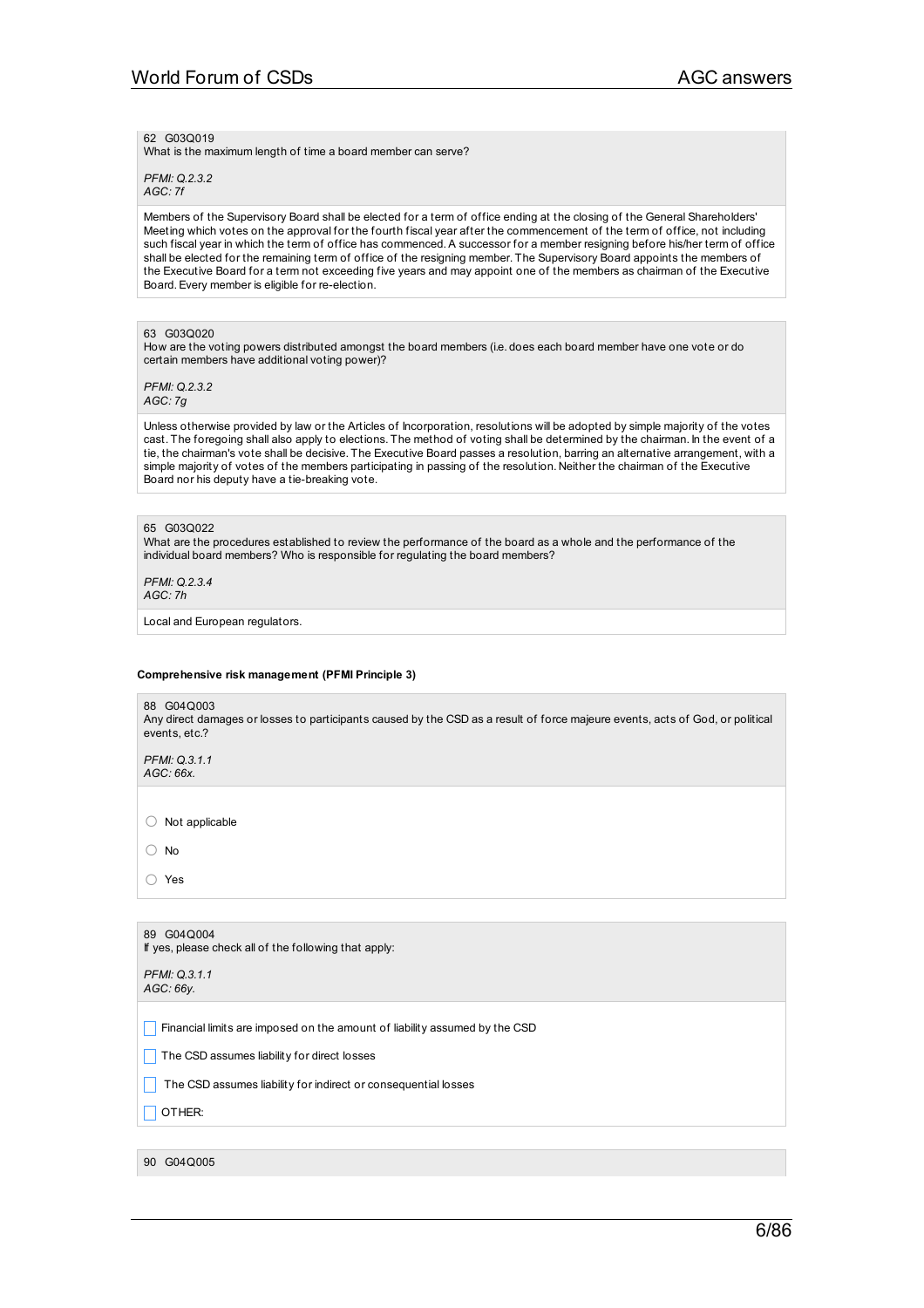In all cases where the CSD assumes responsibility for direct or indirect or consequential losses, is the CSD's liability limited by a standard of care determination? *PFMI: Q.3.1.1*

○ Not applicable

*AGC: 66+*

○ Yes

91 G04Q006 Please define the standard of care applied:

*PFMI: Q.3.1.1 AGC: 66\**

## **Credit risk (PFMI Principle 4)**

| 121 G05Q011<br>Does the CSD have a guaranty fund independent of stock exchange or other market guarantees? |
|------------------------------------------------------------------------------------------------------------|
| PFMI: Q.4.3.1<br>AGC: 78                                                                                   |
|                                                                                                            |
| Not applicable                                                                                             |
| No                                                                                                         |
| Yes                                                                                                        |
|                                                                                                            |

122 G05Q012

If yes, please respond to the following questions: What is the size of the fund?

*PFMI: Q.4.3.1 AGC: 78a.*

Please refer to the final provisions listed in section C.XXXIII of Clearstream's CSD GTCs, available at [https://www.clearstream.com/clearstream-en/keydocuments-1-/csd-1-/general-terms-](http://www.clearstream.com/clearstream-en/keydocuments-1-/csd-1-/general-terms-)

and-conditions

123 G05Q013 How is the size of the fund determined?

*PFMI: Q.4.3.1 AGC: 78b.*

○ A fixed amount

○ By asset value

 $\bigcirc$  By participant volume

● Other: Please refer to the final provisions listed in section C.XXXIII of Clearstream's CSD GTCs, available at

https://www.clearstream.com/clearstream-en/keydocuments-1-/csd-1-/general-terms- and-conditions

| 124 G05Q014               |  |
|---------------------------|--|
| How is the fund financed? |  |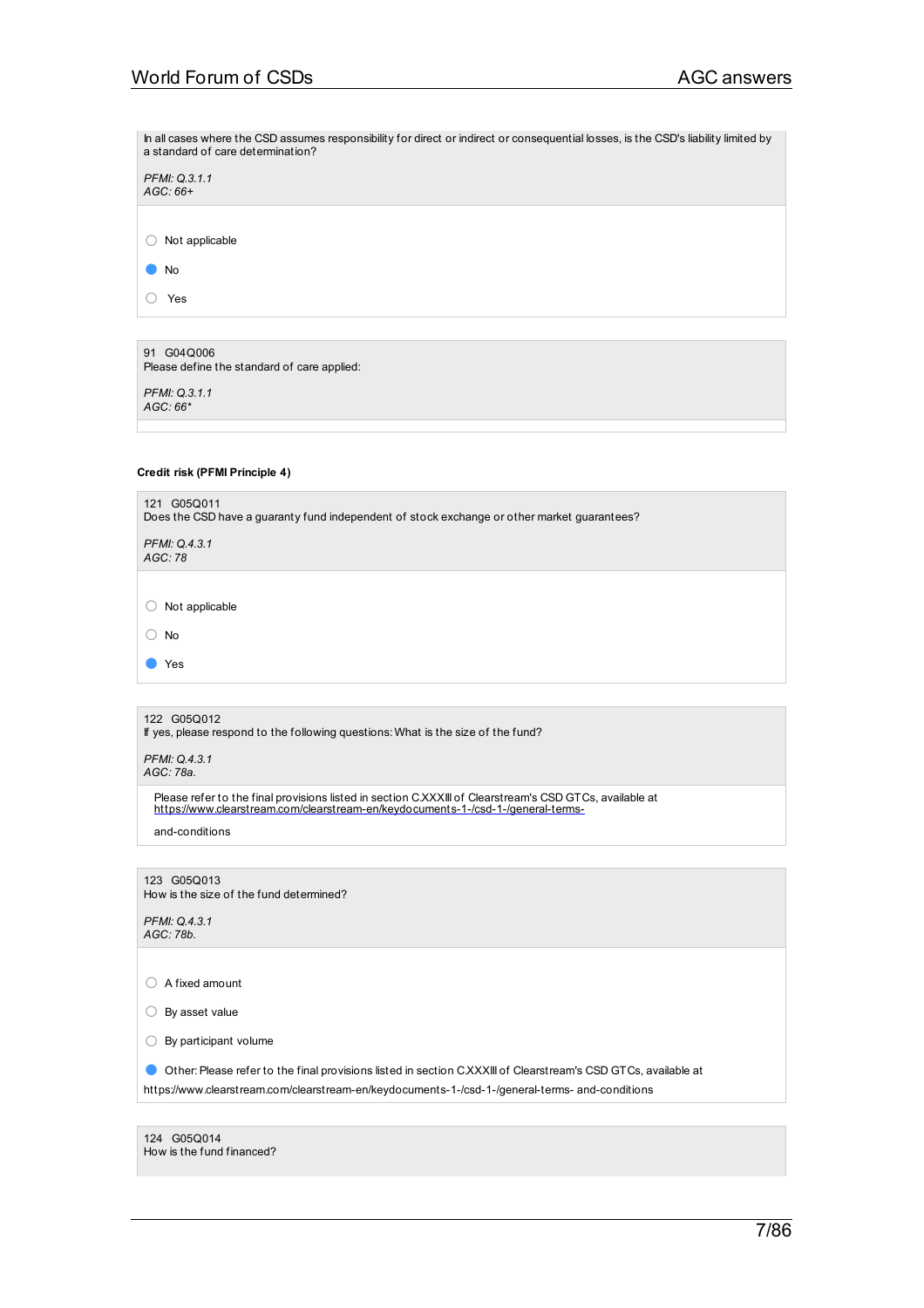*PFMI: Q.4.3.1 AGC: 78d.*

○ Funding from retained earnings

○ Contributions from participants

○ Contributions from owner

● Other: Please refer to the final provisions listed in section C.XXXIII of Clearstream's CSD GTCs, available at

https://www.clearstream.com/clearstream-en/keydocuments-1-/csd-1-/general-terms- and-conditions

125 G05Q015 If so, what is the amount or percentage per owner?

*PFMI: Q.4.3.1 AGC: 78e.*

126 G05Q016 If so, what is the amount or percentage per participant?

*PFMI: Q.4.3.1 AGC: 78f.*

127 G05Q017 Who is covered by the fund?

*PFMI: Q.4.3.1 AGC: 78h.*

Direct CSD participants only

 $\Box$  The beneficial owner also

✓ OTHER:Please refer to the final provisions listed in section C.XXXIII of Clearstream's CSD GTCs, available at https://www.clearstream.com/clearstream-en/keydocuments-1-/csd-1-/general-terms- and-conditions

128 G05Q018 When is the guaranty fund used?

*PFMI: Q.4.3.1 AGC: 78j.*

 $\Box$  When a broker defaults

 $\Box$  When a direct participant defaults

✓ OTHER:Please refer to the final provisions listed in section C.XXXIII of Clearstream's CSD GTCs, available at https://www.clearstream.com/clearstream-en/keydocuments-1-/csd-1-/general-terms- and-conditions

| 131 G05Q021<br>Does the CSD have insurance to cover losses in the event of Default on settlement commitments by the CSD or a<br>participant? |
|----------------------------------------------------------------------------------------------------------------------------------------------|
| PFMI: Q.4.3.3<br>AGC:91                                                                                                                      |
|                                                                                                                                              |
| Not applicable                                                                                                                               |
| No                                                                                                                                           |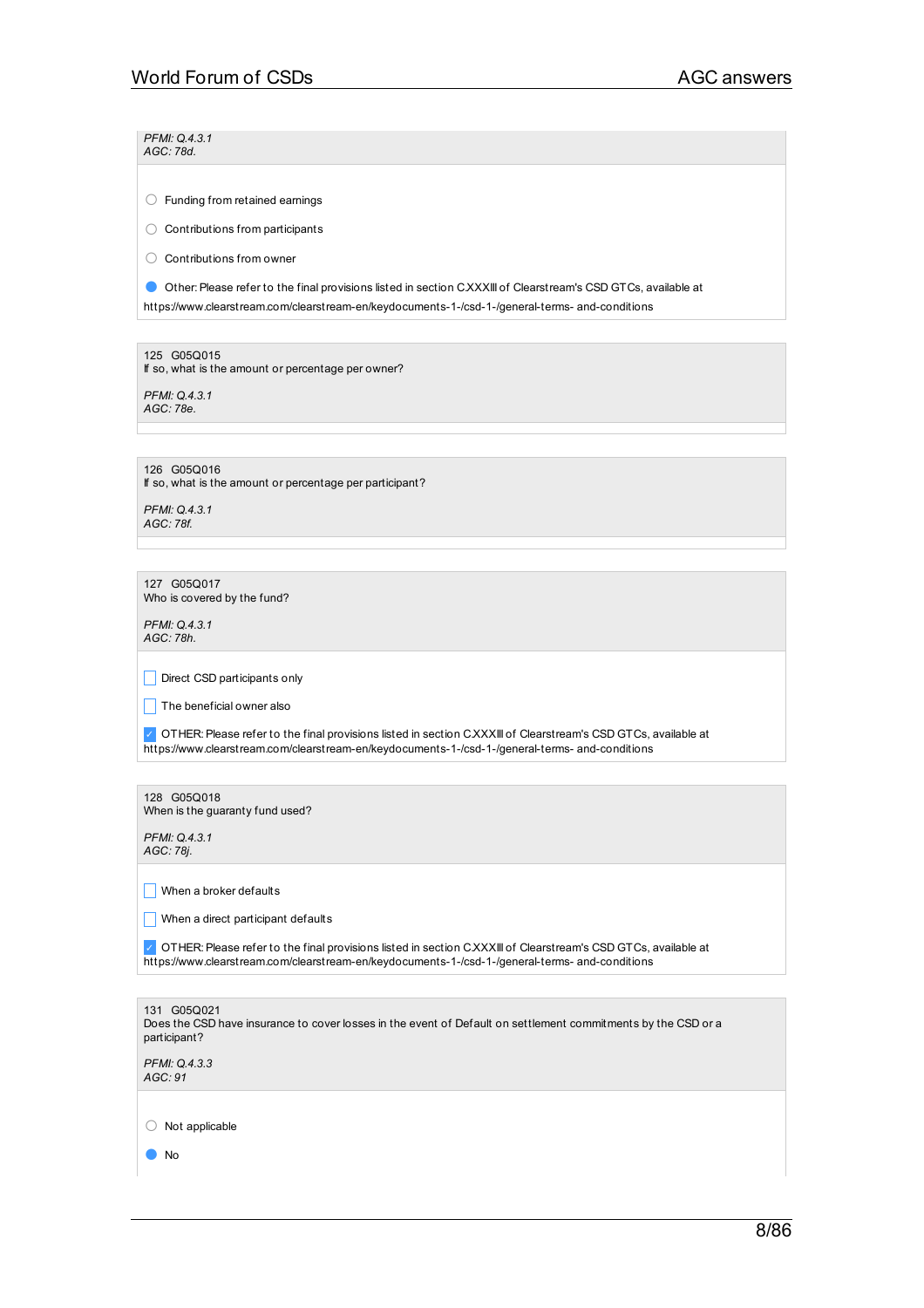○ Yes

132 G05Q022 What is the amount of the coverage?

*PFMI: Q.4.3.3 AGC: 91a*

133 G05Q023 What is the amount of the deductible?

*PFMI: Q.4.3.3 AGC: 91b*

134 G05Q024

Please explain other loss or default protections:

*PFMI: Q.4.3.3 AGC: 79a*

In order to protect from losses and prepare for potential participant default, CBF has implemented a default management process. The default management of CBF includes preliminary measures (such as monitoring of defined early warning indicators in order to detect potential participant default at an early stage) and corrective measures, which are related to liquidation of pledged securities in order to cover the outstanding exposures, if any.

For further details, please refer to the https://www.clearstream.com/clearstream-en/strategy-and-initiatives/assetsafety/clearstream-default-management

### 135 G05Q025

Does the CSD accept liability (independent of any insurance coverage) for the following:Any direct damages or losses to participants caused by the CSD in its capacity as a central counterparty?

*PFMI: Q.4.3.3 AGC: 66q.*

● Not applicable

○ No

○ Yes

136 G05Q026 If yes, please check all of the following that apply: *PFMI: Q.4.3.3 AGC: 66r.*

**Financial limits are imposed on the amount of liability assumed by the CSD** 

 $\Box$  The CSD assumes liability for direct losses

The CSD assumes liability for indirect or consequential losses

 $\Box$  OTHER:

### **Collateral (PFMI Principle 5)**

### 141 G06Q001

Summary narrative for PFMIPrinciple 5.Please provide a summary narrative disclosure with sufficient detail and context, as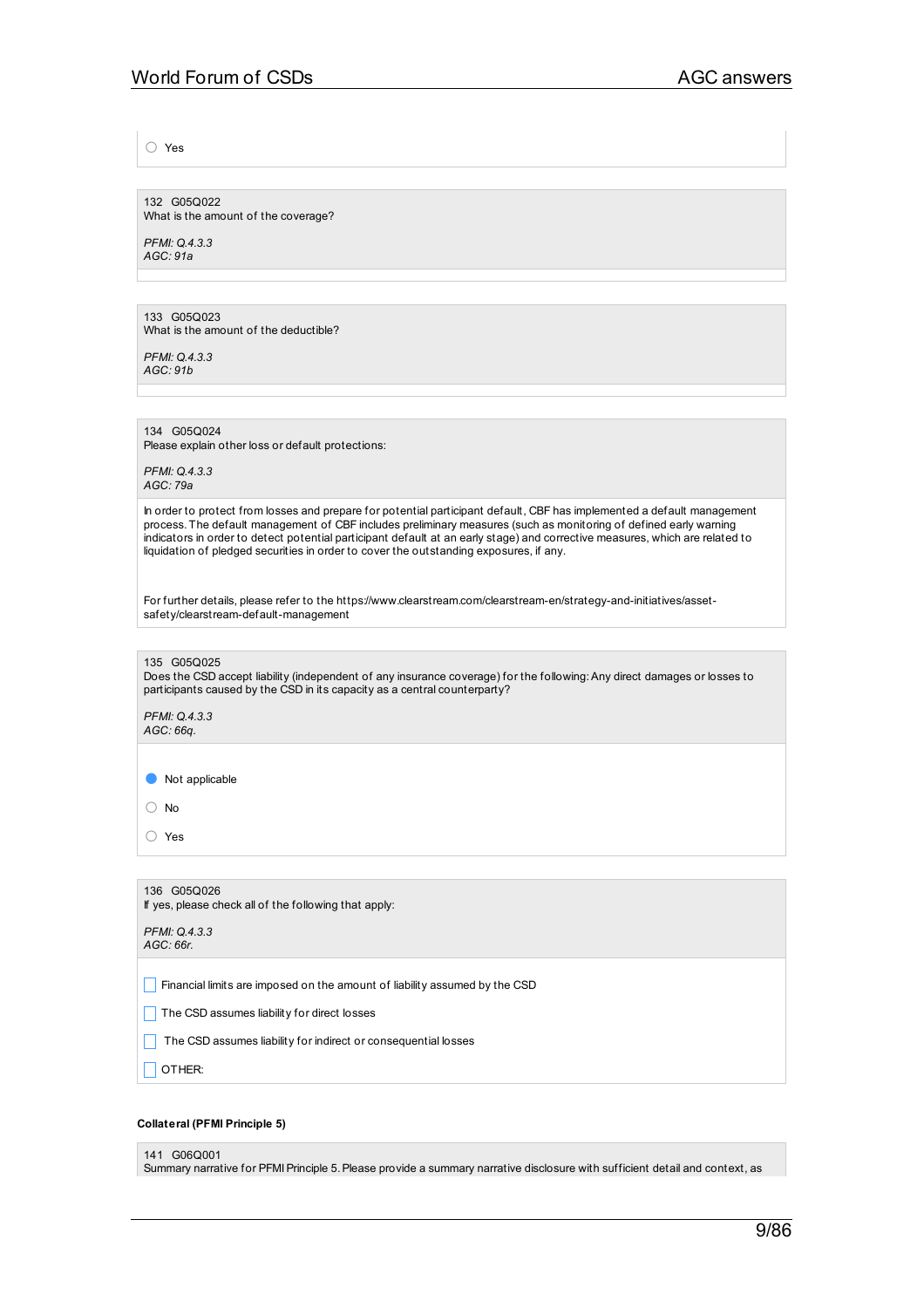well as any other appropriate supplementary information, to enable readers to understand the CSD's approach to or method for observing the principle.Please use the following questions as guidance for the points of focus and level of detail it is expected to convey in the disclosure. Cross references to publicly available documents should be included, where relevant, to supplement the discussion.)

*PFMI: Annex A - CSD disclosure template - IV.P5 AGC: 35c*

XEMAC is a product that supports market participants to make the most efficient use of their collateral, reducing the amount of administrative monitoring by automating most of the processes involved. Transactions in the following areas can be secured via Xemac:

- Credit facilities with Deutsche Bundesbank;
- Open market transactions of the European Central Bank;
- Collateralisation of Deutsche Bundesbank trades on ones' own behalf;
- Trading of GC Pooling transactions through the Eurex Repo trading platform in EUR and foreign currencies;

- Efficient provision and management of collateral on the basis of the risk-based margining for the benefit of Eurex Clearing AG as a clearing house and a CCP;

- Securities lending in the context of the various programs offered by CBF;
- Credit lines with CBF and Clearstream Banking S.A., Luxembourg;
- Bilateral provision of collateral between Xemac participants;
- Collateralised instruments that are issued via CBF and collateralised in Xemac. CBF acts here as the security trustee.

By linking Xemac to Clearstream Banking SA.'s Collateral Management System, CmaX, Xemac participants can also use the securities they hold in Creation for the provision of collateral.

Xemac fullfils the requirements made of a modern system configuration and has been designed as a client/server system and may be installed on a PC or a workstation within the workplace.

#### **Liquidity risk (PFMI Principle 7)**

### **Settlement finality (PFMI Principle 8)**

**Money settlements (PFMI Principle 9)**

Who accepts cash deposits (or makes payment credit accommodations) for CSD transactions? *PFMI: Q.9.1.1 AGC: 31*

217 G09Q003

 $\Box$  CSD

✓ Central Bank

✓ Banks appointed by CSD

Neither or others (e.g. credit lines used)

- $\Box$  Not applicable
- $\Box$  OTHER:

218 G09Q004 Please indicate the name of the banks appointed by the CSD

| <b>PFMI: Q.9.1.1</b> |  |
|----------------------|--|
| AGC: 31a             |  |

Payments in relation to securities transactions, income administration, fees and charges settle outside the CASCADE platform. For cash settlement, CBF uses the central banks, correspondent banks (cash agents) and payment and settlement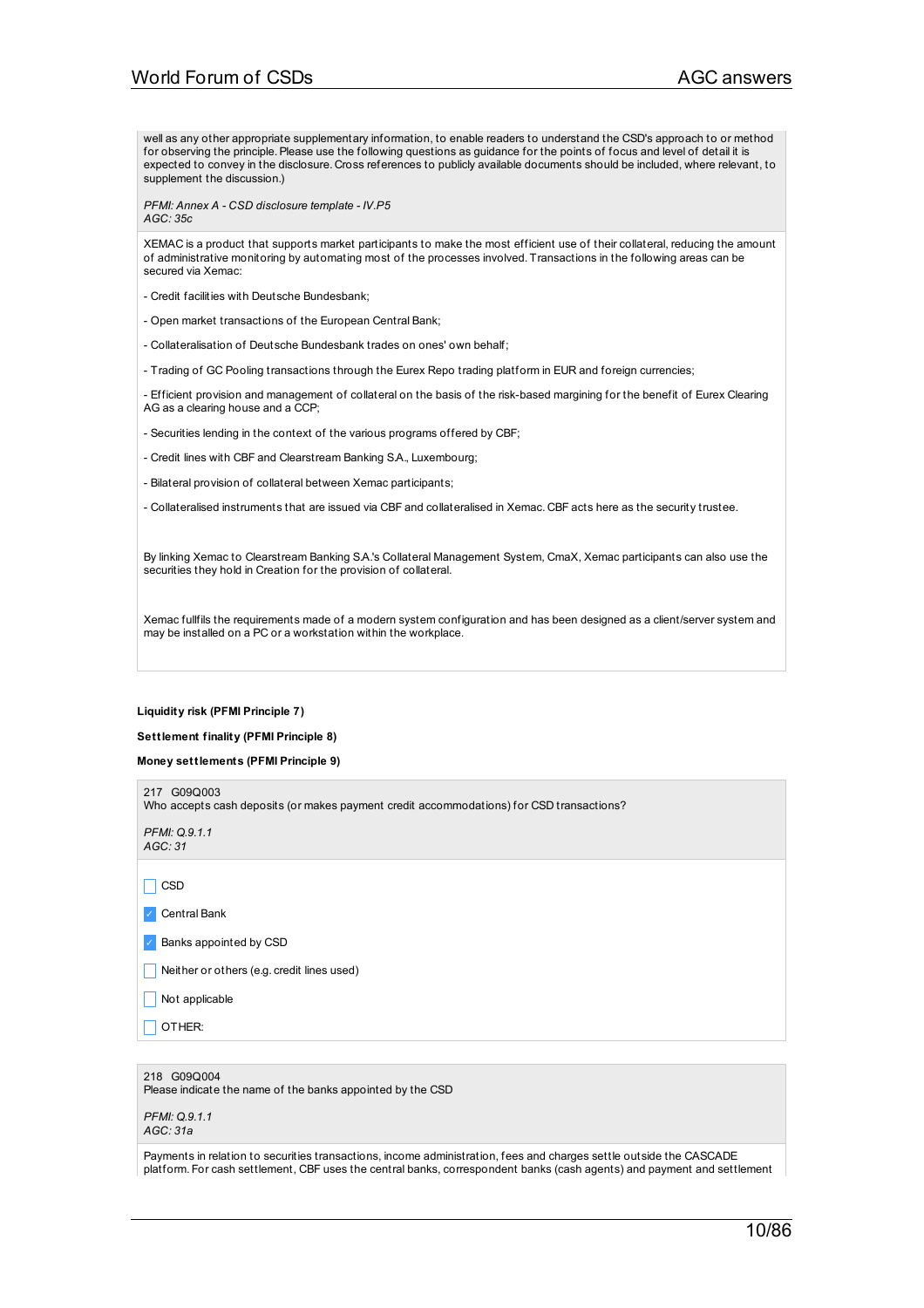systems where CBF's customers keep the corresponding cash accounts.

- All EUR payments resulting from the settlement of transactions with CSC securities, interest and redemption payments for German government bonds as well as cross-border market and reverse claims for FCSC securities are settled via T2S.

- All payments resulting from other Corporate Actions with CSC securities and from the settlement of fees and charges in CASCADE are settled in EUR via TARGET2.

- Cash settlement in non-EUR currency resulting from transactions and income administration in relation to CSC and NCSC securities takes place through the Creation platform of CBF's sister company, CBL. Furthermore payments in EUR resulting from transactions and income administration in relation to NCSC securities classes are also settled through Creation.

- A special case is the settlement of payments in CHF through the Swiss National Bank. This link is only used for cash settlement of cross-border transactions in relation to Swiss CSC securities against CHF.Payments in CHF that do not result from transactions in Swiss CSC securities classes and security transactions in Swiss CSC securities between two CBF participants are settled as payments in non-EUR currency via the Creation platform.

The updated list of cash correspondent banks in the Clearstream network (Creation) is always available on our website at https://www.clearstream.com/clearstream-en/products-and- services/asset-types/cash/cash-timings-matrix-1290324

219 G09Q005

Who processes cash clearing (or draws on credit lines, if applicable) for CSD transactions?

*PFMI: Q.9.1.1 AGC: 32*

 $\Box$  CSD

✓ Central Bank

✓ Banks appointed by the CSD

 $\Box$  Neither or others (e.g. credit lines used)

 $\Box$  Not applicable

 $\Box$  OTHER:

220 G09Q006 Please name banks appointed by the CSD

*PFMI: Q.9.1.1 AGC: 32a*

Please refer to our answer to question 31a.

### 221 G09Q007

Who controls the movement of cash for cash deposits (or draws on credit lines, if applicable)?

*PFMI: Q.9.1.1 AGC: 33, 33b*

 $\Box$  CSD

✓ Central Bank

✓ Banks appointed by CSD

 $\Box$  Neither or others (e.g. credit lines used)

 $\Box$  Not applicable

 $\Box$  OTHER:

222 G09Q008 Please name banks appointed by the CSD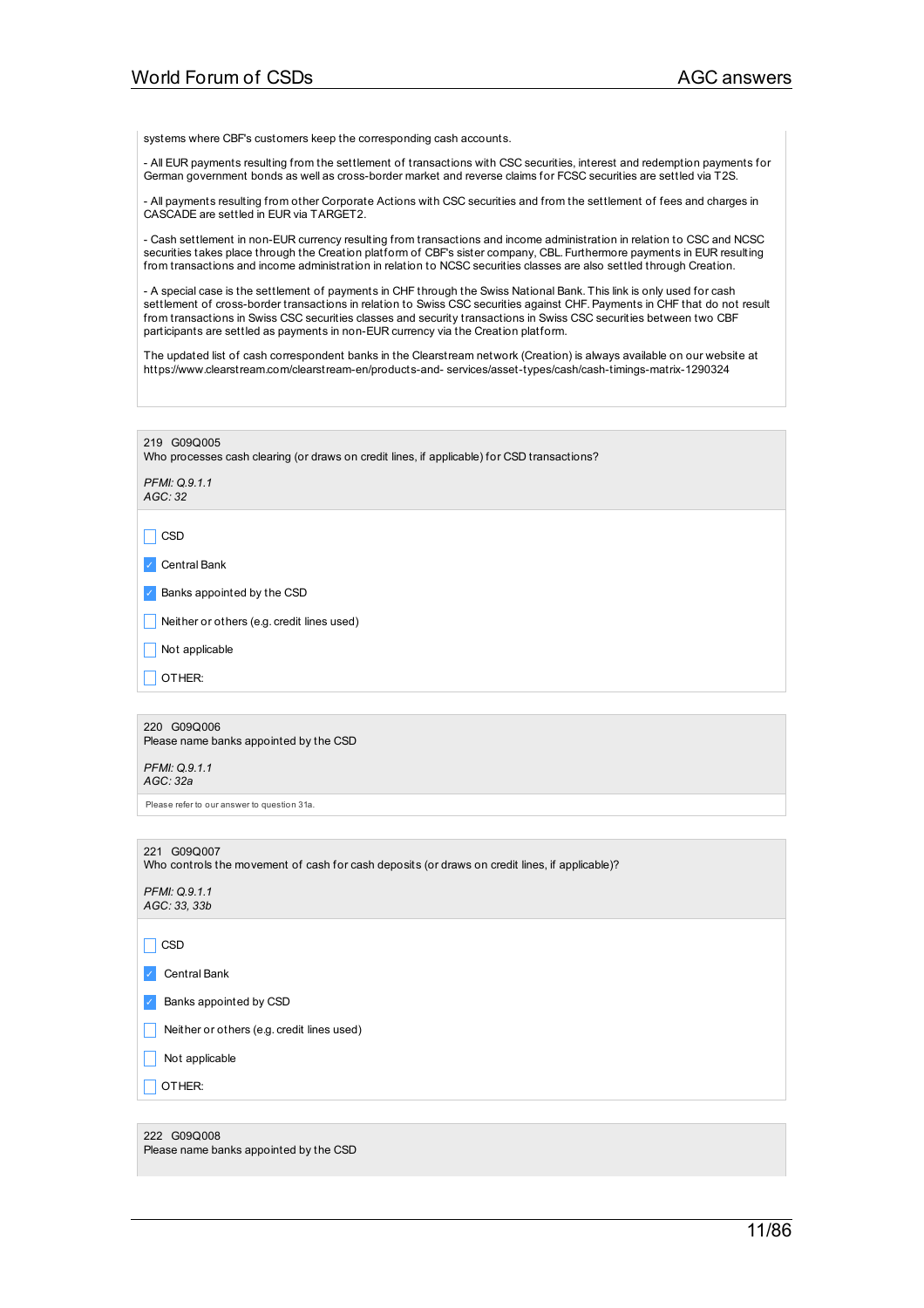*PFMI: Q.9.1.1 AGC: 33a*

Please refer to our answer to question 31a.

Who controls the movement of cash for cash clearing (or for draws on credit lines, if applicable)?

*PFMI: Q.9.1.1 AGC: 34*

 $\Box$  CSD

✓ Central Bank

✓ Banks appointed by CSD

Neither or others (e.g. credit lines used)

 $\Box$  Not applicable

 $\Box$  OTHER:

224 G09Q010 Please name banks appointed by CSD *PFMI: Q.9.1.1 AGC: 34a*

Please refer to our answer to question 31a.

## **Physical deliveries (PFMI Principle 10)**

239 G10Q005 How are eligible securities lodged in the CSD system?

*PFMI: Q.10.1.3 AGC: 57, 57a*

✓ A registered certificate in the name of the CSD is delivered to the CSD.

✓ A participant delivers the security with a valid transfer deed or stock power or other transfer document to the CSD which then effects registration.

\_ A registrar re-registers the security in the name of the CSD.

 $\Box$  Not applicable

|  | $\sim$ OTHER: Usually, all securities are lodged either as global note or individual certificate. |
|--|---------------------------------------------------------------------------------------------------|
|  |                                                                                                   |

| 240 G10Q006<br>When are securities lodged into the CSD reflected in a participant's CSD account? |
|--------------------------------------------------------------------------------------------------|
| PFMI: Q.10.1.3<br>AGC: 58, 58a                                                                   |
|                                                                                                  |
| Securities are reflected in the participant's CSD account immediately upon delivery to the CSD.  |
| Securities are re-registered prior to being reflected in the participant CSD account.            |

 $\Box$  Not applicable

✓ OTHER:Bearer securities are immediately reflected in the participant's depository account after having gone through an intense checking procedure. Registered securities have already been registered prior to being lodged with CBF. Therefore, they are reflected in the participants account immediately after thorough checking procedure.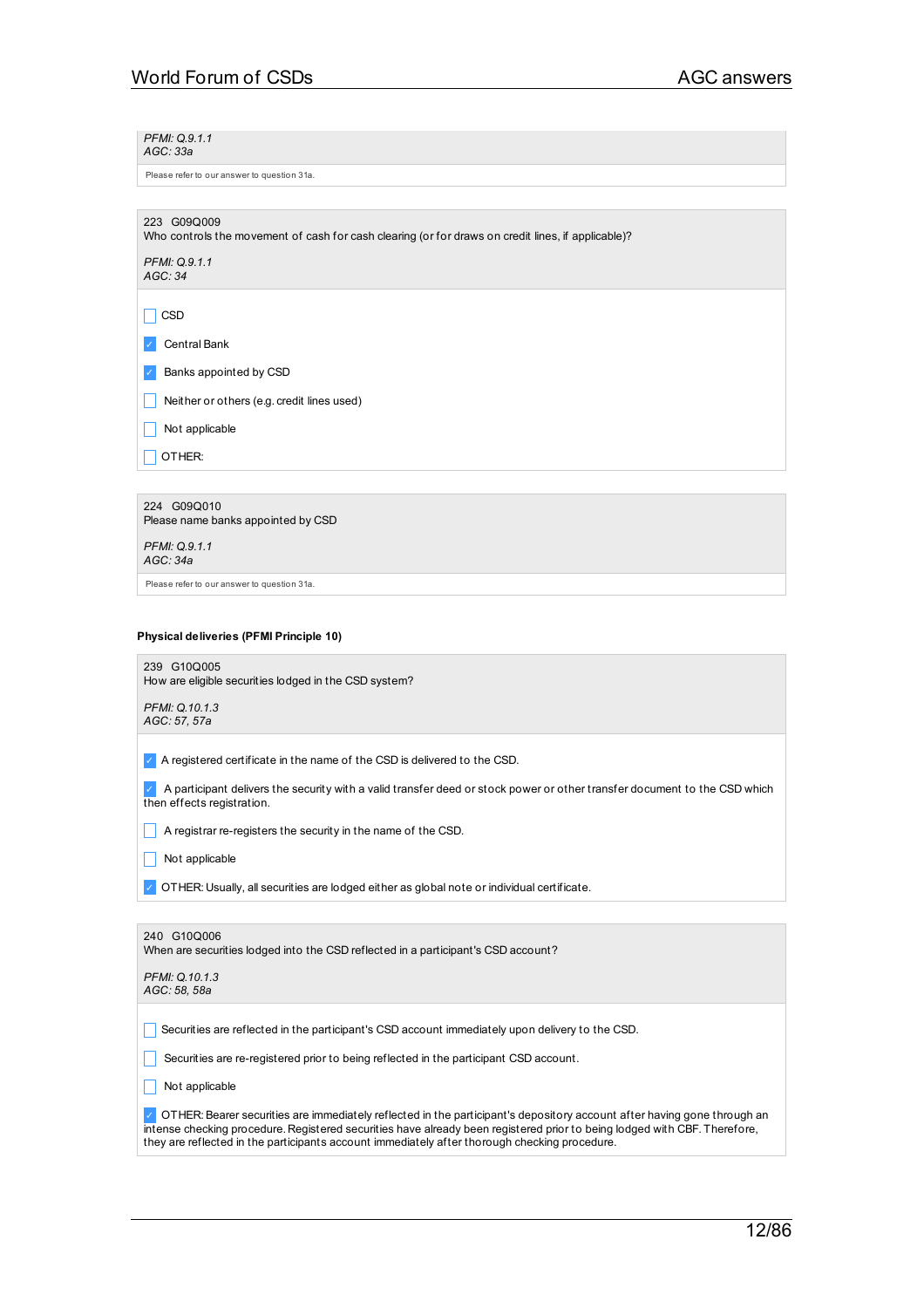| 241 G10Q007<br>How long does it usually take to lodge securities with the CSD?                                       |
|----------------------------------------------------------------------------------------------------------------------|
| PFMI: Q.10.1.3                                                                                                       |
| AGC: 59, 59b                                                                                                         |
|                                                                                                                      |
| Not applicable<br>O                                                                                                  |
| More than 4 weeks<br>O                                                                                               |
| 2 to 4 weeks<br>$\left(\right)$                                                                                      |
| 3 days to 1 week<br>O                                                                                                |
| 1 to 2 days                                                                                                          |
|                                                                                                                      |
| 242 G10Q008<br>Please specify                                                                                        |
| PFMI: Q.10.1.3                                                                                                       |
| AGC: 59a                                                                                                             |
|                                                                                                                      |
| 243 G10Q009                                                                                                          |
| During the process of lodging securities into the CSD, can the securities be traded?                                 |
| PFMI: Q.10.1.3<br>AGC:60                                                                                             |
|                                                                                                                      |
| Not applicable<br>O                                                                                                  |
| No<br>( )                                                                                                            |
| ◯ Yes                                                                                                                |
| Other: Clearstream acts as settlement agent and therefore the trading of securities is outside its purview.          |
|                                                                                                                      |
|                                                                                                                      |
| 244 G10Q010<br>During the process of lodging securities into the CSD, can the securities be settled?                 |
| PFMI: Q.10.1.3                                                                                                       |
| AGC: 60a                                                                                                             |
| Not applicable<br>$\left(\right)$                                                                                    |
|                                                                                                                      |
| No                                                                                                                   |
| ◯ Yes                                                                                                                |
|                                                                                                                      |
| 245 G10Q011<br>During the process of lodging securities into the CSD, can the securities have ownership transferred? |
| PFMI: Q.10.1.3                                                                                                       |
| AGC: 60b                                                                                                             |
|                                                                                                                      |
| Not applicable<br>O                                                                                                  |
| No                                                                                                                   |
| Yes<br>( )                                                                                                           |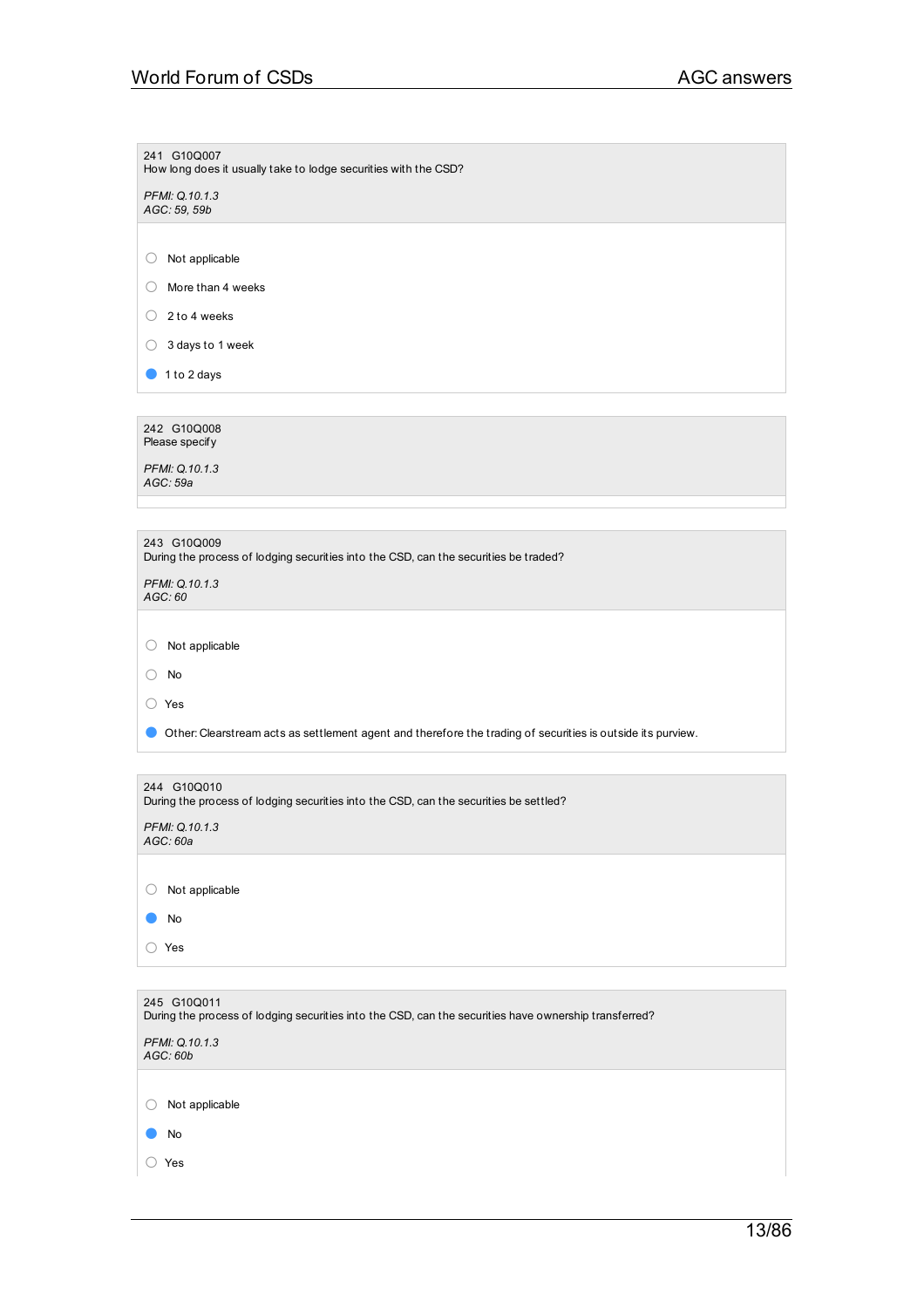## 246 G10Q012

If they cannot be traded, or if you answered other, please explain

*PFMI: Q.10.1.3 AGC: 60c*

## 247 G10Q013

If they cannot be settled, or if you answered other, please explain

*PFMI: Q.10.1.3 AGC: 60d*

Securities are not available until confirmation has been received from CBF's agent.

248 G10Q014

If ownership cannot be transferred, or if you answered other, please explain

*PFMI: Q.10.1.3 AGC: 60e*

Ownership can only be transferred once the process of lodging the securities has been completed.

249 G10Q015

Are securities immediately available for delivery upon transfer to the CSD?

*PFMI: Q.10.1.3 AGC: 61, 61d*

○ Not applicable

○ No

● Yes

250 G10Q016 If no: Securities are unavailable for

*PFMI: Q.10.1.3 AGC: 61a*

○ Not applicable

○ More than <sup>4</sup> weeks

- $\bigcirc$  2 to 4 weeks
- <sup>3</sup> days to <sup>1</sup> week
- $\bigcirc$  1 to 2 days

251 G10Q017 If more than 4 weeks, please specify

*PFMI: Q.10.1.3 AGC: 61b*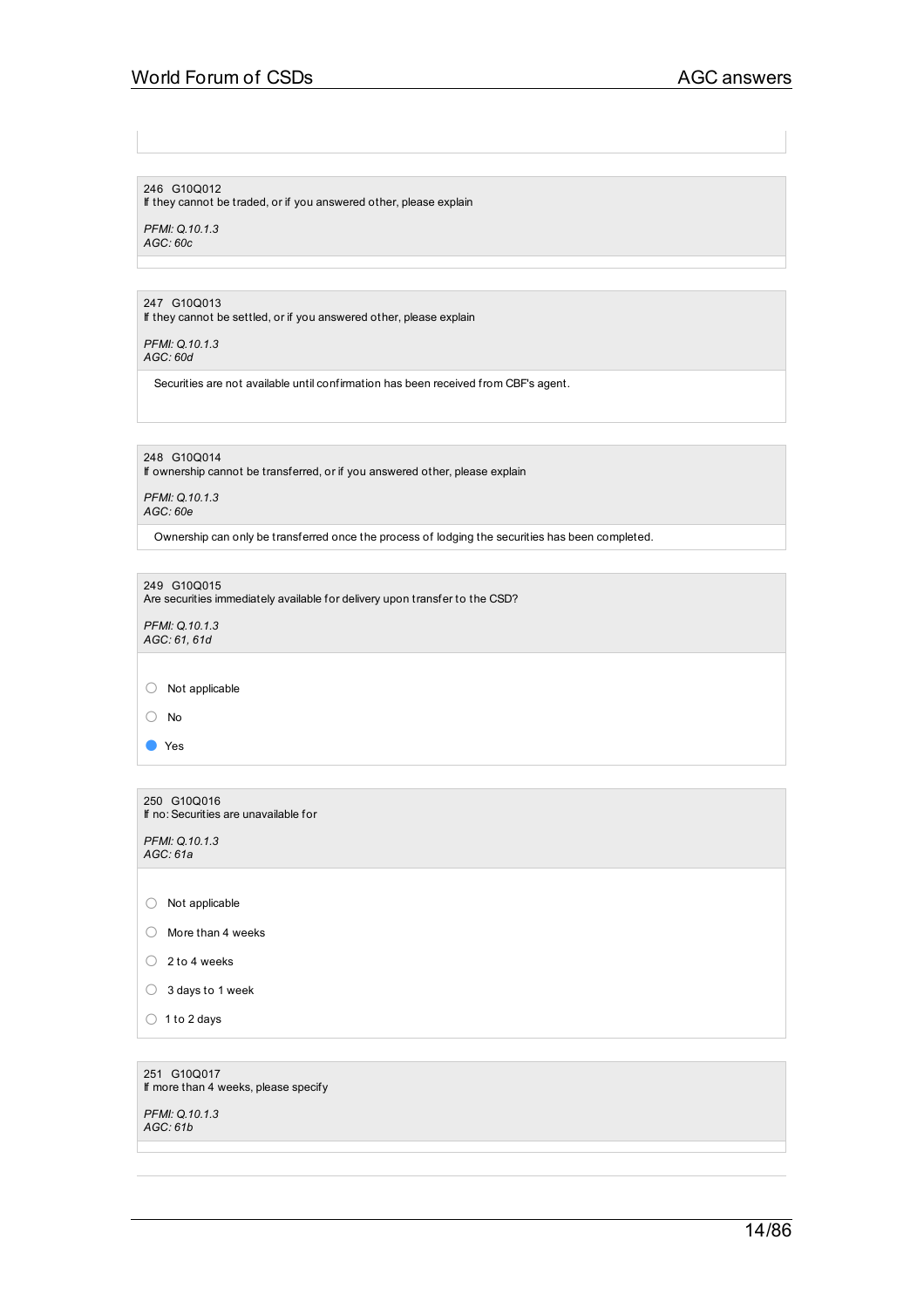252 G10Q018 If not applicable, please explain

*PFMI: Q.10.1.3 AGC: 61c*

| 253 G10Q019<br>What transfer process steps are involved when eligible securities are withdrawn from the CSD for safekeeping?                                                                            |  |  |
|---------------------------------------------------------------------------------------------------------------------------------------------------------------------------------------------------------|--|--|
| PFMI: Q.10.1.3<br>AGC: 63, 63a                                                                                                                                                                          |  |  |
|                                                                                                                                                                                                         |  |  |
| Not applicable<br>O                                                                                                                                                                                     |  |  |
| Securities are transferred as is any physical delivery in the market.<br>O                                                                                                                              |  |  |
| Securities are re-certificated and delivered as bearer instruments.<br>O                                                                                                                                |  |  |
| Securities are re-certificated and re-registered into the name of the beneficia<br>0                                                                                                                    |  |  |
| Securities are re-registered into the name of the beneficial owner or a nominee.<br>( )                                                                                                                 |  |  |
| Other: Securities can be transferred by book entry to another account outside the depository. Securities can be delivered<br>physically depending on the terms of issue and if requested by a customer. |  |  |
|                                                                                                                                                                                                         |  |  |
| 254 G10Q020<br>How long does it usually take to remove securities from the CSD?                                                                                                                         |  |  |
| PFMI: Q.10.1.3<br>AGC: 64, 64b                                                                                                                                                                          |  |  |
|                                                                                                                                                                                                         |  |  |
| Not applicable<br>( )                                                                                                                                                                                   |  |  |
| More than 4 weeks<br>()                                                                                                                                                                                 |  |  |
| 2 to 4 weeks<br>0                                                                                                                                                                                       |  |  |
| 3 days to 1 week<br>O                                                                                                                                                                                   |  |  |
| 1 to 2 days                                                                                                                                                                                             |  |  |
|                                                                                                                                                                                                         |  |  |
| 255 G10Q021<br>If more than 4 weeks, please specify                                                                                                                                                     |  |  |
| PFMI: Q.10.1.3<br>AGC: 64a                                                                                                                                                                              |  |  |
|                                                                                                                                                                                                         |  |  |
| 256 G10Q022                                                                                                                                                                                             |  |  |
| While the securities are being removed from the CSD, can they be traded? (Choose one)                                                                                                                   |  |  |
| PFMI: Q.10.1.3<br>AGC: 65a                                                                                                                                                                              |  |  |
|                                                                                                                                                                                                         |  |  |
| Yes                                                                                                                                                                                                     |  |  |
| Not applicable                                                                                                                                                                                          |  |  |
| $\bigcirc$ No                                                                                                                                                                                           |  |  |
| Other: Clearstream acts as settlement agent and therefore the trading of securities is outside its purview.                                                                                             |  |  |
|                                                                                                                                                                                                         |  |  |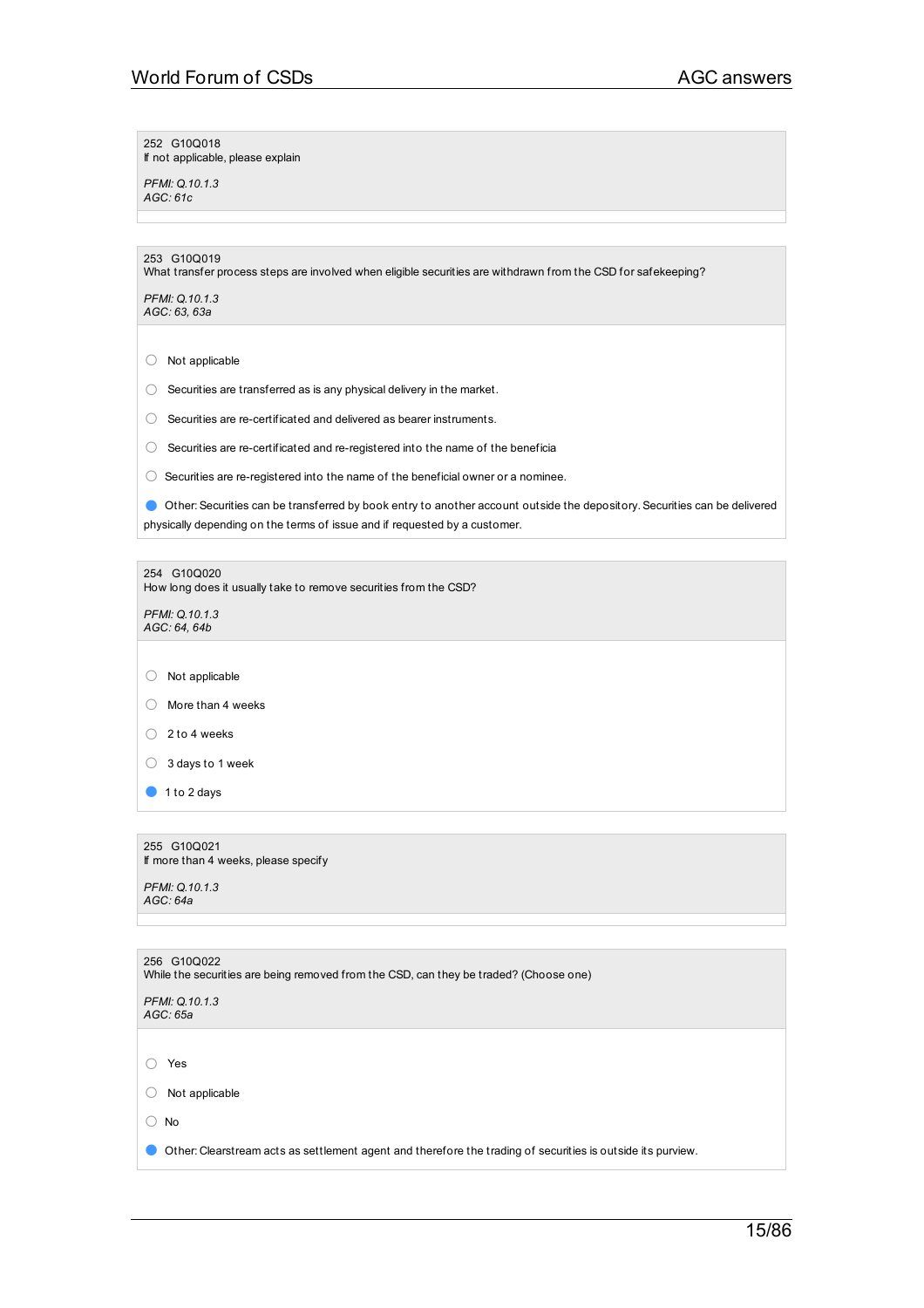257 G10Q023

If they cannot be traded please explain

*PFMI: Q.10.1.3 AGC: 65b*

258 G10Q024

While the securities are being removed from the CSD, can they be settled? (Choose one)

*PFMI: Q.10.1.3 AGC: 65c*

○ Yes

○ Not applicable

● No

259 G10Q025 If they cannot be settled, please explain

*PFMI: Q.10.1.3 AGC: 65d*

Securities have either to be available in physical form or book-entry in order to be used for settlement.

260 G10Q026 While the securities are being removed from the CSD, can they have ownership transferred? (Choose one) *PFMI: Q.10.1.3 AGC: 65e*

● Yes

○ Not applicable

○ No

261 G10Q027 If ownership cannot be transferred, please explain

*PFMI: Q.10.1.3 AGC: 65f*

| 263 G10Q029<br>What are the vault security procedures for the safekeeping of physical paper? |  |  |
|----------------------------------------------------------------------------------------------|--|--|
| PFMI: Q.10.2.1<br>AGC:75                                                                     |  |  |
|                                                                                              |  |  |
| Not applicable, no vault is maintained                                                       |  |  |
| Electronic keys or combinations<br>$\mathcal{L}$                                             |  |  |
| Dual access control<br>$\mathcal{L}$                                                         |  |  |
| Visitor logs<br>$\sqrt{2}$                                                                   |  |  |
| Vault counts                                                                                 |  |  |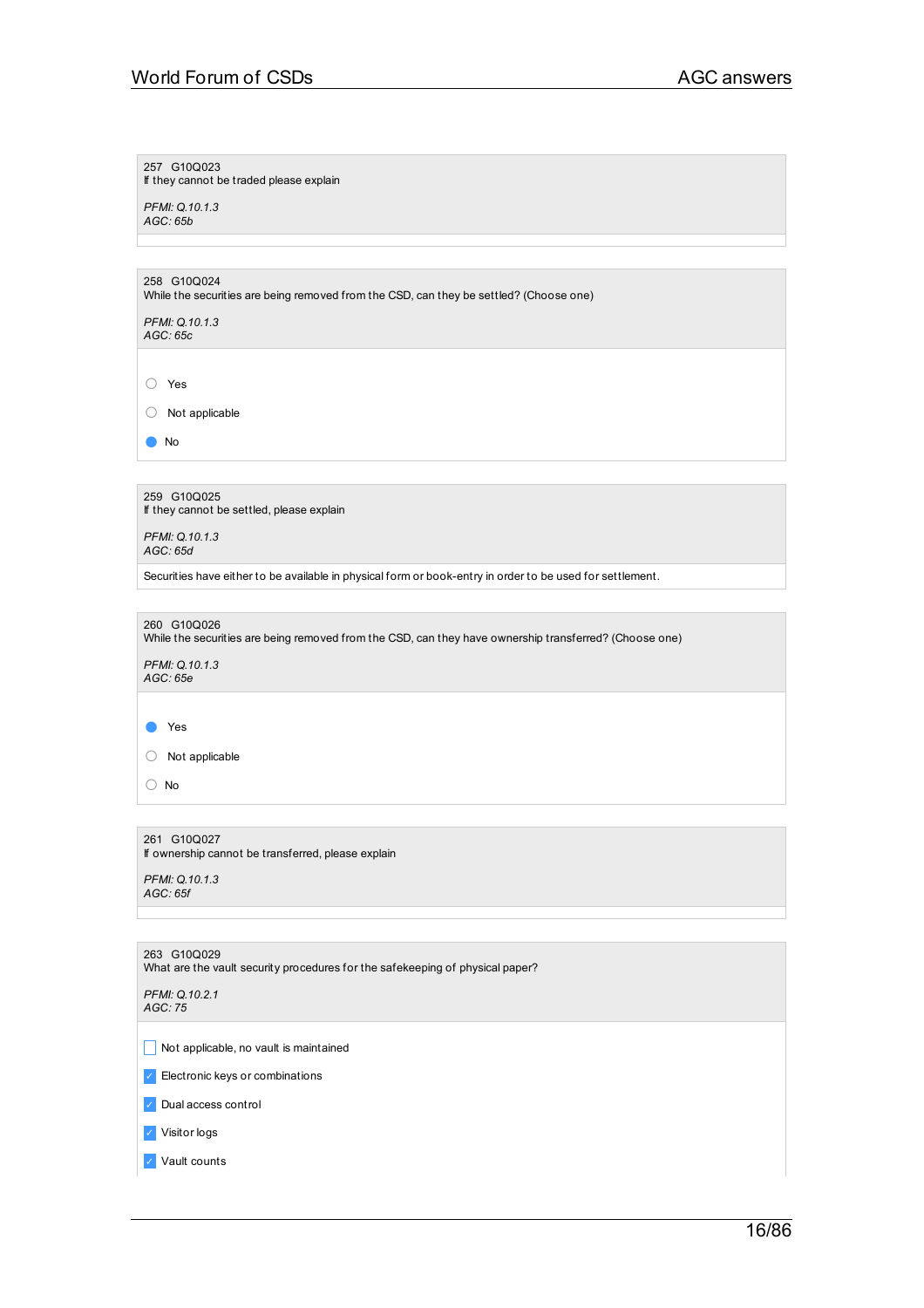Intrusion alarms

✓ Fire alarms

✓ Guards

✓ OTHER:Please see 75b

### 264 G10Q030

Please indicate frequency of vault counts:

*PFMI: Q.10.2.1 AGC: 75a.*

A vault reconciliation is performed by Clearstream, including the following:

1) On a daily basis, the Controls Safekeeping unit, controls the receipts and delivery of securities. The controls are processed by Cascade settlement platform (system driven control).Any differences are reported to the impacted business units for further investigation and resolution.

2) On a daily basis, the Controls Safekeeping unit controls that the positions booked end of day in the CASCADE application following settlement of securities instructions are corresponding as well.By loading the balances from Cascade (book balances) and from Carad (the Vaults positions system) in an application DNL (Digital Number Ledger), sub-function RCC (Reconciliation Carad-Cascade), discrepancies will be analysed and investigated by Controls safekeeping unit and allocated to business units for follow-up and corrective actions.

3) As per the frequency defined in the Clearstream deposit control plan, Controls Safekeeping unit performs a manual, physical check of the securities deposited in the Vaults.

- Physical Securities are counted on a three year basis

- Global Notes are counted on a two year basis

- Deposits of in the insourced vaults and precious metal are counted on an annual basis.

4) Additionally there are internal and external audit checks being done on a regular basis or by unannounced spot checks. Furthermore, there are procedures for the acceptance, reconciliation and destruction of physical securities.



*PFMI: Q.10.2.1 AGC: 75b*

- Pre-advice by CBF Vaults staff for all visitors (other CBF units and third parties).

- ID-card check and admittance badge issuance by our security service.

- Escort of visitors by CBF vaults staff at all times.
- Camera surveillance of all visitors and all rooms where securities can be found.
- Monthly check of access admittance for all CBF vaults staff

## **Central Securities Depositories (PFMI Principle 11)**

271 G11Q002

CSD FUNCTIONALITY AND SERVICES, USE OF AGENTS. Certain functionalities and services reduce risk to an investor if provided in an efficient manner. The purpose of this section is to identify those functionalities that may potentially be offered by depositories and clearing systems around the world, and ascertain whether they are offered by your institution. For which of the following security types do you serve as a CSD or clearing system?

*PFMI: n/a AGC: 26*

✓ Government securities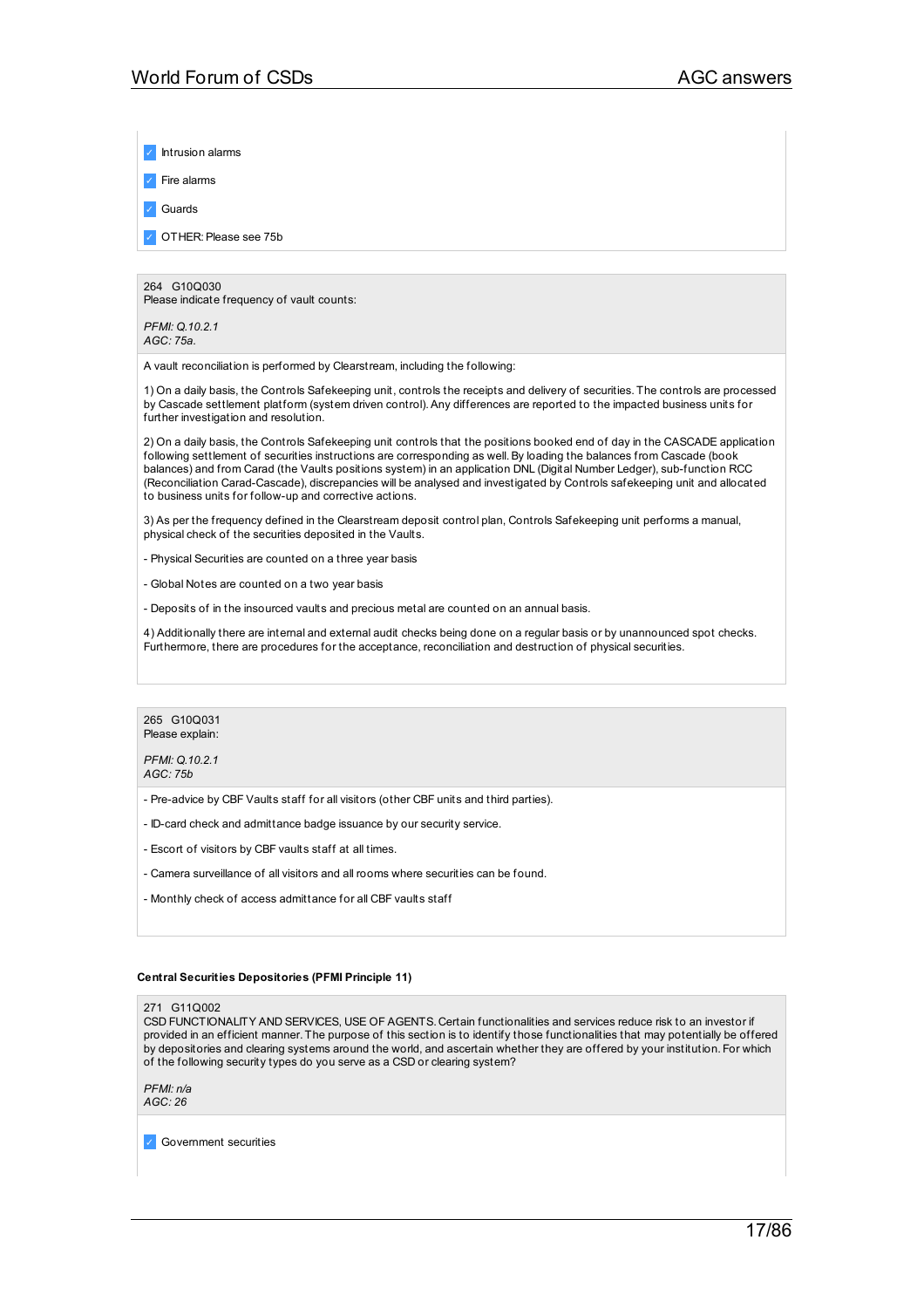| Equities                                                                                                                                                                                                                                                                                                                                                                                                                                                                                                                                                                                                                                                                                                                                                                                                                                                                                                                                                                                                                                                                                                                                                                                                                                                                                                                                                                                                                                                                                                                                                                                                                                                                                                                                                                                                                                                                                                                                                                                                                                                                                             |  |  |
|------------------------------------------------------------------------------------------------------------------------------------------------------------------------------------------------------------------------------------------------------------------------------------------------------------------------------------------------------------------------------------------------------------------------------------------------------------------------------------------------------------------------------------------------------------------------------------------------------------------------------------------------------------------------------------------------------------------------------------------------------------------------------------------------------------------------------------------------------------------------------------------------------------------------------------------------------------------------------------------------------------------------------------------------------------------------------------------------------------------------------------------------------------------------------------------------------------------------------------------------------------------------------------------------------------------------------------------------------------------------------------------------------------------------------------------------------------------------------------------------------------------------------------------------------------------------------------------------------------------------------------------------------------------------------------------------------------------------------------------------------------------------------------------------------------------------------------------------------------------------------------------------------------------------------------------------------------------------------------------------------------------------------------------------------------------------------------------------------|--|--|
| Corporate bonds                                                                                                                                                                                                                                                                                                                                                                                                                                                                                                                                                                                                                                                                                                                                                                                                                                                                                                                                                                                                                                                                                                                                                                                                                                                                                                                                                                                                                                                                                                                                                                                                                                                                                                                                                                                                                                                                                                                                                                                                                                                                                      |  |  |
| Corporate money market                                                                                                                                                                                                                                                                                                                                                                                                                                                                                                                                                                                                                                                                                                                                                                                                                                                                                                                                                                                                                                                                                                                                                                                                                                                                                                                                                                                                                                                                                                                                                                                                                                                                                                                                                                                                                                                                                                                                                                                                                                                                               |  |  |
| Not applicable                                                                                                                                                                                                                                                                                                                                                                                                                                                                                                                                                                                                                                                                                                                                                                                                                                                                                                                                                                                                                                                                                                                                                                                                                                                                                                                                                                                                                                                                                                                                                                                                                                                                                                                                                                                                                                                                                                                                                                                                                                                                                       |  |  |
| OTHER:                                                                                                                                                                                                                                                                                                                                                                                                                                                                                                                                                                                                                                                                                                                                                                                                                                                                                                                                                                                                                                                                                                                                                                                                                                                                                                                                                                                                                                                                                                                                                                                                                                                                                                                                                                                                                                                                                                                                                                                                                                                                                               |  |  |
| 272 G11Q003<br>Please name the other security types:                                                                                                                                                                                                                                                                                                                                                                                                                                                                                                                                                                                                                                                                                                                                                                                                                                                                                                                                                                                                                                                                                                                                                                                                                                                                                                                                                                                                                                                                                                                                                                                                                                                                                                                                                                                                                                                                                                                                                                                                                                                 |  |  |
| PFMI: n/a                                                                                                                                                                                                                                                                                                                                                                                                                                                                                                                                                                                                                                                                                                                                                                                                                                                                                                                                                                                                                                                                                                                                                                                                                                                                                                                                                                                                                                                                                                                                                                                                                                                                                                                                                                                                                                                                                                                                                                                                                                                                                            |  |  |
| AGC: 26a.                                                                                                                                                                                                                                                                                                                                                                                                                                                                                                                                                                                                                                                                                                                                                                                                                                                                                                                                                                                                                                                                                                                                                                                                                                                                                                                                                                                                                                                                                                                                                                                                                                                                                                                                                                                                                                                                                                                                                                                                                                                                                            |  |  |
| The following securities are currently and unchanged after migration to T2S admitted to collective safe custody:<br>• Debt instruments, such as Government bonds (Bunds), mortgage bonds, money market instruments (CP), municipality<br>bonds, corporate bonds, international bonds and convertible bonds;<br>· Equities, such as bearer shares and registered shares;<br>• Warrants and certificates:<br>• Other securities, for example units in collective investment undertakings, and international securities held in collective safe<br>custody, for example German Global Bearer Certificates representing international securities.<br>CBF is establishing account links to all T2S markets. It can be assumed that nearly all T2S eligible securities of the T2S                                                                                                                                                                                                                                                                                                                                                                                                                                                                                                                                                                                                                                                                                                                                                                                                                                                                                                                                                                                                                                                                                                                                                                                                                                                                                                                          |  |  |
| markets will be accepted for collective safe custody. This adaptation takes place in a separate launch.                                                                                                                                                                                                                                                                                                                                                                                                                                                                                                                                                                                                                                                                                                                                                                                                                                                                                                                                                                                                                                                                                                                                                                                                                                                                                                                                                                                                                                                                                                                                                                                                                                                                                                                                                                                                                                                                                                                                                                                              |  |  |
|                                                                                                                                                                                                                                                                                                                                                                                                                                                                                                                                                                                                                                                                                                                                                                                                                                                                                                                                                                                                                                                                                                                                                                                                                                                                                                                                                                                                                                                                                                                                                                                                                                                                                                                                                                                                                                                                                                                                                                                                                                                                                                      |  |  |
| 273 G11Q004<br>Is the use of the CSD in your market compulsory by law or compulsory by market practice for the settlement or safekeeping<br>of all instrument types in your market (e.g. equities, government securities, corporate bonds, money market instruments,<br>warrants, derivatives etc).<br>PFMI: n/a                                                                                                                                                                                                                                                                                                                                                                                                                                                                                                                                                                                                                                                                                                                                                                                                                                                                                                                                                                                                                                                                                                                                                                                                                                                                                                                                                                                                                                                                                                                                                                                                                                                                                                                                                                                     |  |  |
| AGC: 27, 27c                                                                                                                                                                                                                                                                                                                                                                                                                                                                                                                                                                                                                                                                                                                                                                                                                                                                                                                                                                                                                                                                                                                                                                                                                                                                                                                                                                                                                                                                                                                                                                                                                                                                                                                                                                                                                                                                                                                                                                                                                                                                                         |  |  |
| Yes by law for settlement of all instrument types                                                                                                                                                                                                                                                                                                                                                                                                                                                                                                                                                                                                                                                                                                                                                                                                                                                                                                                                                                                                                                                                                                                                                                                                                                                                                                                                                                                                                                                                                                                                                                                                                                                                                                                                                                                                                                                                                                                                                                                                                                                    |  |  |
| Yes by law for safekeeping of all instrument types                                                                                                                                                                                                                                                                                                                                                                                                                                                                                                                                                                                                                                                                                                                                                                                                                                                                                                                                                                                                                                                                                                                                                                                                                                                                                                                                                                                                                                                                                                                                                                                                                                                                                                                                                                                                                                                                                                                                                                                                                                                   |  |  |
| Yes by market practice for settlement of all instrument types                                                                                                                                                                                                                                                                                                                                                                                                                                                                                                                                                                                                                                                                                                                                                                                                                                                                                                                                                                                                                                                                                                                                                                                                                                                                                                                                                                                                                                                                                                                                                                                                                                                                                                                                                                                                                                                                                                                                                                                                                                        |  |  |
| Yes by market practice for safekeeping of all instrument types                                                                                                                                                                                                                                                                                                                                                                                                                                                                                                                                                                                                                                                                                                                                                                                                                                                                                                                                                                                                                                                                                                                                                                                                                                                                                                                                                                                                                                                                                                                                                                                                                                                                                                                                                                                                                                                                                                                                                                                                                                       |  |  |
| Yes by law for settlement, but not for all instrument types                                                                                                                                                                                                                                                                                                                                                                                                                                                                                                                                                                                                                                                                                                                                                                                                                                                                                                                                                                                                                                                                                                                                                                                                                                                                                                                                                                                                                                                                                                                                                                                                                                                                                                                                                                                                                                                                                                                                                                                                                                          |  |  |
| Yes by law for safekeeping, but not for all instrument type                                                                                                                                                                                                                                                                                                                                                                                                                                                                                                                                                                                                                                                                                                                                                                                                                                                                                                                                                                                                                                                                                                                                                                                                                                                                                                                                                                                                                                                                                                                                                                                                                                                                                                                                                                                                                                                                                                                                                                                                                                          |  |  |
| Yes by market practice for settlement, but not for all instrument types                                                                                                                                                                                                                                                                                                                                                                                                                                                                                                                                                                                                                                                                                                                                                                                                                                                                                                                                                                                                                                                                                                                                                                                                                                                                                                                                                                                                                                                                                                                                                                                                                                                                                                                                                                                                                                                                                                                                                                                                                              |  |  |
| Yes by market practice for safekeeping, but not for all instrument types                                                                                                                                                                                                                                                                                                                                                                                                                                                                                                                                                                                                                                                                                                                                                                                                                                                                                                                                                                                                                                                                                                                                                                                                                                                                                                                                                                                                                                                                                                                                                                                                                                                                                                                                                                                                                                                                                                                                                                                                                             |  |  |
| Neither                                                                                                                                                                                                                                                                                                                                                                                                                                                                                                                                                                                                                                                                                                                                                                                                                                                                                                                                                                                                                                                                                                                                                                                                                                                                                                                                                                                                                                                                                                                                                                                                                                                                                                                                                                                                                                                                                                                                                                                                                                                                                              |  |  |
| OTHER: For German Federal bonds, which are traditionally dematerialised, the Bundesschuldenwesengesetz (BSchWG)<br>states that German Federal bonds are issued by entry in the Federal Debt Register led by the German Finance Agency<br>(Deutsche Finanzagentur) and registration of a central securities depository ("Wertpapiersammelbank") pursuant to Section 1<br>paragraph 3 Securities Deposit Act to create a collective registered claim (Sammelschuldbuchforderung). This collective<br>registered claim is deemed by law as a collective holding of single bonds. However, the requirement to register a central<br>securities depository as fiduciary holder of the Federal Bonds does not hinder – opposed to other jurisdictions - cross-border<br>or internal settlement in settlement systems other than CBF as, currently, the only German central securities depository. The<br>Securities Deposit Act imposes on any person undertaking the purchase of securities in its own name and for the commission<br>of others (commission agent) the strict obligation to procure for the principal ownership of individual securities or a respective<br>fractional co-ownership right to a collective holding in a central securities depository except for securities transaction<br>executed abroad. The Exchange Regulation of the main German equity exchange (Frankfurter Wertpapierbörse) requires for<br>the admission of enterprises to the trading at the exchange that the orderly settlement of securities traded is made via a<br>licensed central securities depository in the meaning of Section 1 (3) Securities Deposit Act. Further, Section 9 a (1) of the<br>Securities Deposit Act requires that all securities, including equities, issued in form of global certificates to which numerous<br>rights are attached, which might be issued in interchangeable securities of the same kind (global certificate), shall be delivered<br>to a central securities depository in the meaning of Section 1 (3) of the Securities Deposit Act. CBF is currently the only |  |  |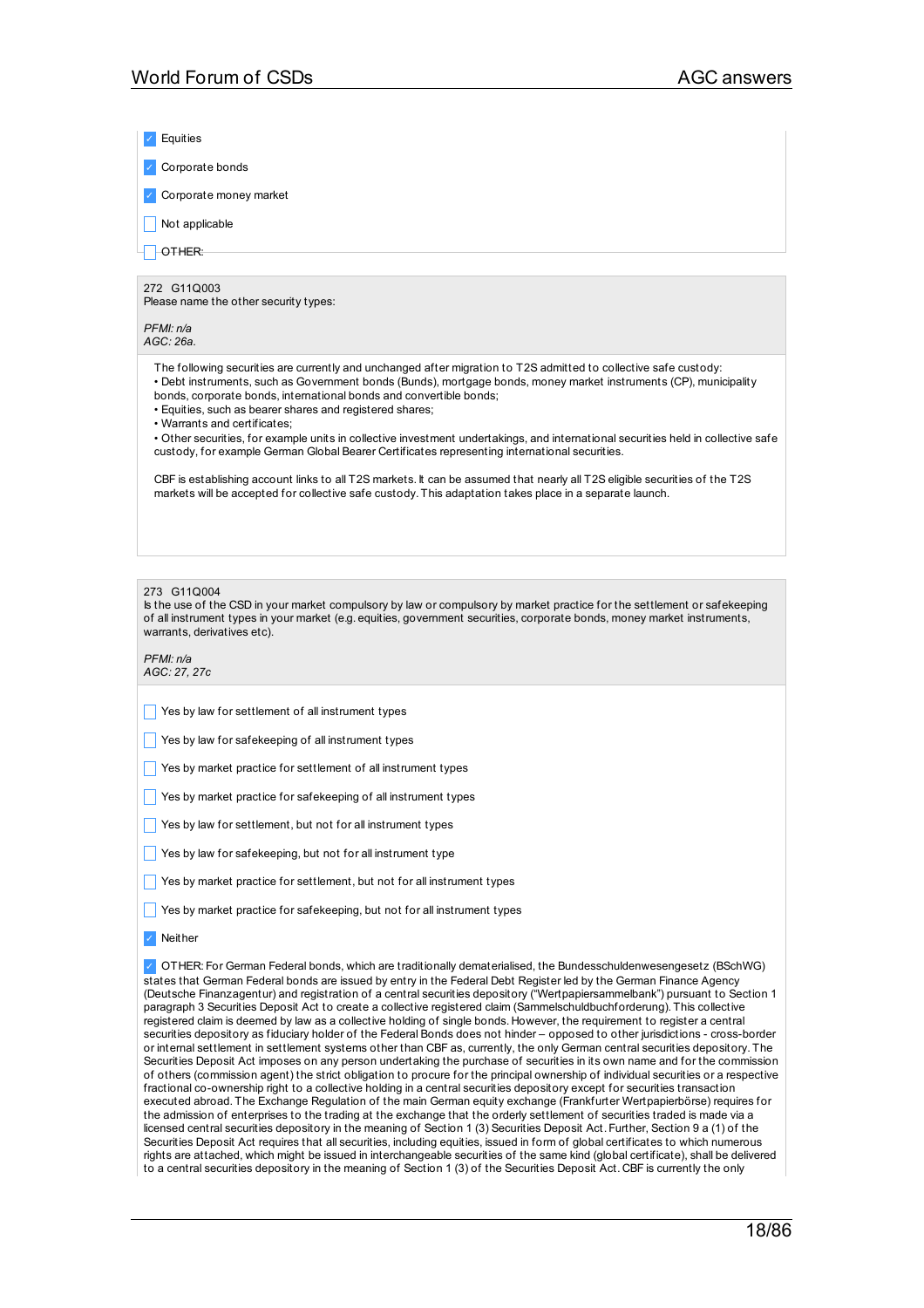# World Forum of CSDs AGC answers

central securities depository in the meaning of the Securities Deposit Act.As a consequence of the aforesaid, there exists the current market practice that all Stock Exchange transactions are settled within CBF. The figures for the OTC activity are not available.Please also note that a significant part of equities issued in single certificates are held outside CBF.

274 G11Q005

Please list the instrument types for which it is not compulsory by law to:(i)settle in your CSD

*PFMI: n/a AGC: 27a. (i)*

275 G11Q006 (ii) safekeep in your CSD:

*PFMI: n/a AGC: 27a. (ii)*

276 G11Q007

Please list the instrument types for which it is not compulsory by market practice to:(i)settle in your CSD

*PFMI: n/a AGC: 27b. (i)*

277 G11Q008 (ii) safekeep in your CSD:

*PFMI: n/a AGC: 27b. (ii)*

#### 278 G11Q009

Settlement and Safekeeping Percentages 28a Please list by instrument type the percentage of the total market in your jurisdiction (either volume or value) settled within your institution, exclusive of your links with third parties.

*PFMI: n/a AGC: 28 28a*

CBF cannot provide any figures as the volume of the whole market is not disclosed. Clearstream Banking Frankfurt is the largest participant in T2S, accounting for approximately nearly 40% of all T2S volume in the euro zone.

#### 279 G11Q010

Please list by instrument type the percentage of the total market in your jurisdiction (either volume or value) held in safekeeping within your institution.

#### *PFMI: n/a AGC: 28b.*

CBF cannot provide any figures as the volume of the whole market is not disclosed.

#### 281 G11Q012

In the event a participant's single or main account is blocked for any reason (e.g., insolvency, penalties, violations, liens), would securities held in any account or accounts on behalf of the participant's clients be accessible: By the participant's clients?

*PFMI: Q.11.1.1 AGC: 44a*

○ Not applicable

● No

○ Yes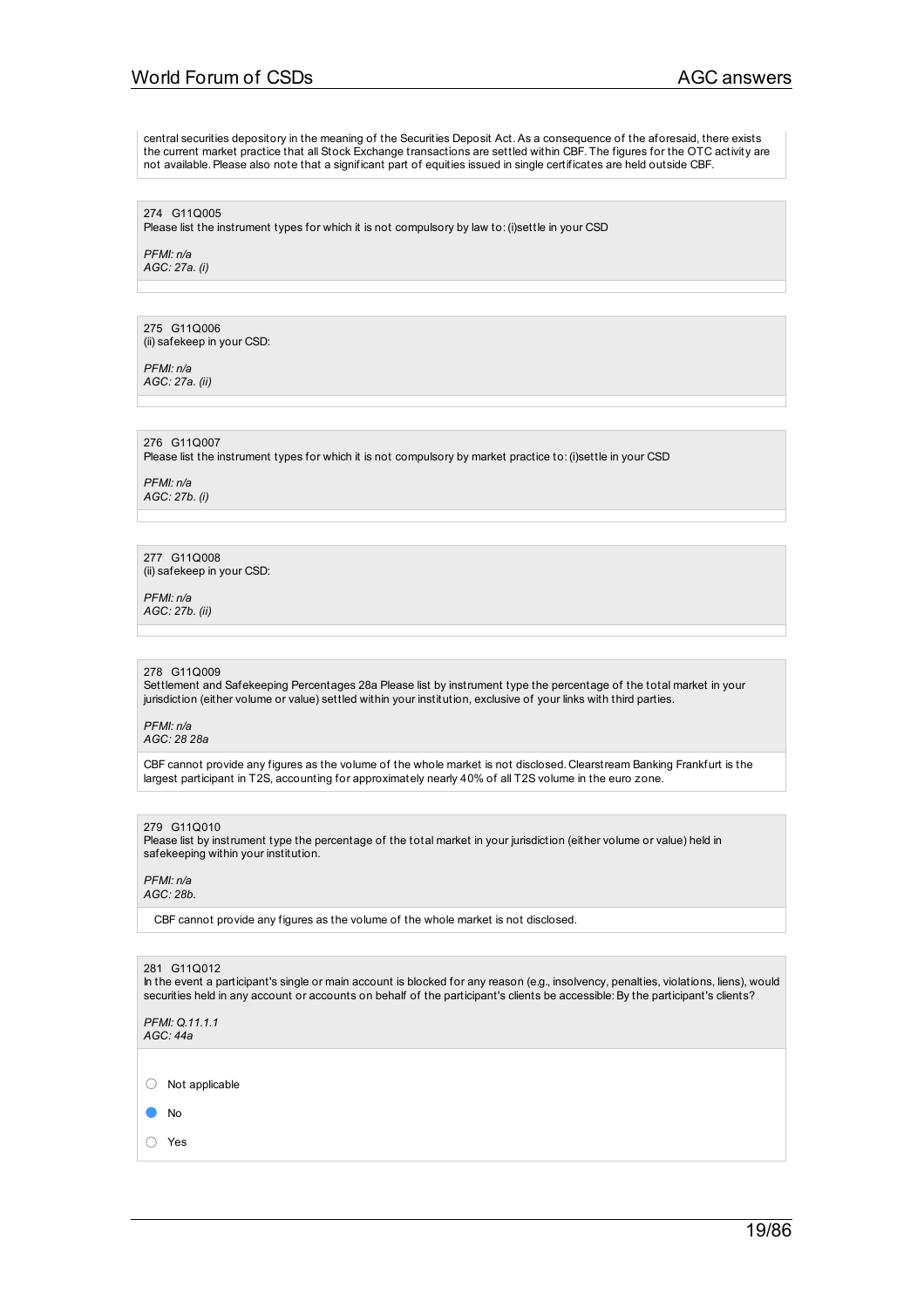### 282 G11Q013

If yes, please describe briefly how clients of participants would access their securities and whether there would be any delay in their ability to do so:

*PFMI: Q.11.1.1 AGC: 44b*

## 283 G11Q014

By the intervening authorities controlling insolvency or other proceedings?

*PFMI: Q.11.1.1 AGC: 44d.*

○ Not applicable

○ No

○ Yes

● Other: Pursuant to No XXXII of CBFs General Terms and Conditions, if a public authority issues a decree pursuant to

sections 45 et seq. KWG [German Banking Act] or pursuant to corresponding foreign legal regulations, if the client's registered offices are situated abroad, against the client, CBF may freeze that client's securities accounts and cash accounts. This may apply to all client accounts (including accounts holding non-proprietary assets). Whereas it is likely that in case of an insolvency any access to the assets so frozen would have to be exercised through the relevant insolvency administrator, it would need to be assessed on a case by case basis if and under which conditions such access can be granted.Should the blocking occur due to other reasons, such as violation of laws, penalties or other, it would need to be analysed if the reasons for such blocking applies equally to proprietary and non-proprietary accounts and under what circumstances access can be granted.

### 284 G11Q015

If yes, please describe briefly under what conditions access would be granted to the intervening authorities:

*PFMI: Q.11.1.1 AGC: 44e.*

| 285 G11Q016<br>By the participant's creditors? |
|------------------------------------------------|
| PFMI: Q.11.1.1<br>AGC: 44g, 44i                |
|                                                |
| Not applicable                                 |
| No                                             |
| Yes                                            |
|                                                |

## 286 G11Q017

If yes, please describe briefly under what conditions access would be granted to the participant's creditors:

*PFMI: Q.11.1.1 AGC: 44h*

287 G11Q018 By the CSD's creditors?

*PFMI: Q.11.1.1 AGC: 44j.*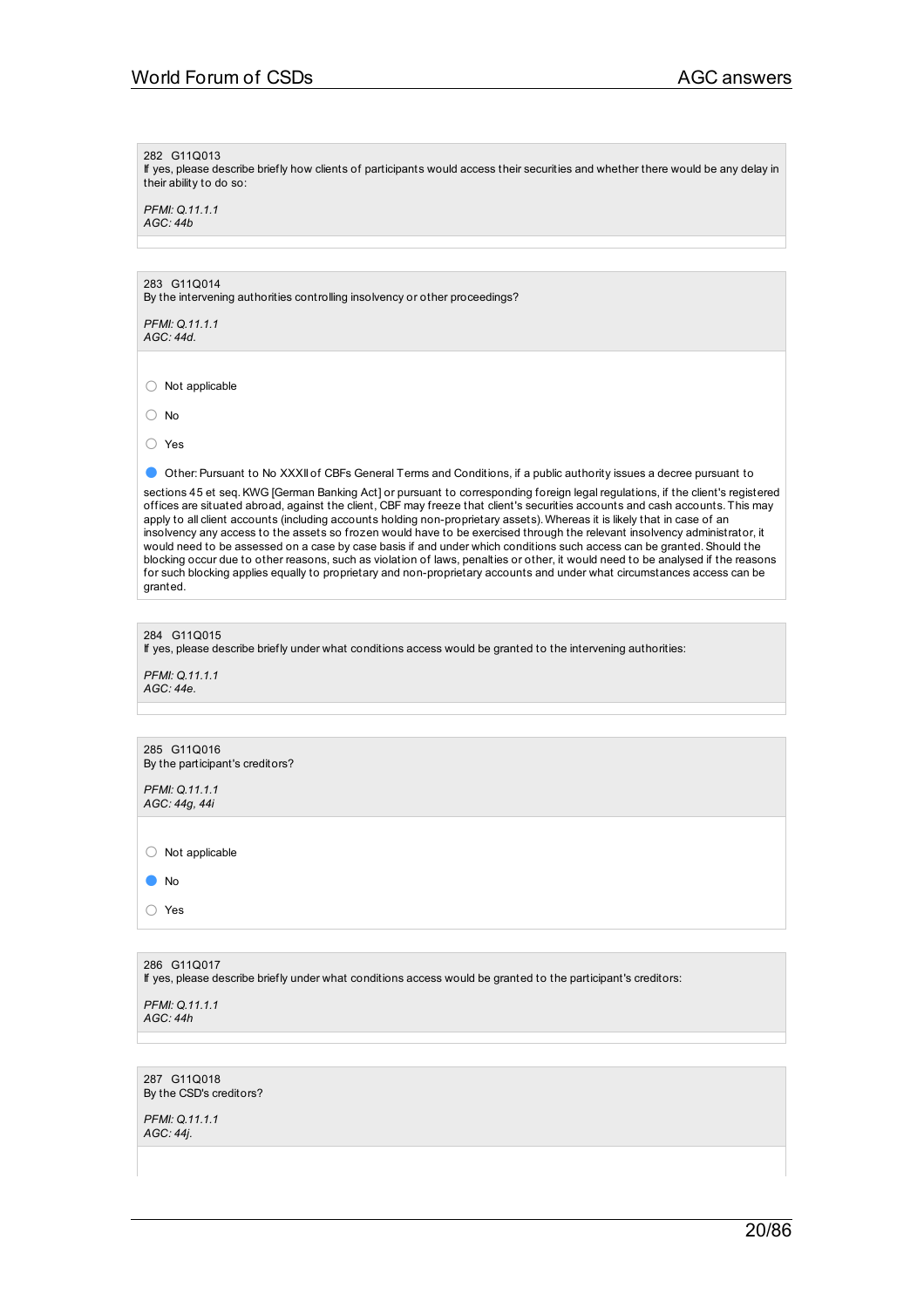$\begin{array}{c} \hline \end{array}$ 

| $\bigcirc$ Not applicable                                                                                                                                                            |
|--------------------------------------------------------------------------------------------------------------------------------------------------------------------------------------|
| No                                                                                                                                                                                   |
| ◯ Yes                                                                                                                                                                                |
|                                                                                                                                                                                      |
| 288 G11Q019<br>If yes, please describe briefly under what conditions access would be granted to the CSD's creditors:                                                                 |
| PFMI: Q.11.1.1<br>AGC: 44k.                                                                                                                                                          |
|                                                                                                                                                                                      |
| 289 G11Q020<br>What is your document and record retention policy for documents and records described above in this section?                                                          |
| PFMI: Q.11.1.1<br>AGC: 47, 47a                                                                                                                                                       |
|                                                                                                                                                                                      |
| $\circ$ 7 years                                                                                                                                                                      |
| $\circ$ 5 years                                                                                                                                                                      |
| 3 years<br>O                                                                                                                                                                         |
| $\circ$ 1 year                                                                                                                                                                       |
| $\circ$ 6 months or less                                                                                                                                                             |
| Other: The German law establishes a 6 years retention period for commercial letters and 10 years for company reports,                                                                |
| booking documentation and balance sheets. This is being adhered to by CBF.                                                                                                           |
| 290 G11Q021                                                                                                                                                                          |
| Does the law protect participant assets from claims and liabilities of the CSD?                                                                                                      |
| PFMI: Q.11.1.1<br>AGC: 54                                                                                                                                                            |
|                                                                                                                                                                                      |
| Not applicable<br>O                                                                                                                                                                  |
| No<br>$\left(\right)$                                                                                                                                                                |
| Yes                                                                                                                                                                                  |
|                                                                                                                                                                                      |
| 291 G11Q022<br>Can the CSD assess a lien on participant accounts? (A lien would entitle the CSD to take and hold or sell the securities of the<br>participant in payment of a debt.) |
| PFMI: Q.11.1.1<br>AGC: 55                                                                                                                                                            |
|                                                                                                                                                                                      |
| Yes                                                                                                                                                                                  |
| No                                                                                                                                                                                   |
| Not applicable                                                                                                                                                                       |
|                                                                                                                                                                                      |
| 292 G11Q023<br>If yes, for what reasons are liens or similar claims imposed?                                                                                                         |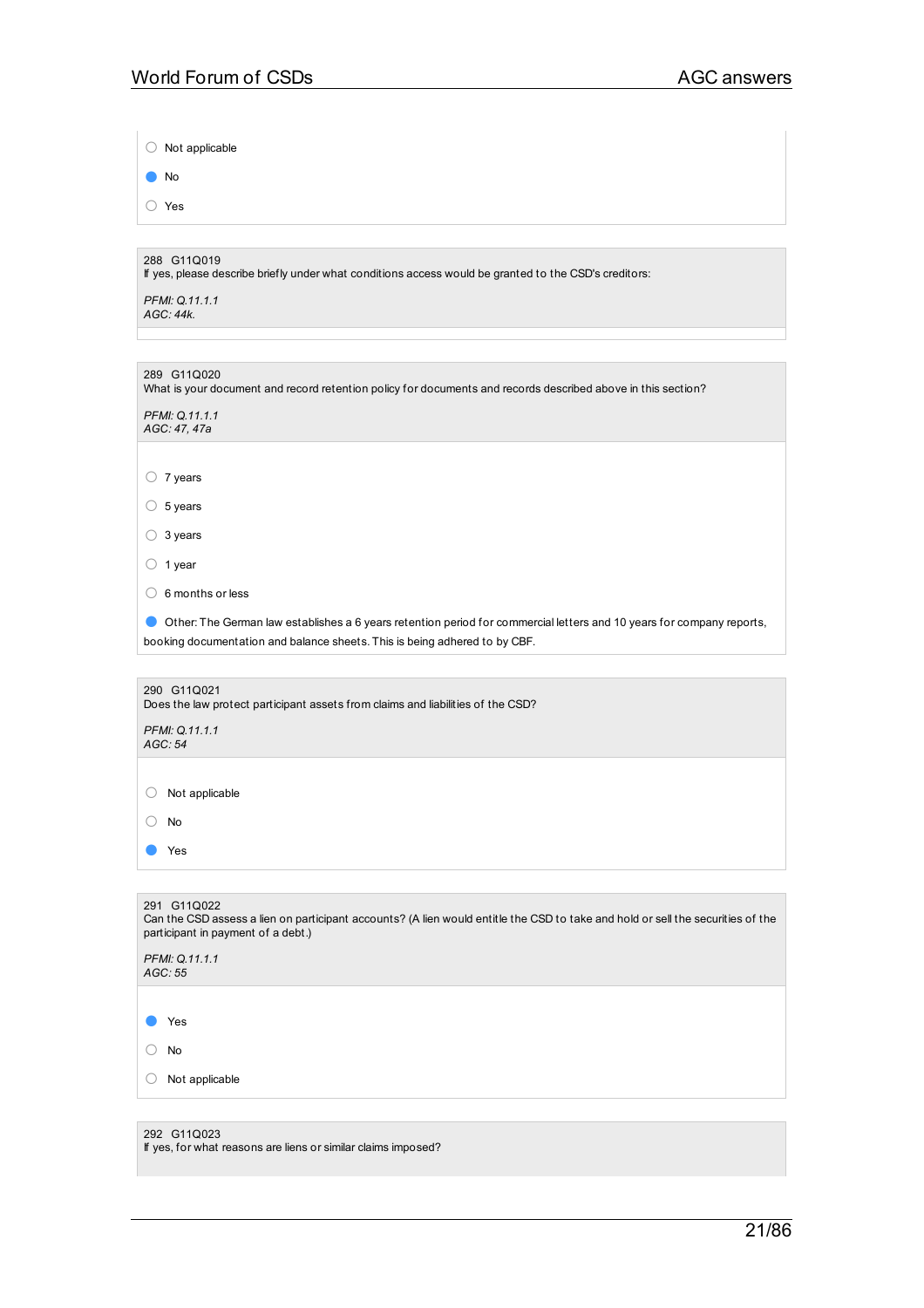*PFMI: Q.11.1.1 AGC: 55a*

✓ Fees and expenses

✓ Collateralization of overdrafts

✓ To secure payment for purchased securities

 $\Box$  OTHER:

293 G11Q024 Please describe:

*PFMI: Q.11.1.1 AGC: 55b*

294 G11Q025

Please indicate the limits of this lien as indicated below:

*PFMI: Q.11.1.1 AGC: 55c*

● The lien may extend to settled client positions

○ The lien is limited to securities in the course of purchase and sale transactio

 $\bigcirc$  The lien is limited to securities in the participant's proprietary account

295 G11Q026 Please explain:

*PFMI: Q.11.1.1 AGC: 55d*

According to Section 5 (3) in connection with Section 3 (1) 1 Securities Deposit Act, a participant may hold his proprietary assets and non-proprietary assets in one single account at CBF. However, pursuant to Section 4 (1) Securities Deposit Act, there is a statutory presumption that all securities deposited with CBF by a participant are non-proprietary assets unless the participant has notified CBF otherwise.As a consequence, CBF cannot acquire any lien on securities except for a statutory lien of CBF under Section 4 (1) 2 German Securities Act as security for outstanding fees (e.g. custody) incurred with respect to these particular securities

296 G11Q027 If a lien is placed on a participant's account which has been designated for its clients, will the CSD select certain securities to be subject to the lien?

*PFMI: Q.11.1.1 AGC: 55e*

○ No

○ Yes

**Other: Please see below.** 

297 G11Q028 If yes, please indicate whether: *PFMI: Q.11.1.1 AGC: 55f*

22/86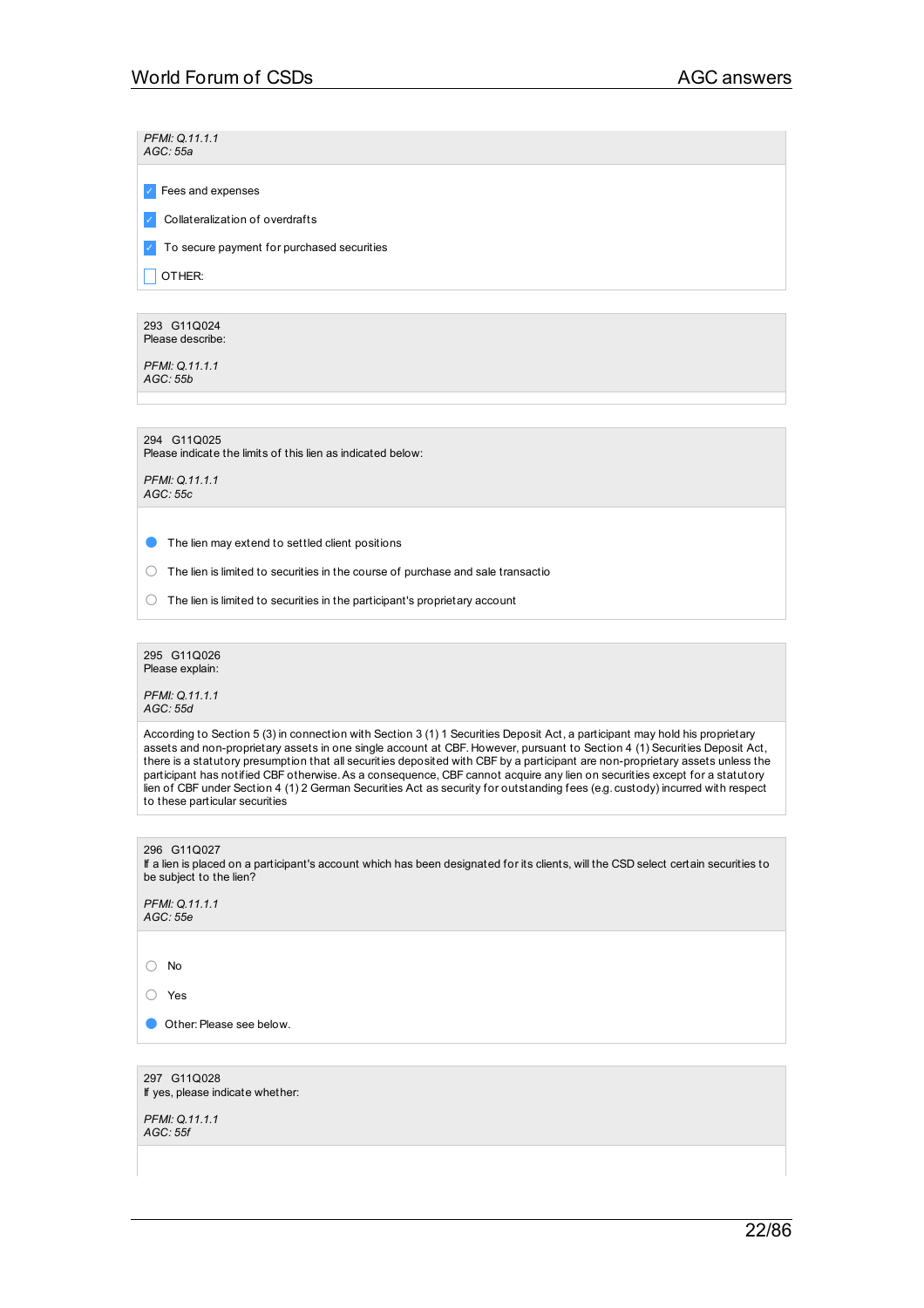○ The lien is placed on the securities with the greatest value in the account

 $\bigcirc$  The lien is placed on the most liquid securities in the account

298 G11Q029 Please explain:

*PFMI: Q.11.1.1 AGC: 55g*

In line with the answer given to question 55d, for outstanding fees occurring from settlement activities, CBF does not select<br>certain securities but it is bound by law to take the securities underlying the settlement trans

| 299 G11Q030<br>If no, please indicate whether the entire account will be subject to the lien.                                                                                                            |
|----------------------------------------------------------------------------------------------------------------------------------------------------------------------------------------------------------|
| PFMI: Q.11.1.1<br>AGC: 55h                                                                                                                                                                               |
|                                                                                                                                                                                                          |
| $\bigcap$<br>No                                                                                                                                                                                          |
| Yes                                                                                                                                                                                                      |
|                                                                                                                                                                                                          |
| 300 G11Q031<br>For accounts designated as client accounts, do procedures exist to restrict the placement of liens only to obligations arising<br>from safe custody and administration of those accounts? |
| PFMI: Q.11.1.1                                                                                                                                                                                           |

*AGC: 55j*

● No

○ Yes

301 G11Q032 If yes, are the restrictions accomplished by:

*PFMI: Q.11.1.1 AGC: 55k*

○ Contract between the CSD and the participant

302 G11Q033 Please explain:

*PFMI: Q.11.1.1 AGC: 55l*

> Pursuant to Section 4 (1) 2 German Securities Deposit Act, the lien is restricted by law, not by a contract between the depository and the participant.

303 G11Q034 Transfer of Legal Ownership. Does the CSD have legal authority to transfer title to securities?

*PFMI: Q.11.1.1 AGC: 56, 56e*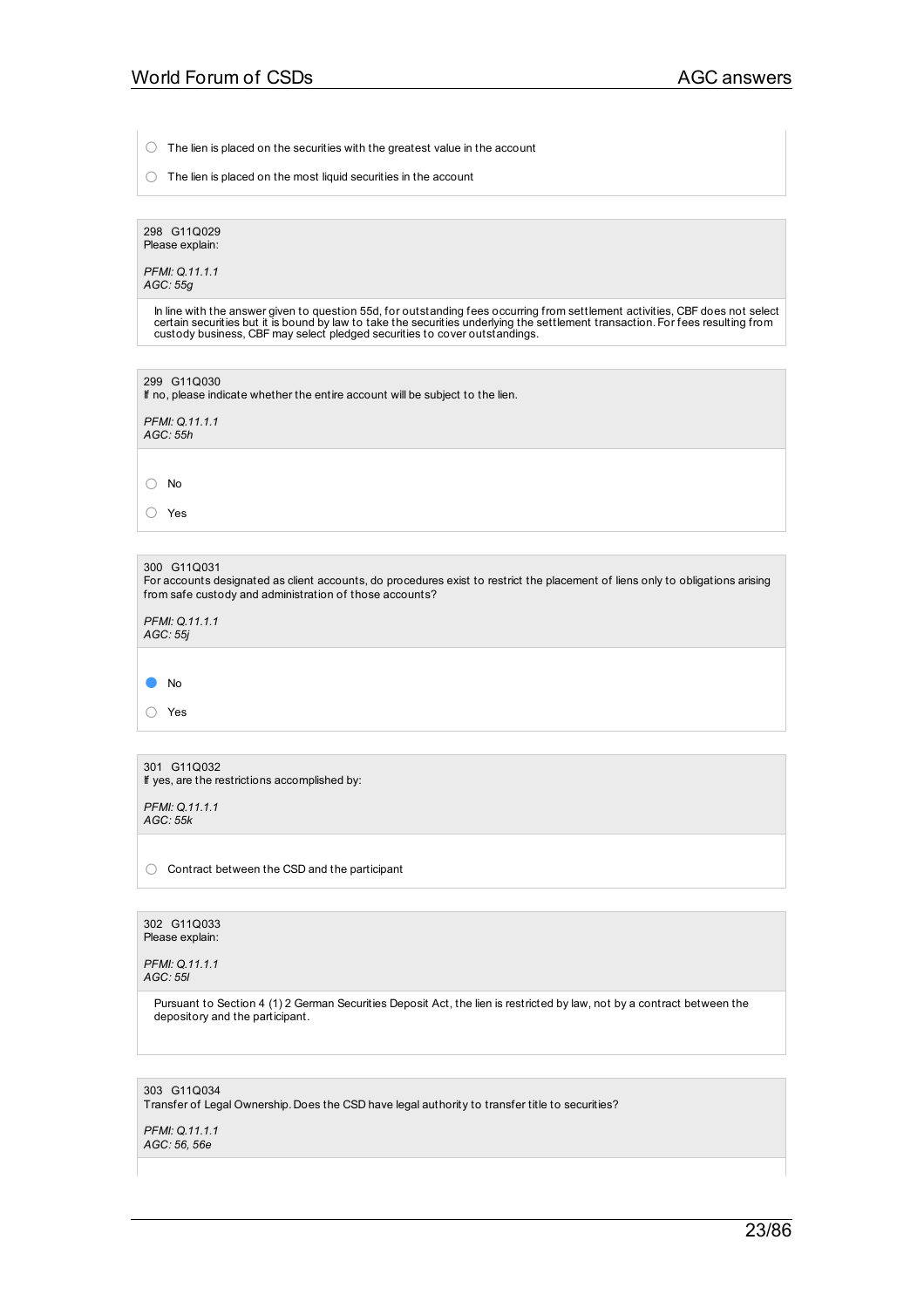○ Not applicable

● No

○ Yes

304 G11Q035 When does title or entitlement to CSD securities pass between participants?

*PFMI: Q.11.1.1 AGC: 56a*

 $\bigcirc$  When the transaction is processed on an intra-day basis

○ When corresponding money or other consideration is transferred

 $\bigcirc$  At the end of the business day on which the transfer occurs

305 G11Q036 Please describe:

*PFMI: Q.11.1.1 AGC: 56b*

306 G11Q037 Where does title or entitlement to CSD securities pass between participants?

*PFMI: Q.11.1.1 AGC: 56c*

○ On the registrars books

○ On the CSD books

307 G11Q038 Please describe:

*PFMI: Q.11.1.1 AGC: 56d*

| 309 G11Q040<br>In what form does the CSD maintain records identifying the assets of each participant? |  |  |  |
|-------------------------------------------------------------------------------------------------------|--|--|--|
| PFMI: Q.11.1.2<br>AGC: 45                                                                             |  |  |  |
|                                                                                                       |  |  |  |
| Computer file                                                                                         |  |  |  |
| Microfiche<br>$\checkmark$                                                                            |  |  |  |
| Hard copy                                                                                             |  |  |  |
| Computer tape                                                                                         |  |  |  |
| OTHER:                                                                                                |  |  |  |
|                                                                                                       |  |  |  |
| 310 G11Q041                                                                                           |  |  |  |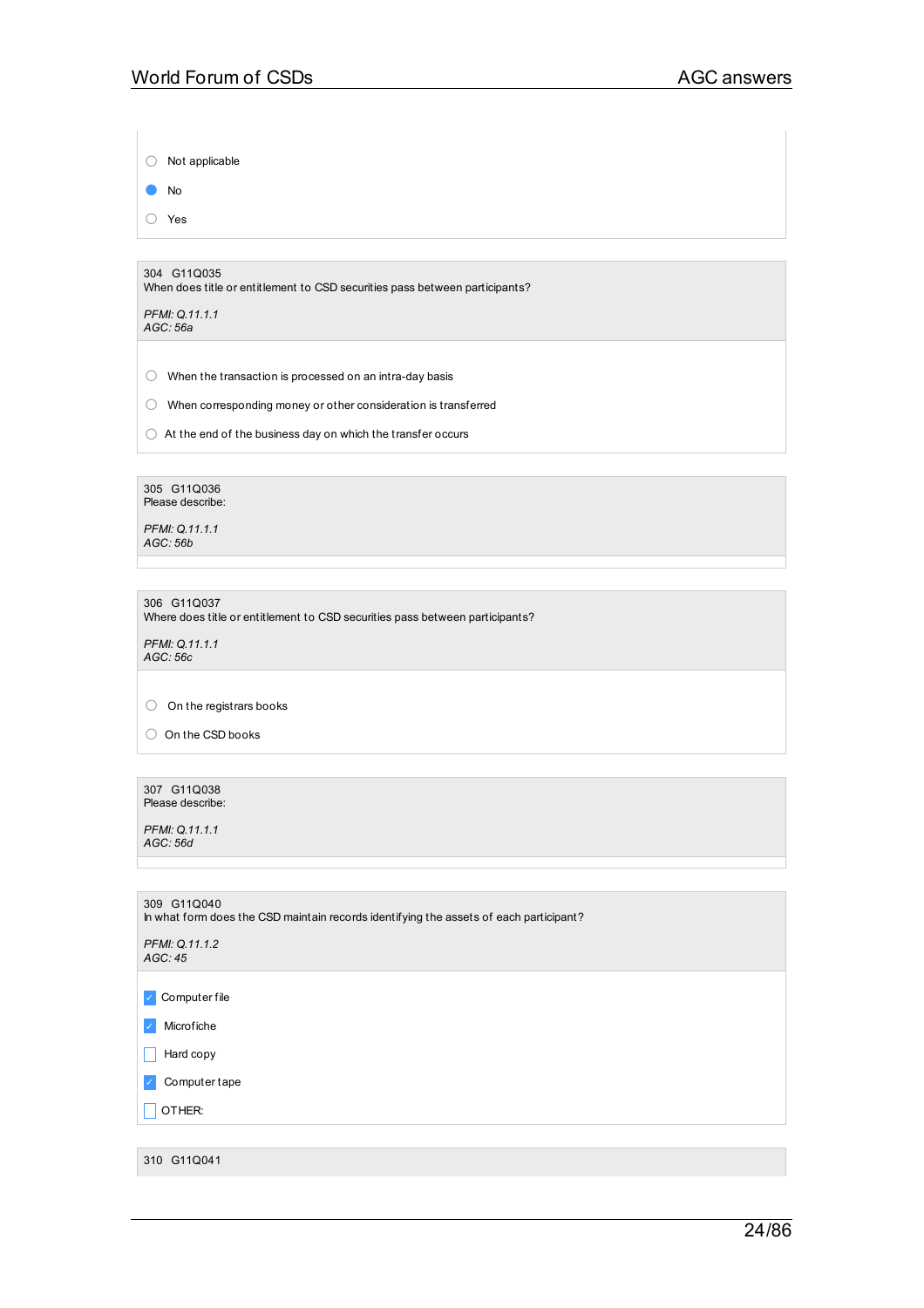In which format is the source data maintained?

*PFMI: Q.11.1.2 AGC: 45b*

The information is available through the following resources:- CASCADE/CARAD/LIMA (online + batch).- Digital Number Ledger (current + historical). - Archive data-base (DVD + microfilm + microfiche).

### 315 G11Q046

If the securities held with the CSD are recorded by book-entry at the registrar, what are the control features at the registrar for transfer of registrar positions to and from the CSD (e.g., authentication procedures, reconciliation, confirmation of position at registrar)? Please describe:

*PFMI: Q.11.1.6 AGC: 52i*

> Matching book entry and confirmation is executed online via interface between CBF settlement system CASCADE and the system of the German Finance Agency (Deutsche Finanzagentur) or in the register of the issuer for registered shares.

318 G11Q049 How are CSD eligible securities held by the CSD?

*PFMI: Q.11.3.1 AGC: 50, 50a*

 $\Box$  In dematerialized form

 $\Box$  In certificated form

び OTHER: Securities can be held in custody with Clearstream under any of the following types: Collective Safe Custody (Girosammelverwahrung, GS/CSC): Holders of securities admitted to collective safe custody have a proprietary right to those securities (a 'right in rem') being a pro rata co-ownership right in a fungible pool of securities represented by a global note or a similar number of physical securities held by Clearstream in its vaults or through a cross border CSD- Link with a foreign CSD based on an account relationship qualified under § 5 clause 4 DepotG. Individual Safe Custody (Streifbandverwahrung): Jacket custody of non-fungible certificates, where each customer is entitled to have the individual certificates with a particular serial number at his disposal. Non-collective safe custody: For securities that are not settled via the T2S platform, Clearstream keeps the positions in the form of book-entry credits on a fiduciary basis, using the technical infrastructure of its sister company CBL, which uses custodians in various countries for purposes of custody. In case of insolvency/bankruptcy, the depositor- as holder of a personal right in rem due to its co-fractional ownership in the securities certificate (CSC)– has a right to segregate (Aussonderungsrecht) in relation to its assets pursuant to section 47 of the German Insolvency Code, i.e. the depositor of securities may ask for the securities to be separated from the debtor's assets. Under section 4 of the German Securities Deposit Act, custodians have to provide for a segregation of investor assets from their own assets in relation to securities held in collective safe custody (in order to protect the investors in case of an insolvency/bankruptcy of the custodian). In case of securities deposited by a depository as intermediate custodian with Clearstream, Clearstream must assume that the securities are not owned by the depository (Fremdvermutung) unless expressly notified otherwise. Clearstream is a member of a deposit guarantee fund – Einlagensicherungsfonds - organised by the Banking Association of Private Banks. In the case of a bankruptcy procedure against a Clearstream participant, the guarantee fund meets the obligations arising from pending settlements.Please also refer to the final provisions listed in section C of Clearstream's CSD GTCs, available at https://www.clearstream.com/clearstream-en/keydocuments-1-/csd-1-/general-terms-and-conditions

### 320 G11Q051

If CSD eligible securities are certificated, can CSD eligible securities be held outside of the CSD?

*PFMI: Q.11.3.2 AGC: 51*

○ Not applicable

○ Certain designated securities may be held outside the CSD

○ Once entered into the CSD, eligible securities must remain in the CSD

**B** Securities may move freely into and out of the CSD

- $\bigcirc$  All eligible securities must be held in the CSD
- 321 G11Q052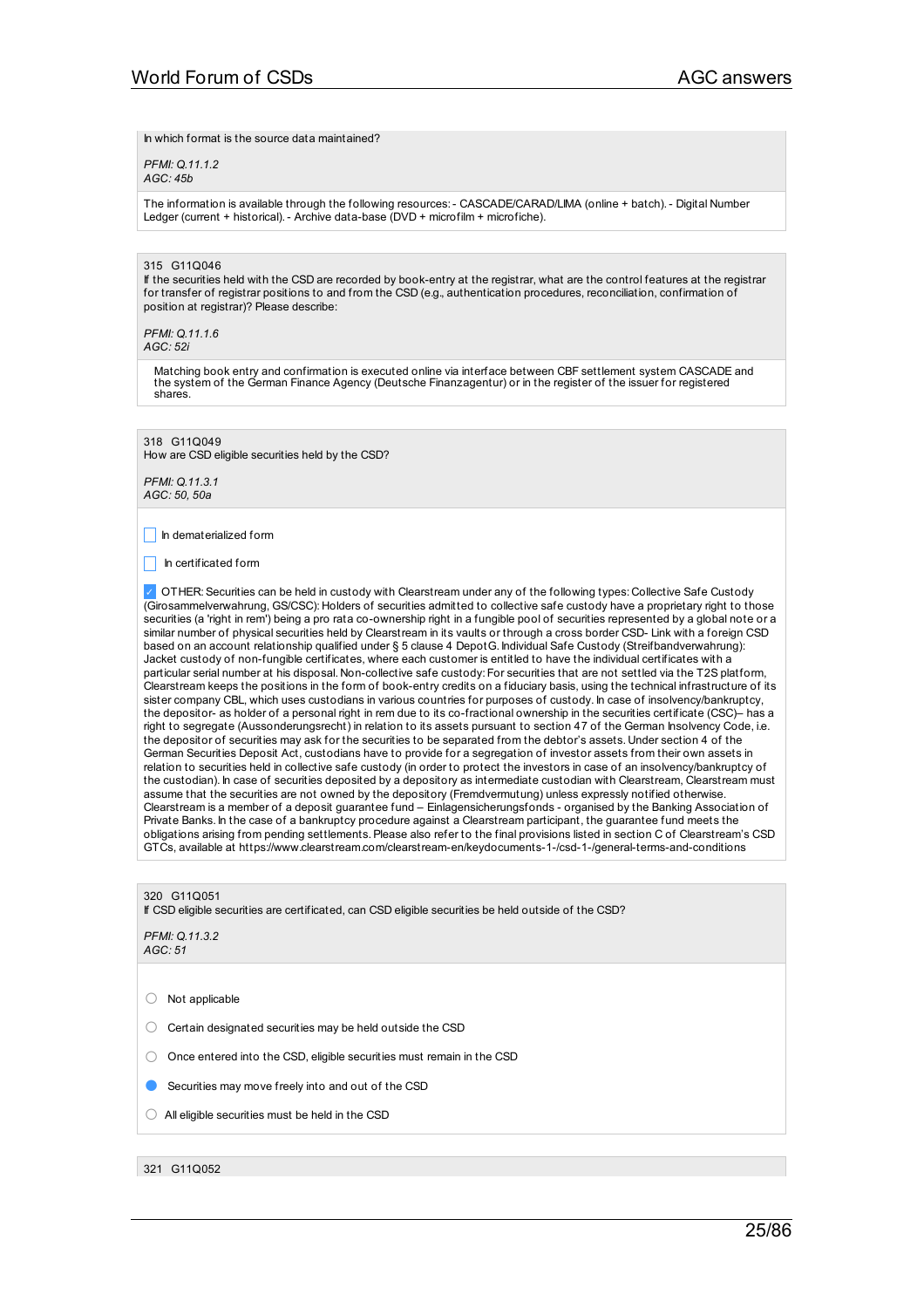If certain designated securities are held outside the CSD, please indicate under which conditions these securities would be held outside the CSD:

*PFMI: Q.11.3.2 AGC: 51a*

## 322 G11Q053

If CSD eligible securities are required to be centrally immobilized at the CSD, where and with whom are the certificates safekept? (then please answer 51c)

*PFMI: Q.11.3.2 AGC: 51b*

323 G11Q054 Are these certificates:

*PFMI: Q.11.3.2 AGC: 51c*

 $\Box$  Bearer

 $\Box$  Registered

✓ OTHER: General remarks:• The German securities holding regime based on ownership rights (rights in rem) is different from the common law based or Anglo-American securities holding schemes. The latter are characterised by a split between legal ownership (i.e. verified by registration mostly of nominees in the share register) and beneficial ownership (usually with investor).• CASCADE-RS is an expanded function for keeping positions of registered shares in CASCADE, and enhanced settlement processes to take account of the particular requirements regarding the reporting of the shareholders for registration in the share ledger, with electronic interfaces to the issuer and the share ledger manager.

324 G11Q055 If registered, how are the CSD eligible securities registered?

*PFMI: Q.11.3.2 AGC: 51d*

 $\Box$  In the name of the CSD

 $\Box$  In the name of the depositing participant or its nominee

 $\Box$  In the name of a separate nominee of the CSD

 $\Box$  OTHER:

### 325 G11Q056

If in the name of a separate nominee, please identify by name the nominee used:

*PFMI: Q.11.3.2 AGC: 51f*

326 G11Q057

If CSD eligible securities may be held either in or out of the CSD, are these certificates:

*PFMI: Q.11.3.2 AGC: 51h*

○ Registered

○ Bearer

● Other: The following list of actions are undertaken when receiving physical securities:- check-up to ensure completeness (receipt vs. securities), particularly security code number, denomination, number of certificates, security serial number, control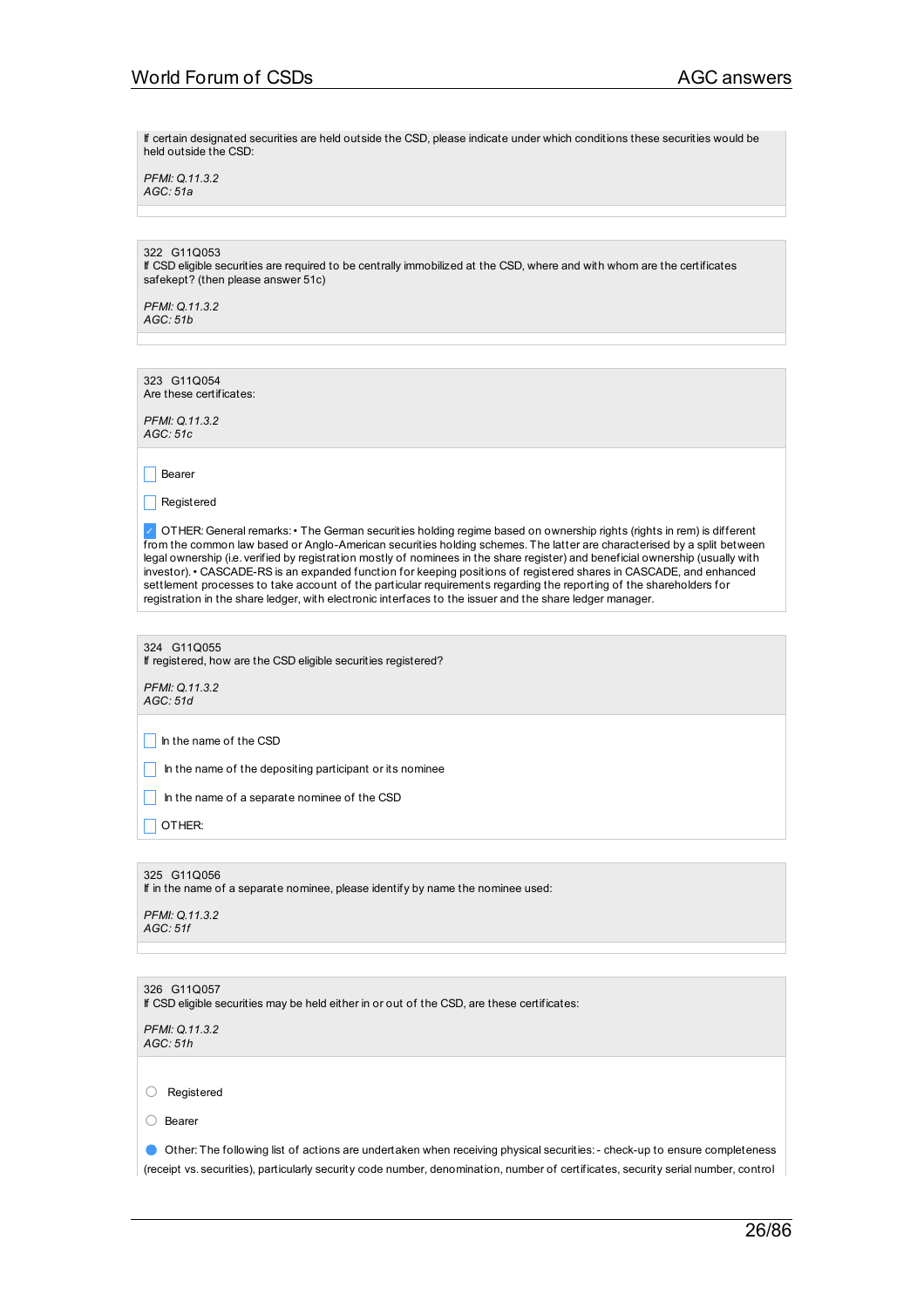# World Forum of CSDs AGC answers

signature.- verification of deliverability (i.e. ability of collective safe custody, terms and conditions of validity, intactness and authenticity of securities, 'Opposition' = list of stopped securities).- observance of target dates (e.g. capital repayment, var. payments, increase in capital, accuracy of coupons etc.). The check-up process is completed on the next working day following the delivery.

327 G11Q058 What are the control features for receipt of certificates to the CSD (e.g., authentication procedures, re-registration)? Please describe:

*PFMI: Q.11.3.2 AGC: 51i*

| 328 G11Q059<br>If securities are dematerialized: May dematerialized security positions be re-certificated and held outside the CSD? |  |
|-------------------------------------------------------------------------------------------------------------------------------------|--|
| PFMI: 0.11.3.2<br>AGC:52                                                                                                            |  |

○ Not applicable

○ No

○ Yes

| 329 G11Q060              |
|--------------------------|
| Are the securities held: |

*PFMI: Q.11.3.2 AGC: 52a, 52k*

 $\Box$  Through book-entry at the CSD

 $\Box$  Through book-entry at a registrar or issuer

|                                                                | 330 G11Q061 |  |
|----------------------------------------------------------------|-------------|--|
| Please identify which types of entities may act as registrars: |             |  |

*PFMI: Q.11.3.2 AGC: 52b*

 $\Box$  Issuers

**Separate companies that perform registrar functions** 

| ×<br>M<br>۰,<br>۰. |  |
|--------------------|--|
|--------------------|--|

 $\Box$  OTHER:

| 331 G11Q062<br>If the securities held by the CSD are recorded by book entry at the registrar, are the securities registered only to the CSD, with<br>the CSD providing the function of recording ownership on a centralized basis for the market? |  |
|---------------------------------------------------------------------------------------------------------------------------------------------------------------------------------------------------------------------------------------------------|--|
| PFMI: Q.11.3.2<br>AGC: 52d                                                                                                                                                                                                                        |  |
|                                                                                                                                                                                                                                                   |  |
| No                                                                                                                                                                                                                                                |  |
| Yes                                                                                                                                                                                                                                               |  |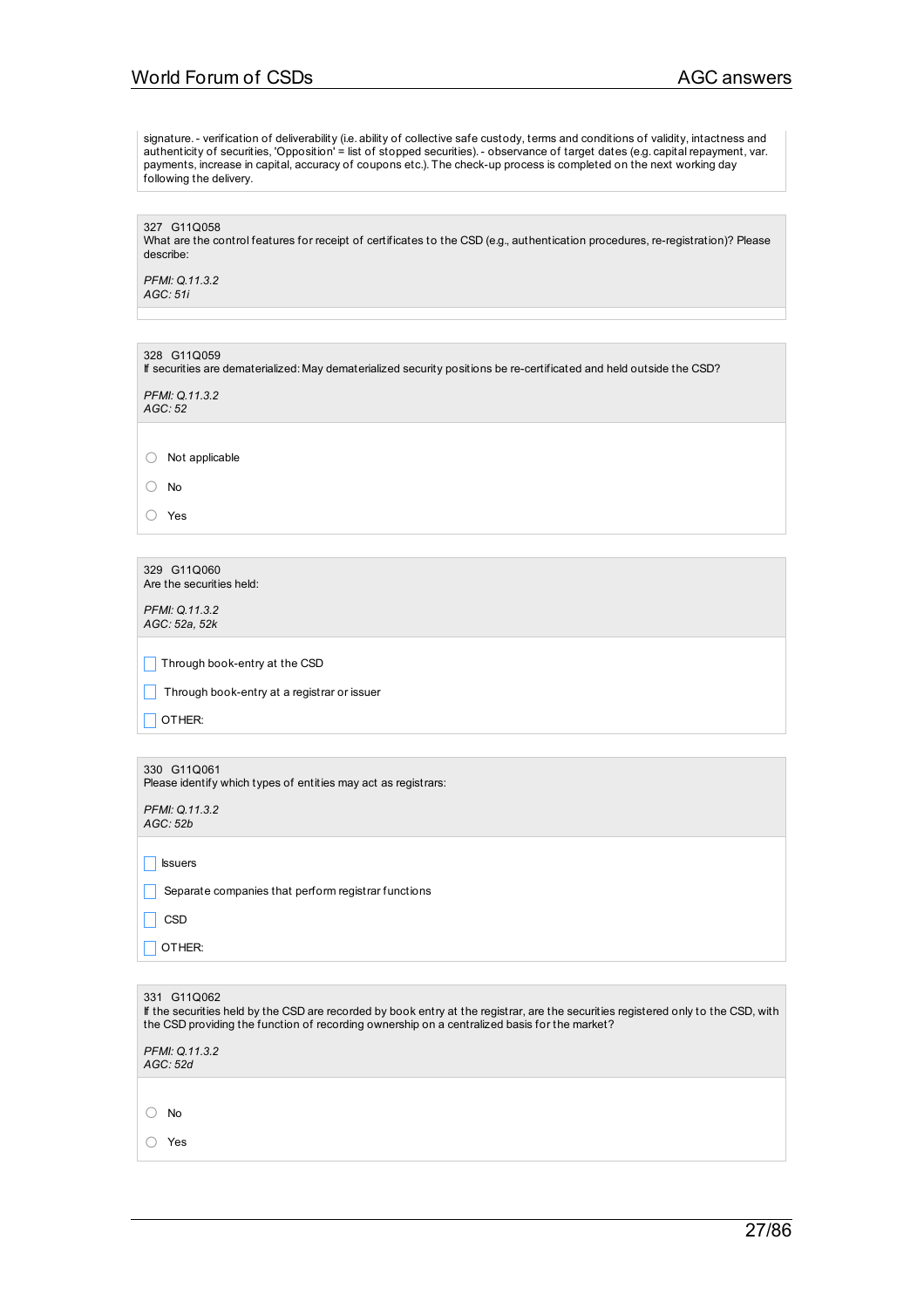332 G11Q063

If yes, how are securities held at the registrar for the account of the CSD?

*PFMI: Q.11.3.2 AGC: 52e*

○ In the name of <sup>a</sup> separate nominee of the CSD

○ In the name of the CSD

333 G11Q064 Please describe:

*PFMI: Q.11.3.2 AGC: 52f*

334 G11Q065

If the securities held with the CSD are recorded by book-entry at the registrar but are not registered exclusively to the CSD, may they be registered to:

*PFMI: Q.11.3.2 AGC: 52g*

○ <sup>A</sup> nominee

○ The beneficial owner

335 G11Q066 Please describe:

*PFMI: Q.11.3.2 AGC: 52h*

|  | 338 G11Q069 |
|--|-------------|
|  |             |

Does the CSD accept liability (independent of any insurance coverage) for the following: Reconciliation errors with the registrar and/or the issuer that result in direct damages or losses to participants?

*PFMI: Q.11.4.1 AGC: 66, 66a, 66d*

● Yes

○ Not applicable

○ No

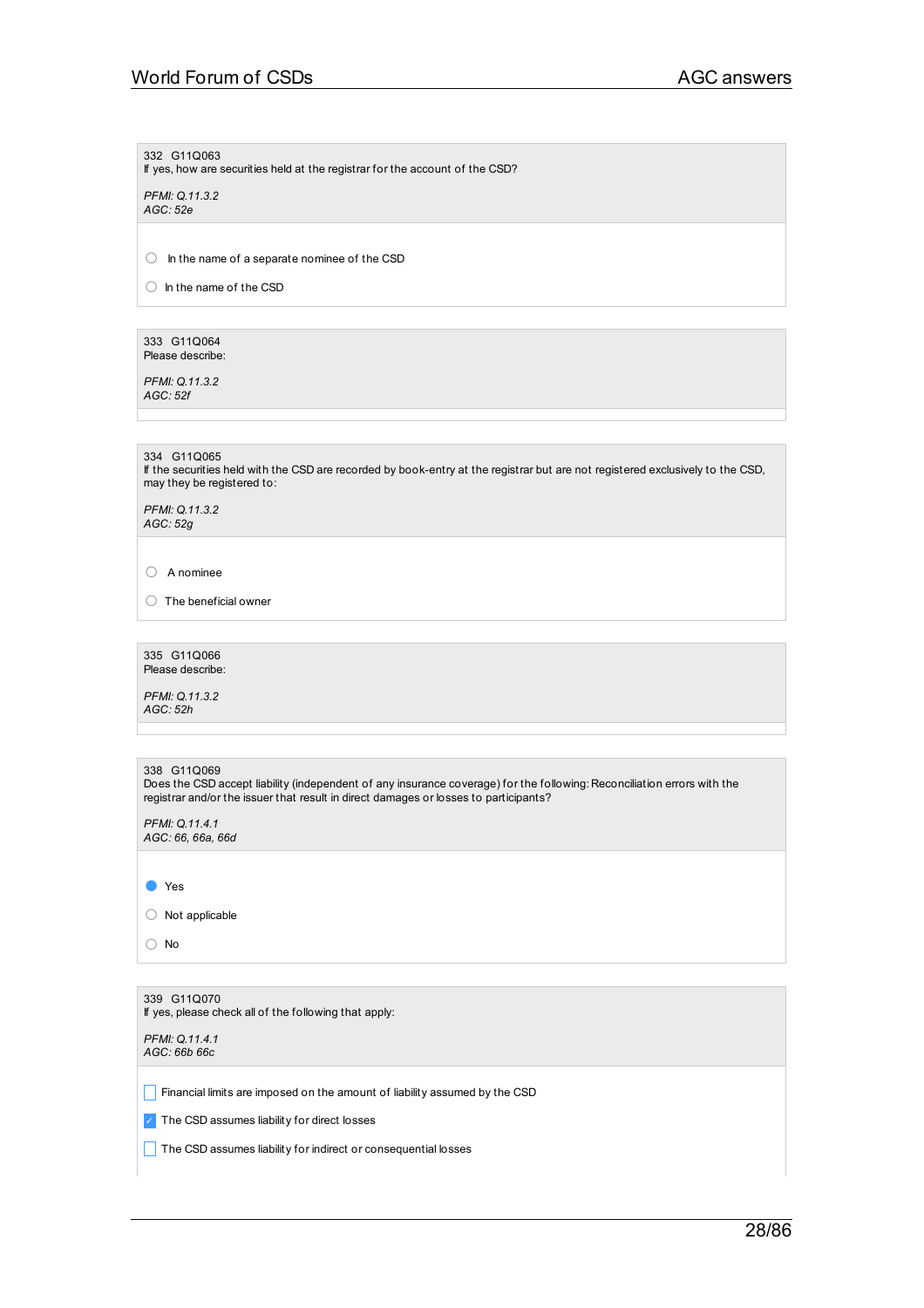# $\Box$  OTHER:

| 340 G11Q071<br>Theft of securities (either physical certificate or electronically from accounts at the CSD) from the CSD that results in direct<br>damages or losses to participants? |  |  |
|---------------------------------------------------------------------------------------------------------------------------------------------------------------------------------------|--|--|
| PFMI: Q.11.4.1<br>AGC: 66e, 66g, 66h                                                                                                                                                  |  |  |
|                                                                                                                                                                                       |  |  |
| Not applicable                                                                                                                                                                        |  |  |
| Yes                                                                                                                                                                                   |  |  |
| No                                                                                                                                                                                    |  |  |
|                                                                                                                                                                                       |  |  |
| 341 G11Q072<br>If yes, please check all of the following that apply:                                                                                                                  |  |  |
| PFMI: Q.11.4.1<br>AGC: 66f                                                                                                                                                            |  |  |
| Financial limits are imposed on the amount of liability assumed by the CSD                                                                                                            |  |  |
| The CSD assumes liability for direct losses                                                                                                                                           |  |  |
| The CSD assumes liability for indirect or consequential losses                                                                                                                        |  |  |
| OTHER:                                                                                                                                                                                |  |  |
|                                                                                                                                                                                       |  |  |
| 342 G11Q073<br>Failure of the CSD's systems that result in direct damages or losses to participants because they cannot use either securities<br>or funds?                            |  |  |
| PFMI: Q.11.4.1<br>AGC: 66i, 66l.                                                                                                                                                      |  |  |
|                                                                                                                                                                                       |  |  |
| Not applicable                                                                                                                                                                        |  |  |
| Yes                                                                                                                                                                                   |  |  |
| No                                                                                                                                                                                    |  |  |
|                                                                                                                                                                                       |  |  |
| 343 G11Q074<br>If yes, please check all of the following that apply:                                                                                                                  |  |  |
| PFMI: Q.11.4.1<br>AGC: 66j, 66k                                                                                                                                                       |  |  |
| Financial limits are imposed on the amount of liability assumed by the CSD                                                                                                            |  |  |
| The CSD assumes liability for direct losses                                                                                                                                           |  |  |
| The CSD assumes liability for indirect or consequential losses                                                                                                                        |  |  |
| OTHER:                                                                                                                                                                                |  |  |
|                                                                                                                                                                                       |  |  |
| 344 G11Q075<br>Any direct damages or losses to participants caused by the CSD due to its errors, omissions or fraud?                                                                  |  |  |
| PFMI: Q.11.4.1<br>AGC: 66m, 66p.                                                                                                                                                      |  |  |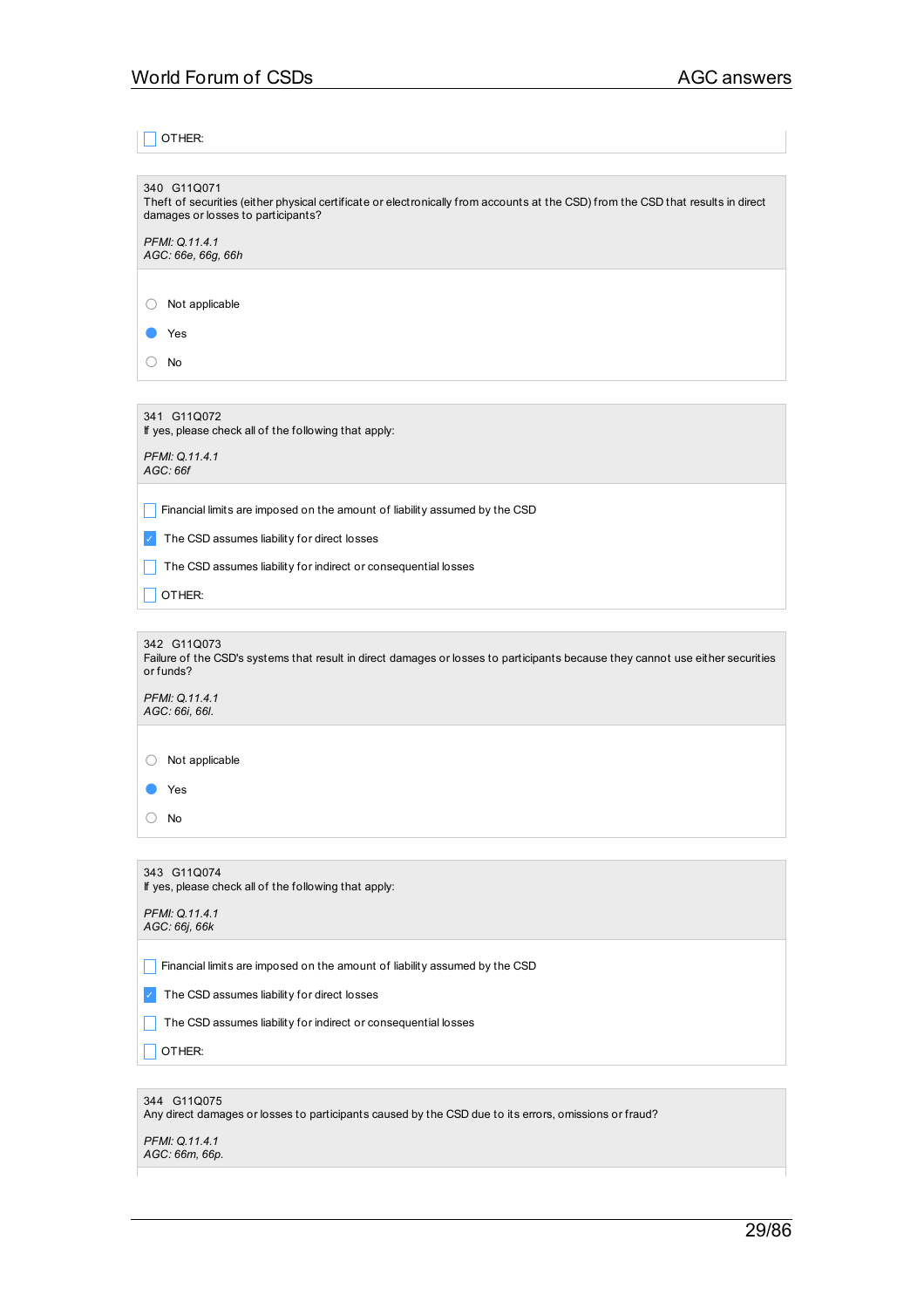| Yes                                                                                                                                                                                                                                                                                                                                                                                    |
|----------------------------------------------------------------------------------------------------------------------------------------------------------------------------------------------------------------------------------------------------------------------------------------------------------------------------------------------------------------------------------------|
| No                                                                                                                                                                                                                                                                                                                                                                                     |
| Not applicable                                                                                                                                                                                                                                                                                                                                                                         |
| OTHER:                                                                                                                                                                                                                                                                                                                                                                                 |
|                                                                                                                                                                                                                                                                                                                                                                                        |
| 345 G11Q076<br>If yes, please check all of the following that apply:                                                                                                                                                                                                                                                                                                                   |
| PFMI: Q.11.4.1<br>AGC: 66n.                                                                                                                                                                                                                                                                                                                                                            |
|                                                                                                                                                                                                                                                                                                                                                                                        |
| Financial limits are imposed on the amount of liability assumed by the CSD                                                                                                                                                                                                                                                                                                             |
| The CSD assumes liability for direct losses                                                                                                                                                                                                                                                                                                                                            |
| The CSD assumes liability for indirect or consequential losses                                                                                                                                                                                                                                                                                                                         |
| OTHER:                                                                                                                                                                                                                                                                                                                                                                                 |
| 347 G11Q078                                                                                                                                                                                                                                                                                                                                                                            |
| Is the CSD immune from legal action in its own jurisdiction?                                                                                                                                                                                                                                                                                                                           |
| PFMI: Q.11.4.2<br>AGC: 68                                                                                                                                                                                                                                                                                                                                                              |
|                                                                                                                                                                                                                                                                                                                                                                                        |
| No                                                                                                                                                                                                                                                                                                                                                                                     |
| Yes                                                                                                                                                                                                                                                                                                                                                                                    |
|                                                                                                                                                                                                                                                                                                                                                                                        |
| 349 G11Q080<br>Does the CSD have Fidelity insurance (that is, insurance to cover loss of securities or money resulting, for example, from acts<br>such as forgery, theft, fraud and/or employee dishonesty)?                                                                                                                                                                           |
| PFMI: Q.11.4.3                                                                                                                                                                                                                                                                                                                                                                         |
| AGC: 92                                                                                                                                                                                                                                                                                                                                                                                |
| Not applicable<br>( )                                                                                                                                                                                                                                                                                                                                                                  |
| No                                                                                                                                                                                                                                                                                                                                                                                     |
| Yes                                                                                                                                                                                                                                                                                                                                                                                    |
|                                                                                                                                                                                                                                                                                                                                                                                        |
| 350 G11Q081                                                                                                                                                                                                                                                                                                                                                                            |
| What is the amount of the coverage?<br>PFMI: Q.11.4.3                                                                                                                                                                                                                                                                                                                                  |
| AGC: 92a.                                                                                                                                                                                                                                                                                                                                                                              |
| Comprehensive Crime and Professional Liability Insurance (CCPL), which is a policy that covers Clearstream against claims<br>made by customers for financial losses that include infidelity of employees, civil liability and electronic crime. Coverage<br>includes a comprehensive crime and professional liability limit of EUR 20 million any one loss/claim and in the aggregate. |
|                                                                                                                                                                                                                                                                                                                                                                                        |
| 351 G11Q082<br>What is the amount of the deductible?                                                                                                                                                                                                                                                                                                                                   |
| PFMI: Q.11.4.3                                                                                                                                                                                                                                                                                                                                                                         |
| AGC: 92b.                                                                                                                                                                                                                                                                                                                                                                              |
| The amount of the deductible is EUR 5 million.                                                                                                                                                                                                                                                                                                                                         |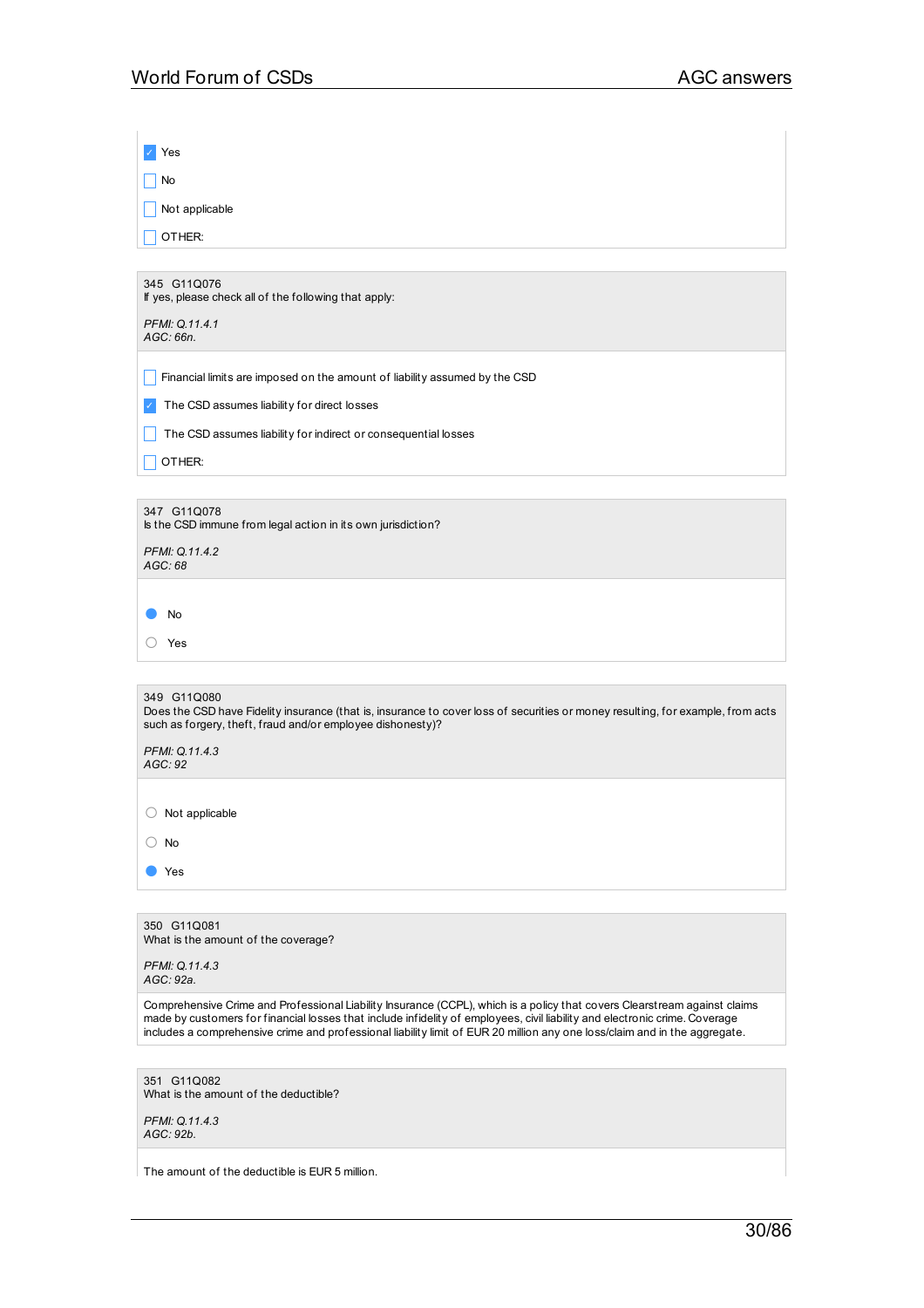352 G11Q083 Does the CSD have insurance for Operational Errors?

*PFMI: Q.11.4.3 AGC: 93*

○ Not applicable

○ No

● Yes

353 G11Q084 What is the amount of the coverage?

*PFMI: Q.11.4.3 AGC: 93a.*

Comprehensive Crime and Professional Liability Insurance (CCPL), which is a policy that covers Clearstream against claims made by customers for financial losses that include infidelity of employees, civil liability and electronic crime. Coverage includes a comprehensive crime and professional liability limit of EUR 20 million any one loss/claim and in the aggregate.

354 G11Q085 What is the amount of the deductible?

*PFMI: Q.11.4.3 AGC: 93b.*

The deductible of EUR 5 million.

355 G11Q086 Does the CSD have Errors and Omissions insurance?

*PFMI: Q.11.4.3 AGC: 94*

○ Not applicable

○ No

● Yes

356 G11Q087 What is the amount of the coverage?

*PFMI: Q.11.4.3 AGC: 94a.*

Comprehensive Crime and Professional Liability Insurance (CCPL), which is a policy that covers Clearstream against claims made by customers for financial losses that include infidelity of employees, civil liability and electronic crime. Coverage includes a comprehensive crime and professional liability limit of EUR 20 million any one loss/claim and in the aggregate

357 G11Q088 What is the amount of the deductible?

*PFMI: Q.11.4.3 AGC: 94b.*

The deductible of EUR 5 million on the Professional Liability Insurance.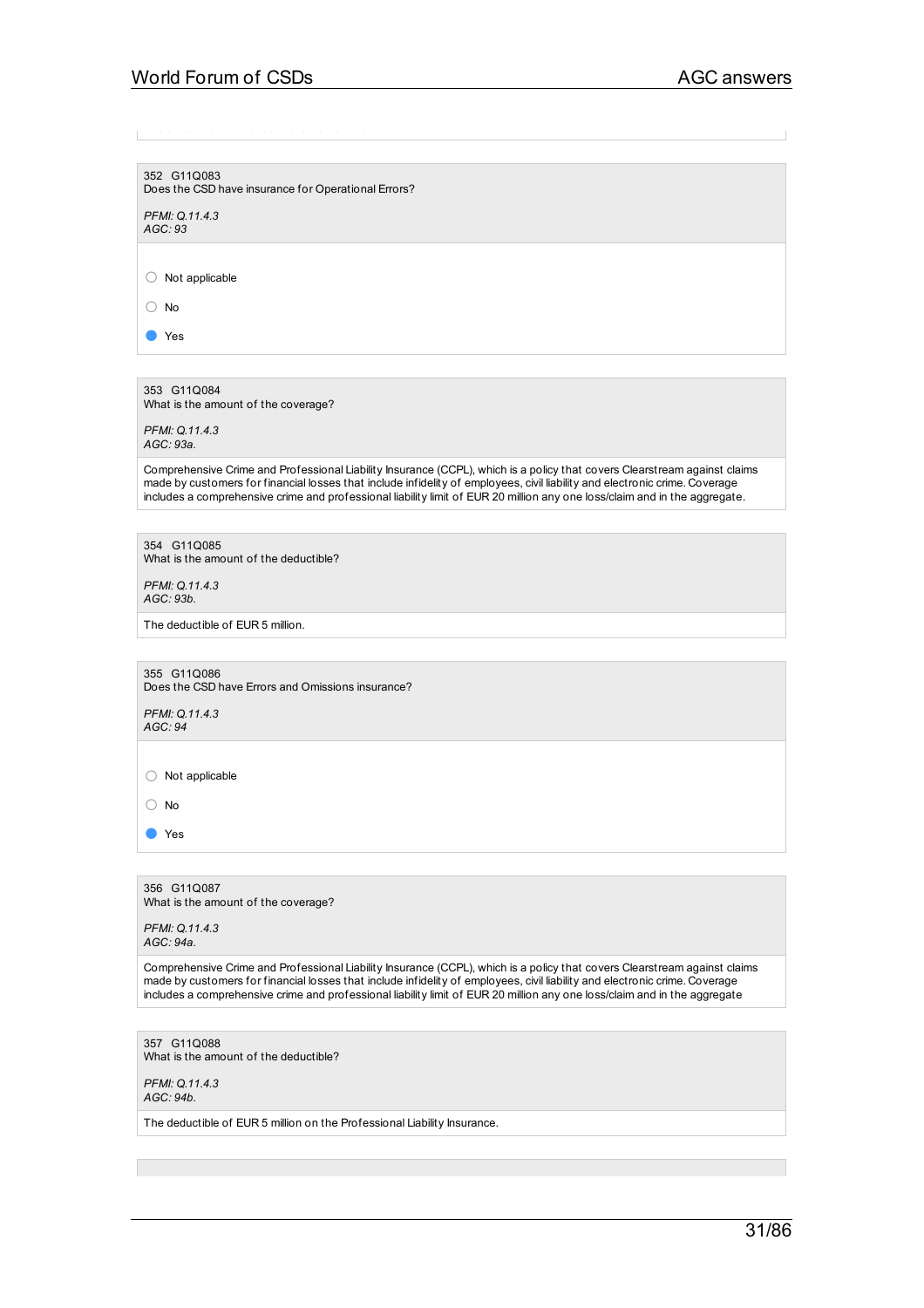# World Forum of CSDs AGC answers

358 G11Q089 Does the CSD have insurance for the Premises?

*PFMI: Q.11.4.3 AGC: 95*

○ Not applicable

○ No

● Yes

359 G11Q090 What is the amount of the coverage?

*PFMI: Q.11.4.3 AGC: 95a.*

The amount of coverage is up to EUR 260 million

360 G11Q091 What is the amount of the deductible?

*PFMI: Q.11.4.3 AGC: 95b.*

The level of the deductible depends on category of risk.

361 G11Q092 Does the CSD have any other insurance?

*PFMI: Q.11.4.3 AGC: 96, 96d*

○ Not applicable

○ No

● Yes

362 G11Q093 If so, what is it for?

*PFMI: Q.11.4.3 AGC: 96a.*

> CBF has a Directors and Officers' Liability insurance in place. Additionally, Deutsche Börse AG, including CBF, is covered by a Cyber Risk Insurance Policy.

363 G11Q094 What is the amount of the coverage?

*PFMI: Q.11.4.3 AGC: 96b.*

We consider this information as confidential.

364 G11Q095 What is the amount of the deductible?

*PFMI: Q.11.4.3 AGC: 96c.*

We consider this information as confidential.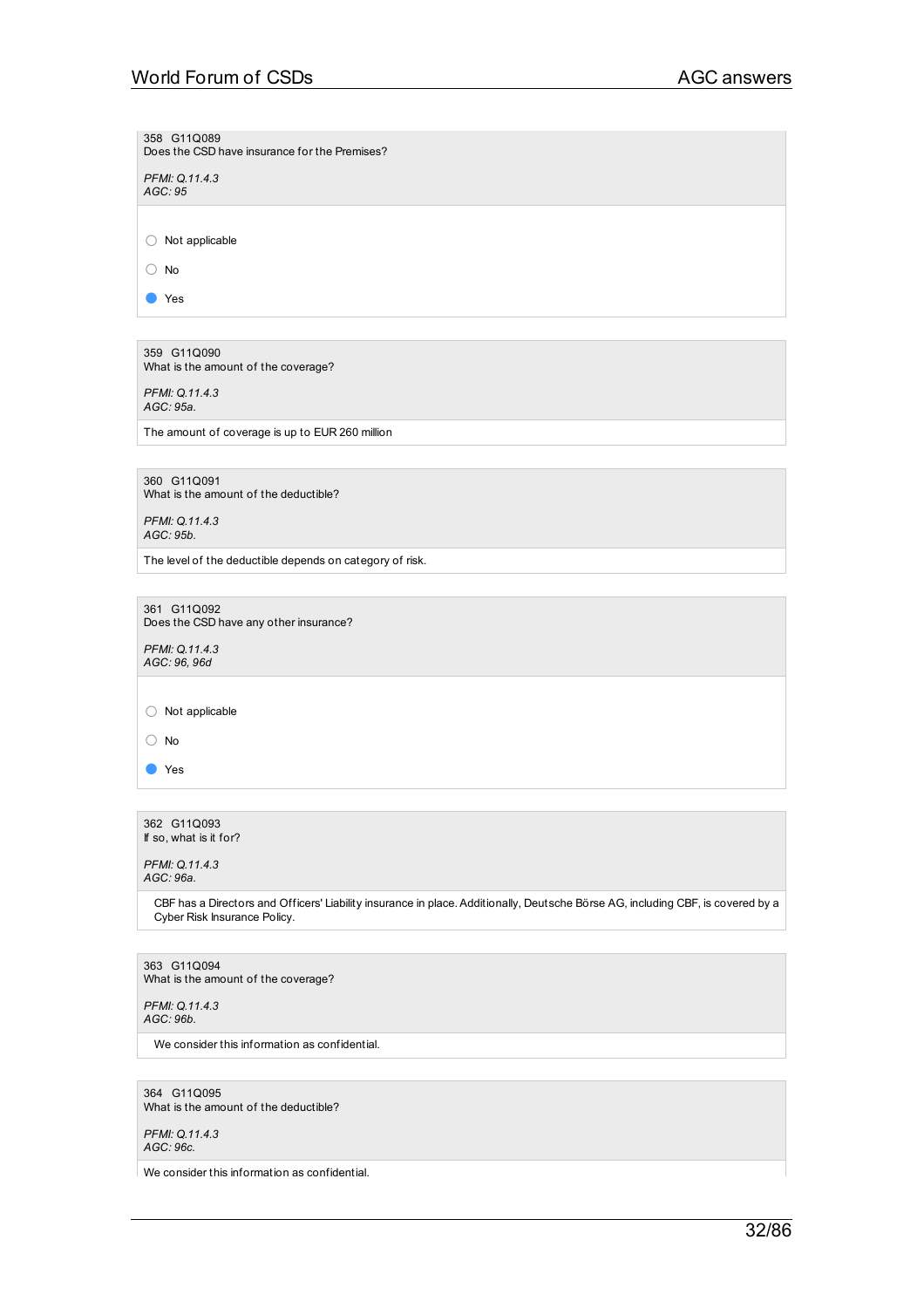We consider this information as confidential.

### 365 G11Q096

Who is the insurance carrier? If more than one insurance carrier, please list each carrier here and provide your responses to questions 97a and 97b in corresponding order.

*PFMI: Q.11.4.3 AGC: 97*

Comprehensive Crime and Professional Liability Insurance: The lead insurer is Zurich Insurance All Risks of Physical Loss or Damage of Shipment of Securities and at the Premises, which is an "All Risk" policy: The carrier is Liberty Directors' and Officers' Liability: The lead insurer is Zurich Insurance. Cyber Insurance Policy: Munich RE

366 G11Q097

Who is the insurance carrier's parent company, if applicable? (If inapplicable, simply type n/a.)

*PFMI: Q.11.4.3 AGC: 97a.*

N/A

367 G11Q098 What is the term of the policy?

*PFMI: Q.11.4.3 AGC: 97b.*

Annual.Please refer to the insurance certificates attached to this questionnaire.

368 G11Q099 Who does the insurance cover?

*PFMI: Q.11.4.3 AGC: 97c, 97d*

✓ CSD

Direct CSD participants

Final investors

 $\Box$  Not applicable

 $\Box$  OTHER:

#### 369 G11Q100

If you feel that you would like to provide additional details on any of the given answers, feel free to provide any additional comments here (maximum of 5,000 characters) or prepare an additional document identifying the question(s) you are commenting on and upload the document under 98a:

*PFMI: Q.11.4.3*

*AGC: 98*

Please note that the answers contained in the Questionnaire of the Association of Global Custodians are provided for information purposes only. Information in this document is subject to change and does not represent a commitment on<br>the part of Clearstream Banking AG, or any other entity in the Clearstream group of companies. Clearstream document.

## 370 G11Q101

filecount - Upload document here:

*PFMI: Q.11.4.3 AGC: 98a.*

> DBAG 2020- 2021 **INSURANCE**

Insurance Certificate\_combined 2020-2021.pdf (557KB)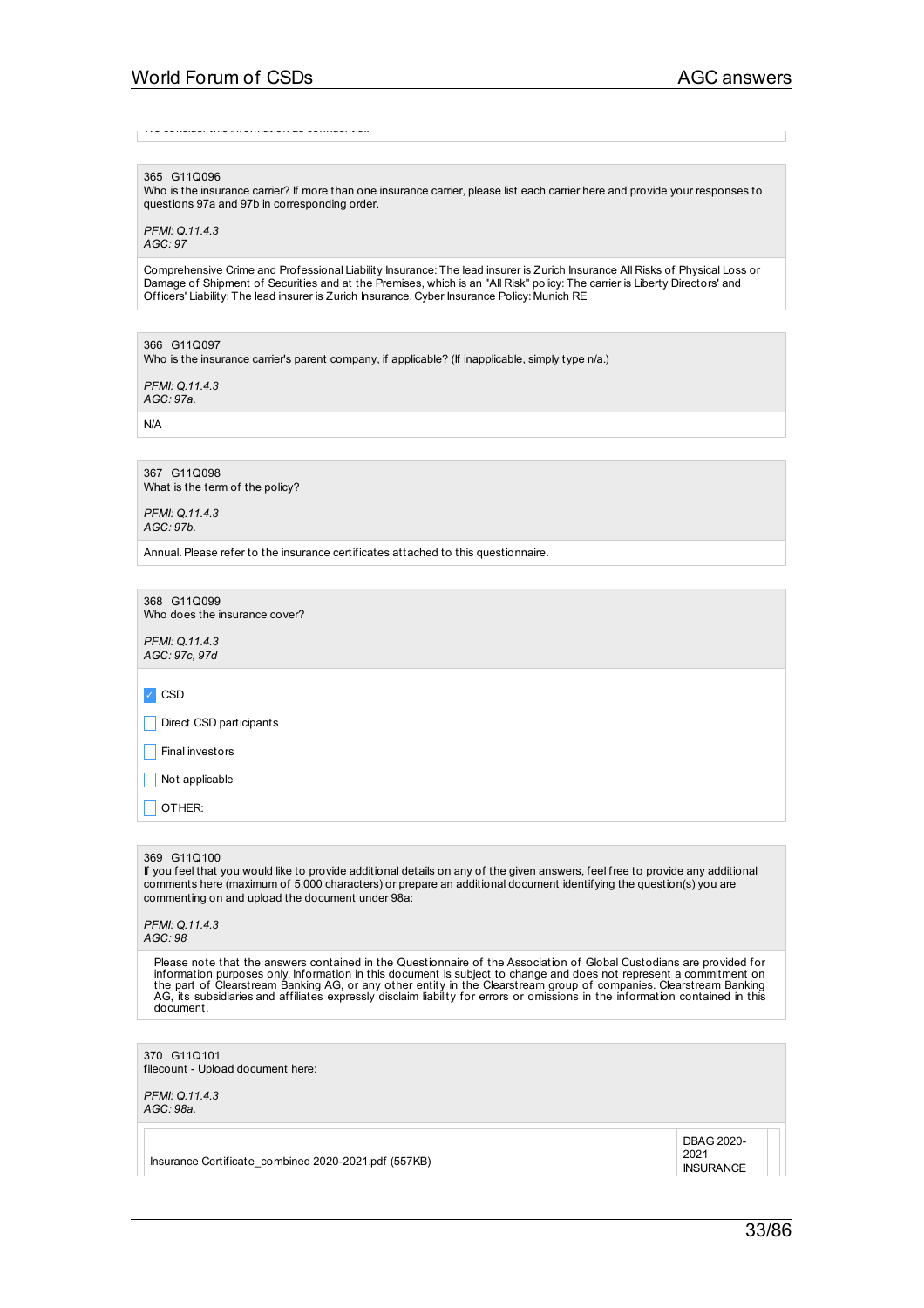**CERTIFICATES** 

371 G11Q102

Do the CSD's written contracts, rules, or established practices and procedures provide protection against risk of loss of participant assets by the CSD in the form of indemnification?

*PFMI: Q.11.4.3 AGC: 67a, 67b.*

✓ Yes

1

 $\Box$  No

 $\Box$  Not applicable

 $\Box$  OTHER:

372 G11Q103

Please explain (then please answer 67c):

*PFMI: Q.11.4.3 AGC: 67b.*

In performance of its obligations and in accordance with its GTCs in its most current form, CBF shall be liable for any fault of its employees and of persons CBF uses for performing its obligations.Should the Special Conditions for certain kinds of services or other agreements specify otherwise, such special regulations shall prevail. The liability of CBF pursuant to sect. 5 paragraph 4 sentence 2 and sect. 3 paragraph 2 sentence 1 DepotG [German Securities Deposit Act] shall remain not affected. If negligence of the client leads to the occurrence of a damage or loss (e.g. by violating its cooperation duties as set forth in no.V of these Terms and Conditions), such damage/loss shall be borne by CBF and the client shall be determined according to the principle of contributory negligence. Further details are described in article VII. of CBF's GTCs. CBF shall not be liable for damage/loss caused by force majeure, uproar, war or natural disasters or by other circumstances CBF is not responsible for (for instance strike, lock-out, traffic disruptions or order of higher authority in its home country or abroad).

373 G11Q104

Please provide details of the relevant sections of the contracts, rules or practices where this information is found

*PFMI: Q.11.4.3 AGC: 67c.*

This information can be found in Section 5 paragraph (4), sentence 2 in conjunction with § 3 paragraph (2), sentence 1 of the Securities Deposit Act.

| 374 G11Q105<br>Insurance                                |
|---------------------------------------------------------|
| PFMI: Q.11.4.3<br>AGC: 67d.                             |
|                                                         |
| $ $ Yes                                                 |
| No<br>H                                                 |
| Not applicable                                          |
| OTHER:                                                  |
|                                                         |
| 375 G11Q106<br>Please explain (then please answer 67f): |
| PFMI: Q.11.4.3<br>AGC·67e                               |

CBF has concluded a "Comprehensive Crime and Professional Liability Insurance" policy against claims made by clients for financial losses that include infidelity of employees, civil liability and electronic crime. In addition, there is an "All Risks of Physical Loss or Damage of Shipment of Securities and at the Premises of DBAG" which covers all risk of physical loss or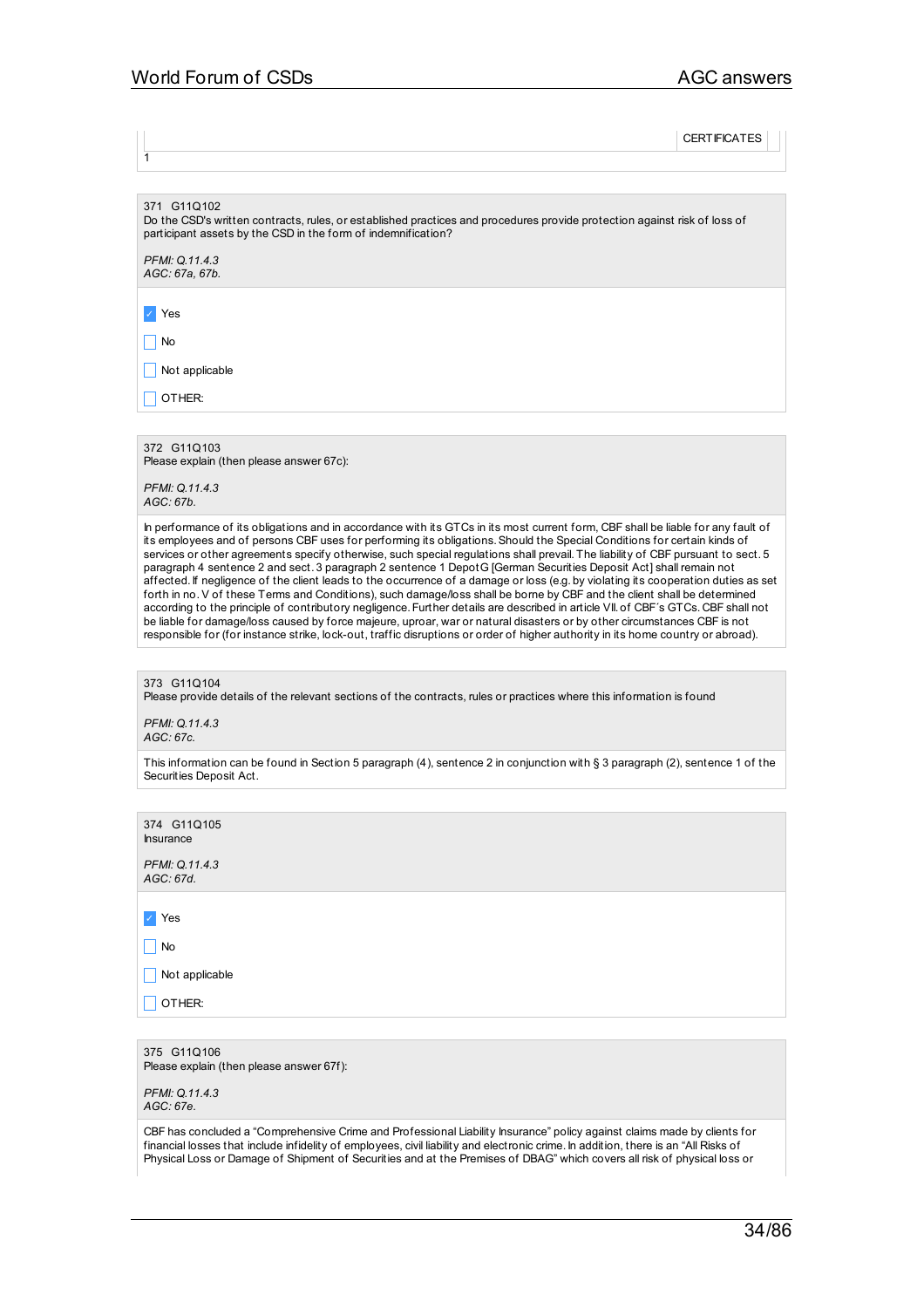damage of securities held on our premises and during transport. There is also a "Directors' and Officers' Liability" covering all Directors and Officers of DBAG. This covers any natural person who is a past, present or future director or officer of the company, duly elected or appointed. Last, Deutsche Börse AG, including Clearstream Banking Frankfurt, is covered by a Cyber Insurance Policy. It provides insurance cover in the event that claims for compensation of a financial loss are made against the insured by other parties due to a breach of information security and on the basis of legal liability provisions under private law.

376 G11Q107 Please provide details of the relevant sections of the contracts, rules or practices where this information is found

*PFMI: Q.11.4.3 AGC: 67f.*

Copies of certificates are enclosed in this questionnaire.

377 G11Q108 Acknowledgement of liability for losses caused by CSD's own actions.

*PFMI: Q.11.4.3 AGC: 67g.*

○ Not applicable

○ No

○ Yes

● Other: In performance of its obligations and in accordance with its GTCs in its most current form, CBF shall be liable for

any fault of its employees and of persons CBF uses for performing its obligations.Should the Special Conditions for certain kinds of services or other agreements specify otherwise, such special regulations shall prevail. The liability of CBF pursuant to sect. 5 paragraph 4 sentence 2 and sect. 3 paragraph 2 sentence 1 DepotG [German Securities Deposit Act] shall remain not affected. If negligence of the client leads to the occurrence of a damage or loss (e.g. by violating its cooperation duties as set forth in no.V of these Terms and Conditions), such damage/loss shall be borne by CBF and the client shall be determined according to the principle of contributory negligence. Further details are described in article VII. of CBF´s GTCs. CBF shall not be liable for damage/loss caused by force majeure, uproar, war or natural disasters or by other circumstances CBF is not responsible for (for instance strike, lock-out, traffic disruptions or order of higher authority in its home country or abroad)

378 G11Q109 Please explain (then please answer 67i):

*PFMI: Q.11.4.3 AGC: 67h.*

379 G11Q110

Please provide details of the relevant sections of the contracts, rules or practices where this information is found.

*PFMI: Q.11.4.3 AGC: 67i.*

The liability of CBF is governed by Section VII. of the General Terms and Conditions of CBF.

380 G11Q111 Other *PFMI: Q.11.4.3 AGC: 67j.*

○ Yes

● No

381 G11Q112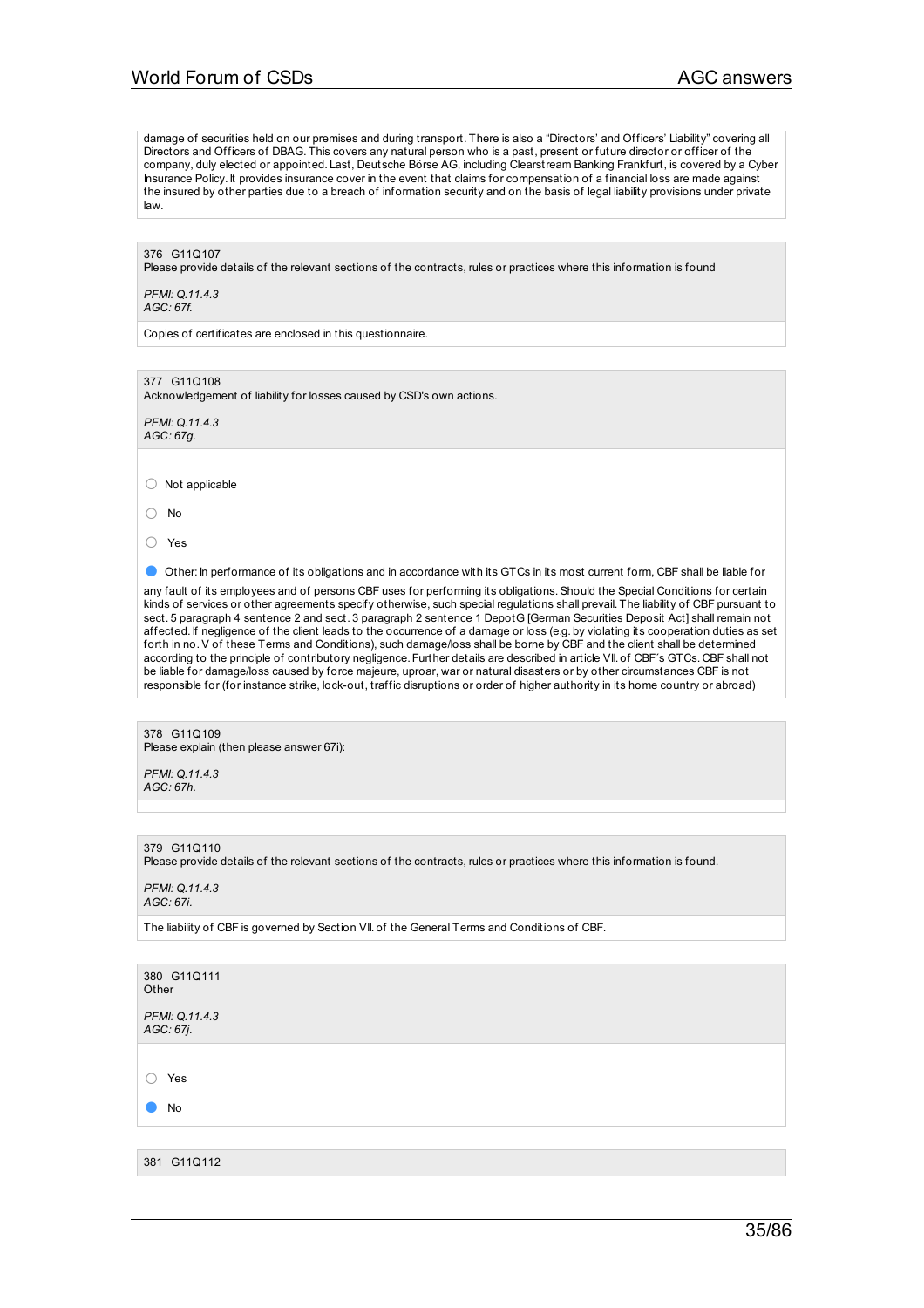Please explain (then please answer 67l:

*PFMI: Q.11.4.3 AGC: 67k.*

382 G11Q113 Please provide details of the relevant sections of the contracts, rules or practices where this information is found.

*PFMI: Q.11.4.3 AGC: 67l.*

| 384 G11Q115<br>Are participants permitted to maintain more than one account at the CSD? |
|-----------------------------------------------------------------------------------------|
| PFMI: Q.11.5.1<br>AGC: 41                                                               |

○ Not applicable

○ No

● Yes

385 G11Q116 If yes, please indicate number:

*PFMI: Q.11.5.1 AGC: 41a, 41c*

✓ An unlimited number of accounts

 $\Box$  More than one account

 $\Box$  OTHER:

386 G11Q117 If more than one account what is the maximum?

*PFMI: Q.11.5.1 AGC: 41b*

388 G11Q119

Are participants required/permitted to segregate assets held for their own benefit from those they hold for their clients?

*PFMI: Q.11.5.2 AGC: 42*

✓ Yes

 $\prod$  No

 $\Box$  Not applicable

 $\Box$  OTHER:

389 G11Q120 If yes, is segregation required or simply permitted? *PFMI: Q.11.5.2 AGC: 42a*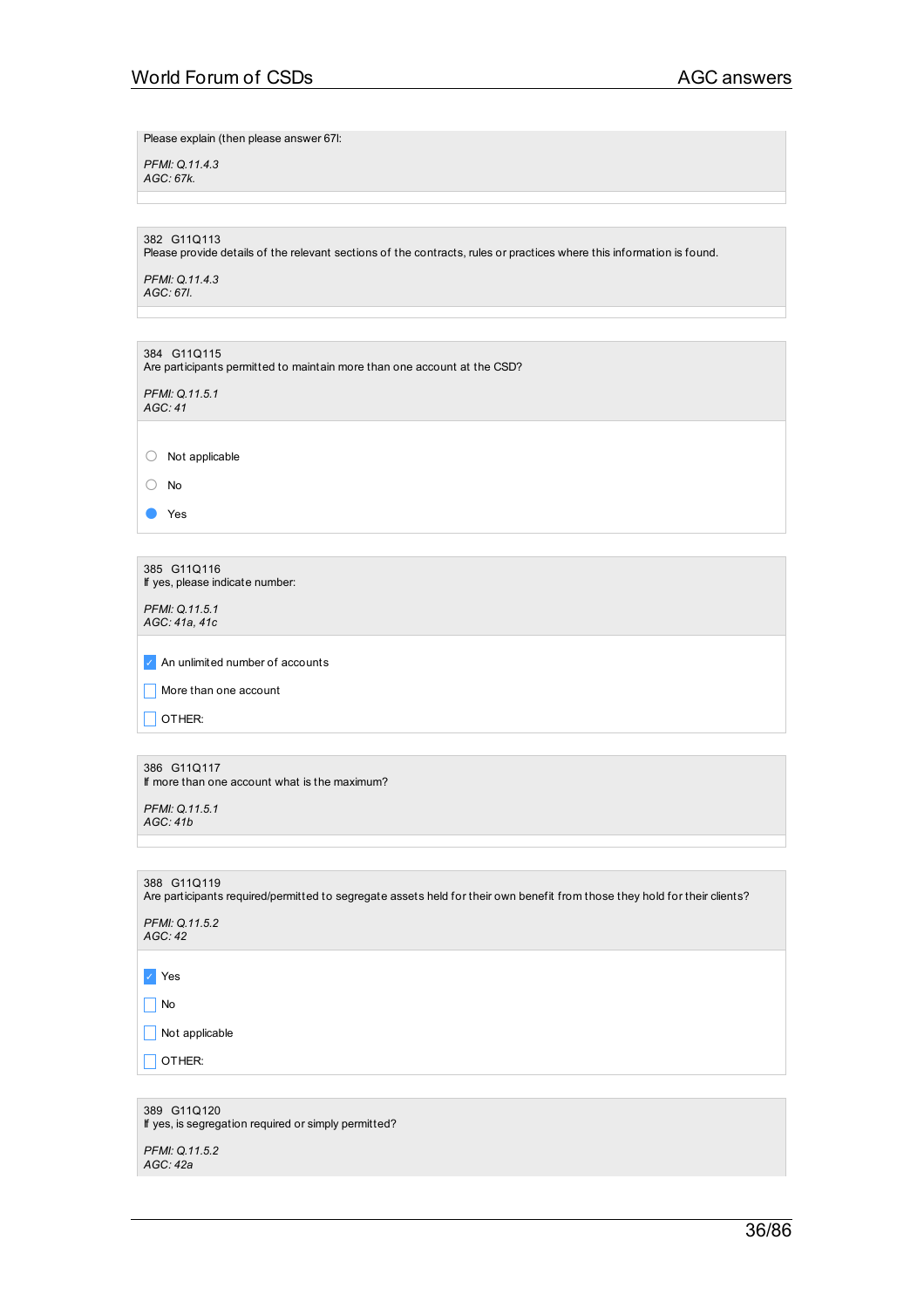○ Permitted

● Required

390 G11Q121 How does segregation occur? *PFMI: Q.11.5.2*

*AGC: 42b, 42c*

 $\triangleright$  By separately designated participant accounts.

 $\triangleright$  By sub-accounts within a single participant account.

**By separately designated beneficial owner accounts.** 

 $\Box$  OTHER:

391 G11Q122 Does the CSD permit its participants to open accounts in the participant's own nominee name(s)?

| PFMI: Q.11.5.2 |  |
|----------------|--|
| AGC: 43, 43b   |  |

○ Not applicable

| $\sim$ |  |
|--------|--|
|        |  |

392 G11Q123 If yes, do laws exist, which define as well as protect the rights of beneficial owners with respect to securities registered in nominee name?

*PFMI: Q.11.5.2 AGC: 43a*

● Yes

○ No

|               | 394 G11Q126<br>Please indicate services you provide.                                                                                           |
|---------------|------------------------------------------------------------------------------------------------------------------------------------------------|
|               | PFMI: Q.11.6.1<br>AGC: 35                                                                                                                      |
|               |                                                                                                                                                |
|               | Own list or: AGC: Information in advance on corporate (annual or special) meetings in order that owners can vote.                              |
| $\mathcal{A}$ | Tax assistance where foreign holders may be entitled to tax relief at source or through a claim.                                               |
| $\checkmark$  | In order to avoid fails, an automatic securities lending facility - if requested - is provided for.                                            |
|               | Collateral handling in support of activities including securities lending, overdraft coverage, cash management, repurchase<br>agreements, etc. |
|               | Same day turnaround settlements.                                                                                                               |
| $\sqrt{ }$    | Information on distribution of new issues (IPO, Privatization).                                                                                |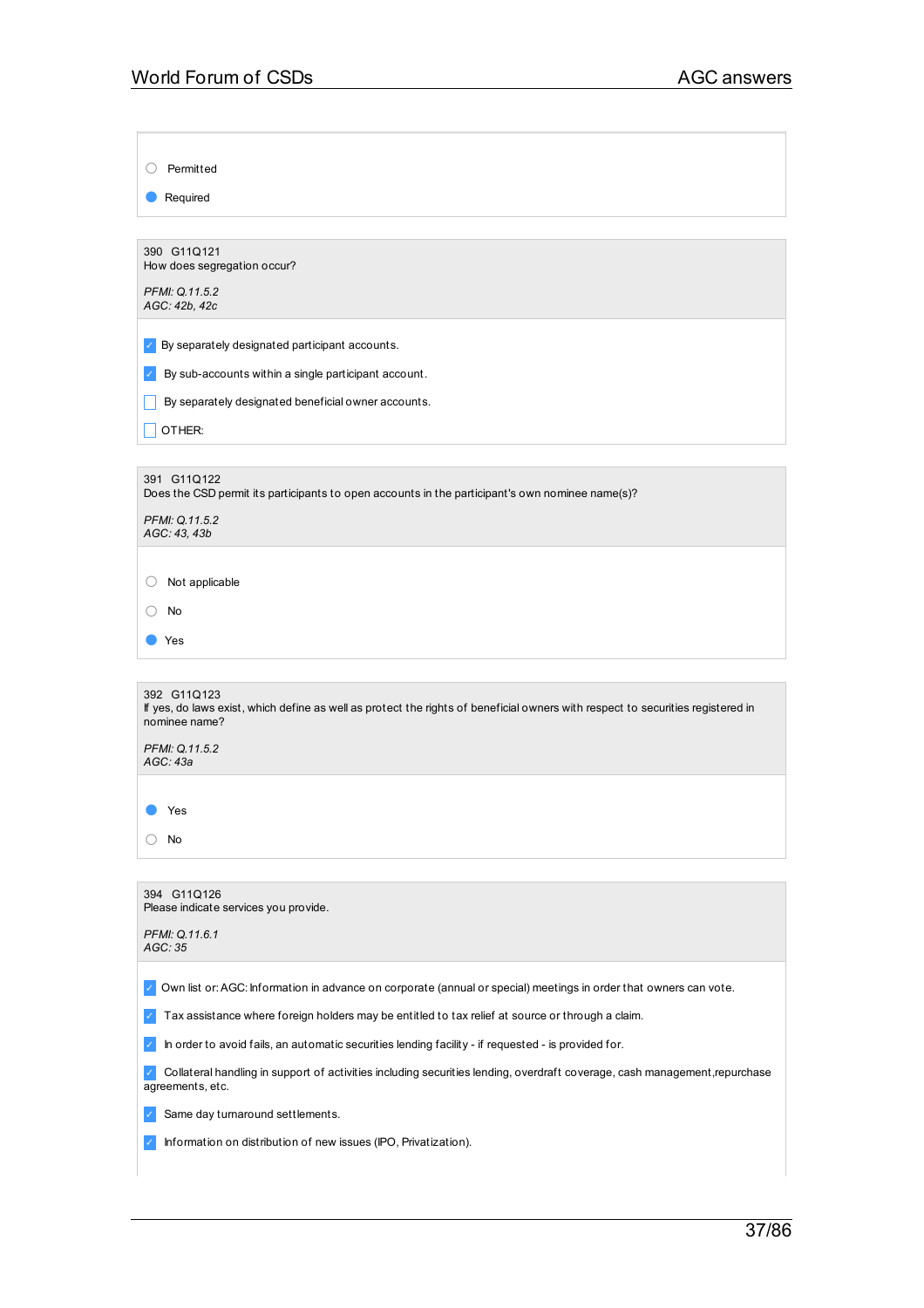Not applicable

✓ OTHER:See 35d

395 G11Q127 Automatic securities lending facility is provided for:

*PFMI: Q.11.6.1 AGC: 35a*

✓ Brokers

✓ Banks

✓ Other financial institutions

| OTHER:

396 G11Q128 If collateral handling, please provide details

*PFMI: Q.11.6.1 AGC: 35c*

XEMAC is a collateral management platform that supports market participants to make the most efficient use of their collateral, reducing the amount of administrative monitoring by automating most of the processes involved. Transactions in the following areas can be secured via Xemac:

- Credit facilities with Deutsche Bundesbank;

- Open market transactions of the European Central Bank;

- Collateralisation of Deutsche Bundesbank trades on ones' own behalf;

- Trading of GC Pooling transactions through the Eurex Repo trading platform in EUR and foreign currencies;

- Efficient provision and management of collateral on the basis of the risk-based margining for the benefit of Eurex Clearing AG as a clearing house and a CCP;

- Securities lending in the context of the various programs offered by CBF;

- Credit lines with CBF and Clearstream Banking S.A., Luxembourg;

- Bilateral provision of collateral between Xemac participants;

- Collateralised instruments that are issued via CBF and collateralised in Xemac. CBF acts here as the security trustee.

By linking Xemac to Clearstream Banking S.A.'s Collateral Management System, CmaX, Xemac participants can also use the securities they hold in Creation for the provision of collateral.

Xemac fullfils the requirements made of a modern system configuration and has been designed as a client/server system and may be installed on a PC or a workstation within the workplace.

397 G11Q129 Other, please explain:

*PFMI: Q.11.6.1 AGC: 35d*

GC Pooling® is a cash-driven general collateral market of Eurex Repo® and offers a unique combination of collateralised money market trading with the efficiency and security of Eurex Clearing AG's central counterparty. It is easy to trade extremely large tickets and deals can be seamlessly completed and then processed automatically without any issues over credit or security allocation.

The compelling advantage of GC Pooling® is the re-use possibility of received collateral for further money market transactions and refinancing within the framework of Bundesbank open market operations. The OneWeek Tender term with flexible value dates for term legs enables participants to utilize surplus liquidity resulting from the European Central Bank tender in an efficient manner.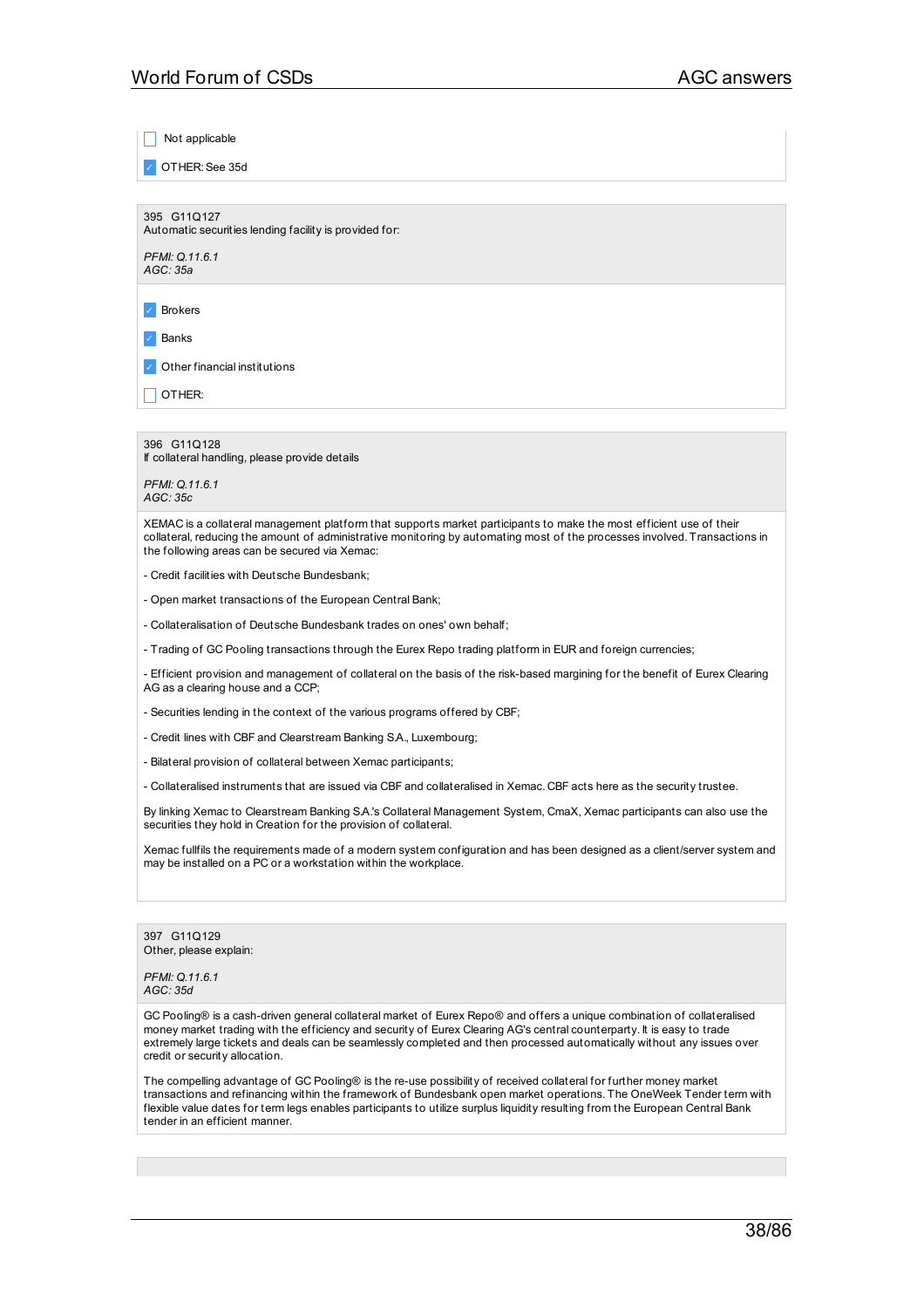# World Forum of CSDs **AGC** answers

| 398 G11Q130<br>What procedures are in place for the processing of corporate action entitlements?                                            |
|---------------------------------------------------------------------------------------------------------------------------------------------|
| PFMI: Q.11.6.1<br>AGC: 36                                                                                                                   |
|                                                                                                                                             |
| Credited to the securities account on the day indicated below regardless of whether actually collected by the CSD on the<br>scheduled date. |
| Credited to the securities account upon actual receipt by the CSD.<br>$\checkmark$                                                          |
| Corporate action entitlements are handled by an entity separate from the CSD.                                                               |
| Not applicable                                                                                                                              |
| OTHER:                                                                                                                                      |
|                                                                                                                                             |
| 399 G11Q131<br>Credited to the securities account:                                                                                          |
| PFMI: Q.11.6.1<br>AGC: 36a                                                                                                                  |
| On pay date.                                                                                                                                |
| On pay date +1.                                                                                                                             |
| On pay date +2.                                                                                                                             |
| OTHER:                                                                                                                                      |
|                                                                                                                                             |
| 400 G11Q132<br>Name of entity:                                                                                                              |
| PFMI: Q.11.6.1<br>AGC: 36c                                                                                                                  |
|                                                                                                                                             |
|                                                                                                                                             |
| 401 G11Q133<br>What procedures are in place for the processing of interest and dividends?                                                   |
| PFMI: Q.11.6.1<br>AGC: 37, 37d.                                                                                                             |
| Credited to the cash account on the day indicated below regardless of whether actually collected by the CSD on the<br>scheduled date.       |
| Credited to the cash account upon actual receipt by the CSD.<br>$\checkmark$                                                                |
| Income and dividend collection is handled by an entity separate from the CSD.                                                               |
| Not applicable                                                                                                                              |
| OTHER:                                                                                                                                      |
|                                                                                                                                             |
| 402 G11Q134                                                                                                                                 |
| Credited to the cash account:                                                                                                               |
| PFMI: Q.11.6.1                                                                                                                              |

*AGC: 37a*

✓ On pay date.

 $\Box$  On pay date +1.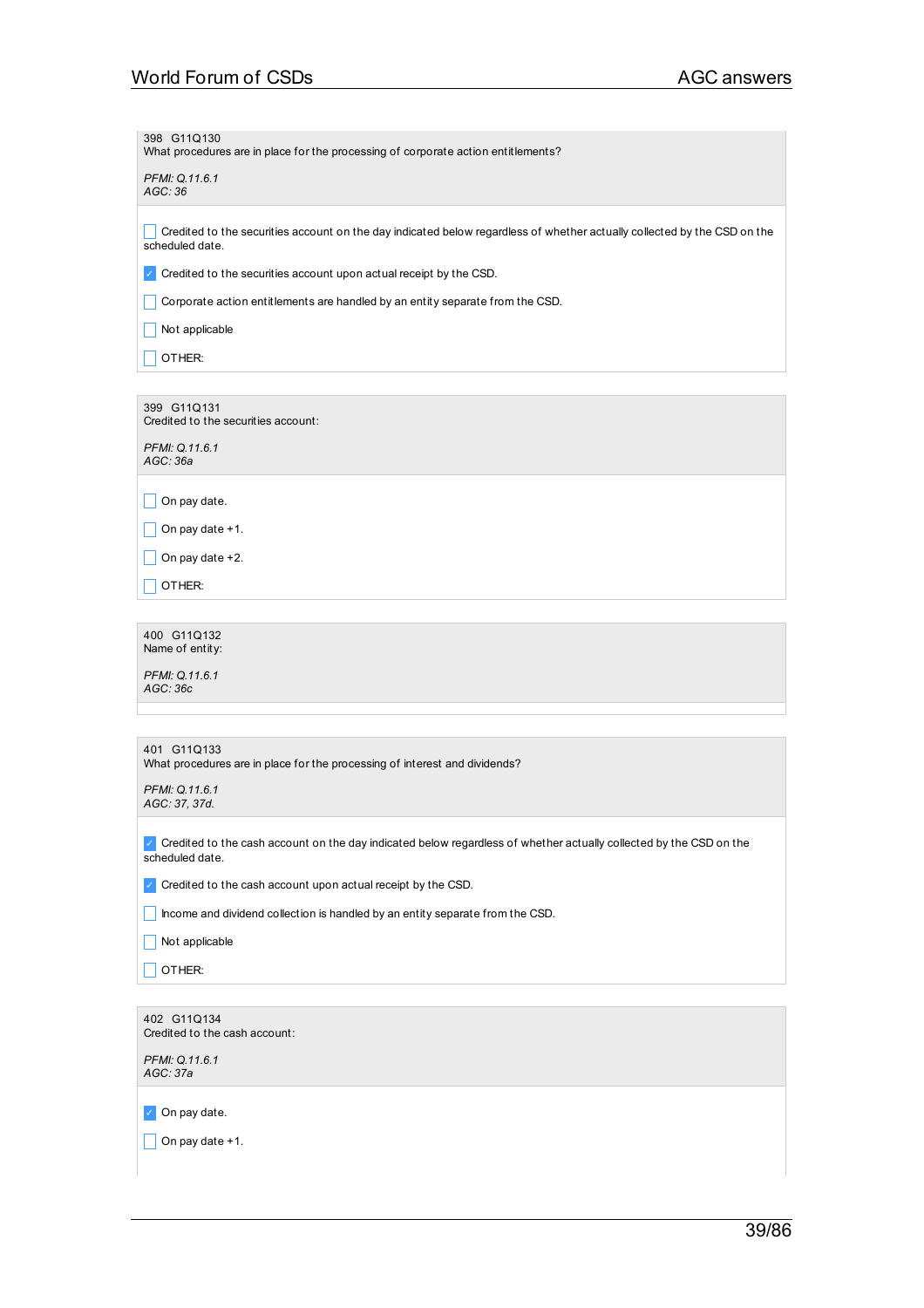$\Box$  On pay date +2.

✓ OTHER: Cash settlement takes normally place on payment date. The crediting of funds can only be effected once CBF has received the funds from the Issuer CSD or agent and once they have been fully reconciled. The amount paid out, less tax if applicable, is debited to the paying agent and credited to customers with entitled positions.

403 G11Q135 Name of entity:

*PFMI: Q.11.6.1 AGC: 37c*

#### **Exchange-of-value settlement systems (PFMI Principle 12)**

| 408 G12Q003<br>Does the CSD guaranty settlement?                                                                                                                                                                                                                                                                        |
|-------------------------------------------------------------------------------------------------------------------------------------------------------------------------------------------------------------------------------------------------------------------------------------------------------------------------|
| PFMI: Q.12.1.1<br>AGC: 66u.                                                                                                                                                                                                                                                                                             |
|                                                                                                                                                                                                                                                                                                                         |
| Not applicable                                                                                                                                                                                                                                                                                                          |
| Yes                                                                                                                                                                                                                                                                                                                     |
| No                                                                                                                                                                                                                                                                                                                      |
|                                                                                                                                                                                                                                                                                                                         |
| 409 G12Q004<br>Please explain how this is accomplished. What are the procedures and safeguards that permit the CSD to guaranty<br>settlement?                                                                                                                                                                           |
| PFMI: Q.12.1.1<br>AGC: 66v.                                                                                                                                                                                                                                                                                             |
|                                                                                                                                                                                                                                                                                                                         |
|                                                                                                                                                                                                                                                                                                                         |
| 411 G12Q006<br>The Committee on Payment and Settlement Systems of the Bank for International Settlements (BIS) has identified three<br>common structural approaches or models for linking delivery and payment in a securities settlement system. Please indicate<br>which model your procedures most closely resemble. |
| PFMI: Q.12.1.2<br>AGC:48                                                                                                                                                                                                                                                                                                |
| Model1                                                                                                                                                                                                                                                                                                                  |
| Model <sub>2</sub>                                                                                                                                                                                                                                                                                                      |
| Model <sub>3</sub>                                                                                                                                                                                                                                                                                                      |
| Not applicable                                                                                                                                                                                                                                                                                                          |
| OTHER:                                                                                                                                                                                                                                                                                                                  |
|                                                                                                                                                                                                                                                                                                                         |

412 G12Q007

Please briefly describe your settlement process, including how do your settlement procedures vary from the model chosen above?

*PFMI: Q.12.1.3 AGC: 48a*

CBF has outsourced the securities settlement in central bank money of transactions in German and international securities to the T2S platform provided by the Eurosystem. Within the securities settlement, T2S takes over the entry and the processing of instructions, the validation, the matching and the settlement of the transmitted instructions, the administration of positions as well as the reporting of transactions and of positions for the securities accounts on the T2S platform (SAC - Security Accounts). Thereby, the settlement, that is, the regulation of the security and cash side, takes place directly on the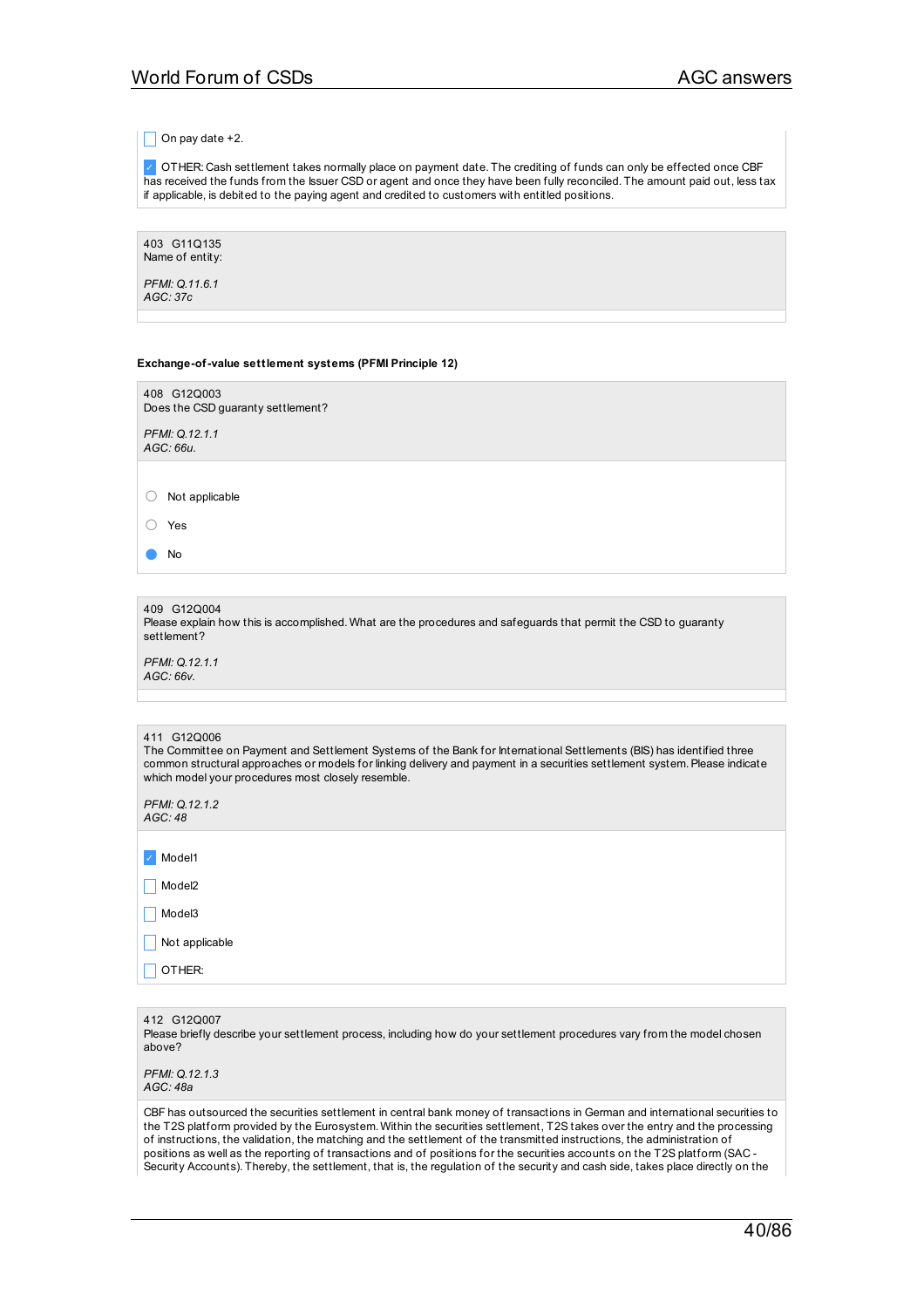T2S platform. For the cash side there are dedicated cash accounts (DCA) available. The instructions that are transmitted to T2S for settlement are delivery instructions resulting from OTC and stock exchange trading (Xetra, floor trading), clearing through Eurex Clearing AG (CCP) for trading at the Frankfurt Stock Exchange (Xetra) and Eurex Repo and the Eurex derivatives market (exercises and assignments, resp. notifications and allocations) as well as from CCP service for securities lending, and deposit transfers. The CBF CASCADE system covers the administration of positions in collective safe custody and the related services as for example corporate actions, dividend payments or services related to general meetings. In addition, a reconciliation of the T2S positions takes place. Instructions transmitted to T2S are processed in different settlement cycles in T2S. For cash and securities settlement, T2S offers a sequential night-time processing (night-time settlement - NTS) with two cycles and up to two real-time processing cycles (real-time settlement - RTS). Cash entries which result from securities settlement or from interest and redemption payments for German government bonds as well as crossborder market and reverse claims for FCSC securities are booked on the DCA. Other cash bookings are processed separately in two processing cycles, Direct Debit 1 (DD1) and Direct Debit 2 (DD2). In addition, manually entered payments and automatically generated bookings of the subscription price for subscription rights can be carried out in Direct Debit 3 (DD3). In the settlement of securities transactions, a distinction must be made between (a) the finality of instructions to transfer securities and/or cash amounts in a clearing and settlement system in the meaning of European Directive 98/26/EC (EC Directive on Settlement Finality) and (b) the lawful settlement of securities and/or cash delivery obligations. For the finality on the T2S platform the rules determined in the General Terms and Conditions of CBF apply. From a legal point of view, the settlement of instructions takes place when the counterparties to a securities transaction have performed their entire obligations (such as the transfer of rights to a security or effecting a cash payment) so that all reciprocal claims arising from the transaction have been satisfied in full and are consequently extinguished. The instruction is settled with the binding booking in T2S, related with the associated re-registering has taken place in the custody ledger (Section 14 of the German Securities Deposit Act). Cash settlement for payments made in EUR takes place through the T2S DCA of the participant. Cash settlement for payments made in currencies other than EUR take place through Creation, the custody and settlement platform of CBF's sister company, CBL. Further information is provided in chapter 1.4 of the CBF Customer Handbook: https://www.clearstream.com/clearstream-en/keydocuments-1-/csd-1-/customer-handbook

415 G12Q010 Are the cash and security movements simultaneous?

*PFMI: Q.12.1.3 AGC: 49*

○ Not applicable

○ No

○ Yes

| 416 G12Q011<br>If cash and security movements are not simultaneous, please indicate the duration of the timing gap |  |
|--------------------------------------------------------------------------------------------------------------------|--|
| PFMI: Q.12.1.3<br>AGC: 49a                                                                                         |  |
|                                                                                                                    |  |
| 2 days                                                                                                             |  |
| Overnight<br>Ο.                                                                                                    |  |
| 5 hours<br>( )                                                                                                     |  |
| 4 hours                                                                                                            |  |
| 3 hours                                                                                                            |  |
| 2 hours                                                                                                            |  |
| 1 hour                                                                                                             |  |

#### **Participant default rules and procedures (PFMI Principle 13)**

| 421 G13Q004<br>During the past three years, has there been a situation where a participant defaulted which resulted in a significant loss? |
|--------------------------------------------------------------------------------------------------------------------------------------------|
| PFMI: 0.13.1.2<br>AGC: 77                                                                                                                  |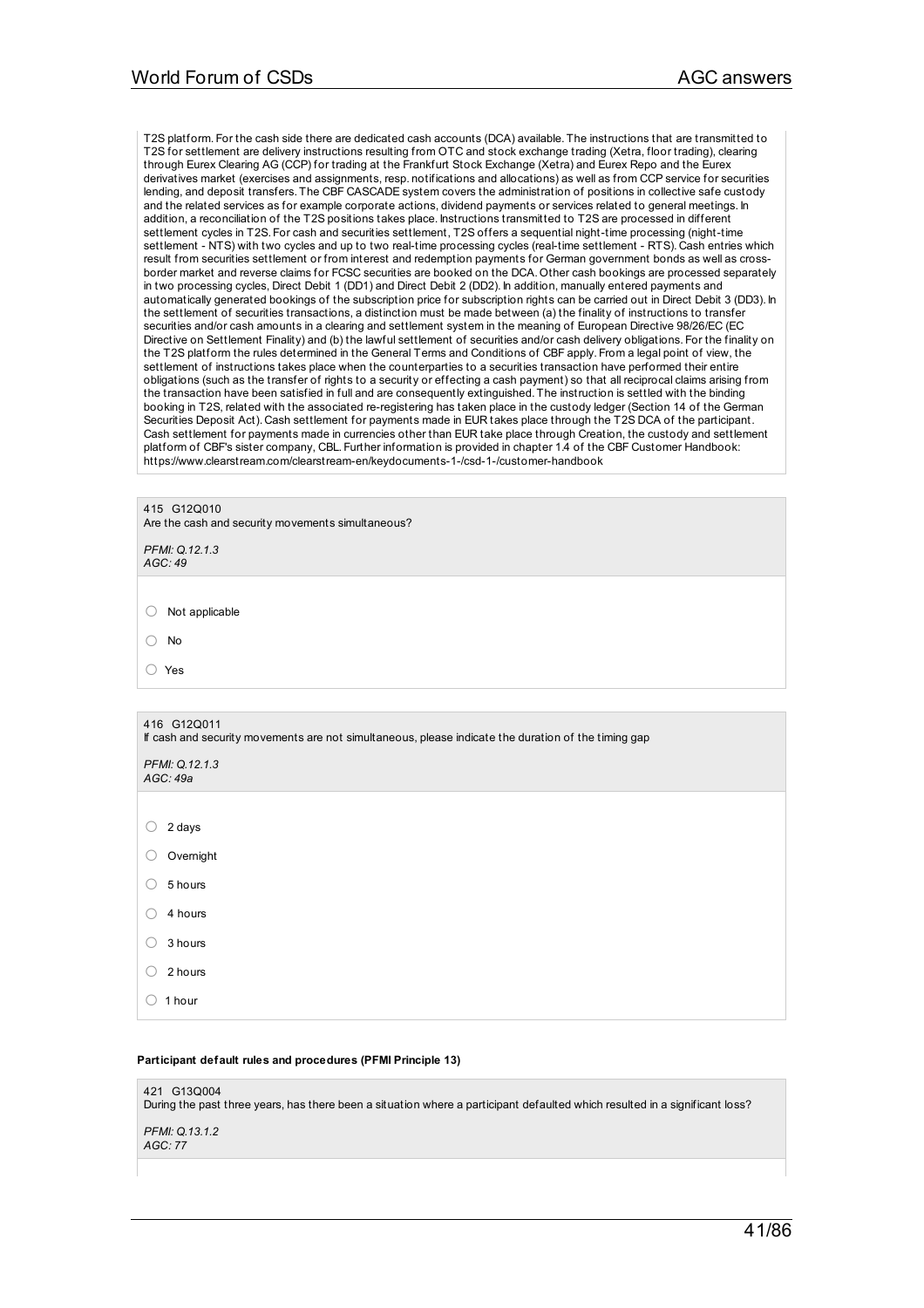○ Not applicable

● No

○ Yes

422 G13Q005

How was the situation resolved? Or if you answered "Other," then please explain:

*PFMI: Q.13.1.2 AGC: 77a*

423 G13Q006 Does the stock exchange have default protections that extend to the CSD, such as the following?

*PFMI: Q.13.1.2 AGC: 80*

 $\Box$  Margin requirements for stock exchange members

 $\Box$  Guaranty fund for stock exchange members

 $\Box$  Financial requirements for stock exchange membership

✓ No

 $\Box$  Not applicable

 $\Box$  OTHER:

424 G13Q007 Please explain:

*PFMI: Q.13.1.2 AGC: 80a*

427 G13Q010 Participant Default Protections Resulting from a Participant Failure. If a participant defaults, how is the loss covered? (Choose all that apply?)

*PFMI: Q.13.1.4 AGC: 76, 76d*

 $\Box$  CSD insurance covers the loss

 $\Box$  The CSD guaranty fund covers the loss

Loss is shared among participants

 $\Box$  Not applicable

✓ OTHER:Please see 76d

428 G13Q011 Please explain the process:

*PFMI: Q.13.1.4 AGC: 76a*

429 G13Q012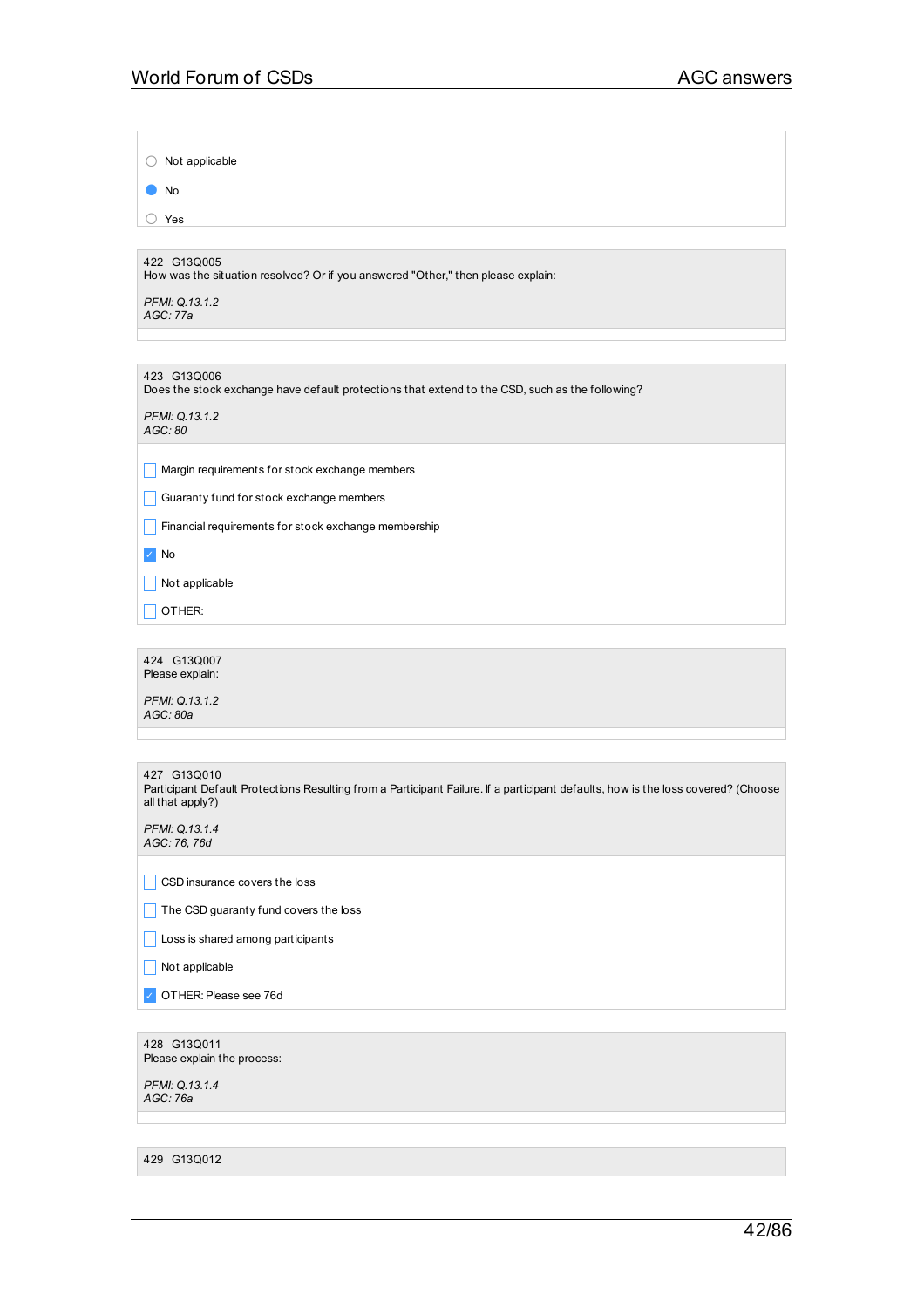Please explain the process of how the loss is shared:

*PFMI: Q.13.1.4 AGC: 76b*

 $\bigcirc$  Limited to participants with transactions with failing counterparty

○ Pro-rata based on participant's volume

○ Equally, among participants

430 G13Q013 Please explain:

*PFMI: Q.13.1.4 AGC: 76d*

Clearstream has the status of a payment and securities settlement system ('SSS') for the settlement of credit operations of the European System of Central Banks, and as such Clearstream has to comply with the strictest standards for managing and mitigating custody risk. The counterparty risk is addressed by:

• Legal provisions on finality (once a transaction is final, bankruptcy of counterpart does not impact transaction).

• The DVP model, where securities and cash are effectively exchanged between the counterparties, minimising the settlement risk.

• To reduce settlement failure, Clearstream offers securities lending, enhancing settlement efficiency through automated loans to prevent failures. The assessment of the credit risk depends on the underlying agreement between participants and is addressed by the securities being pledged as collateral. Clearstream meets all standards to use the 'Advanced Measurement Approach' of BASEL II for the regulatory capital charge for operational risk. Please also refer to the final provisions listed in section C.XXXIII of Clearstream's CSD GTCs, available at https://www.clearstream.com/clearstream-en/keydocuments-1-/csd-1-/generalterms-and-conditions Furthermore, please refer to the description of our default management processes which is published at the following link: http://www.clearstream.com/clearstream-en/strategy-andinitiatives/asset-safety/clearstreamdefault-management

#### **General business risk (PFMI Principle 15)**

440 G14Q002 Is a financial audit performed by an Audit Firm, Regulatory Authority, or other external party? *PFMI: Q.17.2.3 AGC: 15* ● Yes ○ No

441 G14Q003

If yes, please state the name(s) of the entity(ies) who perform the financial audit.

*PFMI: n/a AGC: 15a.*

CBF's external auditor is KPMG Audit, Frankfurt.

442 G14Q004

Please list the date of your last financial audit performed by an Audit Firm, Regulatory Authority, or other external party:

*PFMI: n/a AGC: 15b.*

31/12/2019

### 443 G14Q005

Please list the period that the audit covered: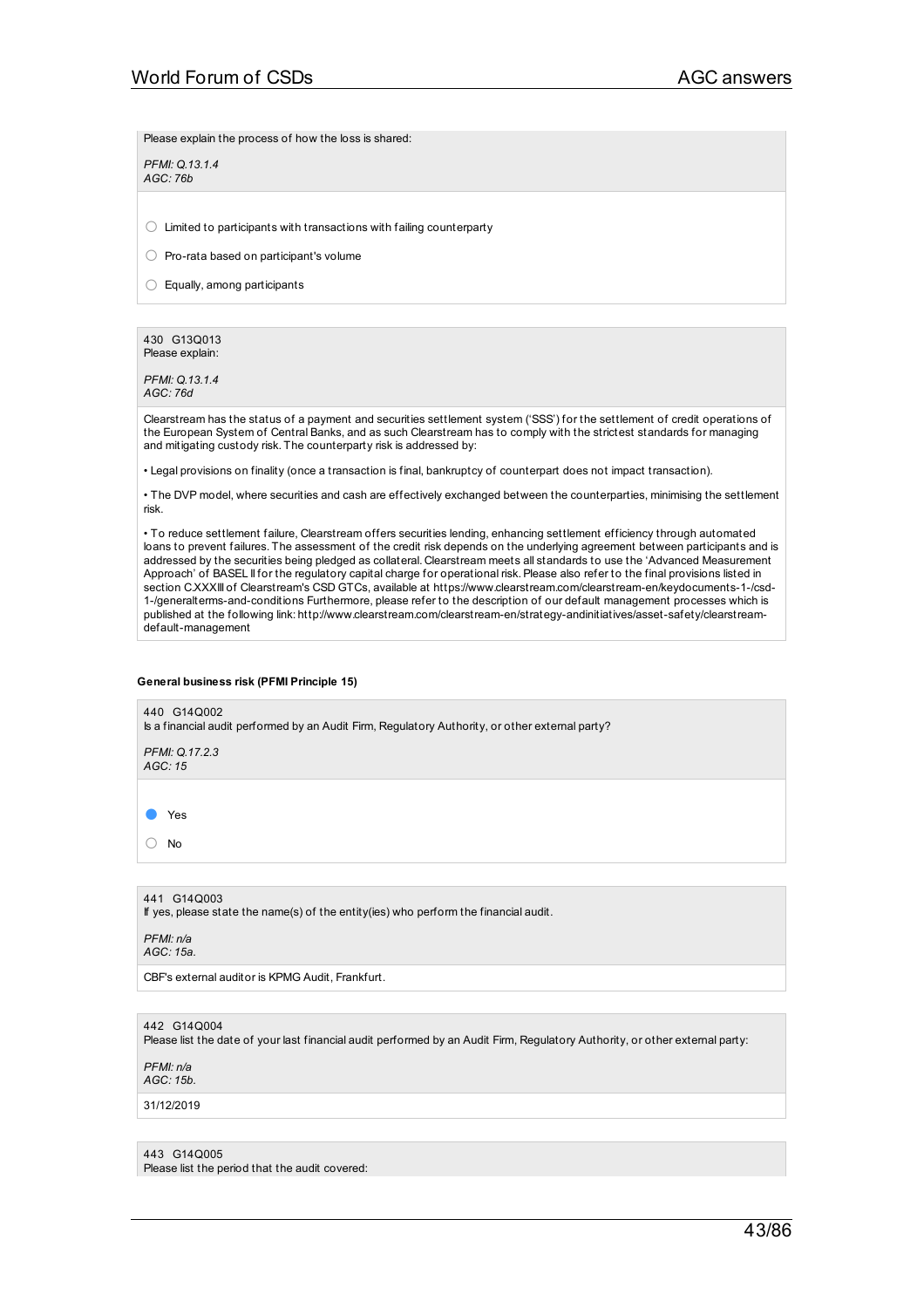*PFMI: n/a AGC: 15c.*

Start date: 01/01/2019 End date: 31/12/2019

444 G14Q006 How frequently does the financial audit occur?

*PFMI: n/a AGC: 15d.*

 $\bigcirc$  Less than annually

● Annually

 $\bigcirc$  Two or more times a year

445 G14Q007 If less than annually, please explain:

*PFMI: n/a AGC: 15e.*

446 G14Q008

Please select the statement that most accurately characterizes the results of the last financial audit:

*PFMI: n/a AGC: 15g.*

 $\bigcirc$  Material exceptions found.

○ Minor exceptions found.

● No material exceptions found.

### 447 G14Q009

If minor or material exceptions were found, what actions were taken? Please describe:

*PFMI: n/a AGC: 15h.*

| 448 G14Q010<br>Has there been any material loss by the CSD during the past three years?                                            |
|------------------------------------------------------------------------------------------------------------------------------------|
| PFMI: n/a<br>AGC:86                                                                                                                |
|                                                                                                                                    |
| Not applicable                                                                                                                     |
| <b>No</b>                                                                                                                          |
| Yes                                                                                                                                |
|                                                                                                                                    |
| 449 G14Q011<br>If there has been a loss, please describe the cause, the final impact and the action taken to prevent a recurrence: |

*PFMI: n/a*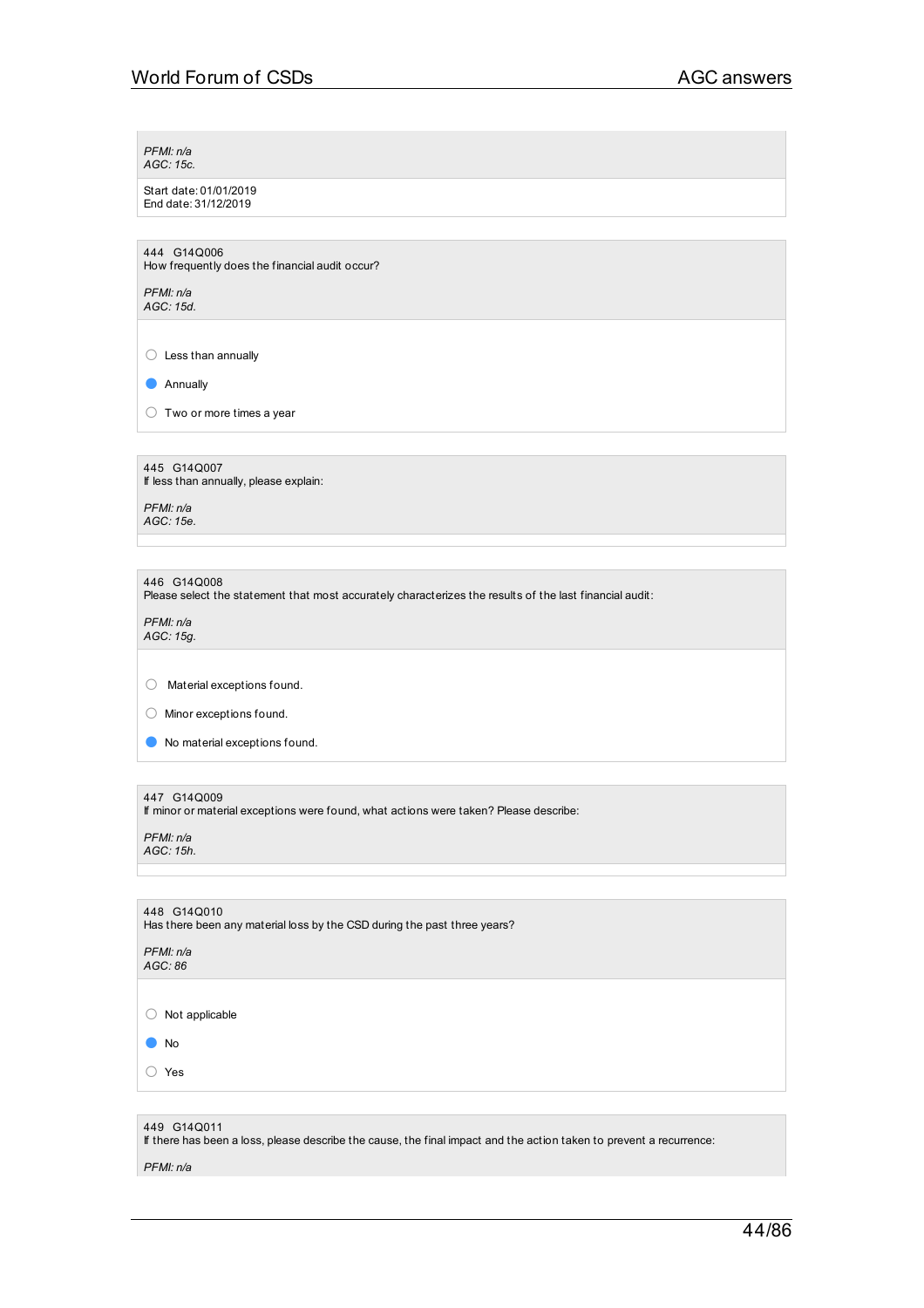*AGC: 86a.*

| 450 G14Q012<br>Has the CSD been subject to any litigation involving a participant during the past three years?                                                                   |
|----------------------------------------------------------------------------------------------------------------------------------------------------------------------------------|
| PFMI: n/a<br>AGC: 87                                                                                                                                                             |
|                                                                                                                                                                                  |
| Not applicable<br>Ő                                                                                                                                                              |
| No                                                                                                                                                                               |
| ○ Yes                                                                                                                                                                            |
|                                                                                                                                                                                  |
| 451 G14Q013<br>Please explain the circumstances and resolution:                                                                                                                  |
| PFMI: n/a<br>AGC: 87a.                                                                                                                                                           |
|                                                                                                                                                                                  |
| 452 G14Q014<br>Has the CSD realized revenues sufficient to cover expenses during the past three years?                                                                           |
| PFMI: n/a<br>AGC: 88, 88a                                                                                                                                                        |
|                                                                                                                                                                                  |
| $\bigcirc$ Not applicable                                                                                                                                                        |
| $\bigcirc$ None of the last three years                                                                                                                                          |
| $\bigcirc$ Yes for one of the last three years                                                                                                                                   |
| $\bigcirc$ Yes for two of the last three years                                                                                                                                   |
| Yes for all three years                                                                                                                                                          |
|                                                                                                                                                                                  |
| 453 G14Q015<br>Has any participant suffered any losses in the past three years due to the CSD's performance?                                                                     |
| PFMI: n/a<br>AGC: 30, 30m                                                                                                                                                        |
|                                                                                                                                                                                  |
| Not applicable<br>$\left(\right)$                                                                                                                                                |
| No                                                                                                                                                                               |
| ○ Yes                                                                                                                                                                            |
|                                                                                                                                                                                  |
| 454 G14Q016<br>If yes, please select all of the following in which loss has occurred. You will be prompted to enter the number of instances and<br>total loss in USD thereafter. |
| PFMI: n/a<br>AGC: 30a, 30j                                                                                                                                                       |

Corporate Action

**Settlement Process - Securities**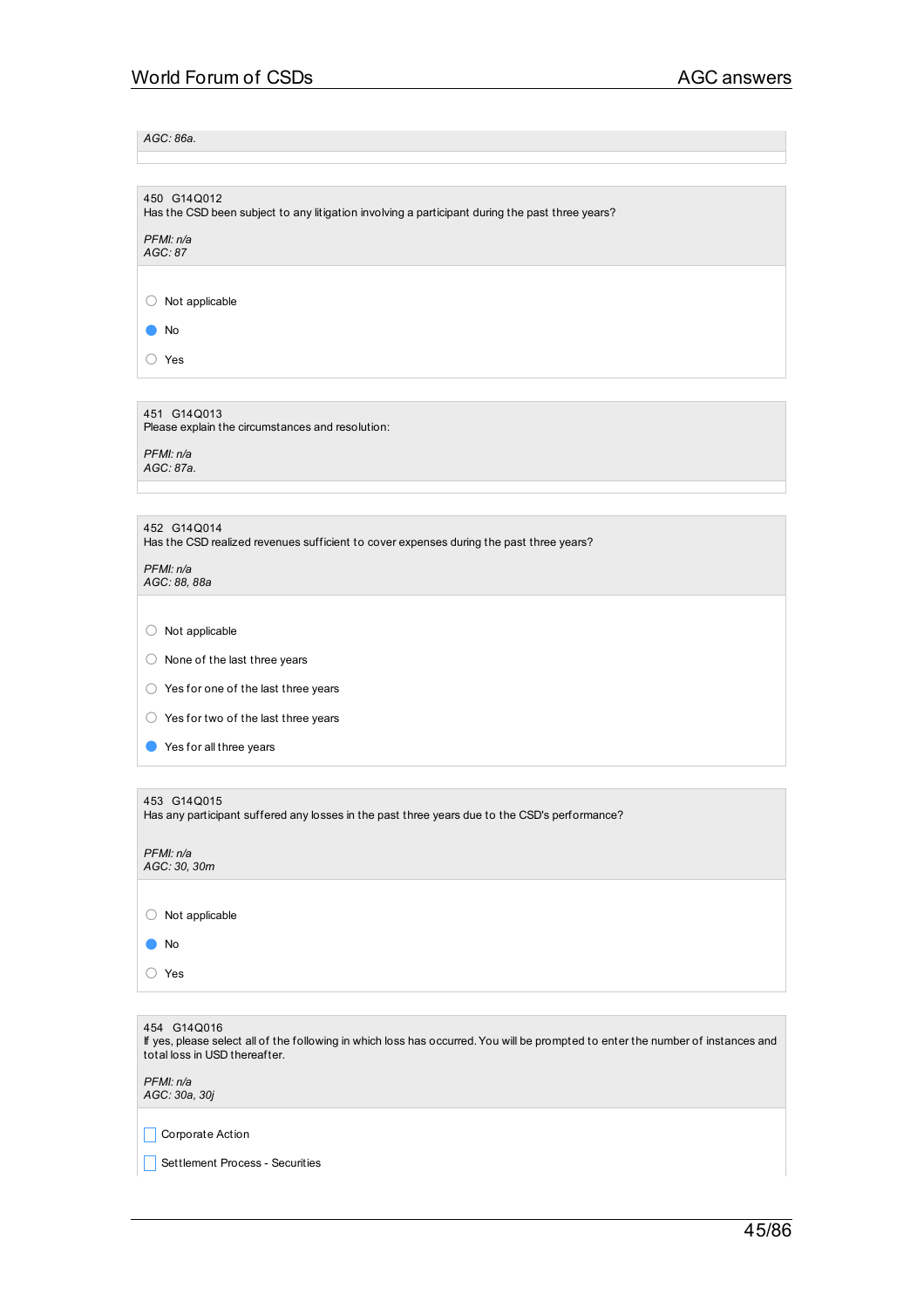Settlement Process - Cash

System Outage

 $\Box$  OTHER:

455 G14Q017 Corporate Action.Please specify number of instances:

*PFMI: n/a AGC: 30b.*

456 G14Q018 Corporate Action. Please specify total loss in USD:

*PFMI: n/a AGC: 30c.*

457 G14Q019 Settlement Process - Securities. Please specify number of instances:

*PFMI: n/a AGC: 30d.*

458 G14Q020 Settlement Process - Securities. Please specify total loss in USD:

*PFMI: n/a AGC: 30e.*

459 G14Q021 Settlement Process - Cash. Please specify number of instances:

*PFMI: n/a AGC: 30f.*

460 G14Q022 Settlement Process - Cash. Please specify total loss in USD:

*PFMI: n/a AGC: 30g.*

461 G14Q023 System Outage. Please specify number of instances:

*PFMI: n/a AGC: 30h.*

462 G14Q024 System Outage.Please specify total loss in USD:

*PFMI: n/a AGC: 30i.*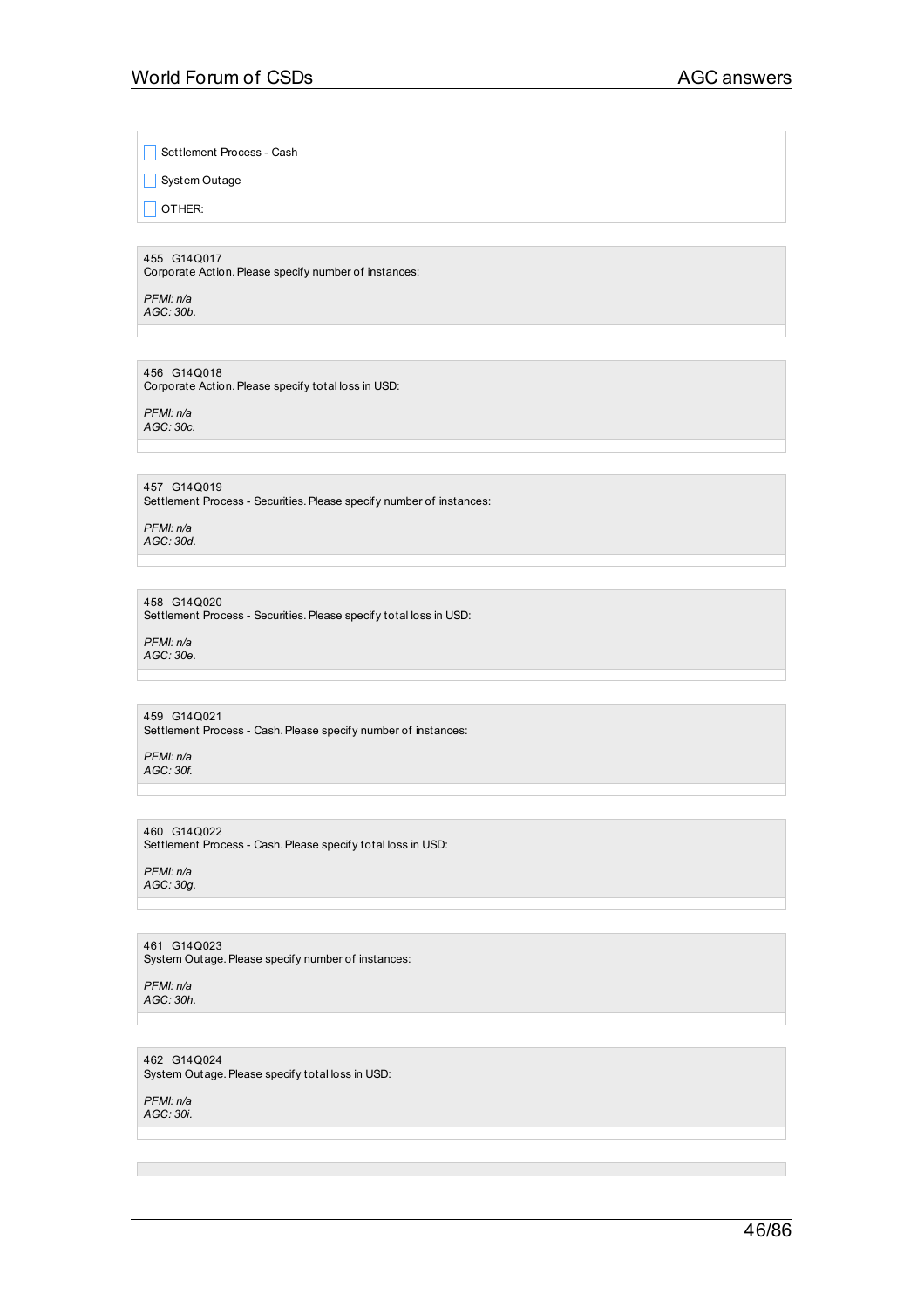# World Forum of CSDs AGC answers

463 G14Q025

For Other, please specify number of instances:

*PFMI: n/a AGC: 30k.*

464 G14Q026 For Other, please specify total loss in USD:

*PFMI: n/a AGC: 30l.*

468 G14Q030 Does the CSD maintain a reserve for operating losses?

*PFMI: Q.15.2.1 AGC: 89, 89b*

○ Not applicable

○ No

● Yes

471 G14Q033

Please describe and indicate reserve (for operating losses) amount:

*PFMI: Q.15.2.2 AGC: 89a.*

For a detailed description of the Clearstream segment within Deutsche Börse Group please refer to the Annual Financial Report of DBAG. The report as well as Clearstream's annual accounts are available at the following link: https://www.clearstream.com/clearstream-en/about-clearstream/reports-and-ratings/annual-reports

### **Custody risk (PFMI Principle 16)**

| 485 G15Q003<br>Are there any activities performed by a third party on behalf of the CSD for the CSD participants (e.g., vaulting of physical<br>securities, registration, entitlement processing, etc.)? |
|----------------------------------------------------------------------------------------------------------------------------------------------------------------------------------------------------------|
| PFMI: Q.16.1.1<br>AGC: 29, 29i                                                                                                                                                                           |
|                                                                                                                                                                                                          |
| Yes                                                                                                                                                                                                      |
| No                                                                                                                                                                                                       |
| Not applicable                                                                                                                                                                                           |
| OTHER:                                                                                                                                                                                                   |
|                                                                                                                                                                                                          |
| 486 G15Q004<br>If third parties are employed, please indicate which services they supply:                                                                                                                |

*PFMI: Q.16.1.1 AGC: 29a.*

CBF has outsourced some operational functions to its sister companies Clearstream Banking S.A., Clearstream Operations Prague sro and Clearstream Global Securities Services Ltd. IT development and maintenance for Clearstream's systems are being handled by Clearstream Services S.A. and the IT department of Deutsche Börse AG in Frankfurt. Additionally, we offer proxy voting services in co-operation with ISS. This brings a number of additional benefits to our customers throughout the life cycle of a proxy voting event. ISS is headquartered in the United States.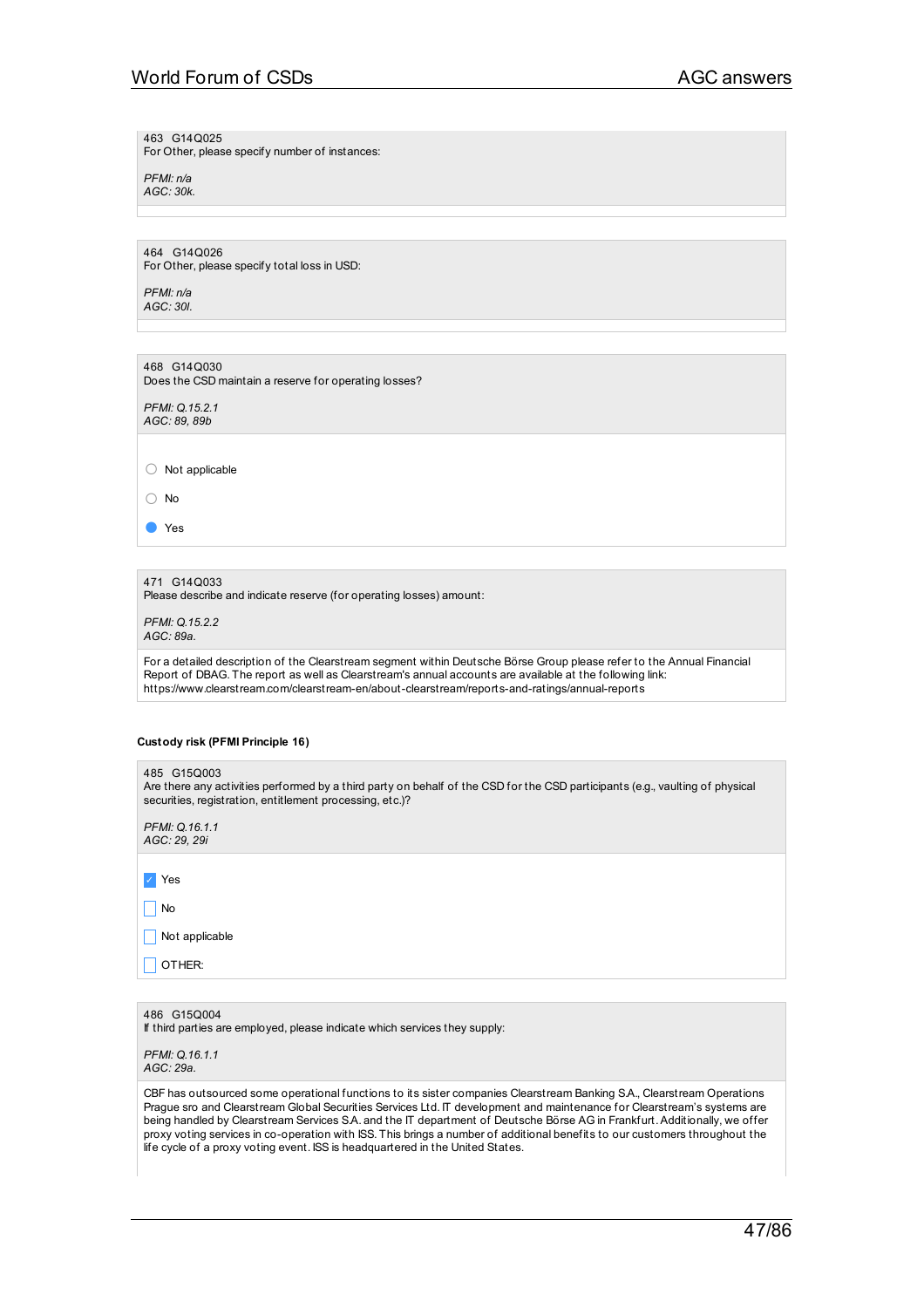Also, the securities settlement in central bank money of transactions in German in collective safe custody (CSC) has been outsourced to the T2S platform provided by the Eurosystem. In this context, EUR cash settlement against central bank money takes place via the T2S Dedicated Cash Account (DCA) and foreign currencies via correspondent banks.Agents used by CBF are depositories abroad to which CBF has opened a mutual account relationship in the meaning of Section 5 paragraph 4 Securities Deposit Act. CBF will gradually establish CSD links to all markets participating in T2S. CBF has outsourced the IT processing for transactions regarding its international securities held in non-collective safe custody (NCSC securities, so called Wertpapierrechnung) to Clearstream Services S.A., Luxembourg. In this framework settlement and custody transactions for these securities on the so called 6-series accounts is technically executed via the Creation platform, based on a service level agreement between CBF and Clearstream Services S.A., Luxembourg. However, the execution of such services and securities transfers happens under German law.

| 487 G15Q005                                                                                                                                                    |
|----------------------------------------------------------------------------------------------------------------------------------------------------------------|
| If third parties are employed, does the CSD assume liability for losses incurred by participants as a result of the<br>actions/inactions of the third parties? |
| PFMI: Q.16.1.1<br>AGC: 29b.                                                                                                                                    |
|                                                                                                                                                                |
| Yes                                                                                                                                                            |
| No                                                                                                                                                             |
|                                                                                                                                                                |
| 488 G15Q006<br>If you acknowledge responsibility, please indicate whether your responsibility is assumed                                                       |
| PFMI: Q.16.1.1<br>AGC: 29c, 29e.                                                                                                                               |
|                                                                                                                                                                |
| regardless of whether such loss was caused by any action or inaction of the agent                                                                              |
| if such loss was caused by the agent's action or inaction and such action or inaction was deemed to be negligence on the<br>part of the agent                  |
| if such loss was caused by the agent's action or inaction and such action or inaction was deemed to be gross negligence<br>on the part of the agent            |
| if the loss was caused by the willful default or other willful conduct on the part of the agent                                                                |
| OTHER:                                                                                                                                                         |
|                                                                                                                                                                |
| 489 G15Q007<br>If you acknowledge responsibility for agents, your responsibility is assumed for losses                                                         |
| PFMI: Q.16.1.1                                                                                                                                                 |

 $\Box$  without limit

 $\Box$  which are not consequential losses

**Subject to a monetary limit not based on insurance limits** 

 $\Box$  subject to a monetary limit based on insurance limits

✓ OTHER:Please refer to Article VII of our General Terms and Conditions for details concerning CBF's liability. Our GTCs are published on our website at https://www.clearstream.com/clearstream-en/keydocuments-1-/csd-1-/general-terms-andconditions

490 G15Q008 Please specify limit:

*PFMI: Q.16.1.1 AGC: 29f.*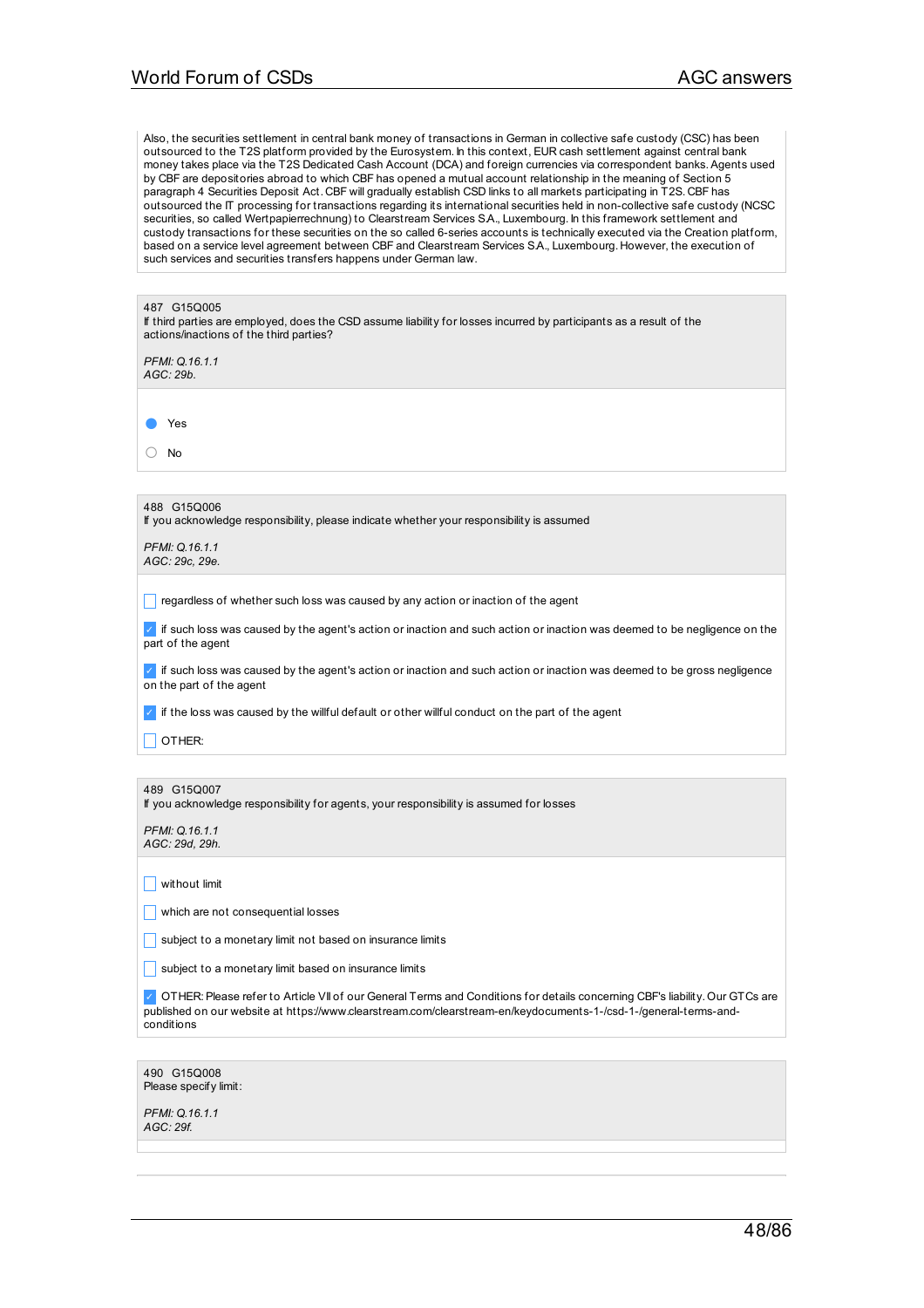491 G15Q009 Please specify limit:

*PFMI: Q.16.1.1 AGC: 29g.*

### 496 G15Q014

Please describe briefly the arrangements / procedures / facilities you maintain to ensure that eligible securities held at the CSD are handled at least as efficiently as compared to securities held outside the CSD, particularly in relation to income, corporate actions and proxy services.

*PFMI: Q.16.3.1 AGC: 62*

CBF is the CSD for Germany and accordingly the services offered in relation to income, corporate actions and proxy services for German CSC securities ("Girosammelverwahrung") are the best available. Thanks to partnerships with local agents, Clearstream delivers best-in-class asset servicing for the T2S markets covered in the Investor CSD offering. Clearstream's Investor CSD roll-out continues on a market-by-market basis with further T2S connected markets being added over time. CBF offers its customers custody services for NCSC securities, using the technical and functional services offered by its sister company, CBL

#### **Operational risk (PFMI Principle 17)**

514 G16Q011 Internal Audit. Is an internal audit undertaken in your CSD? *PFMI: Q.17.2.3 AGC: 14* ● Yes ○ No 515 G16Q012 If yes, what areas does the audit cover (financials, operations, etc.) and which department in your CSD handles it? *PFMI: Q.17.2.3 AGC: 14a.* The role of CBF's internal audit department encompasses the examination and evaluation of the adequacy and effectiveness

of the system of internal control and the quality of performance. The Chief Auditor and audit staff remain independent from any other group activities in order to allow them to carry out their work freely and objectively and render impartial and unbiased judgments. In order to ensure independence of the Internal Audit functions, the Head of Internal Audit (Chief Internal Auditor) reports to the Executive Board, to the Audit Committee and the Supervisory Board with an administrative reporting line to the CEO and a functional reporting line to the Head of Internal Audit DBAG. Internal Audit is authorised to have unrestricted access to all records, personnel and physical properties. The professional standards of the department are primarily based on those set out by the Institute of Internal Auditors, the Information Systems Audit and Control Association and the Basel Committee for Banking Supervision as well as by the German Institute for Internal Auditing. An Audit Universe of all auditable units, processes and IT systems has been set up by Internal Audit and is reviewed annually.A three-year rotational plan is prepared, based on a risk analysis of the audit universe, from which the detailed plan for the coming year is determined. The three-year rolling plan and detailed annual plan are both approved by the Executive Board, the Supervisory Board and the Audit Committee.

516 G16Q013 Please list the date of your last internal audit and the period that the audit covered:

*PFMI: Q.17.2.3 AGC: 14b.*

Start date: 01/01/2020 End date: 30/10/2020 Audit date: 30/11/2020

517 G16Q014 How frequently does the internal audit occur?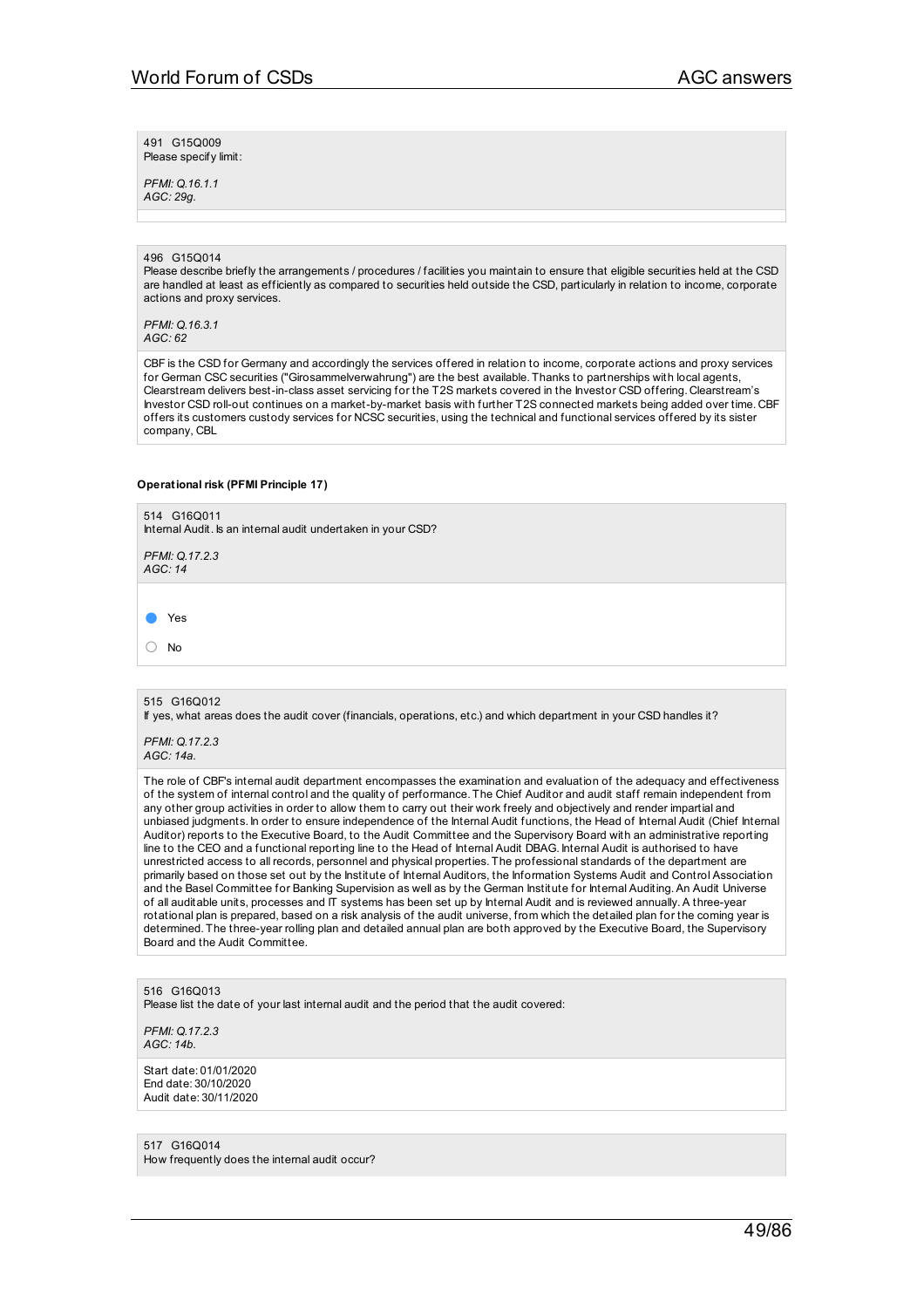$\sim$ 

÷.

| PFMI: Q.17.2.3<br>AGC: 14c.                                                                                           |
|-----------------------------------------------------------------------------------------------------------------------|
| $\bigcirc$ Less than annually                                                                                         |
|                                                                                                                       |
| Annually<br>O                                                                                                         |
| Two or more times a year                                                                                              |
| 518 G16Q015                                                                                                           |
| If less than annually, please explain:                                                                                |
| PFMI: Q.17.2.3<br>AGC: 14d.                                                                                           |
|                                                                                                                       |
| 519 G16Q016<br>Are the results of the internal audit publicly available?                                              |
| PFMI: Q.17.2.3<br>AGC: 14e.                                                                                           |
| ◯ Yes                                                                                                                 |
| No                                                                                                                    |
|                                                                                                                       |
| 520 G16Q017<br>Please select the statement that most accurately characterizes the results of the last internal audit: |
| PFMI: Q.17.2.3<br>AGC: 14f.                                                                                           |
|                                                                                                                       |
| $\bigcirc$ Material exceptions found.                                                                                 |
| $\bigcirc$ Minor exceptions found.                                                                                    |
| No material exceptions found.                                                                                         |
|                                                                                                                       |
| 521 G16Q018<br>If minor or material exceptions were found, what actions were taken? Please describe:                  |
| PFMI: Q.17.2.3<br>AGC: 14g.                                                                                           |
|                                                                                                                       |
| 523 G16Q020<br>Is an operational audit performed by an Audit Firm, Regulatory Authority, or other external party?     |
| PFMI: Q.17.2.4<br>AGC: 16                                                                                             |
|                                                                                                                       |
| Yes<br>$\left(\right)$                                                                                                |
| No<br>$\left( \ \right)$                                                                                              |
|                                                                                                                       |
| 524 G16Q021                                                                                                           |

If yes, please state the name(s) of the entity(ies) who perform the operational audit.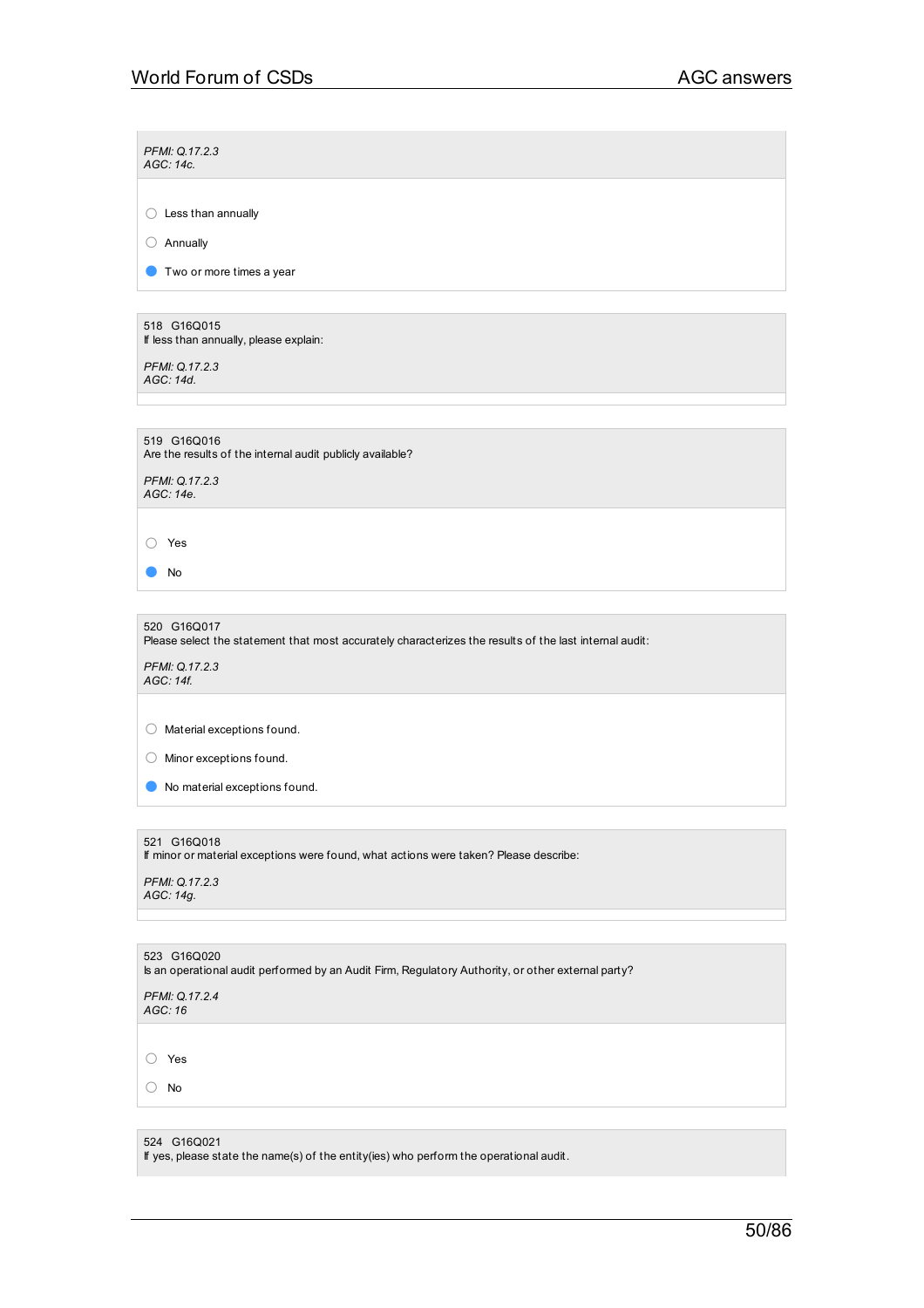*PFMI: Q.17.2.4 AGC: 16a.*

525 G16Q022 Please list the date of your last operational audit performed by an Audit Firm, Regulatory Authority, or other external party:

*PFMI: Q.17.2.4 AGC: 16b.*

30/10/2020

526 G16Q023 Please list the period that the audit covered:

*PFMI: Q.17.2.4 AGC: 16c.*

Start date: 01/01/2020 End date: 30/10/2020

527 G16Q024

How frequently does the operational audit occur?

*PFMI: Q.17.2.4 AGC: 16d.*

○ Less than annually

● Annually

○ Two or more times <sup>a</sup> year

528 G16Q025 If less than annually, please explain:

*PFMI: Q.17.2.4 AGC: 16e.*

529 G16Q026 Please select the statement that most accurately characterizes the results of the last operational audit:

*PFMI: Q.17.2.4 AGC: 16g.*

○ Material exceptions found.

○ Minor exceptions found.

● No material exceptions found.

530 G16Q027

If minor or material exceptions were found, what actions were taken? Please describe:

*PFMI: Q.17.2.4 AGC: 16h.*

537 G16Q034 How is access to the physical building controlled?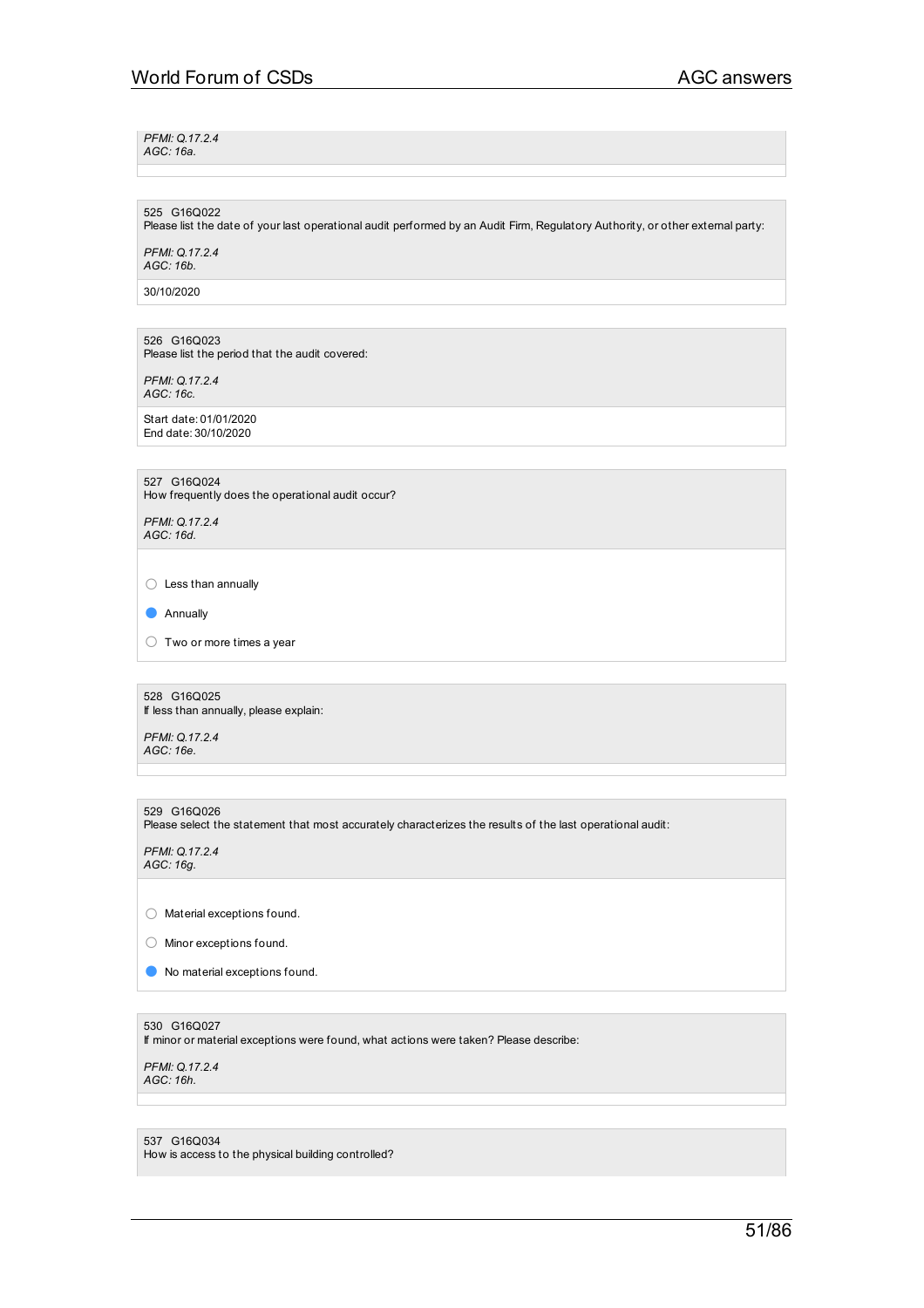| PFMI: Q.17.5.1<br>AGC:74                                                                                                                                                                                                                                                                                                                                                                                                                                                                                                                                                                                                                                                                                                                                                                                                                                                                                                                                                                                                                            |
|-----------------------------------------------------------------------------------------------------------------------------------------------------------------------------------------------------------------------------------------------------------------------------------------------------------------------------------------------------------------------------------------------------------------------------------------------------------------------------------------------------------------------------------------------------------------------------------------------------------------------------------------------------------------------------------------------------------------------------------------------------------------------------------------------------------------------------------------------------------------------------------------------------------------------------------------------------------------------------------------------------------------------------------------------------|
| By guards                                                                                                                                                                                                                                                                                                                                                                                                                                                                                                                                                                                                                                                                                                                                                                                                                                                                                                                                                                                                                                           |
| By electronic keys                                                                                                                                                                                                                                                                                                                                                                                                                                                                                                                                                                                                                                                                                                                                                                                                                                                                                                                                                                                                                                  |
| personal ID card                                                                                                                                                                                                                                                                                                                                                                                                                                                                                                                                                                                                                                                                                                                                                                                                                                                                                                                                                                                                                                    |
| By alarm system                                                                                                                                                                                                                                                                                                                                                                                                                                                                                                                                                                                                                                                                                                                                                                                                                                                                                                                                                                                                                                     |
| OTHER: Please see 74a                                                                                                                                                                                                                                                                                                                                                                                                                                                                                                                                                                                                                                                                                                                                                                                                                                                                                                                                                                                                                               |
|                                                                                                                                                                                                                                                                                                                                                                                                                                                                                                                                                                                                                                                                                                                                                                                                                                                                                                                                                                                                                                                     |
| 538 G16Q035<br>Please explain:                                                                                                                                                                                                                                                                                                                                                                                                                                                                                                                                                                                                                                                                                                                                                                                                                                                                                                                                                                                                                      |
| PFMI: Q.17.5.1<br>AGC: 74a.                                                                                                                                                                                                                                                                                                                                                                                                                                                                                                                                                                                                                                                                                                                                                                                                                                                                                                                                                                                                                         |
| An access control system is in place for all premises and respective logs are kept. In addition, a CCTV system is in place and<br>access is monitored 24 hours a day. A Security Management System (SMS) is connected to the fire central and its fire<br>detectors. Furthermore, the SMS is connected to an intrusion alert system. A surveillance of technical installations<br>(temperature etc.) is also installed. 6 security guards are on duty during the day and 3 during the night. Visitors are required to<br>sign in at reception providing valid proof of identity. The building is therefore restricted to authorised personnel and<br>accompanied visitors. All staff are issued with picture ID cards that must be used to gain entrance. Approximately 100<br>cameras are installed in and outside the building. Access for technicians and visitors is only granted after written authorisation<br>from the person, responsible for his/her area. Access to the Data Center is controlled with card readers and biometric reader. |
|                                                                                                                                                                                                                                                                                                                                                                                                                                                                                                                                                                                                                                                                                                                                                                                                                                                                                                                                                                                                                                                     |
| 541 G16Q038<br>Regarding data security: Are passwords used by participants to access their accounts?                                                                                                                                                                                                                                                                                                                                                                                                                                                                                                                                                                                                                                                                                                                                                                                                                                                                                                                                                |
| PFMI: Q.17.5.3<br>AGC: 71 71a.                                                                                                                                                                                                                                                                                                                                                                                                                                                                                                                                                                                                                                                                                                                                                                                                                                                                                                                                                                                                                      |
| Not applicable<br>$\left(\begin{array}{c} \end{array}\right)$                                                                                                                                                                                                                                                                                                                                                                                                                                                                                                                                                                                                                                                                                                                                                                                                                                                                                                                                                                                       |
| $\bigcirc$ No                                                                                                                                                                                                                                                                                                                                                                                                                                                                                                                                                                                                                                                                                                                                                                                                                                                                                                                                                                                                                                       |
| Yes                                                                                                                                                                                                                                                                                                                                                                                                                                                                                                                                                                                                                                                                                                                                                                                                                                                                                                                                                                                                                                                 |
|                                                                                                                                                                                                                                                                                                                                                                                                                                                                                                                                                                                                                                                                                                                                                                                                                                                                                                                                                                                                                                                     |
| 542 G16Q039<br>Does each user have a unique user ID?                                                                                                                                                                                                                                                                                                                                                                                                                                                                                                                                                                                                                                                                                                                                                                                                                                                                                                                                                                                                |
| PFMI: Q.17.5.3<br>AGC: 71c.                                                                                                                                                                                                                                                                                                                                                                                                                                                                                                                                                                                                                                                                                                                                                                                                                                                                                                                                                                                                                         |
|                                                                                                                                                                                                                                                                                                                                                                                                                                                                                                                                                                                                                                                                                                                                                                                                                                                                                                                                                                                                                                                     |
| Not applicable<br>$\left(\right)$                                                                                                                                                                                                                                                                                                                                                                                                                                                                                                                                                                                                                                                                                                                                                                                                                                                                                                                                                                                                                   |
| $\bigcirc$ No                                                                                                                                                                                                                                                                                                                                                                                                                                                                                                                                                                                                                                                                                                                                                                                                                                                                                                                                                                                                                                       |
| Yes                                                                                                                                                                                                                                                                                                                                                                                                                                                                                                                                                                                                                                                                                                                                                                                                                                                                                                                                                                                                                                                 |
|                                                                                                                                                                                                                                                                                                                                                                                                                                                                                                                                                                                                                                                                                                                                                                                                                                                                                                                                                                                                                                                     |
| 543 G16Q040<br>Are passwords regularly changed?                                                                                                                                                                                                                                                                                                                                                                                                                                                                                                                                                                                                                                                                                                                                                                                                                                                                                                                                                                                                     |
| PFMI: Q.17.5.3<br>AGC: 71e.                                                                                                                                                                                                                                                                                                                                                                                                                                                                                                                                                                                                                                                                                                                                                                                                                                                                                                                                                                                                                         |
|                                                                                                                                                                                                                                                                                                                                                                                                                                                                                                                                                                                                                                                                                                                                                                                                                                                                                                                                                                                                                                                     |
| Not applicable<br>O                                                                                                                                                                                                                                                                                                                                                                                                                                                                                                                                                                                                                                                                                                                                                                                                                                                                                                                                                                                                                                 |
| No<br>( )                                                                                                                                                                                                                                                                                                                                                                                                                                                                                                                                                                                                                                                                                                                                                                                                                                                                                                                                                                                                                                           |
|                                                                                                                                                                                                                                                                                                                                                                                                                                                                                                                                                                                                                                                                                                                                                                                                                                                                                                                                                                                                                                                     |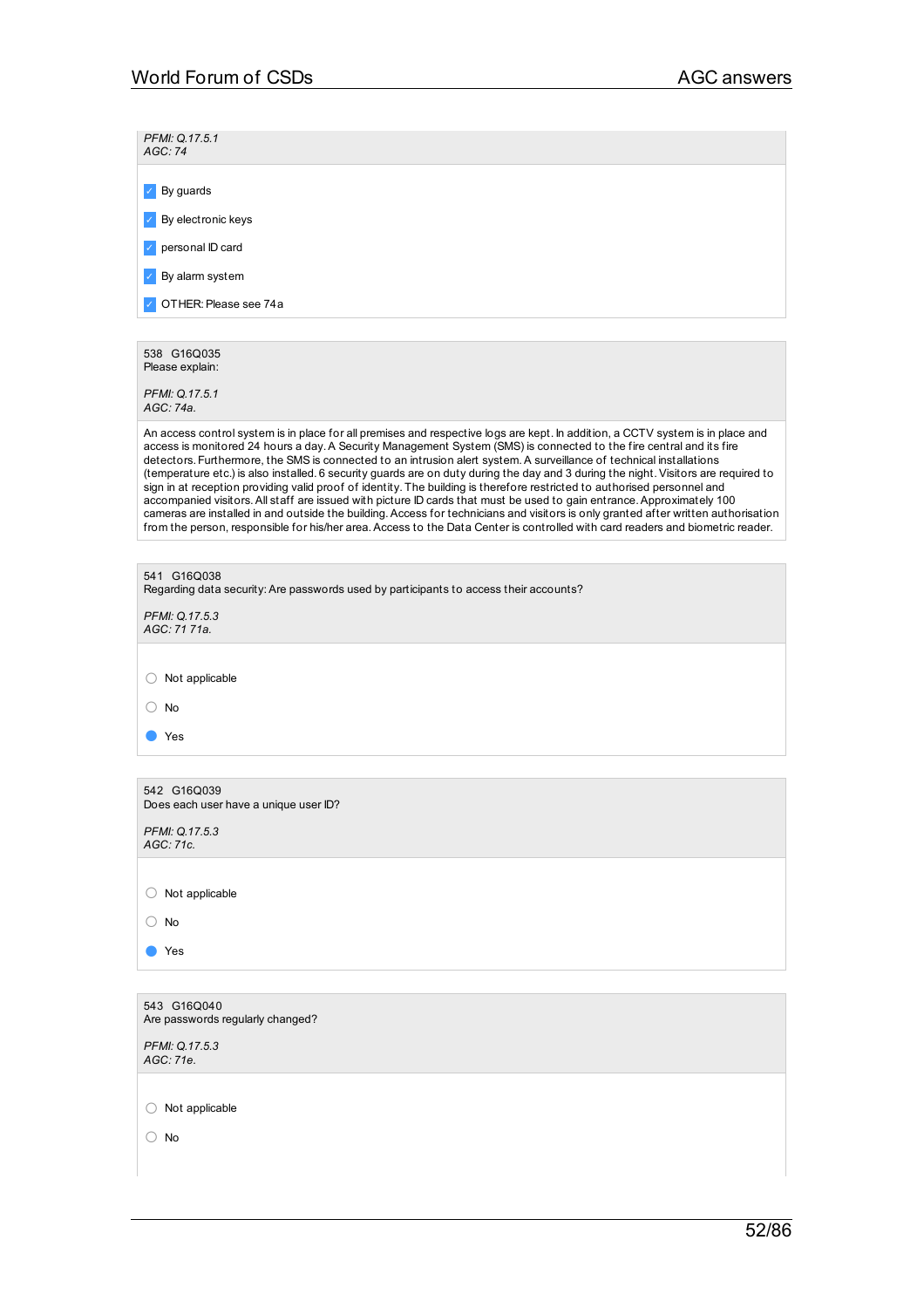● Yes

544 G16Q041 How often?

*PFMI: Q.17.5.3 AGC: 71f.*

Passwords have to be changed every 90 days on CASCADE. For Xact Web Portal, CreationOnline and Xact File Transfer, a set of passwords will be communicated to the customer upon setup. Thereafter access rights and password protocols will be defined and managed by the administrator at the customer institution.

545 G16Q042 Is there a user lock-out after a pre-set number of unsuccessful User ID attempts?

*PFMI: Q.17.5.3 AGC: 71h.*

○ Not applicable

○ No

● Yes

546 G16Q043 How many?

*PFMI: Q.17.5.3 AGC: 71i.*

For CASCADE this is unlimited, although logon attempts are tracked. For the Xact Web Portal, user accounts are locked after 10 failed logon attempts. The account is suspended until a local administrator resets the user's password. For CreationOnline after 3 failed logon attempts due to wrong password the session is temporarily locked.After a couple of minutes the user can login again. In case the OU is secured with an additional PIN after 3 failed logon attempts due to wrong PIN the user is suspended and the local administrator must recreate the users certificate and password. In case the OU is secured with smartcard, after 15 failed logon attempts due to wrong smartcard password the smartcard is locked and the local administrator must recreate the users certificate and password.

| 550 G16Q047<br>How quickly can the main system be reactivated in the event of an outage?                                                                                                                                                                                                                                                                                                                                                                                                                                                                                                                                                                                                                                                      |
|-----------------------------------------------------------------------------------------------------------------------------------------------------------------------------------------------------------------------------------------------------------------------------------------------------------------------------------------------------------------------------------------------------------------------------------------------------------------------------------------------------------------------------------------------------------------------------------------------------------------------------------------------------------------------------------------------------------------------------------------------|
| PFMI: Q.17.6.2<br>AGC: 82                                                                                                                                                                                                                                                                                                                                                                                                                                                                                                                                                                                                                                                                                                                     |
|                                                                                                                                                                                                                                                                                                                                                                                                                                                                                                                                                                                                                                                                                                                                               |
| Not applicable                                                                                                                                                                                                                                                                                                                                                                                                                                                                                                                                                                                                                                                                                                                                |
| Longer than 24 hours                                                                                                                                                                                                                                                                                                                                                                                                                                                                                                                                                                                                                                                                                                                          |
| $8 - 24$ hours                                                                                                                                                                                                                                                                                                                                                                                                                                                                                                                                                                                                                                                                                                                                |
| $4 - 8$ hours                                                                                                                                                                                                                                                                                                                                                                                                                                                                                                                                                                                                                                                                                                                                 |
| $1 - 4$ hours                                                                                                                                                                                                                                                                                                                                                                                                                                                                                                                                                                                                                                                                                                                                 |
| Other: CBF's overall business continuity plan Recovery Time Objective (RTO) is set to two hours. Within the RTO, CBF                                                                                                                                                                                                                                                                                                                                                                                                                                                                                                                                                                                                                          |
| has included decision, travel and systems/business resumption time. However, depending on the nature of the incident,<br>actual recovery can be achieved more quickly. However, IT production is distributed over two remote data centres that<br>provide online and full redundancy to allow data processing and communications with clients to be sustained should any<br>primary equipment experience a failure. The two centres are interconnected with high-speed lines to provide real-time data<br>mirroring. This ensures the online availability and integrity of all transactions at the time of a disruption. In addition to this real-<br>time data duplication, data is also kept offline on backup copies in a secure location. |
|                                                                                                                                                                                                                                                                                                                                                                                                                                                                                                                                                                                                                                                                                                                                               |
| 553 G16Q050                                                                                                                                                                                                                                                                                                                                                                                                                                                                                                                                                                                                                                                                                                                                   |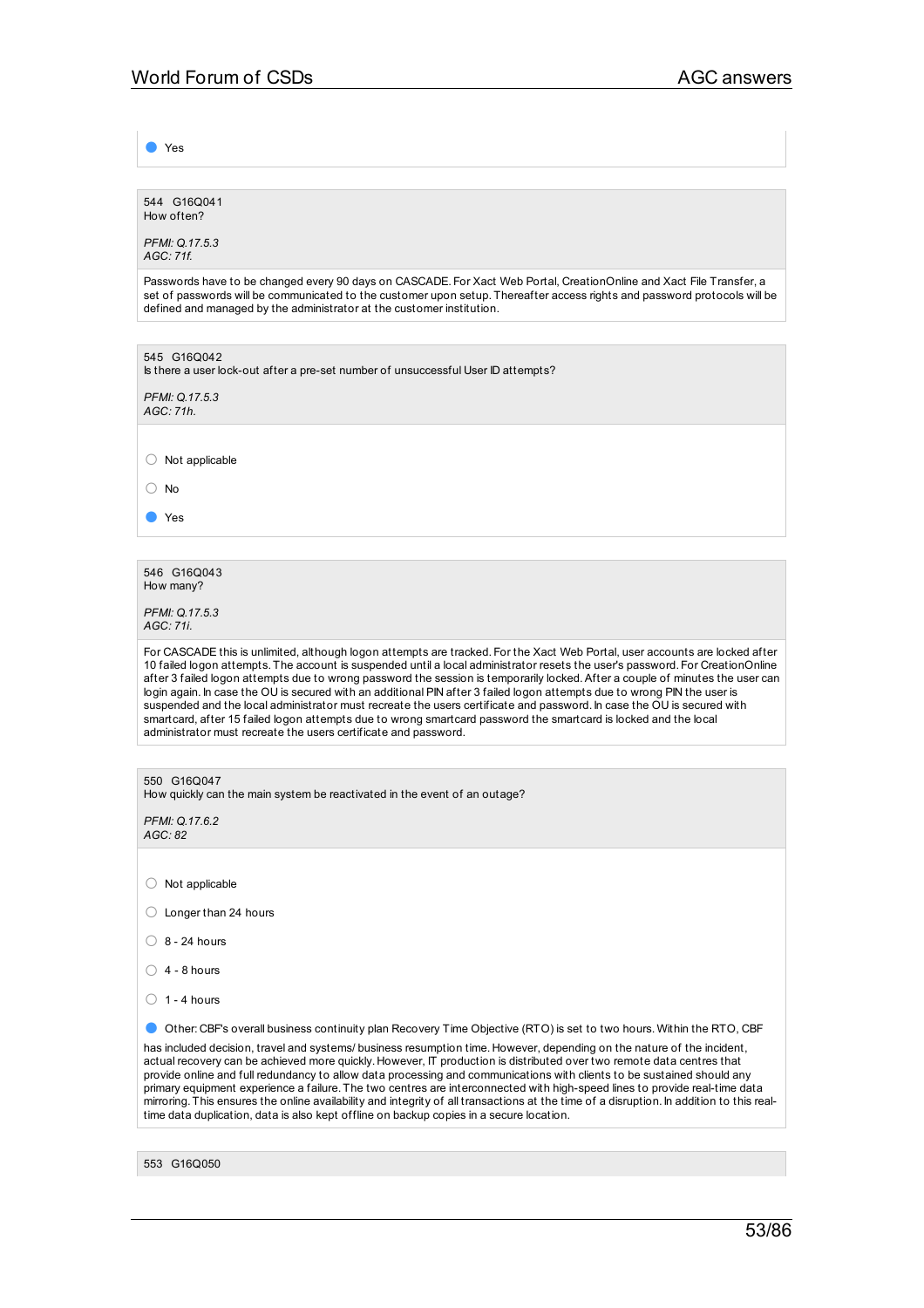| Will the CSD publicly announce any system interruption?                |
|------------------------------------------------------------------------|
| PFMI: Q.17.6.4<br>AGC: 84                                              |
| $\bigcirc$ Not applicable                                              |
| $\bigcirc$ No                                                          |
| Yes                                                                    |
|                                                                        |
| 554 G16Q051<br>To whom will the CSD disclose any system interruptions? |
| PFMI: Q.17.6.4<br>AGC: 84a.                                            |
| To the CSD regulators<br>$\mathcal{L}$                                 |
| To all direct participants<br>$\mathcal{L}_{\rm c}$                    |
| To direct and indirect participants                                    |
| To the public via the internet<br>$\mathcal{L}_{\mathbb{C}}$           |
| In the press                                                           |
| OTHER:                                                                 |
|                                                                        |
| 555 G16Q052<br>If so, please list webpage address:                     |
| PFMI: Q.17.6.4<br>AGC: 84b.                                            |
| www.clearstream.com                                                    |
| 556 G16Q053                                                            |
| If so, please list all publications:                                   |
| PFMI: Q.17.6.4<br>AGC: 84c.                                            |
|                                                                        |
| 557 G16Q054<br>Please explain:                                         |
| PFMI: Q.17.6.4<br>AGC: 84d.                                            |
|                                                                        |
| 558 G16Q055<br>How will the CSD disclose any system interruptions?     |
| PFMI: Q.17.6.4<br>AGC: 84e.                                            |
| By e-mail<br>$\checkmark$                                              |
| By telephone<br>$\checkmark$                                           |
| Public announcement                                                    |
| Press release                                                          |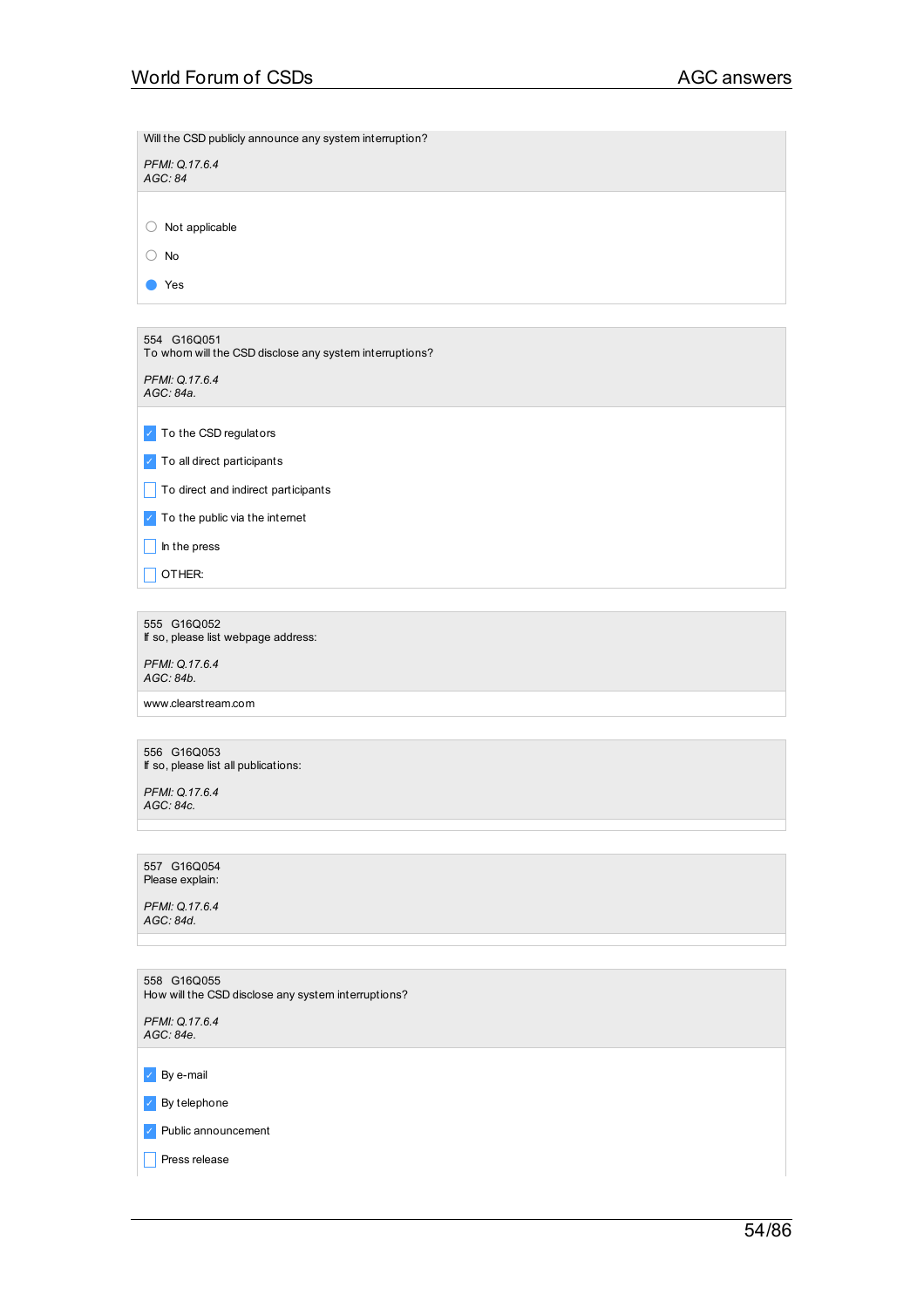✓ OTHER:Please see 84e.

559 G16Q056 Please explain:

*PFMI: Q.17.6.4 AGC: 84f.*

Information on incidents/crises and related actions taken by Clearstream is made available to customers via the regular communication channels: direct contact with Client Services and the relationship management teams, website and email, as well as via the online tool.Such communication will happen as soon as the incident/crisis is known and once related actions are defined.

| 561 G16Q058<br>If a back-up system exists, how quickly can the back-up system be activated in the event of the main system failing?                                                                                                                                                                                                   |
|---------------------------------------------------------------------------------------------------------------------------------------------------------------------------------------------------------------------------------------------------------------------------------------------------------------------------------------|
| PFMI: Q.17.6.5<br>AGC: 83                                                                                                                                                                                                                                                                                                             |
|                                                                                                                                                                                                                                                                                                                                       |
| Not applicable                                                                                                                                                                                                                                                                                                                        |
| Longer than 24 hours                                                                                                                                                                                                                                                                                                                  |
| $8 - 24$ hours                                                                                                                                                                                                                                                                                                                        |
| $4 - 8$ hours                                                                                                                                                                                                                                                                                                                         |
| $1 - 4$ hours                                                                                                                                                                                                                                                                                                                         |
|                                                                                                                                                                                                                                                                                                                                       |
| 565 G16Q062<br>BUSINESS RECOVERY PLAN. This section is intended to identify key aspects of the CSD's Business Recovery Plan (BRP),<br>including testing requirements and past results, expected recovery time periods, and the independent review and validation (if<br>any) of the BRP. Do you have a formal business recovery plan? |
| PFMI: Q.17.6.8<br>AGC: 81                                                                                                                                                                                                                                                                                                             |

● Yes

○ No

566 G16Q063 Does your Business Recovery Plan include:

| PFMI: Q.17.6.8 |  |
|----------------|--|
| AGC: 81a, 81h. |  |

✓ Back-up of all computer files

✓ Off-site data storage

✓ Back-up files stored and locked

✓ Off-site operations facility

✓ OTHER:BCM arrangements implemented at CBF address not only the unavailability of systems, workspace and suppliers, but also the loss of significant numbers of staff in order to ensure the continuity of the most critical operations even in cases of catastrophe scenarios.

#### 567 G16Q064

Please identify both the frequency and the last date of testing for the following third party: CSD participants/members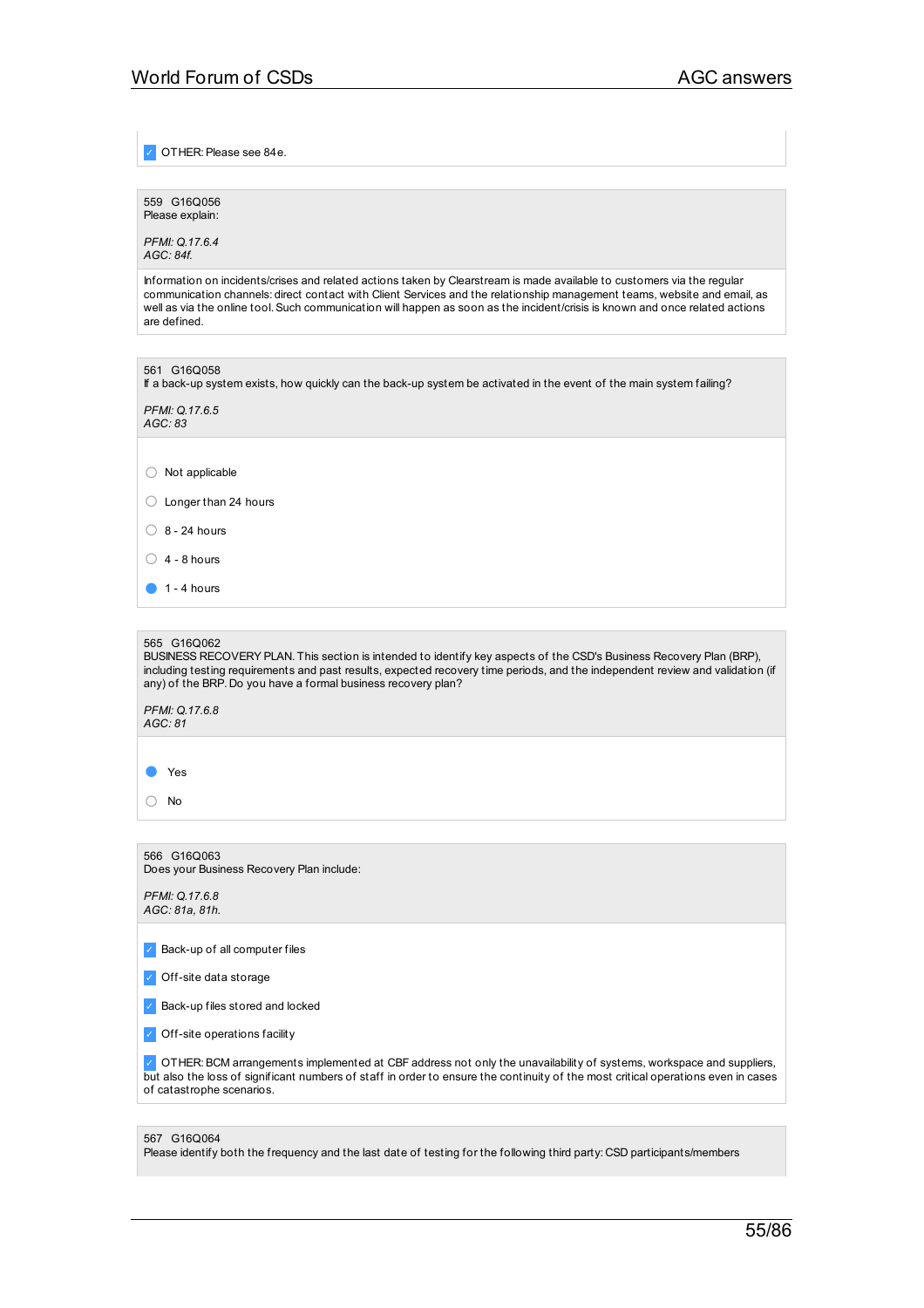*PFMI: Q.17.6.8 AGC: 81b.*

Customers participate automatically and transparently in the periodic switch of production between the primary and secondary data centres and testing of other aspects of the plan which may be conducted during business hours. The most recent tests were conducted on the following dates:

- Workspace unavailability (relocation exercise of staff in combination with all mission critical activities performed out of secondary location for several business days; unannounced): October 2019

- Staff unavailability (mission critical activities performed by dispersed operations staff and via business transfer to remote units for several business days; unannounced): December 2019

- Systems unavailability (simulating the loss of one data centre including production processing on remaining site): October 2020

568 G16Q065

Please identify both the frequency and the last date of testing for the following third party: Stock exchange

*PFMI: Q.17.6.8 AGC: 81c.*

Contingency tests involving the trading platforms within Deutsche Börse Group are typically performed on an bi-annual basis in March and November every year.

## 569 G16Q066

Please identify both the frequency and the last date of testing for the following third party: Central bank

*PFMI: Q.17.6.8 AGC: 81d.*

Test of contingency procedures with the German Central Bank are performed from time to time.

### 570 G16Q067

Please identify both the frequency and the last date of testing for the following third party: Local brokers

*PFMI: Q.17.6.8 AGC: 81e.*

n/a

#### 571 G16Q068

Please identify both the frequency and the last date of testing for the following third party: Any other third party

*PFMI: Q.17.6.8 AGC: 81f.*

Clearstream invites customers to participate in its annual systems unavailability tests, when customers can submit instructions which are processed in production and receive reports.

## 572 G16Q069

In the past three years, has it been necessary to activate the recovery plan in a live situation?

#### *PFMI: Q.17.6.8 AGC: 85*

○ Not applicable

● No

○ Yes

#### 573 G16Q070

If yes, how much time was needed to implement the recovery plan?

*PFMI: Q.17.6.8*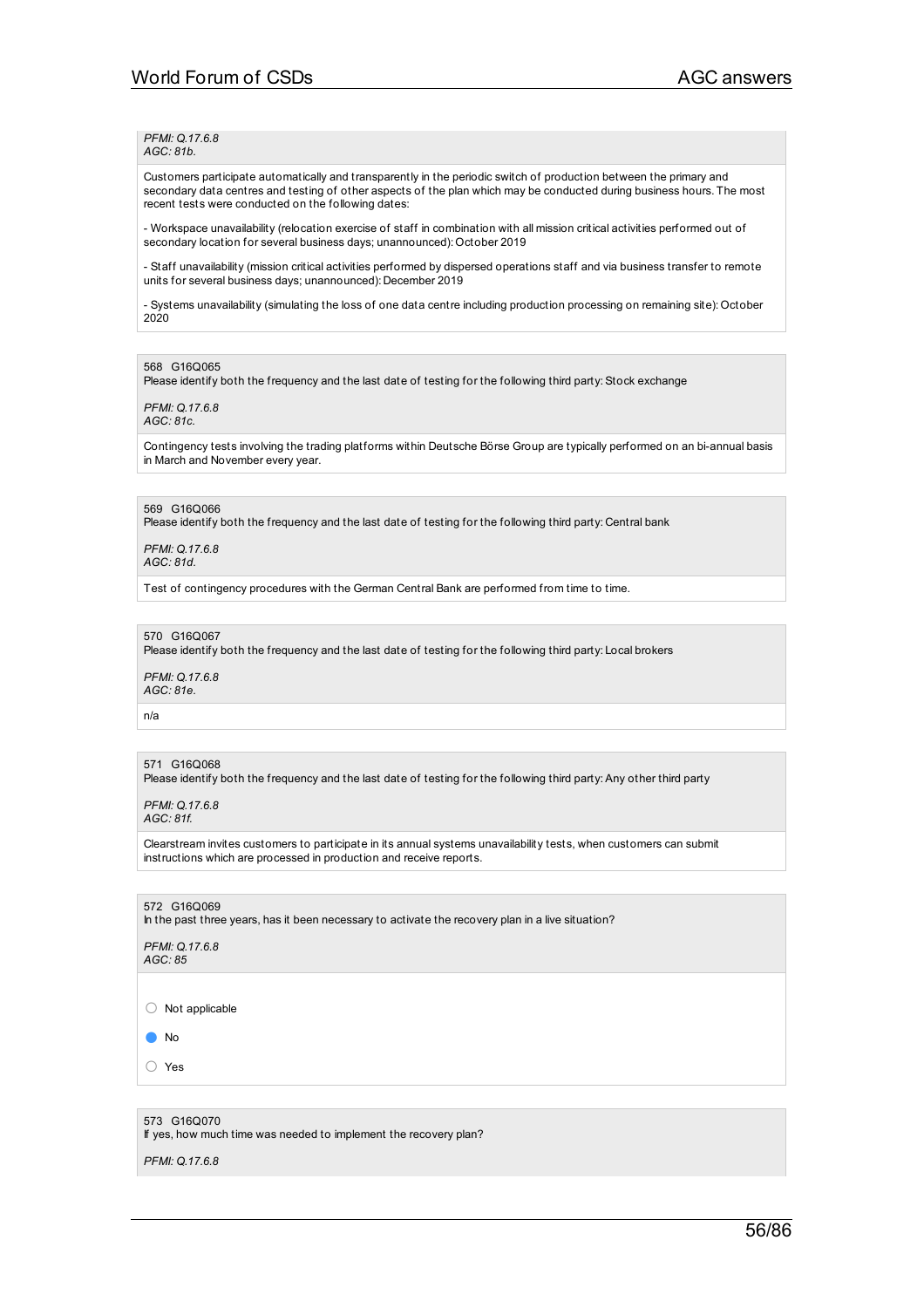*AGC: 85a.*

○ Longer than 4 hours

 $\bigcirc$  2 - 4 hours

 $\bigcirc$  1 - 2 hours

○ Less than 1 hour

### 574 G16Q071

How much time was needed to recover and restore business to normal operations?

*PFMI: Q.17.6.8 AGC: 85b.*

○ Longer than 24 hours

 $\bigcirc$  8 - 24 hours

 $\bigcirc$  4 - 8 hours

 $\bigcirc$  1 - 4 hours

### 575 G16Q072

What was the impact to the market?

*PFMI: Q.17.6.8 AGC: 85c, 85d.*

\_ All securities settlements took place as scheduled on the same day with good value

 $\Box$  All cash settlements took place as scheduled on the same day with good value

**All securities settlements took place one business day late with good value** 

 $\Box$  All cash settlements took place one business day late with good value

 $\Box$  All securities settlements took place one business day late with value one day late

**All cash settlements took place one business day late with value one day late** 

**All securities settlements took place more than one business day late** 

 $\Box$  All cash settlements took place more than one business day late

\_ As a result of the system failure, all fines and penalties for late settlements were waived

 $\Box$  Even though there was a system failure, all fines and penalties for late settlements were still assessed

 $\Box$  OTHER:

## 576 G16Q073

If no or other, please explain

*PFMI: Q.17.7.4 AGC: 40a.*

### 578 G16Q075

Are procedures and controls (firewalls) in place to avoid systemic collapse or contamination if one of the linked entities should experience business interruptions for whatever reason?

*PFMI: Q.17.7.1*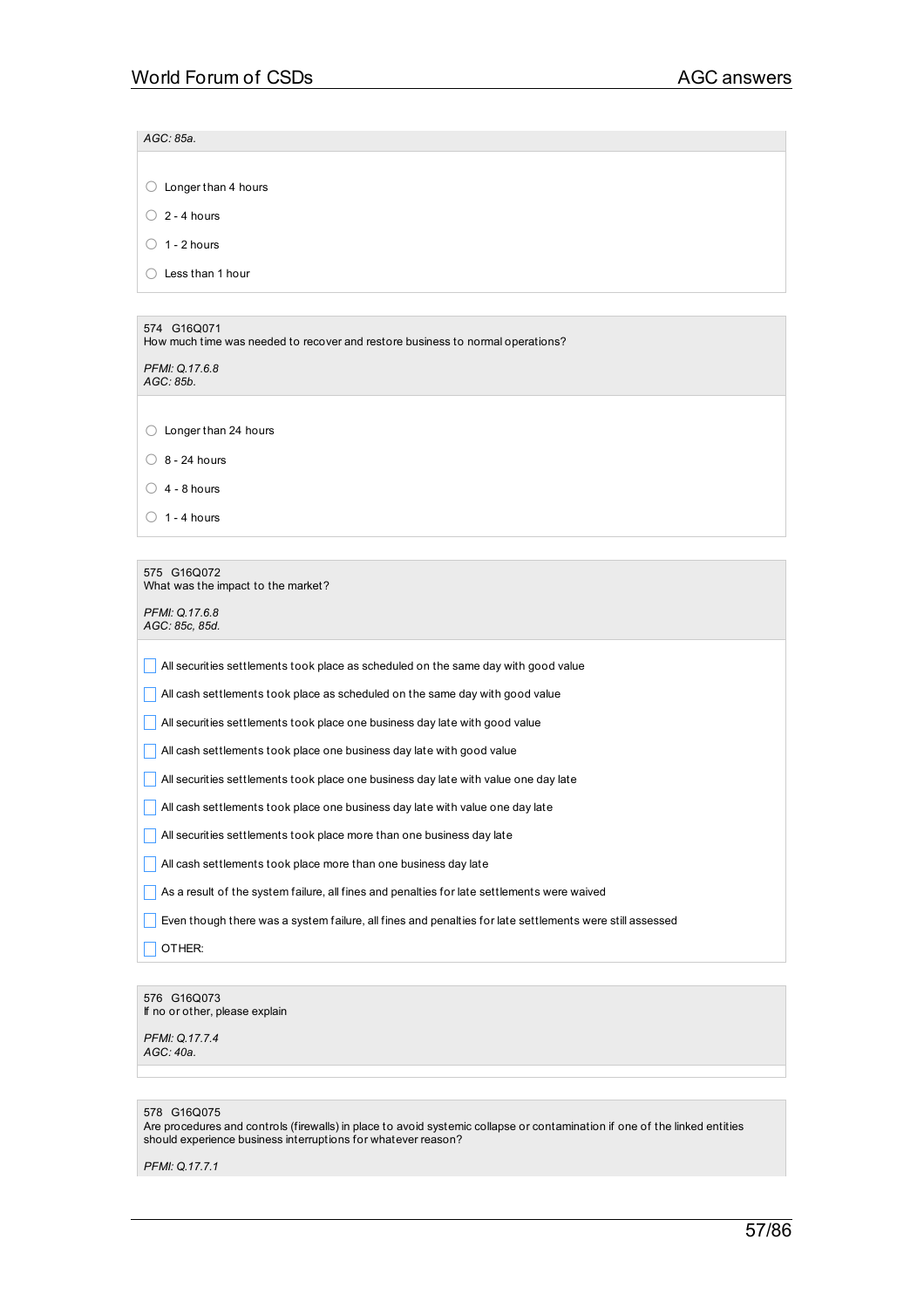| AGC: 39                                                                                                                                                                                 |
|-----------------------------------------------------------------------------------------------------------------------------------------------------------------------------------------|
| Yes                                                                                                                                                                                     |
| No                                                                                                                                                                                      |
| Not applicable                                                                                                                                                                          |
|                                                                                                                                                                                         |
| 579 G16Q076<br>Please explain                                                                                                                                                           |
| PFMI: Q.17.7.1<br>AGC: 39a                                                                                                                                                              |
| Data and applications within CBF are protected by coherent security architecture. This architecture has been designed to<br>meet the specific needs of CBF and combines a number of     |
| components in order to ensure true end-to-end security and defense in depth. The major components of this architecture are<br>as follows:                                               |
| - Perimeter defence components (Multilayered Firewalls and Network Intrusion Detection Systems (NIDS));                                                                                 |
| - Cryptographic protocols on exposed network segments;                                                                                                                                  |
| - Cryptographically enabled applications;                                                                                                                                               |
| - A Public Key Infrastructure (PKI) system, using hardware key storage, to support cryptographic services;                                                                              |
| - A multitiered framework for handling viruses and malicious code;                                                                                                                      |
| - Secure mail and SPAM filtering software;                                                                                                                                              |
| - Access control software;                                                                                                                                                              |
| - Host-based and network-based scanning software for detecting vulnerability;                                                                                                           |
| - Privilege management software for controlling and monitoring the use of powerful accounts;                                                                                            |
| - Standard secure configurations for all major native operating systems;                                                                                                                |
| - Extensive use of Oracle security mechanisms, such as password protected roles, to prevent access to data from<br>unauthorised individuals or applications;                            |
| - Centralised logging and event management: collection/normalisation of event data, and correlation of impact of incidents<br>based on criticality to business operations;              |
| - Strong authentication: Two factor authentication, biometrics, network access control (NAC);                                                                                           |
| - Managed file transfer;                                                                                                                                                                |
| - Protection of Web Interfacing Systems against Cyber Threats (e.g. DDoS, Web defacement);                                                                                              |
| - Real-time database security and monitoring.                                                                                                                                           |
| For its online access applications, CBF provides a security subsystem that has been designed with true end-to-end security in<br>mind and based on sound architectural principles. This |
| subsystem is deployed as a series of components designed to work together to deliver a number of security services, such<br>as:                                                         |
| - Authentication                                                                                                                                                                        |
| - Protection of confidentiality                                                                                                                                                         |
| - Protection of integrity (both session and data integrity)                                                                                                                             |
| - Authentication                                                                                                                                                                        |
| - Non-repudiation                                                                                                                                                                       |
| - Logging and audit trail                                                                                                                                                               |
|                                                                                                                                                                                         |
| 583 G16Q080<br>Has a business interruption recovery plan been developed in the event the linkages should become inoperable for any                                                      |

*PFMI: Q.17.7.4*

reason?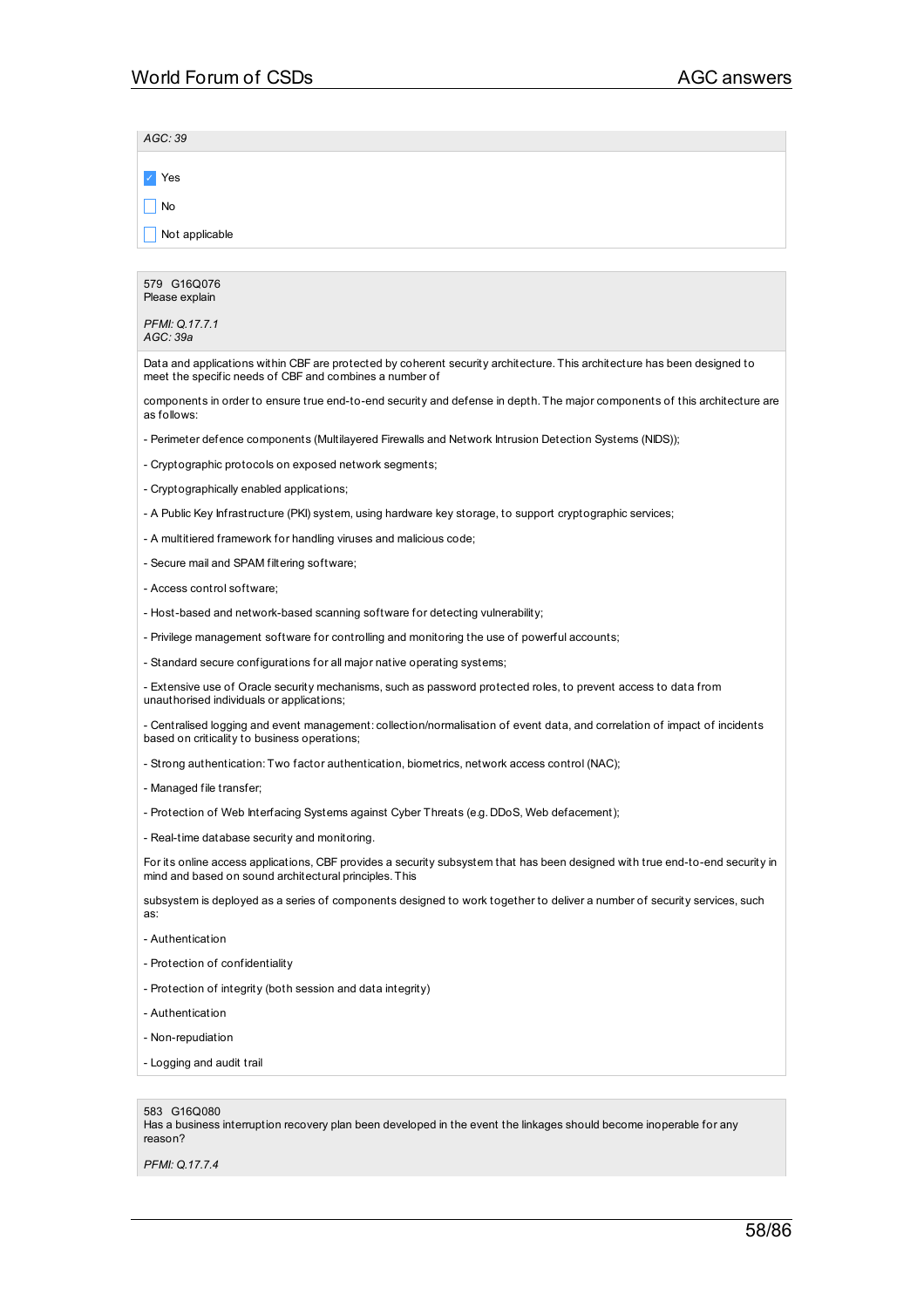| AGC: 40                                              |  |  |  |
|------------------------------------------------------|--|--|--|
|                                                      |  |  |  |
| Yes<br>$\bullet$                                     |  |  |  |
| $\bigcirc$ No                                        |  |  |  |
| $\bigcirc$ Not applicable                            |  |  |  |
| Other<br>$\left(\begin{array}{c} \end{array}\right)$ |  |  |  |
|                                                      |  |  |  |

# **Access and participation requirements (PFMI Principle 18)**

| 587 G17Q003<br>Are prospective participants subject to an initial review and approval process regarding compliance with eligibility<br>requirements? |
|------------------------------------------------------------------------------------------------------------------------------------------------------|
| PFMI: Q.18.1.1<br>AGC: 19                                                                                                                            |
|                                                                                                                                                      |
| Not applicable<br>()                                                                                                                                 |
| No                                                                                                                                                   |
| Yes                                                                                                                                                  |
|                                                                                                                                                      |
| 591 G17Q007<br>What governs the relationship between the CSD and the participants?                                                                   |
| PFMI: Q.18.2.2<br>AGC:20                                                                                                                             |
| Relevant law and regulation                                                                                                                          |
|                                                                                                                                                      |
| Standard participation contract                                                                                                                      |
| Established terms and conditions of participation                                                                                                    |
| By-laws of the CSD                                                                                                                                   |

✓ Rules of the CSD

 $\Box$  Not applicable

 $\Box$  OTHER:

| 592 G17Q008<br>Please explain: |
|--------------------------------|
| PFMI: Q.18.2.2<br>AGC: 20a     |
|                                |
|                                |
| 594 G17Q010                    |

PARTICIPANTS AND PARTICIPATION. The purpose of this section is to understand issues relating to participation in the CSD, including eligibility requirements, conditions of participation, and supervision of participants. What types of entities are eligible to become participants and how many of each type are there currently?

*PFMI: Q.18.2.3 AGC: 17, 17q*

✓ Banks

✓ Brokers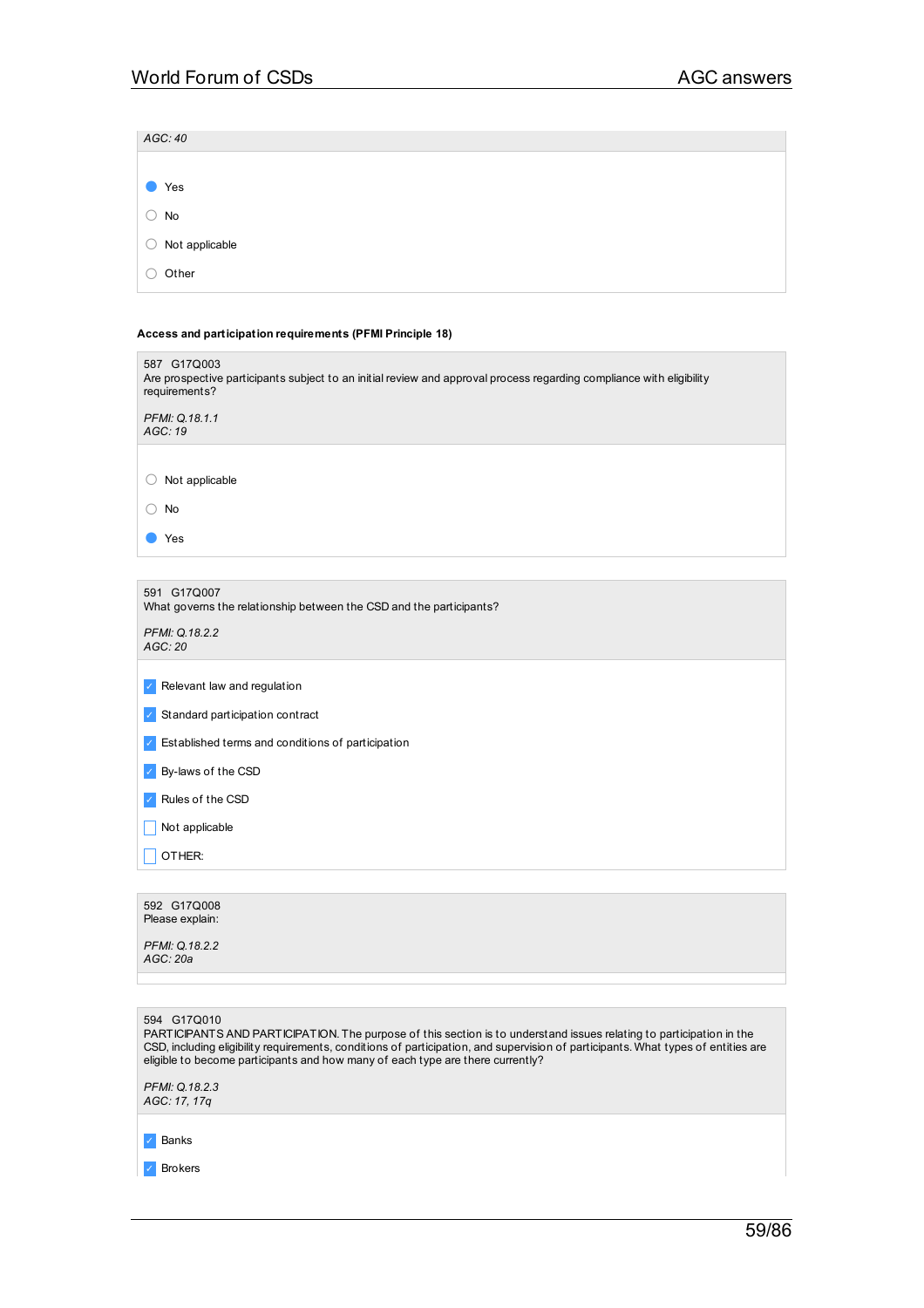| Individuals

✓ Foreign Institutions

 $\Box$  Not applicable

 $\Box$  OTHER:

595 G17Q011

How many Bank participants are there currently? (then please answer 17b)

*PFMI: Q.18.2.3 AGC: 17a.*

The Clearstream group including the entities in Frankfurt and Luxembourg maintains relationships with around 2,500 financial institutions in over 110 countries around the world. Clearstream's core franchise is composed of banks, including local, regional and global custodians, central banks and universal banks.A list of CBF customers is available to logged in premium users of the Clearstream website at https://www.clearstream.com/clearstream-en/keydocuments-1-/csd-1- /referencedata/customer-listings

596 G17Q012 Please select the features included in the eligibility requirements for Banks. *PFMI: Q.18.2.3 AGC: 17b, 17d*  $\Box$  Financial Thresholds ✓ Regulatory Oversight Market Experience  $\Box$  OTHER: 597 G17Q013

Please explain:

*PFMI: Q.18.2.3 AGC: 17d.*

Please refer to the "Becoming a Clearstream customer" page of our website https://www.clearstream.com/clearstreamen/about-clearstream/becoming-a-clearstreamcustomer

598 G17Q014

How many Broker participants are there currently? (then please answer 17f)

*PFMI: Q.18.2.3 AGC: 17e.*

The Clearstream group including the entities in Frankfurt and Luxembourg maintains relationships with around 2,500 financial institutions in over 110 countries around the world. Clearstream's core franchise also includes brokers, investment banks, and asset and investment managers.A list of CBF customers is available to logged in premium users of the Clearstream website at https://www.clearstream.com/clearstream-en/keydocuments-1-/csd-1-/referencedata/customer-listings

599 G17Q015 Please select the features included in the eligibility requirements for Brokers. *PFMI: Q.18.2.3 AGC: 17f, 17h*  $\Box$  Financial Thresholds

✓ Regulatory Oversight

 $\Box$  Market Experience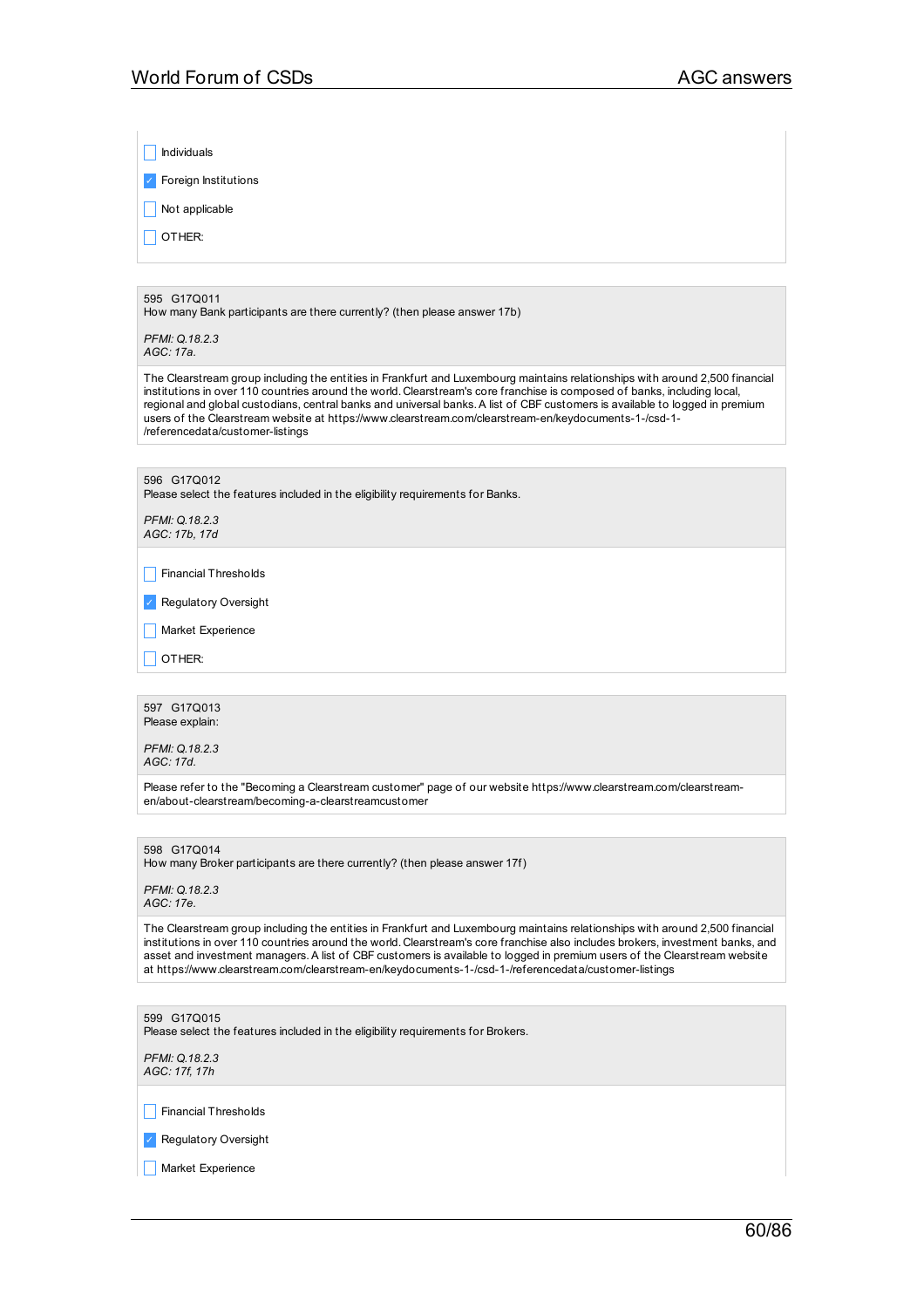$\sqsupset$  other:

600 G17Q016 How many Individual participants are there currently? (then please answer 17j)

*PFMI: Q.18.2.3 AGC: 17i.*

601 G17Q017

Please select the features included in the eligibility requirements for Individual participants.

*PFMI: Q.18.2.3 AGC: 17j.*

 $\Box$  Financial Thresholds

✓ Regulatory Oversight

 $\Box$  Market Experience

 $\Box$  OTHER:

602 G17Q018

How many Foreign Institution participants are there currently?

*PFMI: Q.18.2.3 AGC: 17m.*

The Clearstream group including the entities in Frankfurt and Luxembourg maintains relationships with around 2,500 financial institutions in over 110 countries around the world. Clearstream's core franchise also includes brokers, investment banks, and asset and investment managers.A list of CBF customers is available to logged in premium users of the Clearstream website at https://www.clearstream.com/clearstream-en/keydocuments-1-/csd-1-/referencedata/customer-listings

603 G17Q019

Please select the features included in the eligibility requirements for Foreign Institution participants.

*PFMI: Q.18.2.3 AGC: 17n, 17p.*

 $\Box$  Financial Thresholds

✓ Regulatory Oversight

Market Experience

 $\Box$  OTHER:

604 G17Q020

If you have selected "Other entities" above, please explain:

*PFMI: Q.18.2.3 AGC: 17q.*

CBF will accept corporates, subject to limitations.

605 G17Q021

Indicate how many "Other entities" are currently participants?

*PFMI: Q.18.2.3 AGC: 17r.*

The Clearstream group including the entities in Frankfurt and Luxembourg maintains relationships with around 2,500 financial institutions in over 110 countries around the world.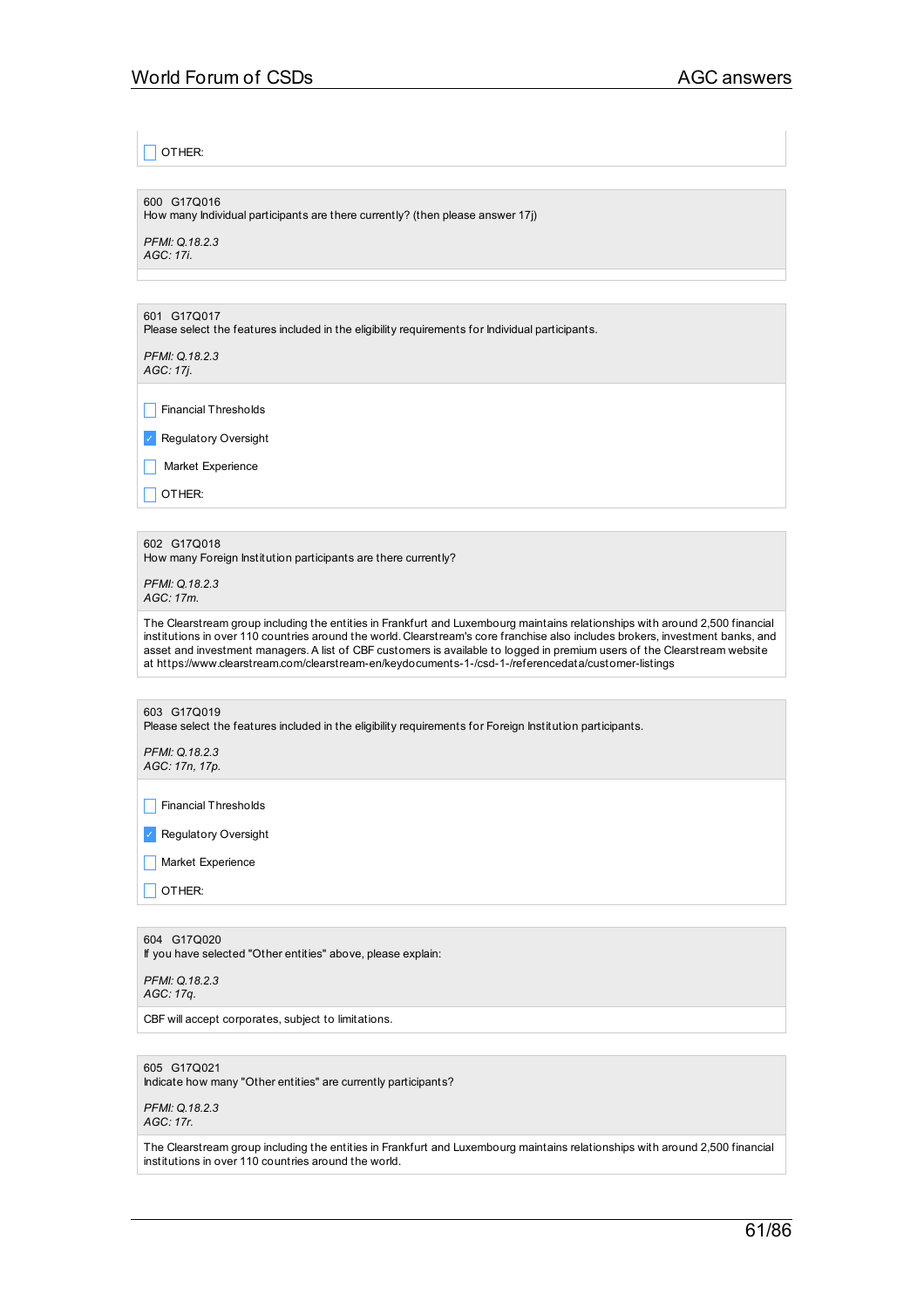#### 606 G17Q022

Please select the features included in the eligibility requirements for the participants referred to above as "Other entities".

*PFMI: Q.18.2.3 AGC: 17s, 17u*

 $\Box$  Financial Thresholds

✓ Regulatory Oversight

Market Experience

 $\Box$  OTHER:

#### 609 G17Q025

Where can a description of the specific eligibility requirements for Bank participants be found?

*PFMI: Q.18.2.5 AGC: 17c.*

Please refer to the "Becoming a Clearstream customer" page of our website https://www.clearstream.com/clearstreamen/about-clearstream/becoming-a-clearstreamcustomer

### 610 G17Q026

Where can a description of the specific eligibility requirements for Broker participants be found?

*PFMI: Q.18.2.5 AGC: 17g.*

Please refer to the "Becoming a Clearstream customer" page of our website https://www.clearstream.com/clearstreamen/about-clearstream/becoming-a-clearstreamcustomer

#### 611 G17Q027

Where can a description of the specific eligibility requirements for Individual participants be found?

*PFMI: Q.18.2.5 AGC: 17k.*

Please refer to the "Becoming a Clearstream customer" page of our website https://www.clearstream.com/clearstreamen/about-clearstream/becoming-a-clearstreamcustomer

#### 612 G17Q028

Where can a description of the specific eligibility requirements for Foreign Institution participants be found?

#### *PFMI: Q.18.2.5 AGC: 17o.*

Please refer to the "Becoming a Clearstream customer" page of our website https://www.clearstream.com/clearstreamen/about-clearstream/becoming-a-clearstreamcustomer

### 613 G17Q029

Where can a description of the specific eligibility requirements for participants described above as "Other entities" be found?

*PFMI: Q.18.2.5 AGC: 17t.*

Please refer to the "Becoming a Clearstream customer" page of our website https://www.clearstream.com/clearstreamen/about-clearstream/becoming-a-clearstreamcustomer

### 614 G17Q030

How does the CSD notify participants of material changes to the conditions of participation?

#### *PFMI: Q.18.2.5 AGC: 22*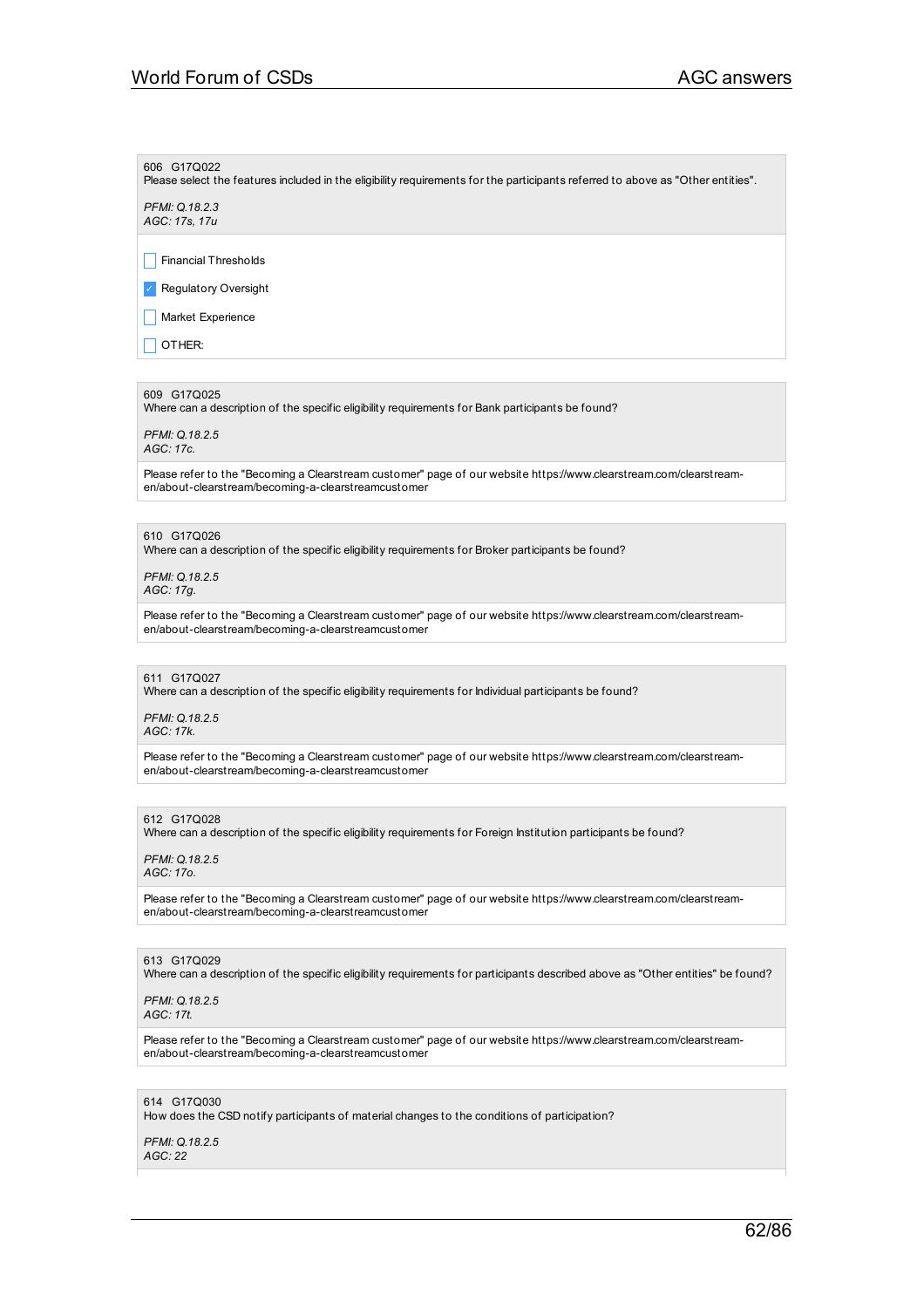| By e-mail                                                                                                                                                                                                                                                                                                                                                                                                                                                                                                                                                                                                                                                                                                                                                                                                                                                                                                                                                                                                                                                                                                                                                                                                                                      |
|------------------------------------------------------------------------------------------------------------------------------------------------------------------------------------------------------------------------------------------------------------------------------------------------------------------------------------------------------------------------------------------------------------------------------------------------------------------------------------------------------------------------------------------------------------------------------------------------------------------------------------------------------------------------------------------------------------------------------------------------------------------------------------------------------------------------------------------------------------------------------------------------------------------------------------------------------------------------------------------------------------------------------------------------------------------------------------------------------------------------------------------------------------------------------------------------------------------------------------------------|
| By telephone                                                                                                                                                                                                                                                                                                                                                                                                                                                                                                                                                                                                                                                                                                                                                                                                                                                                                                                                                                                                                                                                                                                                                                                                                                   |
| By public announcement                                                                                                                                                                                                                                                                                                                                                                                                                                                                                                                                                                                                                                                                                                                                                                                                                                                                                                                                                                                                                                                                                                                                                                                                                         |
| By press release                                                                                                                                                                                                                                                                                                                                                                                                                                                                                                                                                                                                                                                                                                                                                                                                                                                                                                                                                                                                                                                                                                                                                                                                                               |
| Not applicable                                                                                                                                                                                                                                                                                                                                                                                                                                                                                                                                                                                                                                                                                                                                                                                                                                                                                                                                                                                                                                                                                                                                                                                                                                 |
| OTHER: See 22a                                                                                                                                                                                                                                                                                                                                                                                                                                                                                                                                                                                                                                                                                                                                                                                                                                                                                                                                                                                                                                                                                                                                                                                                                                 |
|                                                                                                                                                                                                                                                                                                                                                                                                                                                                                                                                                                                                                                                                                                                                                                                                                                                                                                                                                                                                                                                                                                                                                                                                                                                |
| 615 G17Q031<br>Please explain:                                                                                                                                                                                                                                                                                                                                                                                                                                                                                                                                                                                                                                                                                                                                                                                                                                                                                                                                                                                                                                                                                                                                                                                                                 |
| PFMI: Q.18.2.5<br>AGC: 22a.                                                                                                                                                                                                                                                                                                                                                                                                                                                                                                                                                                                                                                                                                                                                                                                                                                                                                                                                                                                                                                                                                                                                                                                                                    |
| CBF reserves the right to modify and amend the Conditions at any time. Modifications and amendments of the Conditions<br>shall be disclosed to the client (i) via the electronic communication channel and (ii) be published on the website of CBF<br>(www.clearstream.com). If not provided otherwise in the Conditions, modifications and amendments of the Conditions shall<br>be communicated at least six weeks prior to the effective date indicated in the respective notification. Please note, that it is<br>also provided for a shorter communication period of three weeks applicabile in specific circumstances. The modifications and<br>amendments of the Conditions shall be deemed to be approved unless the customer submits a written objection to CBF via<br>notification or via the email address: conditions@clearstream.com within the respective provision for notice. CBF shall<br>expressly draw the client's attention to such consequence in the announcement of the amendment. Please note that an<br>amended version of the Conditions is effective October 2020. Please find the document at the following link<br>https://www.clearstream.com/clearstreamen/keydocuments-1-/csd-1-/general-terms-and-conditions |
|                                                                                                                                                                                                                                                                                                                                                                                                                                                                                                                                                                                                                                                                                                                                                                                                                                                                                                                                                                                                                                                                                                                                                                                                                                                |
| 617 G17Q033<br>Who enforces compliance with the CSD's conditions of participation?                                                                                                                                                                                                                                                                                                                                                                                                                                                                                                                                                                                                                                                                                                                                                                                                                                                                                                                                                                                                                                                                                                                                                             |
| PFMI: Q.18.3.1<br>AGC: 23                                                                                                                                                                                                                                                                                                                                                                                                                                                                                                                                                                                                                                                                                                                                                                                                                                                                                                                                                                                                                                                                                                                                                                                                                      |
| The CSD                                                                                                                                                                                                                                                                                                                                                                                                                                                                                                                                                                                                                                                                                                                                                                                                                                                                                                                                                                                                                                                                                                                                                                                                                                        |
| The exchange                                                                                                                                                                                                                                                                                                                                                                                                                                                                                                                                                                                                                                                                                                                                                                                                                                                                                                                                                                                                                                                                                                                                                                                                                                   |
| The CSD's regulator                                                                                                                                                                                                                                                                                                                                                                                                                                                                                                                                                                                                                                                                                                                                                                                                                                                                                                                                                                                                                                                                                                                                                                                                                            |
| Not applicable                                                                                                                                                                                                                                                                                                                                                                                                                                                                                                                                                                                                                                                                                                                                                                                                                                                                                                                                                                                                                                                                                                                                                                                                                                 |
| OTHER:                                                                                                                                                                                                                                                                                                                                                                                                                                                                                                                                                                                                                                                                                                                                                                                                                                                                                                                                                                                                                                                                                                                                                                                                                                         |
|                                                                                                                                                                                                                                                                                                                                                                                                                                                                                                                                                                                                                                                                                                                                                                                                                                                                                                                                                                                                                                                                                                                                                                                                                                                |
| 618 G17Q034<br>Please explain:                                                                                                                                                                                                                                                                                                                                                                                                                                                                                                                                                                                                                                                                                                                                                                                                                                                                                                                                                                                                                                                                                                                                                                                                                 |
| PFMI: Q.18.3.1<br>AGC: 23a                                                                                                                                                                                                                                                                                                                                                                                                                                                                                                                                                                                                                                                                                                                                                                                                                                                                                                                                                                                                                                                                                                                                                                                                                     |
| Customers are subject to the CBF General Terms and Conditions. Please find the document at the following link<br>https://www.clearstream.com/clearstreamen/keydocuments-1-/csd-1-/general-terms-and-conditions                                                                                                                                                                                                                                                                                                                                                                                                                                                                                                                                                                                                                                                                                                                                                                                                                                                                                                                                                                                                                                 |
|                                                                                                                                                                                                                                                                                                                                                                                                                                                                                                                                                                                                                                                                                                                                                                                                                                                                                                                                                                                                                                                                                                                                                                                                                                                |
| 619 G17Q035<br>Does the CSD have forms of oversight management for assessing and monitoring of the following?                                                                                                                                                                                                                                                                                                                                                                                                                                                                                                                                                                                                                                                                                                                                                                                                                                                                                                                                                                                                                                                                                                                                  |
| PFMI: Q.18.3.1<br>AGC: 79                                                                                                                                                                                                                                                                                                                                                                                                                                                                                                                                                                                                                                                                                                                                                                                                                                                                                                                                                                                                                                                                                                                                                                                                                      |
| Participant eligibility requirements                                                                                                                                                                                                                                                                                                                                                                                                                                                                                                                                                                                                                                                                                                                                                                                                                                                                                                                                                                                                                                                                                                                                                                                                           |
| Participant volumes                                                                                                                                                                                                                                                                                                                                                                                                                                                                                                                                                                                                                                                                                                                                                                                                                                                                                                                                                                                                                                                                                                                                                                                                                            |
| Participant financial strength                                                                                                                                                                                                                                                                                                                                                                                                                                                                                                                                                                                                                                                                                                                                                                                                                                                                                                                                                                                                                                                                                                                                                                                                                 |
| Other loss or default protections the CSD maintains                                                                                                                                                                                                                                                                                                                                                                                                                                                                                                                                                                                                                                                                                                                                                                                                                                                                                                                                                                                                                                                                                                                                                                                            |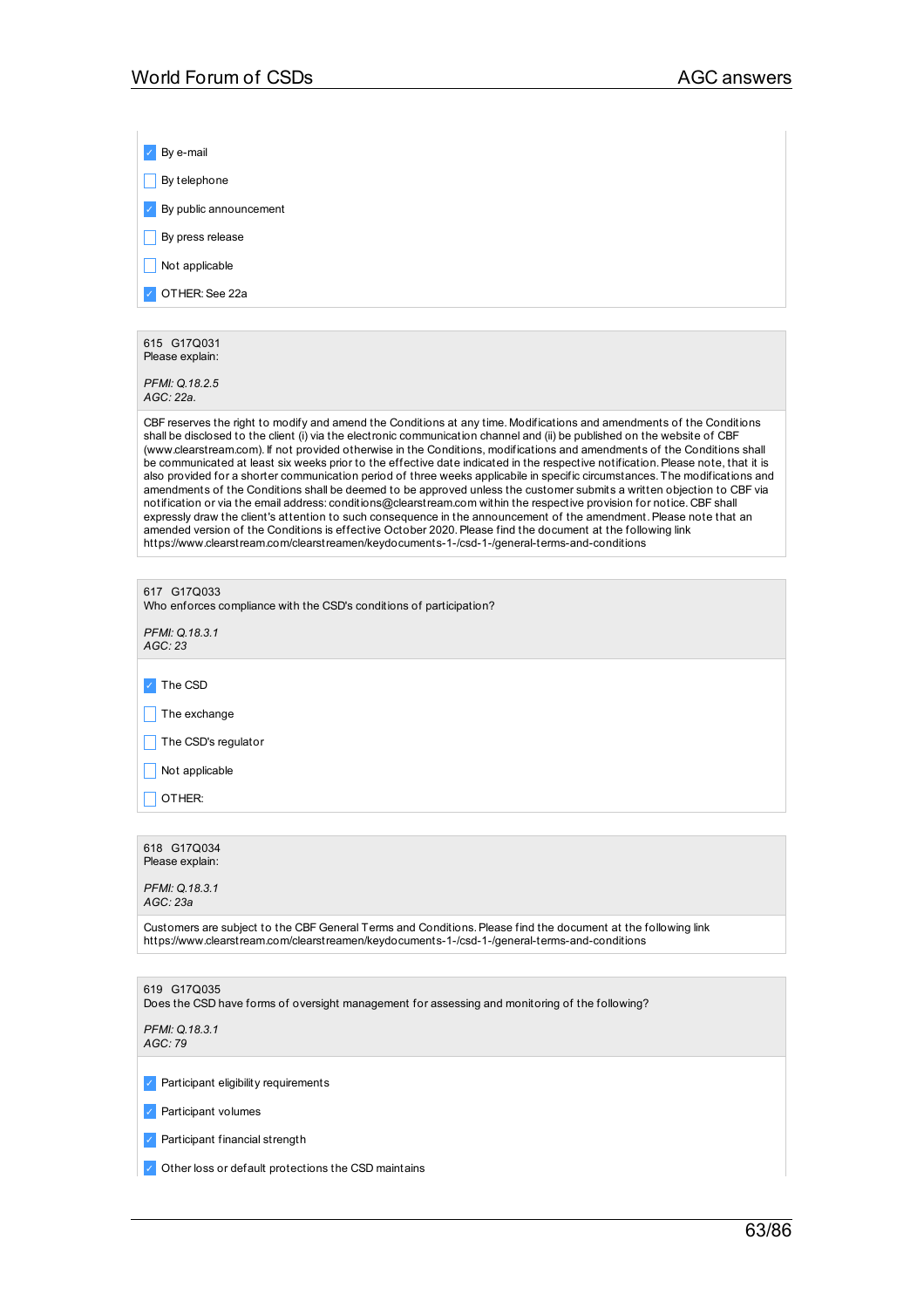✓ Collateral requirements for participants

Debit caps for participants

✓ Settlement controls that minimize or eliminate the risk of default by a participant

✓ Blocking of securities movement before receipt of payment

**Blocking payment until securities are moved** 

✓ Not applicable

 $\Box$  OTHER:

### 620 G17Q036

Please explain other loss or default protections:

*PFMI: Q.18.3.1 AGC: 79a*

In order to protect from losses and prepare for potential participant default, CBF has implemented a default management process. The default management of CBF includes preliminary measures (such as monitoring of defined early warning indicators in order to detect potential participant default at an early stage) and corrective measures, which are related to liquidation of pledged securities in order to cover the outstanding exposures, if any. For further details, please refer to the https://www.clearstream.com/clearstream-en/strategy-and-initiatives/asset-safety/clearstream-default-management

621 G17Q037 Please explain the requirements:

*PFMI: Q.18.3.1 AGC: 79b*

CBF may grant credit limits that serve to facilitate the settlement of securities transactions as well as to support the securities financing business. Credit is primarily granted on a collateralised basis.Borrowers in Clearstream are central banks, banks and financial institutions. Furthermore, credit limits are set for the placement of funds with counterparties. The credit processing is arranged in guidelines and work instructions. Credit limits are set in accordance with the customer's financial standing, as indicated by factors such as the customer's credit rating and net worth, as well as having regard for the level of activity on the customer's accounts and the level of collateralisation. Credit lines must be collateralised to the maximum extent possible. The monitoring of recoverability of collateral is also operated by the Credit section. Further information is provided in our Pillar IIIreport which can be found at the following link: https://www.clearstream.com/clearstream-en/aboutclearstream/regulation-1-/pillar-iiidisclosure-report/pillar-iii-disclosure-report-1278114

### 622 G17Q038

Please explain how these debit caps work:

*PFMI: Q.18.3.1 AGC: 79c*

623 G17Q039 What type or types of settlement controls

*PFMI: Q.18.3.1 AGC: 79d.*

✓ Blocking or freezing of securities positions

✓ Controlling DVP settlement

✓ Simultaneous DVP

 $\overline{\phantom{a}}$  OTHER:

624 G17Q040 Please explain: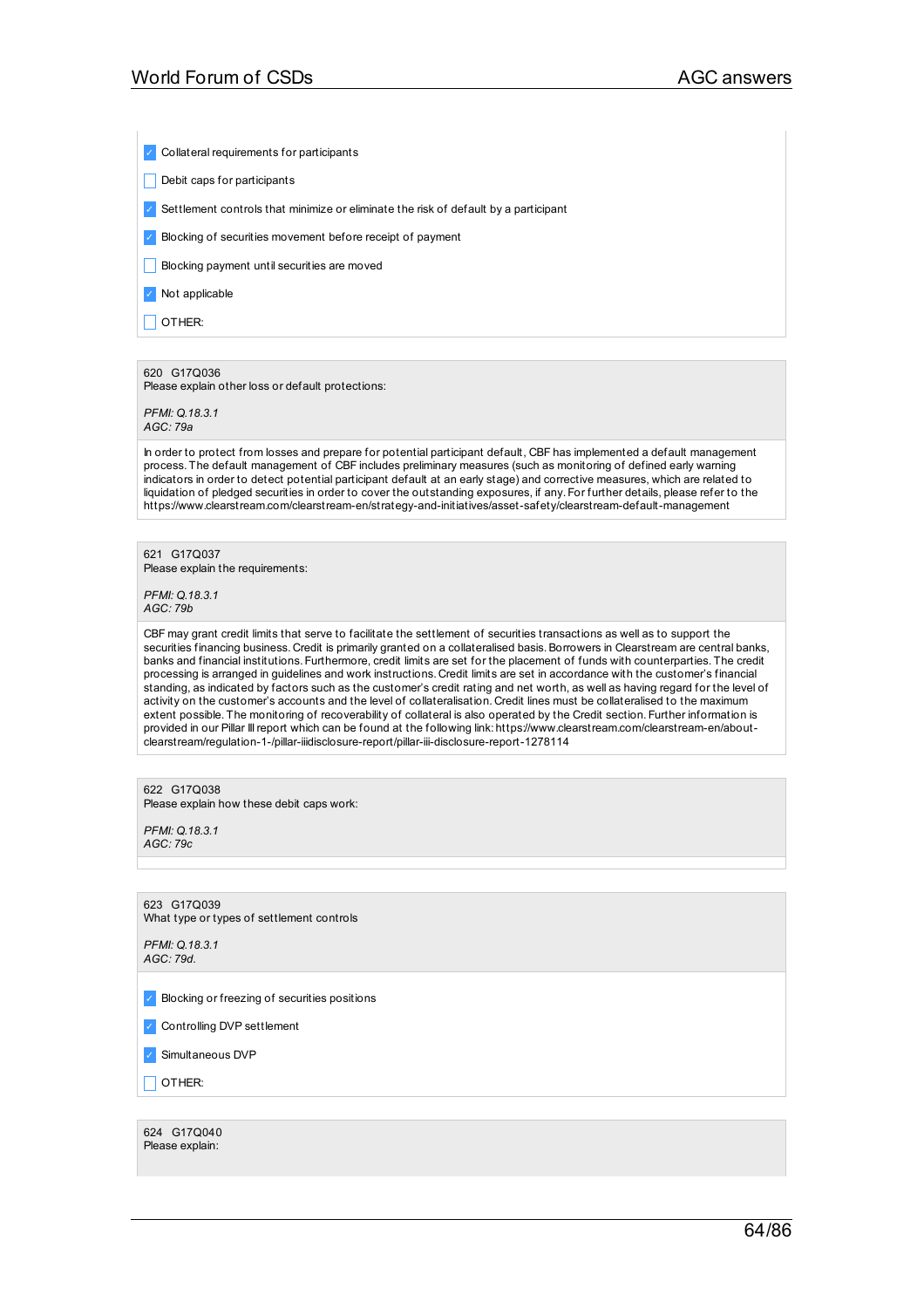*PFMI: Q.18.3.1 AGC: 79e.*

According to its GTCs CBF may freeze a customer's securities accounts and cash accounts, if a public authority issues a decree pursuant to sections 45 et seq.KWG [German Banking Act] or pursuant to corresponding foreign legal regulations, if the customer's registered offices are situated abroad, against the customer. The performance by CBF of irrevocable orders of the client for the transfer of securities, fractions of collective holdings, claims to surrender of securities or rights shall remain unaffected.

625 G17Q041 Please explain:

*PFMI: Q.18.3.1 AGC: 79f.*

The cash settlement of securities transactions and certain Corporate Actions generally involves the following instruction types:

- Transfer of securities against payment in EUR: Delivery versus Payment (DvP), Receive versus Payment (RvP)

- Transfer of securities with payment in EUR: Delivery with Payment (DwP), Receive with Payment (RwP)

- Payment in EUR without transfer of securities:Payment Free of Delivery Debit (PFoD-DBIT), Payment Free of Delivery Credit (PFoD-CRDT)

These transactions can settle in T2S during night-time settlement (NTS) as well as during real-time settlement (RTS), until 16:00. In both cases, the cash is settled directly via a DCA

linked to the respective Securities Account (SAC). The DCA can either be stated in the instruction or be set up as a default DCA at CBF.

Customers participating in settlement of RvP, DwP or PFoD-DBIT instructions in T2S must generally ensure that there is sufficient cash or credit line available on the DCA. The liquidity is

transferred from an RTGS main account and such a liquidity transfer can be instructed – depending on the technical connectivity of the customer – either in T2S, TARGET2 or CASCADE Online.

626 G17Q042 Please explain:

*PFMI: Q.18.3.1 AGC: 79g.*

CBF is a Model 1 DvP system, ensuring simultaneous settlement of securities and funds transfers on a gross (trade-by-trade) basis for batch processing; only the technically netted funding requirements are reserved on a Bundesbank account.

627 G17Q043 Please identify and explain:

*PFMI: Q.18.3.1 AGC: 79h*

628 G17Q044 Please explain briefly how these work:

*PFMI: Q.18.3.1 AGC: 79i*

We monitor customers throughout our relationship with them to ensure they continue to fulfil the customer acceptance criteria. Transactions are monitored by an automated tool in order to assess account activity and in order to identify unusual and potentially suspicious activity.

631 G17Q047 What enforcement actions are available to the enforcement authority?

*PFMI: Q.18.3.3 AGC: 24*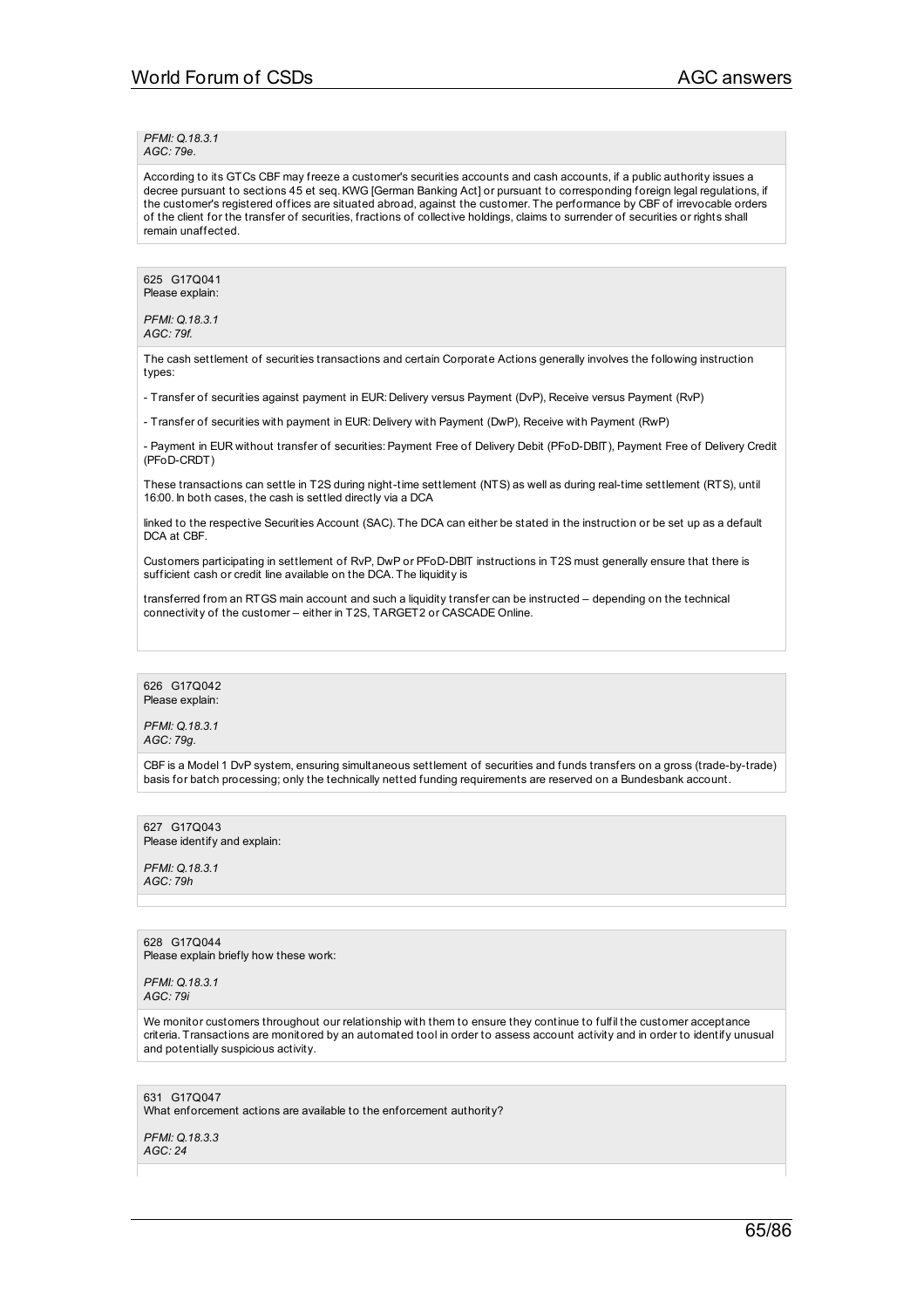$\Box$  Fines

✓ Restrictions on participation

✓ Suspension of participation

✓ Termination of participation

 $\Box$  Not applicable

 $\Box$  OTHER:

632 G17Q048 Please explain:

*PFMI: Q.18.3.3 AGC: 24a*

633 G17Q049

Has there been any such enforcement actions in the last three years?

*PFMI: Q.18.3.3 AGC: 25*

○ Yes

● No

634 G17Q050 If yes, please explain, including information relative to any suspensions of CSD participants: *PFMI: Q.18.3.3 AGC: 25a.*

### **Tiered participation (PFMI Principle 19)**

### **Links (PFMI Principle 20)**

651 G19Q004

Please list all depositories or settlement systems to which you have an electronic link.

*PFMI: Q.20.1.2 AGC: 38*

For foreign securities eligible for collective safe custody pursuant to the German Securities Deposit Act, CBF maintains links into central securities depositories to serve foreign securities markets, so called CSD links. In this context, EUR cash settlement against central bank money takes place via the T2S Dedicated Cash Account (DCA) and foreign currencies via correspondent banks. CBF will gradually establish CSD links to all markets participating in T2S. For securities that are not settled via the T2S platform, CBF keeps the positions in the form of bookentry credits on a fiduciary basis, using the technical infrastructure of its sister company CBL, which uses custodians in various countries for purposes of custody.

#### **Efficiency and effectiveness (PFMI Principle 21)**

**Communication (PFMI Principle 22)**

#### 676 G21Q003

Security Control. How do participants receive information (view actual settlement of trades, movement of securities on their accounts, etc.) and see the status of their accounts?

*PFMI: Q.22.1.1 AGC: 69*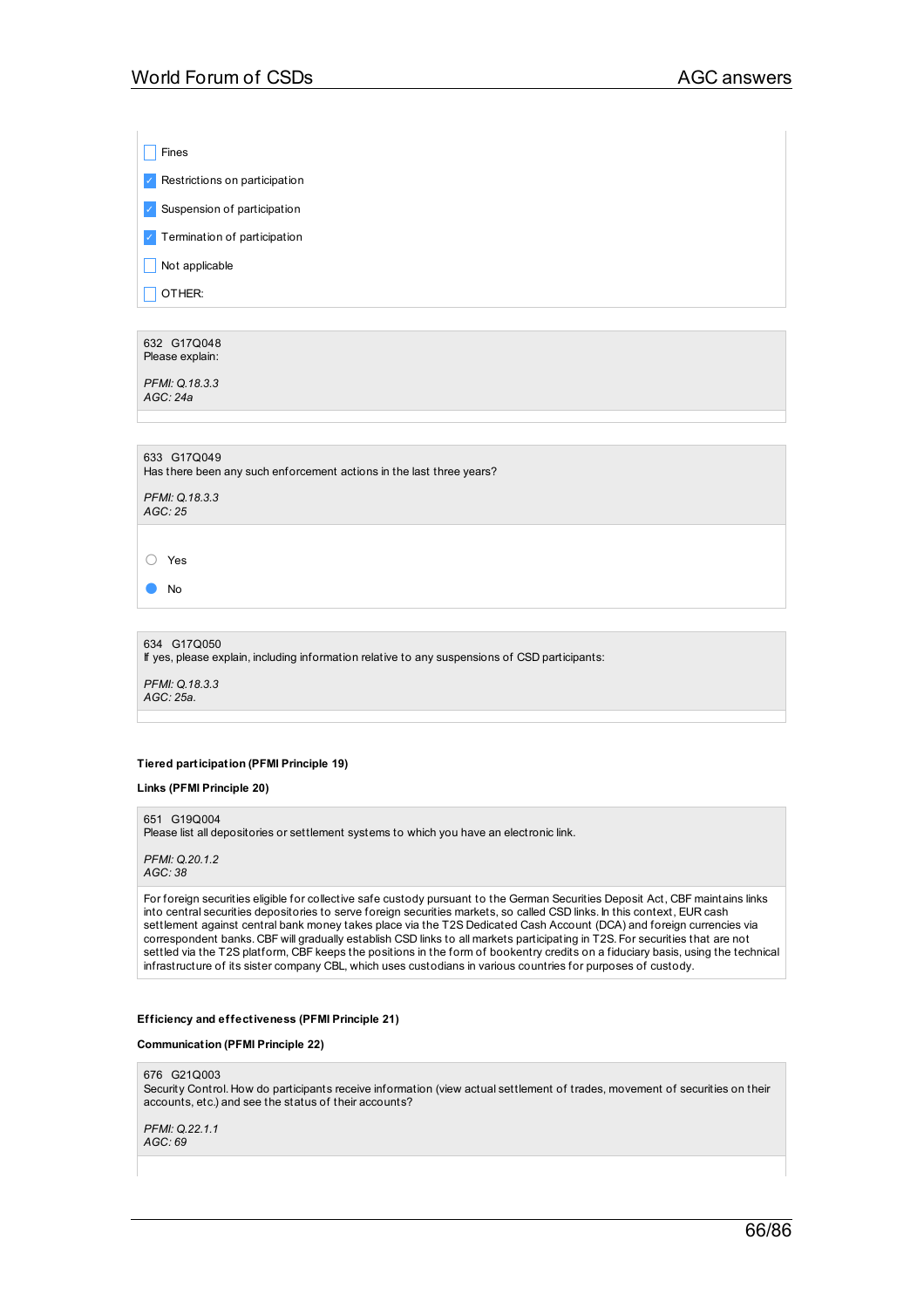✓ By direct electronic link

 $\Box$  By receipt of physical account holding statements

 $\Box$  Not applicable

 $\Box$  OTHER:

677 G21Q004 Please explain:

*PFMI: Q.22.1.1 AGC: 69a.*

SWIFT, file transfer, CASCADE-Host, CASCADE-PC and MQ file transfer. Customers can choose from a wide range of reports. Reporting profiles can be tailored to meet specific client business requirements. Customers can choose to receive/retrieve reports by more than one communication media, and can select versions of reports to receive/retrieve according to the frequency with which updated information on transaction status and positions are needed.A key component in our communications strategy is a commitment to support all SWIFT and ISO message standards that are applicable to our particular business environment and to use them in industry-standard ways. To this end, we work closely with both SWIFT and ISO, making active contributions to message development, to ensure that your needs are met. For the non-collective safe custody business, the ClearstreamXact channels provided by Clearstream Banking S.A., Luxembourg, may be used by the customer. These connectivity channels are also availabe to those CBF customers that have chosen or will choose to use the OneClearstream service.

| 678 G21Q005<br>Do participants have access to affect their holdings, including confirming and affirming trades, movement of securities on<br>their accounts, etc.? |
|--------------------------------------------------------------------------------------------------------------------------------------------------------------------|
| PFMI: Q.22.1.1<br>AGC: 70                                                                                                                                          |
|                                                                                                                                                                    |
| Not applicable                                                                                                                                                     |
| No                                                                                                                                                                 |
| Yes                                                                                                                                                                |
|                                                                                                                                                                    |
| 679 G21Q006<br>How is access given to participants?                                                                                                                |

*PFMI: Q.22.1.1 AGC: 70a.*

✓ By direct electronic link

 $\Box$  OTHER:

680 G21Q007 Please select type of electronic link:

*PFMI: Q.22.1.1 AGC: 70b.*

✓ Dial-up modem

✓ Secured, leased, dedicated telephone line

✓ Internet

 $\Box$  Fax

681 G21Q008 Please explain: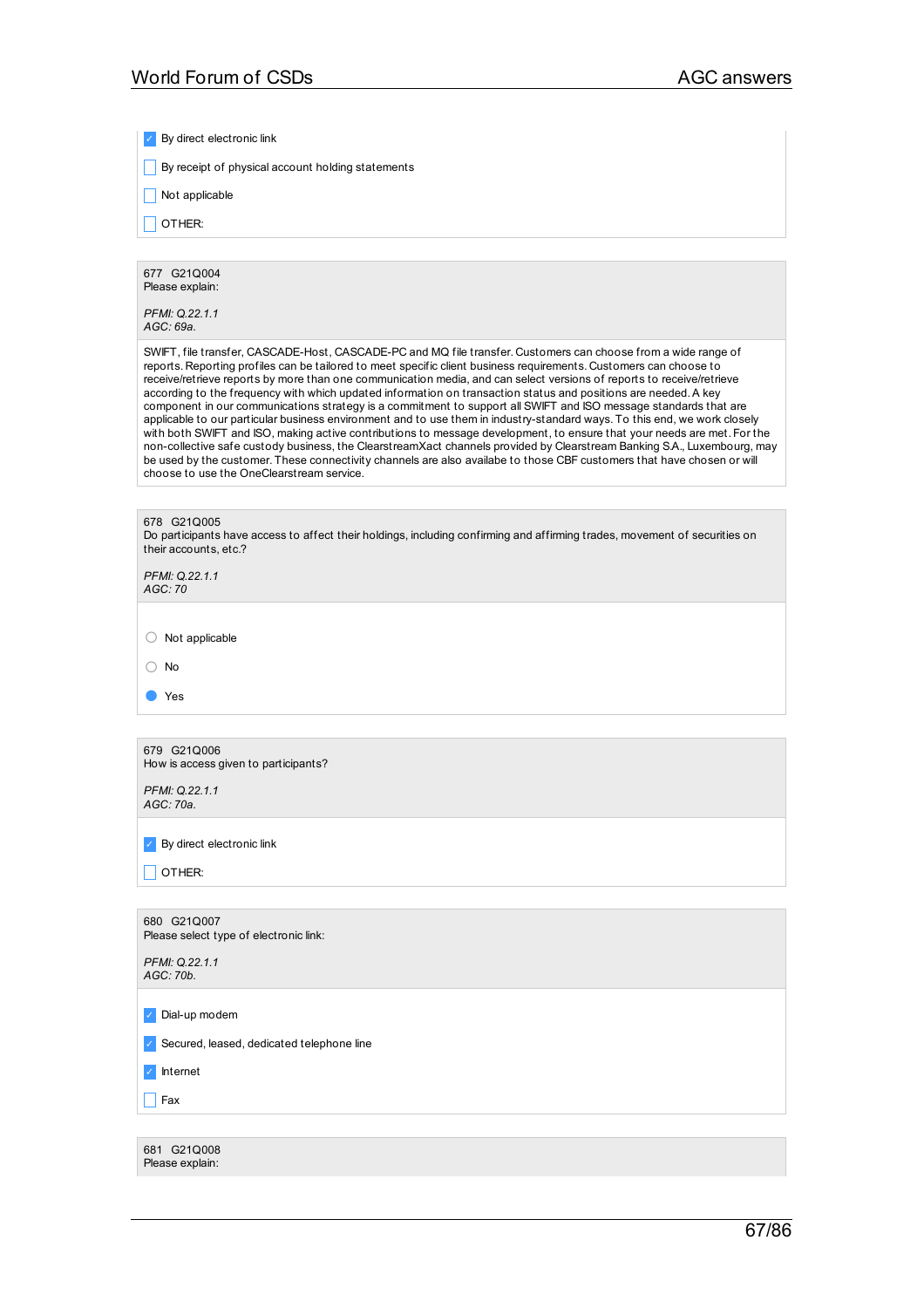*PFMI: Q.22.1.1 AGC: 70c.*

Please refer to the information available at: https://www.clearstream.com/clearstream-en/products-and-services/connectivity-1-

682 G21Q009 Does the CSD communicate with other market entities such as stock exchanges, payment systems, clearing houses, etc., by secured linkages?

*PFMI: Q.22.1.1 AGC: 72*

○ Not applicable

○ No

● Yes

683 G21Q010 Please explain:

*PFMI: Q.22.1.1 AGC: 72a*

684 G21Q011 How does the CSD communicate with Stock Exchanges?

*PFMI: Q.22.1.1 AGC: 73 73a*

 $\Box$  Dial-up modem

✓ Secured, leased, dedicated telephone line

 $\Box$  Internet

✓ Fax

✓ Paper

 $\Box$  other

 $\Box$  Not applicable

 $\Box$  OTHER:

| 685 G21Q012<br>How does the CSD communicate with Payment Systems? |
|-------------------------------------------------------------------|
| PFMI: Q.22.1.1<br>AGC: 73b                                        |
|                                                                   |
| Dial-up modem                                                     |
| Secured, leased, dedicated telephone line<br>$\mathcal{L}$        |
| Internet                                                          |
| $\sqrt{ }$ Fax                                                    |
| Paper                                                             |
|                                                                   |
|                                                                   |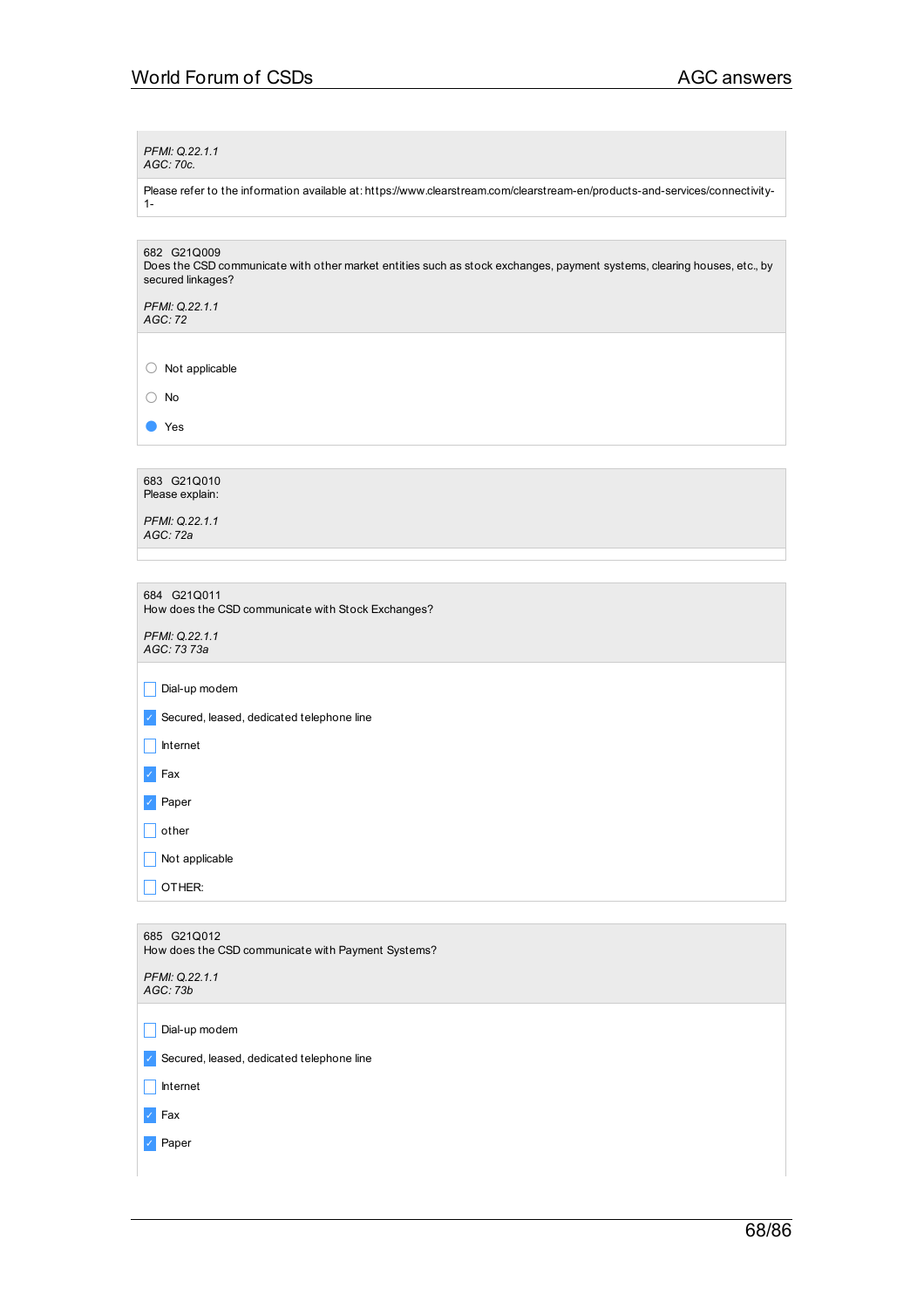| other                                                             |
|-------------------------------------------------------------------|
| Not applicable                                                    |
| OTHER:                                                            |
|                                                                   |
| 686 G21Q013<br>How does the CSD communicate with Clearing Houses? |
| PFMI: Q.22.1.1<br>AGC: 73c                                        |
| Dial-up modem                                                     |
| Secured, leased, dedicated telephone line                         |
| Internet                                                          |
| Fax                                                               |
| Paper                                                             |
| other                                                             |
| Not applicable                                                    |
| OTHER:                                                            |

| 687 G21Q014<br>How does the CSD communicate with Registrars? |
|--------------------------------------------------------------|
| PFMI: Q.22.1.1<br>AGC: 73d                                   |
| Dial-up modem                                                |
| Secured, leased, dedicated telephone line<br>$\checkmark$    |
| Internet                                                     |
| Fax<br>$\mathcal{J}$                                         |
| Paper<br>$\checkmark$                                        |
| other                                                        |
| Not applicable                                               |
| OTHER:                                                       |

# **Transparency and disclosure (PFMI Principle 23)**

| 712 G22Q020<br>Capital. Are annual financial statements publicly disclosed? |
|-----------------------------------------------------------------------------|
| PFMI: Q.23.5.3<br>AGC: 13                                                   |
|                                                                             |
| <b>No</b>                                                                   |
| Yes                                                                         |
|                                                                             |

713 G22Q021

If yes, the AGC requests a copy of the institution's annual report. Is the annual report available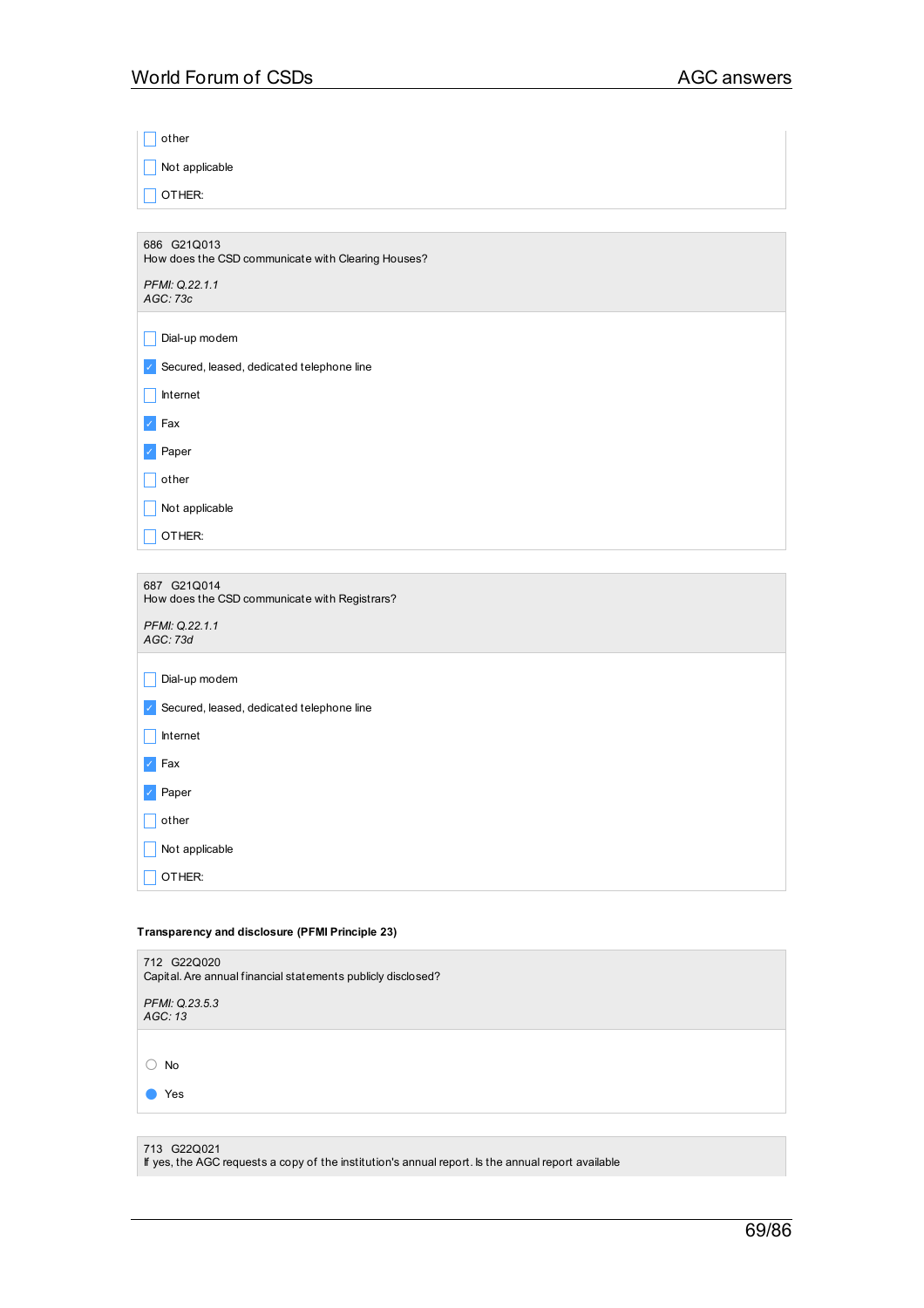| electronically?             |  |  |  |
|-----------------------------|--|--|--|
| PFMI: Q.23.5.3<br>AGC: 13a. |  |  |  |
|                             |  |  |  |
| Yes                         |  |  |  |
| No                          |  |  |  |
|                             |  |  |  |
| 714 G22Q022                 |  |  |  |

filecount - If yes, please upload the document(s) here or insert web link(s) in question 13d:

*PFMI: Q.23.5.3 AGC: 13b.*

Annual Reports 2019.pdf (495KB)

CBF 2019 Annual Accounts report

### 715 G22Q023

filecount - If more than one document for 13b, please upload the additional document here:

*PFMI: Q.23.5.3 AGC: 13c.*

0

1

#### 716 G22Q024 Please insert web link(s) for 13b here:

*PFMI: Q.23.5.3 AGC: 13d.*

DBAG's annual Financial Report as well as CBF's annual accounts are available at the following link: https://www.clearstream.com/clearstream-en/about-clearstream/reports-and-ratings/annual-reports

717 G22Q025

If no, and annual report and/or financial statements are not disclosed, please state your share capital, reserves, and retained earnings (or equivalents as determined under local accounting standards). Share Capital (then please answer 13f):

*PFMI: Q.23.5.3 AGC: 13e.*

718 G22Q026 Reserves (then please answer 13g):

*PFMI: Q.23.5.3 AGC: 13f.*

719 G22Q027 Retained Earnings:

*PFMI: Q.23.5.3 AGC: 13g.*

721 G22Q029

AGC members from time to time receive requests from their direct investor-clients for an informational copy of a CSD's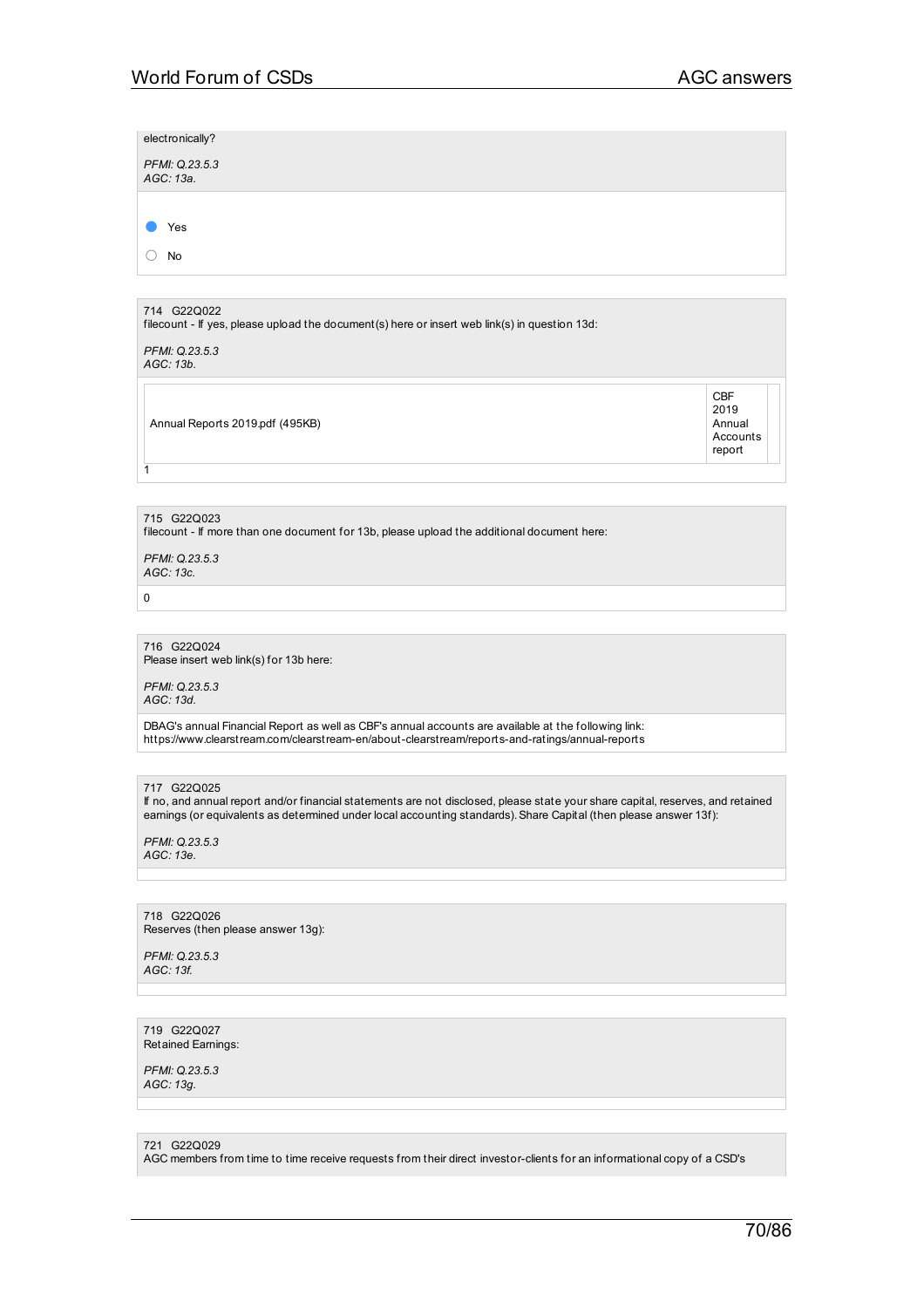| completed questionnaire. Such requests typically lead to interactions between personnel at the CSD in question and member                                                                                                                                                                                                                                                                                                                                                                                                             |
|---------------------------------------------------------------------------------------------------------------------------------------------------------------------------------------------------------------------------------------------------------------------------------------------------------------------------------------------------------------------------------------------------------------------------------------------------------------------------------------------------------------------------------------|
| personnel or client personnel, or both. Those interactions take time and impose costs on both members and depositories. Do<br>you approve of AGC members delivering a copy of your completed questionnaire to the member's direct client in response to<br>the client's request?                                                                                                                                                                                                                                                      |
| PFMI: Q.23.5.4<br>AGC: 100                                                                                                                                                                                                                                                                                                                                                                                                                                                                                                            |
| Yes                                                                                                                                                                                                                                                                                                                                                                                                                                                                                                                                   |
| No<br>0                                                                                                                                                                                                                                                                                                                                                                                                                                                                                                                               |
|                                                                                                                                                                                                                                                                                                                                                                                                                                                                                                                                       |
| 722 G22Q030<br>Are the results of the financial audit publicly available?                                                                                                                                                                                                                                                                                                                                                                                                                                                             |
| PFMI: Q.23.5.4<br>AGC: 15f                                                                                                                                                                                                                                                                                                                                                                                                                                                                                                            |
| Yes                                                                                                                                                                                                                                                                                                                                                                                                                                                                                                                                   |
| No                                                                                                                                                                                                                                                                                                                                                                                                                                                                                                                                    |
|                                                                                                                                                                                                                                                                                                                                                                                                                                                                                                                                       |
| 723 G22Q031<br>Are the results of the operational audit publicly available?                                                                                                                                                                                                                                                                                                                                                                                                                                                           |
| PFMI: Q.23.5.4<br>AGC: 16f                                                                                                                                                                                                                                                                                                                                                                                                                                                                                                            |
|                                                                                                                                                                                                                                                                                                                                                                                                                                                                                                                                       |
| Yes<br>$\left( \ \right)$<br>No                                                                                                                                                                                                                                                                                                                                                                                                                                                                                                       |
|                                                                                                                                                                                                                                                                                                                                                                                                                                                                                                                                       |
| <b>Compliance with SEC Rule 17f-7</b>                                                                                                                                                                                                                                                                                                                                                                                                                                                                                                 |
| 726 G23Q001                                                                                                                                                                                                                                                                                                                                                                                                                                                                                                                           |
| Rule 17f-7, by reference to Rule 17f-4, requires that, for a CSD to be eligible to hold securities of U.S. registered investment<br>companies (such depositories hereinafter referred to as "Eligible Securities Depositories"), the CSD must be a "system for the<br>central handling of securities where all securities of any particular class or series of any issuer deposited within the system are<br>treated as fungible and may be transferred or pledged by bookkeeping entry without physical delivery of the securities." |
| Are all securities of a particular class or series of any issuer that are deposited in your institution treated as fungible, and can<br>they be transferred or pledged by bookkeeping entry without physical delivery of the securities?                                                                                                                                                                                                                                                                                              |
| PFMI: n/a<br>AGC: 1                                                                                                                                                                                                                                                                                                                                                                                                                                                                                                                   |
|                                                                                                                                                                                                                                                                                                                                                                                                                                                                                                                                       |
| Yes                                                                                                                                                                                                                                                                                                                                                                                                                                                                                                                                   |
| No                                                                                                                                                                                                                                                                                                                                                                                                                                                                                                                                    |

727 G23Q002 Please explain *PFMI: n/a*

*AGC: 1a*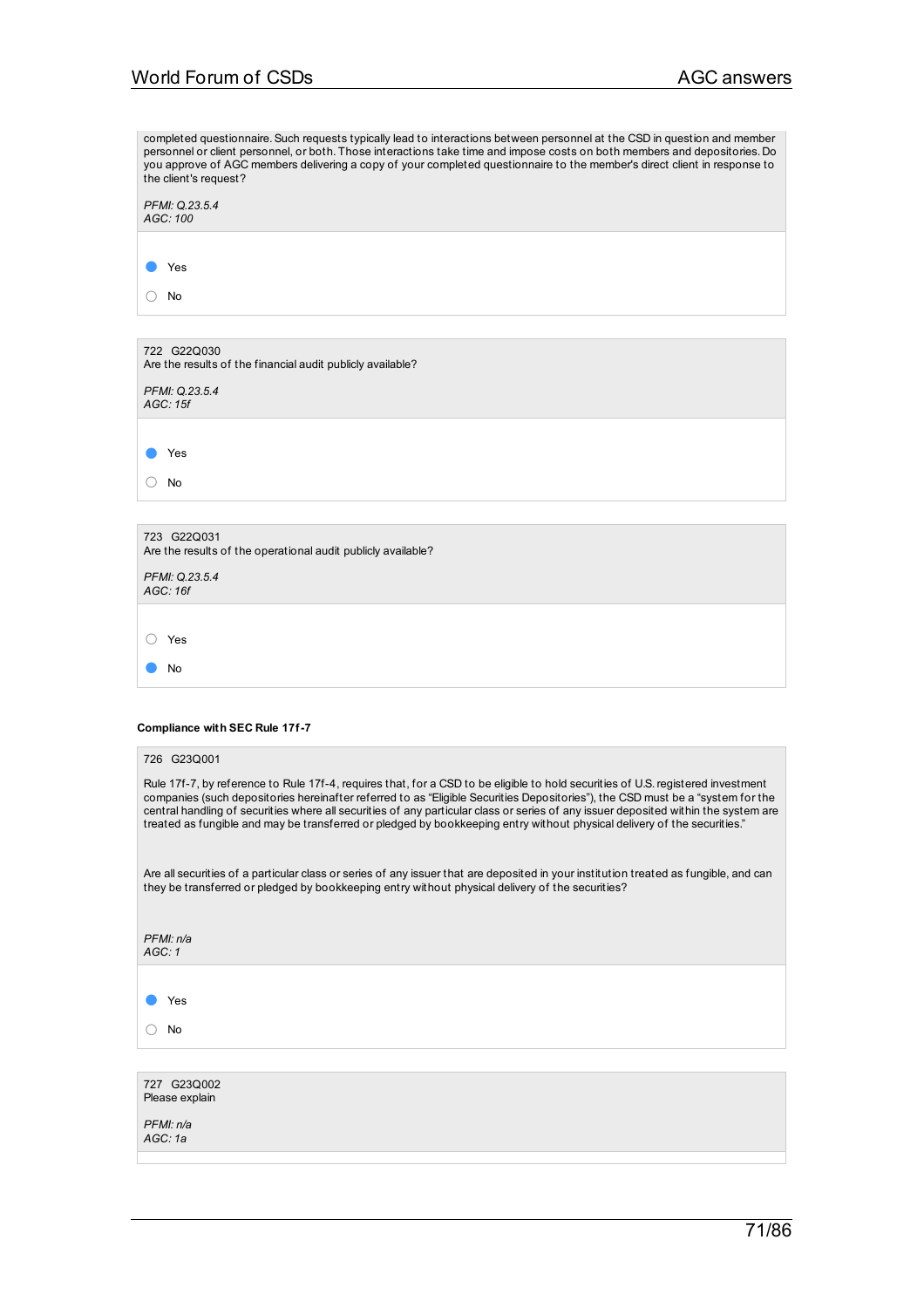#### 728 G23Q003

Rule 17f-7 also requires that an Eligible Securities CSD "acts as or operates a system for the central handling of securities or equivalent book-entries in the country where it is incorporated," or "acts as or operates a transnational system for the central handling of securities or equivalent book-entries." Does your institution:

*PFMI: n/a AGC: 2*

✓ Act as or operate a system for the central handling of securities or equivalent book-entries in the country where it is incorporated?

✓ Act as or operate a transnational system for the central handling of securities or equivalent book-entries?

✓ Act in another capacity with respect to the handling of securities or equivalent book-entries?

 $\Box$  Not applicable

 $\Box$  OTHER:

729 G23Q004 Please explain:

*PFMI: n/a AGC: 2a.*

#### 730 G23Q005

Please specify the types of securities for which you act as or operate a system for the central handling of securities or equivalent book-entries:

#### *PFMI: n/a AGC: 2b.*

Clearstream Banking AG (CBF) carries out the role of a Central Securities Depository in Germany. CBF is a custodian for securities accepted in Germany and issued by German and international issuers in the form of collective or inividual certificates, or registration rights. German law in relation to securities deposits distinguishes between three different types of custody:

1. Collective safe custody (CSC) - Collective safe custody (CSC) is regulated under Section 5 of the German Securities Deposit Act (Depotgesetz). This states that fungible, that is, freely negotiable, securities can be kept in safe custody with or via the CSD - in this case CBF. If securities are issued under German law and evidenced by a global certificate, that is, with the entire issue represented by one certificate, the law stipulates that this must be deposited with a CSD. For foreign securities eligible for collective safe custody in accordance with the Securities Deposit Act Clearstream maintains securities account links - so-called CSD Links - to foreign securities markets.

CBF has outsourced the securities settlement in central bank money of transactions in German and international securities to the T2S platform provided by the Eurosystem. Within the securities settlement, T2S takes over the entry and the processing of instructions, the validation, the matching and the settlement of the transmitted instructions, the administration of positions as well as the reporting of transactions and of positions for the securities accounts on the T2S platform (SAC - Security Accounts). Thereby, the settlement, that is, the regulation of the security and cash side, takes place directly on the T2S platform. For the cash side there are dedicated cash accounts (DCA) available. The CBF's CASCADE system covers the administration of positions in collective safe custody and the related services as for example corporate actions, dividend payments or services related to general meetings. In addition, a reconciliation of the T2S positions takes place.

The settlement of securities transactions between Clearstream's customers and foreign customers of CSDs with existing links to Clearstream takes place on the T2S platform. In addition, International Central Securities Depositories (ICSDs) and commercial banks that act as custodians keep accounts with Clearstream for the settlement of securities classes kept in collective safe custody at Clearstream.

2. Individual safe custody - In the case of individual safe custody (also referred to as jacket custody), which is regulated under the German Securities Deposit Act, the custodian or, in the case of custody with a third party, CBF, must segregate the securities to be kept in safe custody from other securities holdings it keeps in safe custody, on the depositor's express request.

3. Non-collective safe custody (NCSC) - CBF has outsourced the IT processing for transactions regarding its international securities held in NCSC Wertpapierrechnung) to Clearstream Services S.A., Luxembourg. In this framework settlement and custody for these securities on the so called 6-series accounts is technically executed via the Creation platform, based on a service level agreement between CBF and Clearstream Services S.A., Luxembourg. However, the execution of such services and securities transfers happens under German law.

The Creation platform currently accepts close to 850,000 securities for settlement. They include the following:Euroinstruments, including Eurobonds; foreign bonds; foreigntargeted bonds; money market instruments, including short and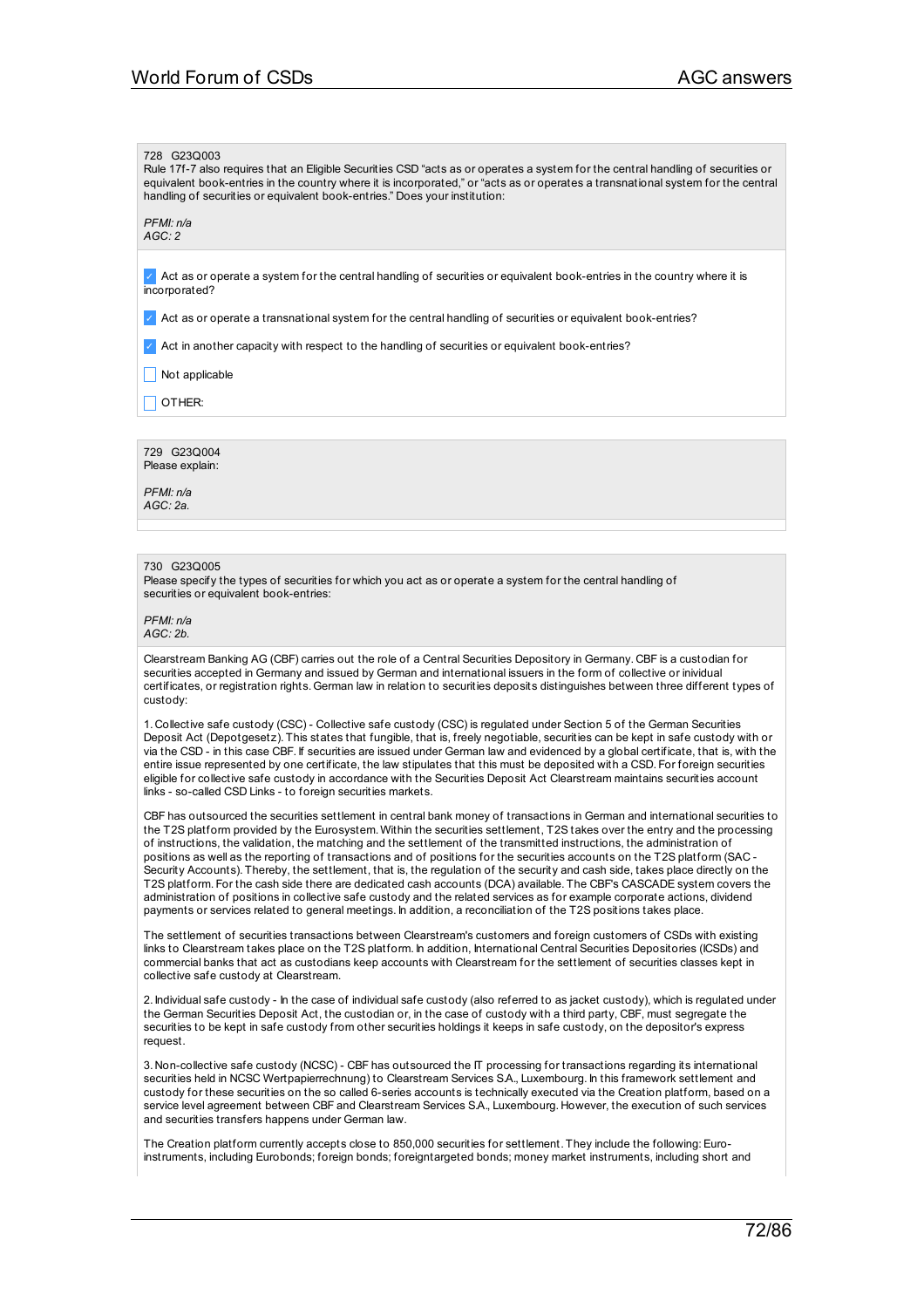medium term notes, commercial paper and certificates of deposit; domestic bonds (governments and corporate, including convertibles); equities and depository receipts; warrants; investments funds; and some precious metals in the form of securities, or cash.

#### 731 G23Q006

Rule 17f-7 requires that an Eligible Securities Depository regulated by a foreign financial regulatory authority as defined under section 2(a)(50) of the Act , with section 2(a)(50) establishing that z 'foreign financial regulatory authority' means any (A) foreign securities authority, (B) other governmental body or foreign equivalent of a self-regulatory organization empowered by a foreign government to administer or enforce its laws relating to the regulation of fiduciaries, trusts, commercial lending, insurance, trading in contracts of sale of a commodity for future delivery, or other instruments traded on or subject to the rules of a contract market, board of trade or foreign equivalent, or other financial activities, or (C) membership organization a function of which is to regulate the participation of its members in activities listed above." Who regulates the activities of the C<sub>SD</sub>?

*PFMI: n/a AGC: 8*

✓ A governmental body or regulatory organization empowered to administer or enforce laws related to securities matters.

✓ A governmental body or self-regulatory organization empowered to administer or enforce laws related to other financial activities.

 $\Box$  A membership organization which regulates the participation of its members in securities matters or other financial activities.

 $\Box$  OTHER:

732 G23Q007 Please explain:

*PFMI: n/a AGC: 8a.*

## 733 G23Q008

Please provide the name of regulatory authority(ies) identified in question 8:

*PFMI: n/a AGC: 9*

Federal Financial Supervisory Authority (Bundesanstalt für Finanzdienstleistungsaufisicht or BaFin) - German Central Bank ("Deutsche Bundesbank") and its regional offices - Ministry of Economics, Transport, Energy, Urban and Regional Development ("Ministerium für Wirtschaft, Energie, Verkehr und Landesentwicklung") of the State of Hessen.

734 G23Q009 Rule 17f-7 requires that an Eligible Securities Depository is subject to periodic examination by regulatory authorities or independent accountants. Is the CSD subject to periodic examination by:

*PFMI: n/a AGC: 10*

✓ Regulatory authorities?

✓ Independent accountants?

 $\Box$  OTHER:

735 G23Q010 Please explain:

*PFMI: n/a AGC: 10a*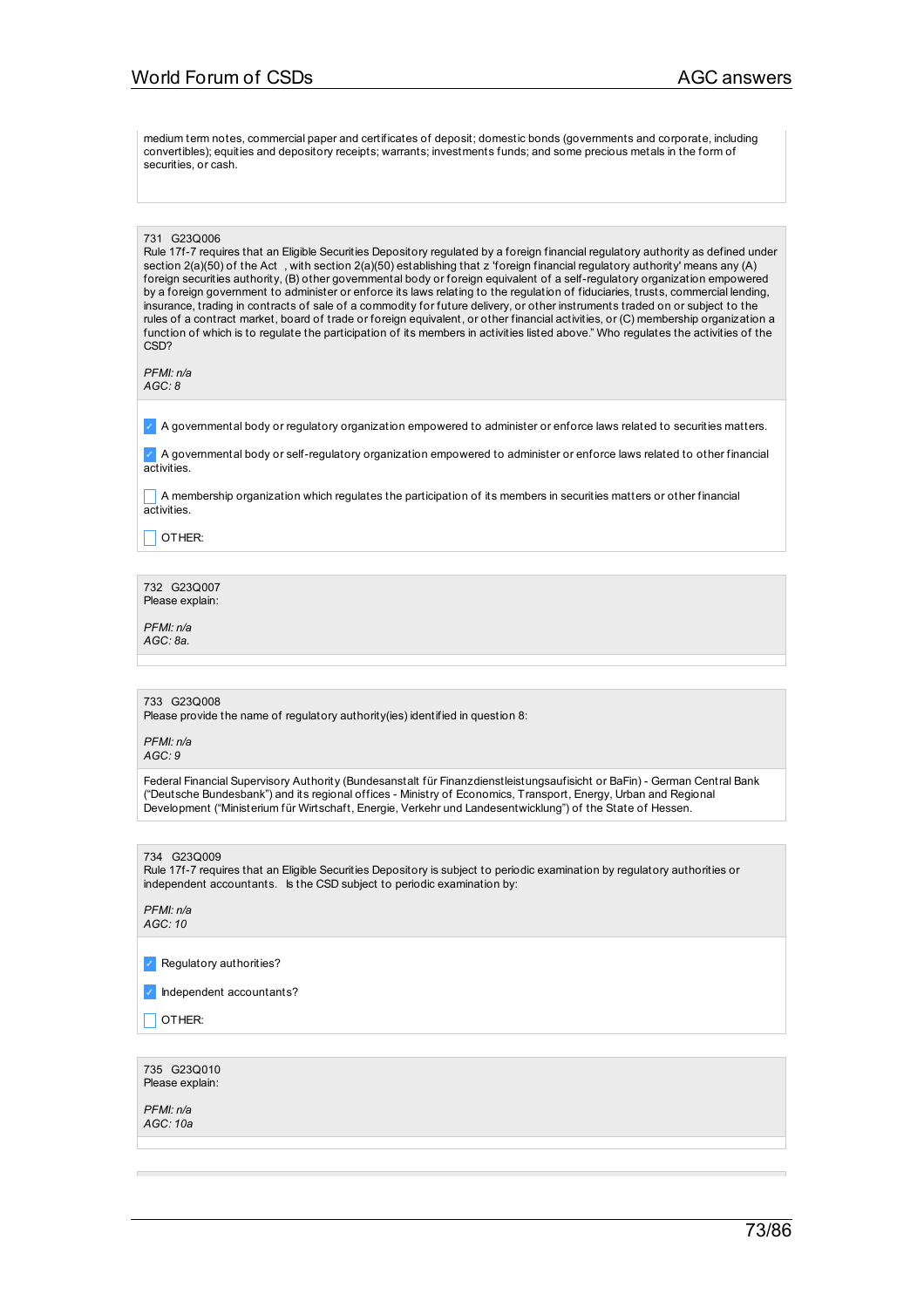736 G23Q011

Name of Authority #1 (please answer 11a):

*PFMI: n/a AGC: 11*

Federal Financial Supervisory Authority ("BaFin") in co-operation with the German Central Bank ("Deutsche Bundesbank") according to the German Banking Act ("Kreditwesengesetz")

737 G23Q012 What enforcement actions are available to regulatory authority #1 for breach of applicable statute or regulatory requirements?

*PFMI: n/a AGC: 11a.*

✓ Fines

✓ Restrictions on CSD activities.

✓ Suspension of CSD activities.

 $\Box$  Termination of CSD activities.

 $\Box$  OTHER:

738 G23Q013 Please explain:

*PFMI: n/a AGC: 11b.*

739 G23Q013A Name of Authority #2:

Ministry of Economics, Transport, Energy, Urban and Regional Development (Ministerium für Wirtschaft, Energie, Verkehr und Landesentwicklung) of the State of Hessen

| 740 G23Q014<br>What enforcement actions are available to regulatory authority #2 for breach of applicable statute or regulatory<br>requirements? |
|--------------------------------------------------------------------------------------------------------------------------------------------------|
| PFMI: n/a<br>AGC: 11c.                                                                                                                           |
|                                                                                                                                                  |
| Fines                                                                                                                                            |
| Restrictions on CSD activities.                                                                                                                  |
| Suspension of CSD activities.                                                                                                                    |
| Termination of CSD activities.                                                                                                                   |
| OTHER: See 11d                                                                                                                                   |
|                                                                                                                                                  |
| 741 G23Q015<br>Please explain:                                                                                                                   |

*PFMI: n/a AGC: 11d.*

The Ministry of Economics, Transport, Energy, Urban and Regional Development can remove CBF´s status as "Wertpapiersammelbank", which would result in the termination of the depository activities for German securities kept in collective safe custody ("Girosammelverwahrung").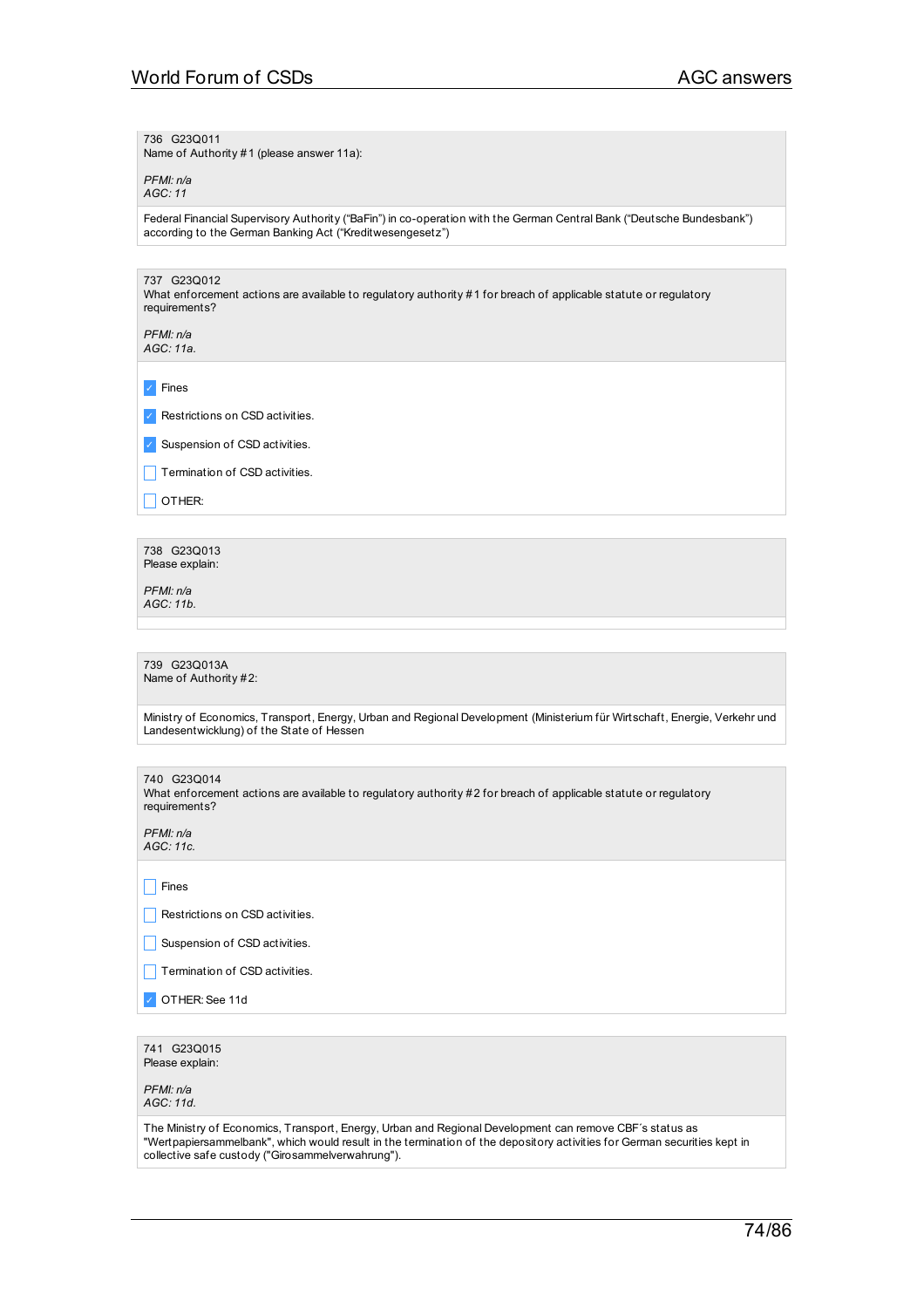# World Forum of CSDs **AGC** answers

If no, why not?

| 742 G23Q016<br>Has there been any use of such enforcement actions in the last three years?                                                                                                                                                                           |
|----------------------------------------------------------------------------------------------------------------------------------------------------------------------------------------------------------------------------------------------------------------------|
| PFMI: n/a<br>AGC: 12                                                                                                                                                                                                                                                 |
| Yes                                                                                                                                                                                                                                                                  |
| No                                                                                                                                                                                                                                                                   |
| OTHER:                                                                                                                                                                                                                                                               |
|                                                                                                                                                                                                                                                                      |
| 743 G23Q017<br>If yes, please explain:                                                                                                                                                                                                                               |
| PFMI: n/a<br>AGC: 12a.                                                                                                                                                                                                                                               |
|                                                                                                                                                                                                                                                                      |
| 744 G23Q018<br>Has the regulatory body with oversight responsibility for the CSD issued public notice that the CSD is not in current<br>compliance with any capital, solvency, insurance or similar financial strength requirements imposed by such regulatory body? |
| PFMI: n/a<br>AGC: 90                                                                                                                                                                                                                                                 |
|                                                                                                                                                                                                                                                                      |
| Not applicable<br>O                                                                                                                                                                                                                                                  |
| No                                                                                                                                                                                                                                                                   |
| ◯ Yes                                                                                                                                                                                                                                                                |
|                                                                                                                                                                                                                                                                      |
| 745 G23Q019<br>Please describe:                                                                                                                                                                                                                                      |
| PFMI: n/a<br>AGC: 90a.                                                                                                                                                                                                                                               |
|                                                                                                                                                                                                                                                                      |
| 746 G23Q020<br>In the case of such a notice having been issued, has such notice been withdrawn, or, has the remedy of such noncompliance<br>been publicly announced by the CSD?<br>PFMI: n/a<br>AGC: 90b.                                                            |
|                                                                                                                                                                                                                                                                      |
| $\bigcirc$ No                                                                                                                                                                                                                                                        |
| ◯ Yes                                                                                                                                                                                                                                                                |
|                                                                                                                                                                                                                                                                      |
| 747 G23Q021<br>If yes, please describe:                                                                                                                                                                                                                              |
| PFMI: n/a<br>AGC: 90c.                                                                                                                                                                                                                                               |
|                                                                                                                                                                                                                                                                      |
| 748 G23Q022                                                                                                                                                                                                                                                          |

75/86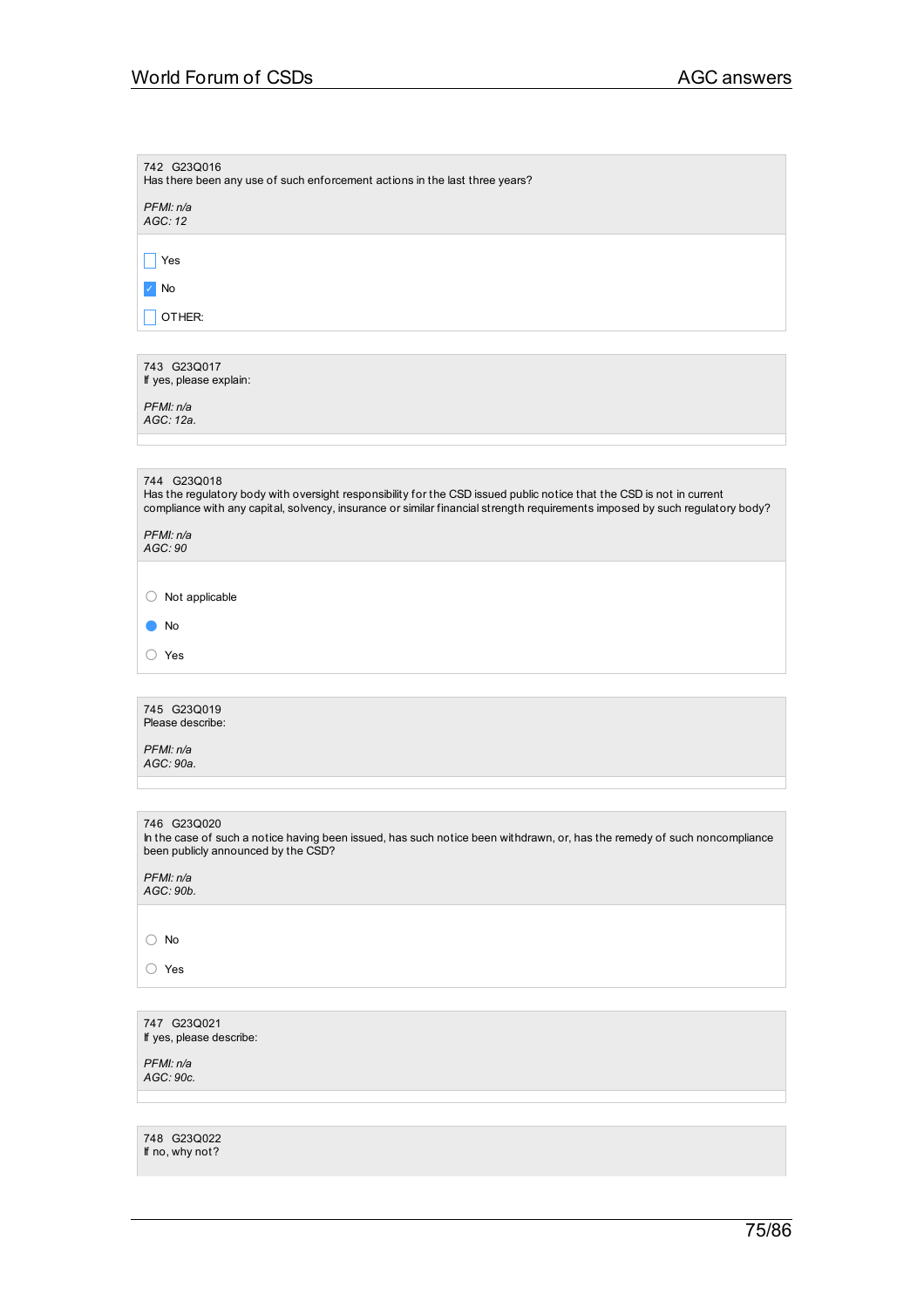*PFMI: n/a AGC: 90d.*

#### 749 G23Q023

Rule 17f-7 requires that an Eligible Securities Depository holds assets for the custodian that participates in the system on behalf of the Fund under safekeeping conditions no less favorable that the conditions that apply to other participants. Please confirm that assets of foreign investors held by custodians as participants in the CSD are held under safekeeping conditions no less favorable than the conditions that apply to other participants.

#### *PFMI: n/a AGC: 21*

● Yes

○ No

○ Not applicable

750 G23Q024 If no, other or not applicable, please explain:

*PFMI: n/a AGC: 21a.*

## 751 G23Q025

Please confirm the basis for the arrangements you have in place to ensure that the assets you hold for custodians receive the same level of safekeeping protection as the assets held for other categories of participants.

*PFMI: n/a AGC: 21b, 21c.*

✓ Relevant Law and Regulation

✓ Standard participation contract

✓ Established terms and conditions of participation

 $\Box$  By-laws of the CSD

✓ Rules of the CSD

 $\Box$  OTHER:

## 752 G23Q027

For each item in Question 21b that you checked, please briefly supply references or citations to the law(s), regulation(s), or CSD rule(s), participation condition(s), or participant contract provision (s), as applicable.

*PFMI: n/a AGC: 21d*

For the relevant law and regulation - please refer to our answer to question 7) above. The established terms and conditions on www.clearstream.com equals our CBF General Terms and Conditions, while the CBF Customer Handbook would be equal to the rules of the depository. The standard participation contract are the customer and account application forms. In addition, in line with CSDDR, CBF has published its Customer Access and Acceptance Policy.Please refer to the following link: https://www.clearstream.com/clearstream-en/about-clearstream/becoming-a-clearstream-customer

#### 753 G23Q028

Rule 17f-7 requires that an Eligible Securities Depository provides periodic reports to its participants with respect to its safekeeping of assets, including notices of transfers to or from any participant's account. Does the CSD make available periodic safekeeping reports to participants, including notices of transfers to or from the participant's account?

*PFMI: n/a AGC: 46*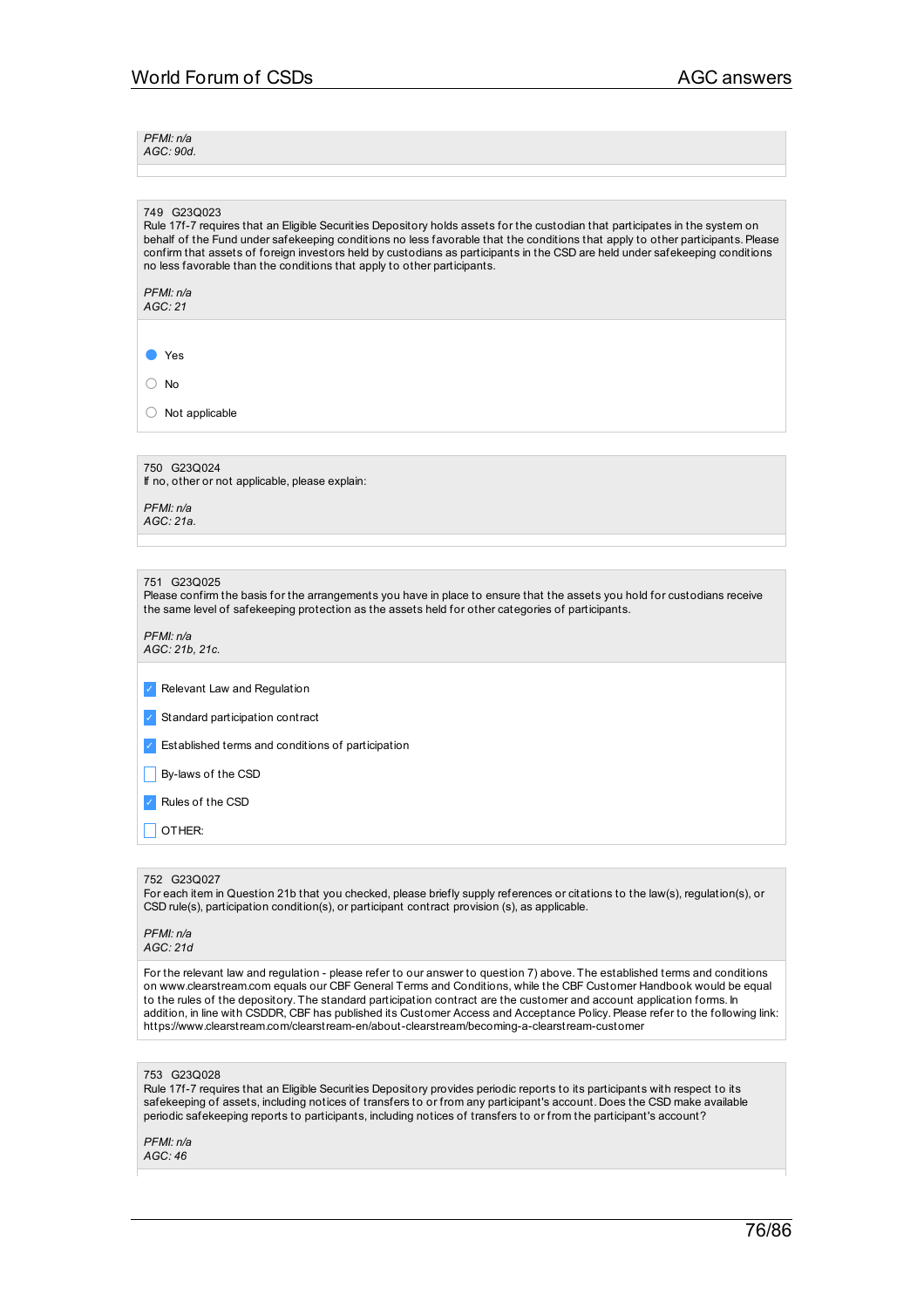| $\bigcirc$ No                                                                                                                                                                                                                                                                                                                                                                                                                                                                                                                                                                                                                                                                                                                                                                                                                                                                                                                                                                                                                                                                                                                              |
|--------------------------------------------------------------------------------------------------------------------------------------------------------------------------------------------------------------------------------------------------------------------------------------------------------------------------------------------------------------------------------------------------------------------------------------------------------------------------------------------------------------------------------------------------------------------------------------------------------------------------------------------------------------------------------------------------------------------------------------------------------------------------------------------------------------------------------------------------------------------------------------------------------------------------------------------------------------------------------------------------------------------------------------------------------------------------------------------------------------------------------------------|
| Yes                                                                                                                                                                                                                                                                                                                                                                                                                                                                                                                                                                                                                                                                                                                                                                                                                                                                                                                                                                                                                                                                                                                                        |
|                                                                                                                                                                                                                                                                                                                                                                                                                                                                                                                                                                                                                                                                                                                                                                                                                                                                                                                                                                                                                                                                                                                                            |
| 754 G23Q029<br>If no or other, please explain                                                                                                                                                                                                                                                                                                                                                                                                                                                                                                                                                                                                                                                                                                                                                                                                                                                                                                                                                                                                                                                                                              |
| PFMI: n/a                                                                                                                                                                                                                                                                                                                                                                                                                                                                                                                                                                                                                                                                                                                                                                                                                                                                                                                                                                                                                                                                                                                                  |
| AGC: 46a.                                                                                                                                                                                                                                                                                                                                                                                                                                                                                                                                                                                                                                                                                                                                                                                                                                                                                                                                                                                                                                                                                                                                  |
|                                                                                                                                                                                                                                                                                                                                                                                                                                                                                                                                                                                                                                                                                                                                                                                                                                                                                                                                                                                                                                                                                                                                            |
| 755 G23Q030<br>If yes, please indicate the scheduled frenquency:                                                                                                                                                                                                                                                                                                                                                                                                                                                                                                                                                                                                                                                                                                                                                                                                                                                                                                                                                                                                                                                                           |
| PFMI: n/a                                                                                                                                                                                                                                                                                                                                                                                                                                                                                                                                                                                                                                                                                                                                                                                                                                                                                                                                                                                                                                                                                                                                  |
| AGC: 46b, 46c.                                                                                                                                                                                                                                                                                                                                                                                                                                                                                                                                                                                                                                                                                                                                                                                                                                                                                                                                                                                                                                                                                                                             |
| Daily                                                                                                                                                                                                                                                                                                                                                                                                                                                                                                                                                                                                                                                                                                                                                                                                                                                                                                                                                                                                                                                                                                                                      |
| Weekly                                                                                                                                                                                                                                                                                                                                                                                                                                                                                                                                                                                                                                                                                                                                                                                                                                                                                                                                                                                                                                                                                                                                     |
| Monthly                                                                                                                                                                                                                                                                                                                                                                                                                                                                                                                                                                                                                                                                                                                                                                                                                                                                                                                                                                                                                                                                                                                                    |
| Quarterly                                                                                                                                                                                                                                                                                                                                                                                                                                                                                                                                                                                                                                                                                                                                                                                                                                                                                                                                                                                                                                                                                                                                  |
| Annually                                                                                                                                                                                                                                                                                                                                                                                                                                                                                                                                                                                                                                                                                                                                                                                                                                                                                                                                                                                                                                                                                                                                   |
| Upon request                                                                                                                                                                                                                                                                                                                                                                                                                                                                                                                                                                                                                                                                                                                                                                                                                                                                                                                                                                                                                                                                                                                               |
| OTHER: In order to enable customers to comply with their obligations of reconciliation of their records on a daily basis<br>under the article 64 (3) of the Commission Delegated Regulation EU No 2017/392 (ESMA RTS), customers are provided daily<br>with necessary following information specified for each customer account and each securities issue: • The aggregate balance<br>of each securities account at the beginning of a respective business day; • The individual securities transfers in or from a<br>securities account during the respective business day; and • The aggregate balance of a securities account at the end of the<br>respective business day. Through the CASCADE communication channels, CBF offers its customers a broad selection of<br>reports on collective safe custody. For securities transactions with NCSC securities CBF provides its customers with<br>comprehensive reports via Creation's various communication channels. Further information is provided in chapter 9 of the<br>CBF Customer Handbook: https://www.clearstream.com/clearstream-en/keydocuments-1-/csd-1-/customer-handbook |
|                                                                                                                                                                                                                                                                                                                                                                                                                                                                                                                                                                                                                                                                                                                                                                                                                                                                                                                                                                                                                                                                                                                                            |
| 756 G23Q031<br>Does the CSD maintain records that identify the assets of each participant and segregate the system's own assets from the<br>assets of participants?                                                                                                                                                                                                                                                                                                                                                                                                                                                                                                                                                                                                                                                                                                                                                                                                                                                                                                                                                                        |
| PFMI: Q.11.5.2<br>AGC: 53, 53a                                                                                                                                                                                                                                                                                                                                                                                                                                                                                                                                                                                                                                                                                                                                                                                                                                                                                                                                                                                                                                                                                                             |
|                                                                                                                                                                                                                                                                                                                                                                                                                                                                                                                                                                                                                                                                                                                                                                                                                                                                                                                                                                                                                                                                                                                                            |
| Yes                                                                                                                                                                                                                                                                                                                                                                                                                                                                                                                                                                                                                                                                                                                                                                                                                                                                                                                                                                                                                                                                                                                                        |
| No                                                                                                                                                                                                                                                                                                                                                                                                                                                                                                                                                                                                                                                                                                                                                                                                                                                                                                                                                                                                                                                                                                                                         |
| Not applicable                                                                                                                                                                                                                                                                                                                                                                                                                                                                                                                                                                                                                                                                                                                                                                                                                                                                                                                                                                                                                                                                                                                             |
| OTHER:                                                                                                                                                                                                                                                                                                                                                                                                                                                                                                                                                                                                                                                                                                                                                                                                                                                                                                                                                                                                                                                                                                                                     |
| <b>Relevant RSSS recommendations</b>                                                                                                                                                                                                                                                                                                                                                                                                                                                                                                                                                                                                                                                                                                                                                                                                                                                                                                                                                                                                                                                                                                       |

**Cyber Security**

764 G25Q001 Does your organization have a documented cyber security policy in place? *PFMI: n/a*

*AGC: 101*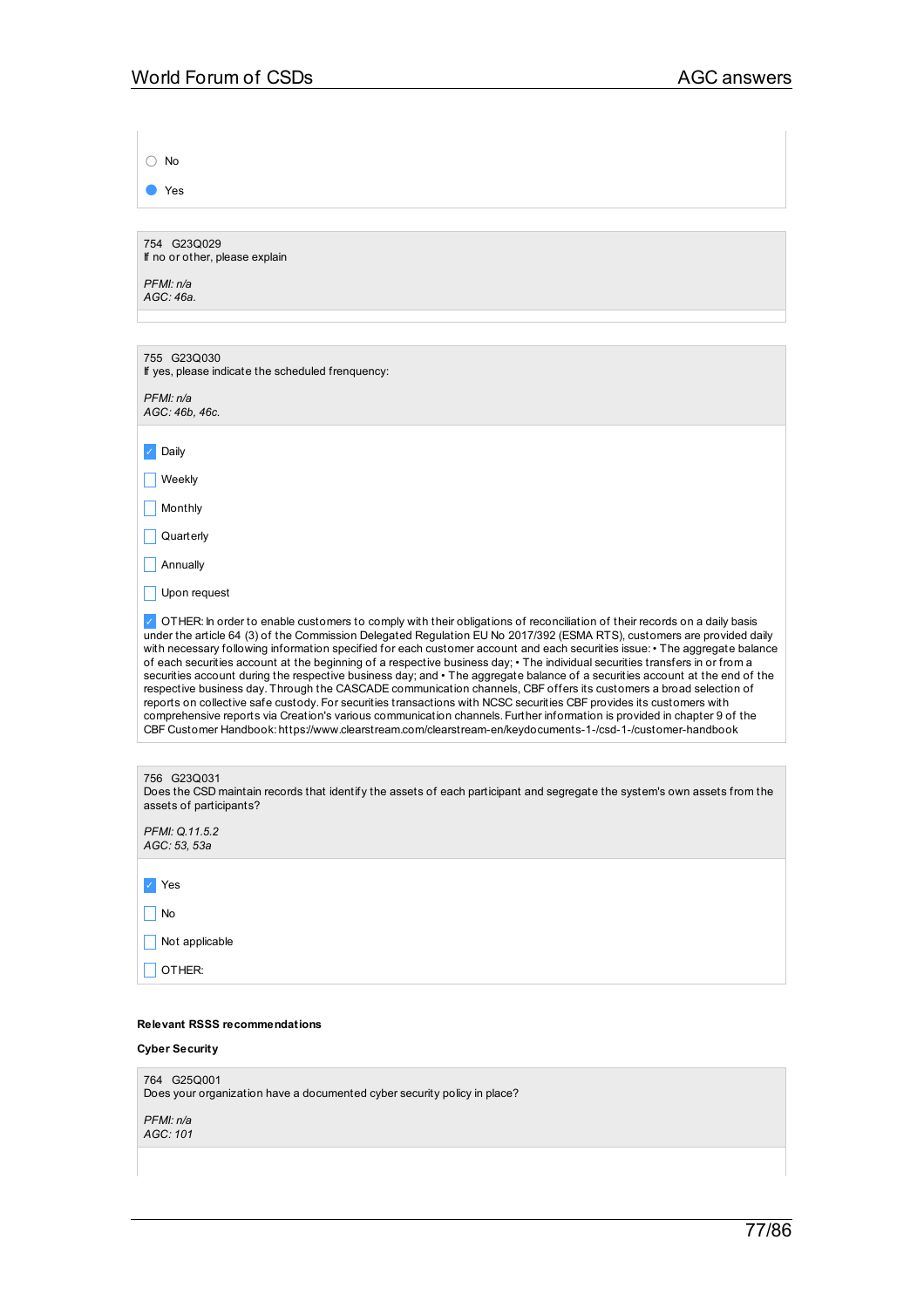Yes

○ No

This forms part of Clearstream's Information Security Policy (ISP). The ISP takes a risk-based approach to Information Security Management and covers organisational roles and responsibilities. It is implemented at DBAG level. In addition to the overarching ISP, security standards are published, covering a wide range of Information Security related topics, including:

• Access Control

• Acceptable Use Information Security Incident Management Standard

• Supplier Security Standard

• Etc.

The Information Security standards that describe the set of security controls representing an adequate protection for Clearstream are dependent on the information classification and are based on industry-level standards. When defining Information Security plans, controls due to any relevant legislative, regulatory, and contractual requirements must be evaluated and properly addressed.

The security processes in place, which cover amongst others user management, change management, etc., are based on industry-level standards and are regularly reviewed and certified by external auditors.

There are security tools in place which cover amongst others access control, intrusion prevention and detection, denial of service, etc., are based on industry-level standards.

In addition to the tests performed for instance before the implementation of new processes and tools, regular penetration tests are performed ensuring the effectiveness of the controls in place.

The respective Boards of DBAG entities approve the information security policies and standards, which are reviewed on an annual basis. The policies are made known to internal staff via the intranet and is shared with all relevant external parties. In order to ensure that staff are aware and knowledgeable of Information Security policies, on a random basis employees need to confirm their knowledge of the ISP when they log into Clearstream's Office Automation environment.

Within the framework of DBAG's cyber security policy, both external and internal risks are taken into account. Clearstream considers the following three risk categories to be most serious:

• External Threat: Malicious software coming from links, attachments, downloads etc. compromising PCs and mobile devices. Potential impacts are: information leakage, data manipulation, unauthorised remote access and application outage to name just a few examples. In order to mitigate these risks, extensive preventive and detective measures are in place. For example, access control mechanisms, hardening and vulnerability management tools and procedures, real-time antivirus detection tools, etc.

• External Threat: Direct attacks on Internet facing servers.Potential impacts are that these servers are flooded and compromised, business applications become unavailable or business data is manipulated or disclosed. In order to mitigate these risks, Clearstream has a network intrusion prevention and detection system in place. Furthermore, a Computer Emergency Response Team (CERT) is performing regular vulnerability scans.A Host intrusion detection system and a security information and event management system (SIEM) is deployed to detect and alert on potential malicious activities.

• Internal Threats: Malicious and accidental acts which allow for the disclosure of confidential information, loss of information, phishing, identity theft and fraud, physical damage and the potential intrusion of outsiders. In order to mitigate these risks, IT administration activities are monitored through CybeArk ,logged and monitored by the security information and event management system (SIEM), to detect and alert on control bypasses. Users' access is based on a need-to-know basis and a range of access control mechanisms is in place. USB connectivity is restricted and a data loss/leakage protection (DLP) is deployed. Data encryption is performed using mutually authenticated TLS with AES-256 block encryption and the symmetric keys are stored in a Hardware Security Module.

Clearstream uses industry standards (e.g. ISO, NIST), consultancy and reports from major centres of expertise regarding cyber security as a point of orientation to identify best practices regarding cyber security. Clearstream also regularly participates in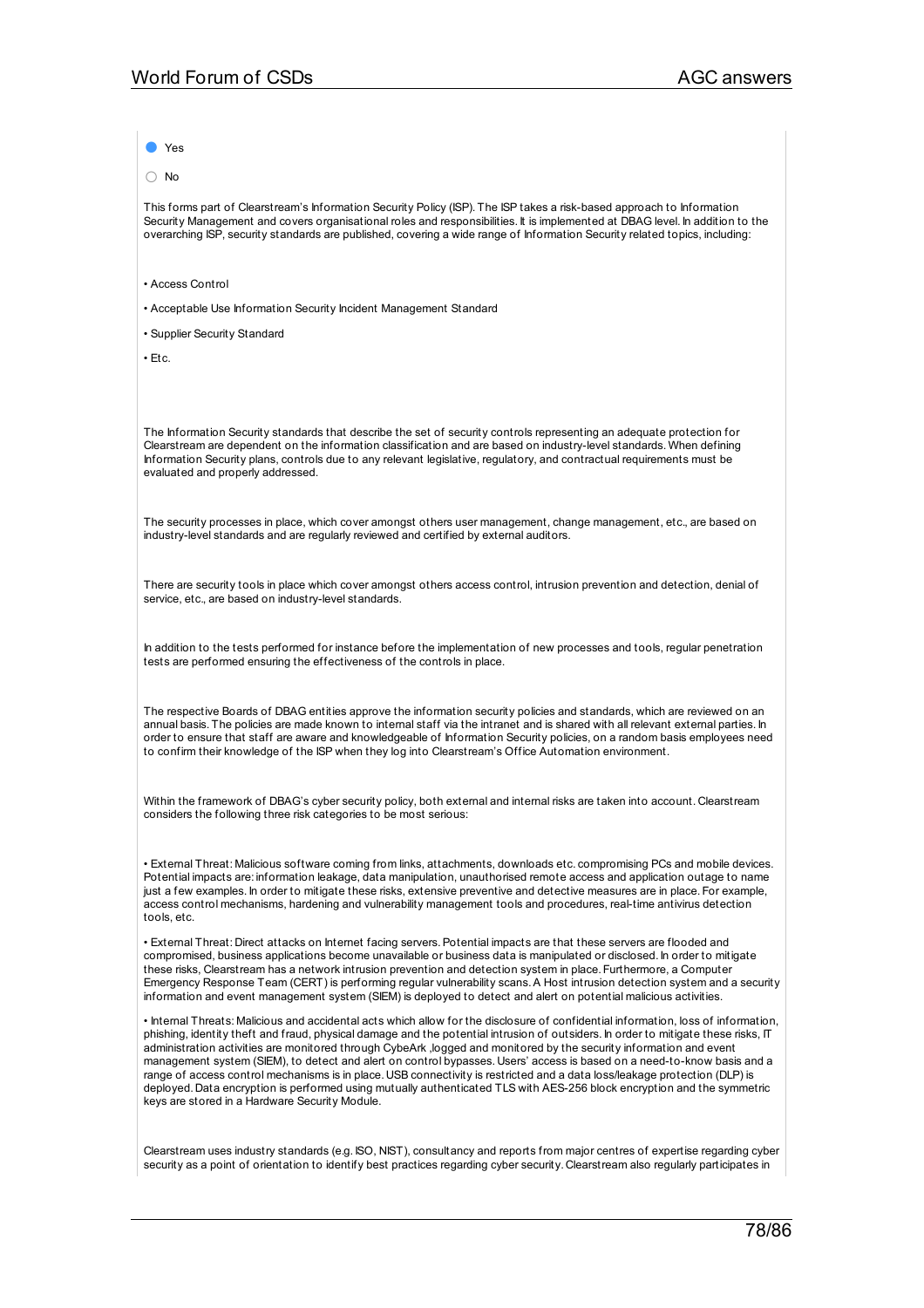relevant IT and cyber security conferences, trainings and forums. Clearstream's risk analysis methodology is used to identify relevant controls, covering the specific risks of our activities, processes, applications, networks, infrastructure and operating environment.

Clearstream's cyber security policies take legal and regulatory requirements into account and are subject to peer review.

#### 765 G25Q001A

filecount - If you answered Yes to the previous question, please provide a copy or overview

0

# 766 G25Q002

Please confirm that your staff receive relevant training about this policy.

*PFMI: n/a AGC: 102*

#### ● Yes

○ No

All DBAG staff receives mandatory information security awareness training on a regular basis. Relevant recent awareness topics include:

- Phishing & Social Engineering
- Mobile Security
- Information Security
- Cyber Security
- Data Leakage Prevention

Human Resources constantly monitors the quality of internal and external training events and the relevant organisers.

#### 767 G25Q003

Please provide an overview of your policy for continuity of business in the event of a large data breach or cyber attack against your organization.

#### *PFMI: n/a AGC: 103*

An Incident Management Process is established, and Incident Managers appointed as single point of contact in their respective business areas to ensure the coordinated handling of incidents and disruptions. They also ensure the proper communication and escalation up to the Executive Board and DBAG Executive Committee levels if required.

An alert system classifies incidents and crises according to colour codes relating to a respective level of business impact. The alert system ensures an adequate response to incidents and crises, including the potential activation of business continuity plans. The system also provides for the timely notification of relevant internal and external parties.

A dedicated Computer Emergency Response Team (CERT) is in place which includes security incident handling and forensics. The CERT is in charge of managing information security incidents. The Incident Management Process are involved by the CERT during the resolution of information security incidents if required.

Information on incidents and related actions taken by Clearstream is made available to customers via the regular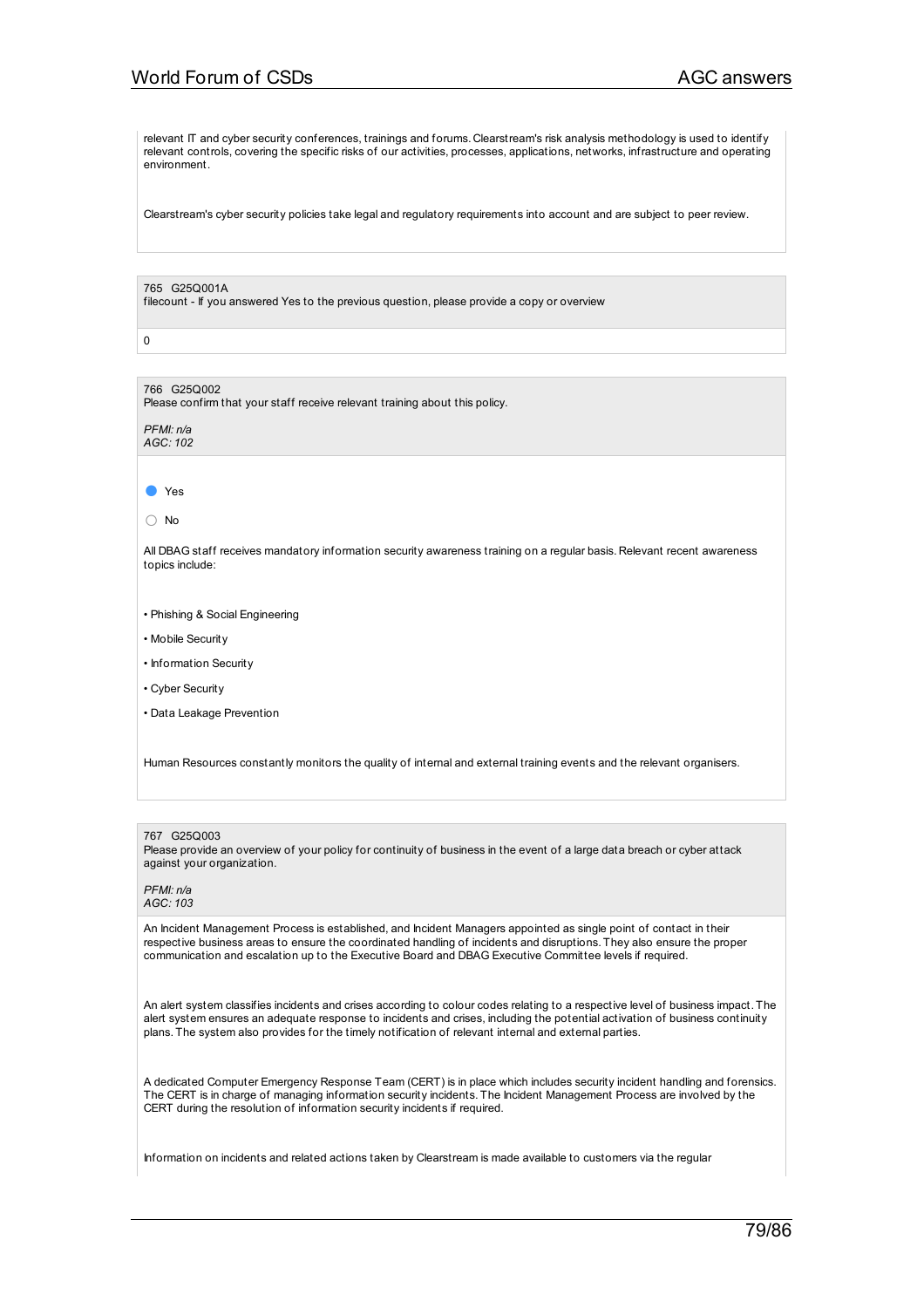communication channels: direct contact with Client Services and the relationship management teams, website and email, and Xact Web Portal / CreationOnline alerts. Such communication will happen as soon as the incident/crisis is known, and once related actions are defined.

768 G25Q004 In the last 12 months have there been any changes to the policy?

*PFMI: n/a AGC: 104*

○ Yes

● No

769 G25Q005 Please advise how often you review the policy.

*PFMI: n/a AGC: 105*

● Annually

○ Semi-annually

○ Other

770 G25Q006

filecount - Please provide (as an attachment) a diagram showing where your cyber security function resides and who it reports to.

*PFMI: n/a AGC: 106*

1

AGC 107.docx (21KB) AGC

107

771 G25Q007

How does your organization identify which business functions carry a cyber risk

*PFMI: n/a AGC: 107*

This forms part of Clearstream's overall Information Security Policy (ISP). The ISP takes a risk-based approach to Information Security Management and covers organisational roles and responsibilities. It is implemented at Deutsche Börse Group (DBG) level. In addition to the overarching ISP, security standards and guidelines are published, covering a wide range of Information Security related topics.

The Information Security standards that describe the set of security controls representing an adequate protection for Clearstream are dependent on the information classification and are based on industry-level standards. When defining Information Security plans, controls due to any relevant legislative, regulatory, and contractual requirements must be evaluated and properly addressed.

The security processes in place, which cover amongst others user management, change management, etc., are based on industry-level standards and are regularly reviewed and certified by external auditors.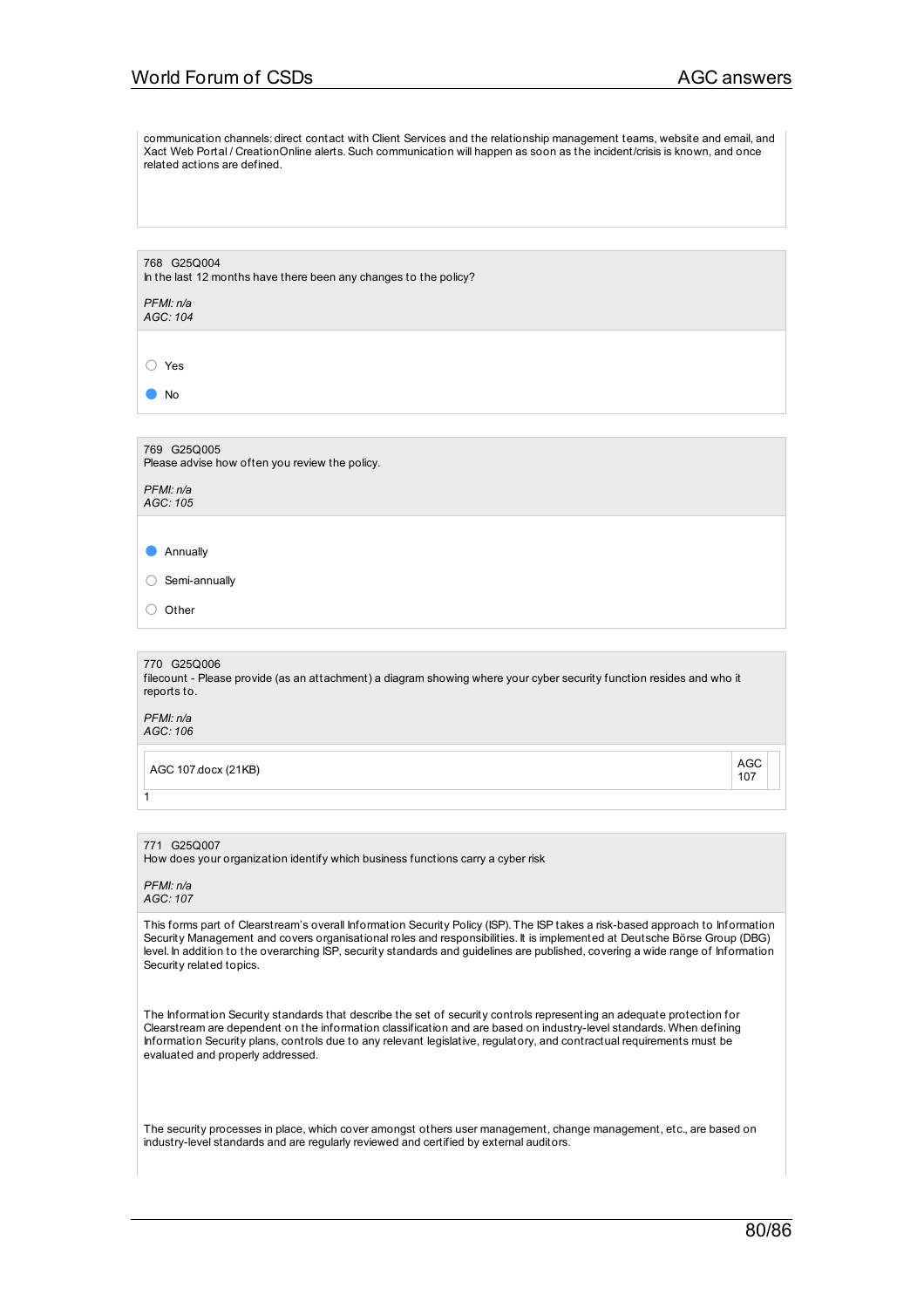There are security tools in place which cover amongst others access control, intrusion prevention and detection, denial of service, etc., are based on industry-level standards and certifications.

In addition to the tests performed for instance before the implementation of new processes and tools, regular penetration tests are performed ensuring the effectiveness of the controls in place.

The respective Boards of DBAG entities approve the policy and standards, which are reviewed on an annual basis. The policy is made known to internal staff via the intranet and is shared with all relevant external parties. In order to ensure that staff are aware and knowledgeable of Information Security policies, on a random basis employees need to confirm their knowledge of the ISP when they log into Clearstream's Office Automation environment.

#### 772 G25Q008

Do you conduct ongoing testing and monitoring processes to ensure that all internal and external connectivity and system configurations are not at risk of cybersecurity breaches?

*PFMI: n/a AGC: 108*

● Yes

○ No

Amongst other things, vulnerability management process and vulnerability scanning tools are running covering internal and internet-facing systems.Also, regular penetration tests performed ensuring the effectiveness of the controls in place.

773 G25Q009

What technological controls and protections are in place for your systems and networks?

*PFMI: n/a AGC: 109*

Please refer to our answer to question 3.5.6. These include:

• DDoS protection.

- Intrusion detection and prevention systems.
- Encryption.
- Access controls.

 $\cdot$  Etc.

All of these procedures and measures are in line with industry standards.

774 G25Q010

Does your organization use multi-factor authentication

*PFMI: n/a AGC: 110*

● Yes

○ No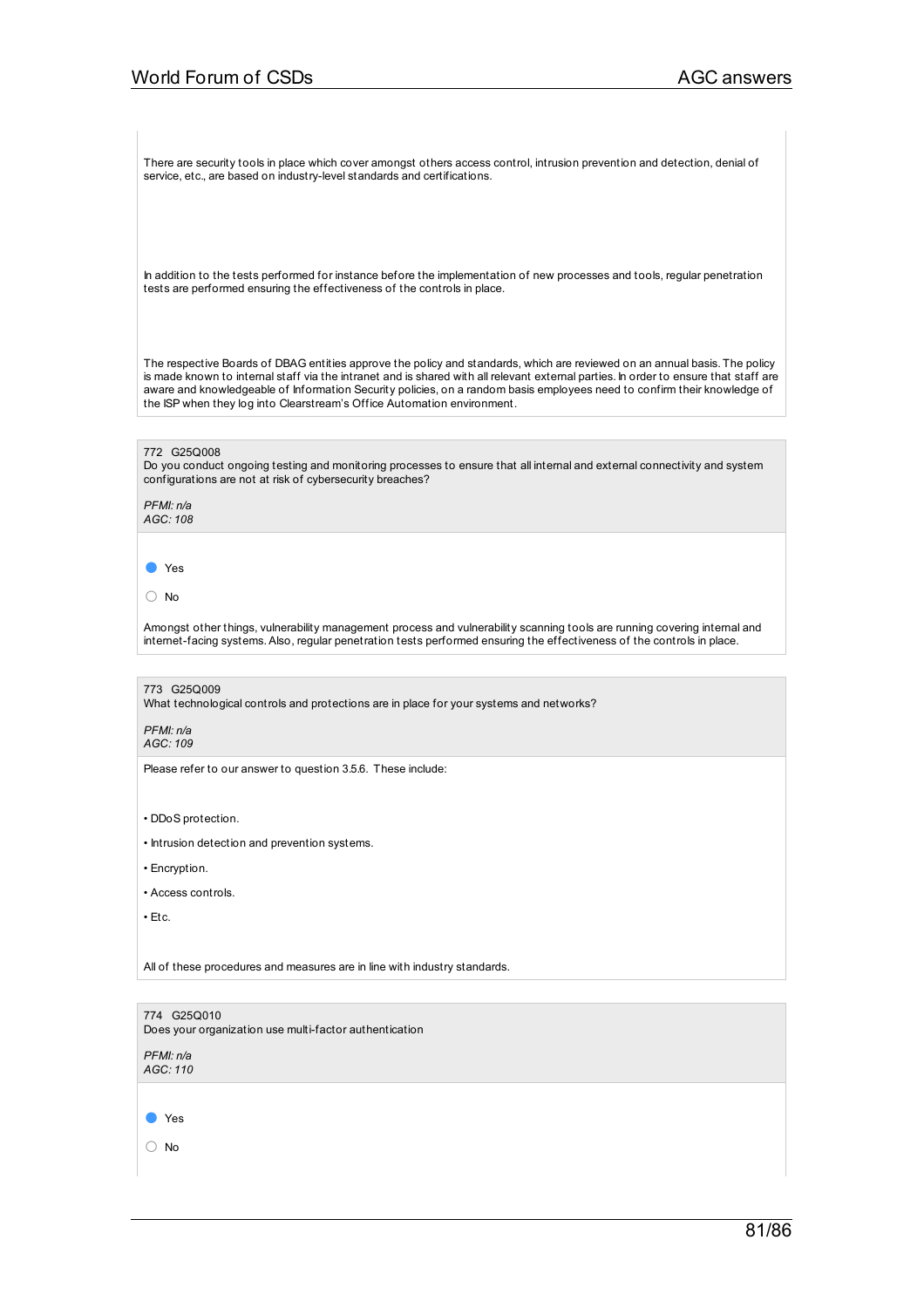Data encryption is performed using mutually authenticated TLS with AES-256 block encryption and the symmetric keys are stored in a Hardware Security Module.

The VPN is secured by IPSEC mutual authentication using certificates at the device level. Users additionally authenticate using a PIN protected one-time password device.A dedicated usage policy is in place for remote access. Data is prevented from being stored locally and cut/paste is disabled. Multi-layer malware detection is in place at Internet gateways, Thin client session services, data storage and mail gateways.

The access to the Xact Web Portal and CreationOnline applications is based on a strong authentication mechanism, which is based on user id and cryptographic certified keys stored either in a password protected P12 file or on a smartcard protected by a PIN.

775 G25Q011 Where your organization has outsourced activities or functions to a third-party provider, is your cyber risk exposure documented?

*PFMI: n/a AGC: 111*

● Yes

○ No

## 776 G25Q012

What measures does your organization have to ensure early detection of a cyber attack?

*PFMI: n/a AGC: 112*

Data and applications within Clearstream are protected by coherent security architecture. This architecture has been designed to meet the specific needs of Clearstream and combines a number of components in order to ensure true end-toend security and defence in depth. The major components of this architecture are as follows:

• Perimeter defence components (Multi-layered Firewalls, network zoning and Network Intrusion Detection Systems (NIDS));

• Cryptographic protocols on exposed network segments;

• Cryptographically enabled applications;

• A Public Key Infrastructure (PKI) system, using hardware key storage, to support cryptographic services;

• A multitiered framework for handling viruses and malicious code;

• Secure mail and SPAM filtering software;

• Identity and Access Management Platform for the user lifecycle management;

• Host-based and network-based scanning software for detecting vulnerability;

• Privilege access management;

• Standard secure configurations for all major native operating systems;

• Extensive use of Oracle security mechanisms, such as password protected roles, to prevent access to data from unauthorised individuals or applications;

• Centralised Security information and event management (SIEM): collection/normalisation of event data, and correlation of impact of incidents based on criticality to business operations;

• Strong authentication: Two factor authentication, biometrics, network access control (NAC);

• Managed file transfer;

• Protection of Web Interfacing Systems against Cyber Threats (e.g. DDoS, Web defacement);

• Real-time database security and monitoring.

For its online access applications Xact Web Portal and CreationOnline, Clearstream provides a security subsystem that has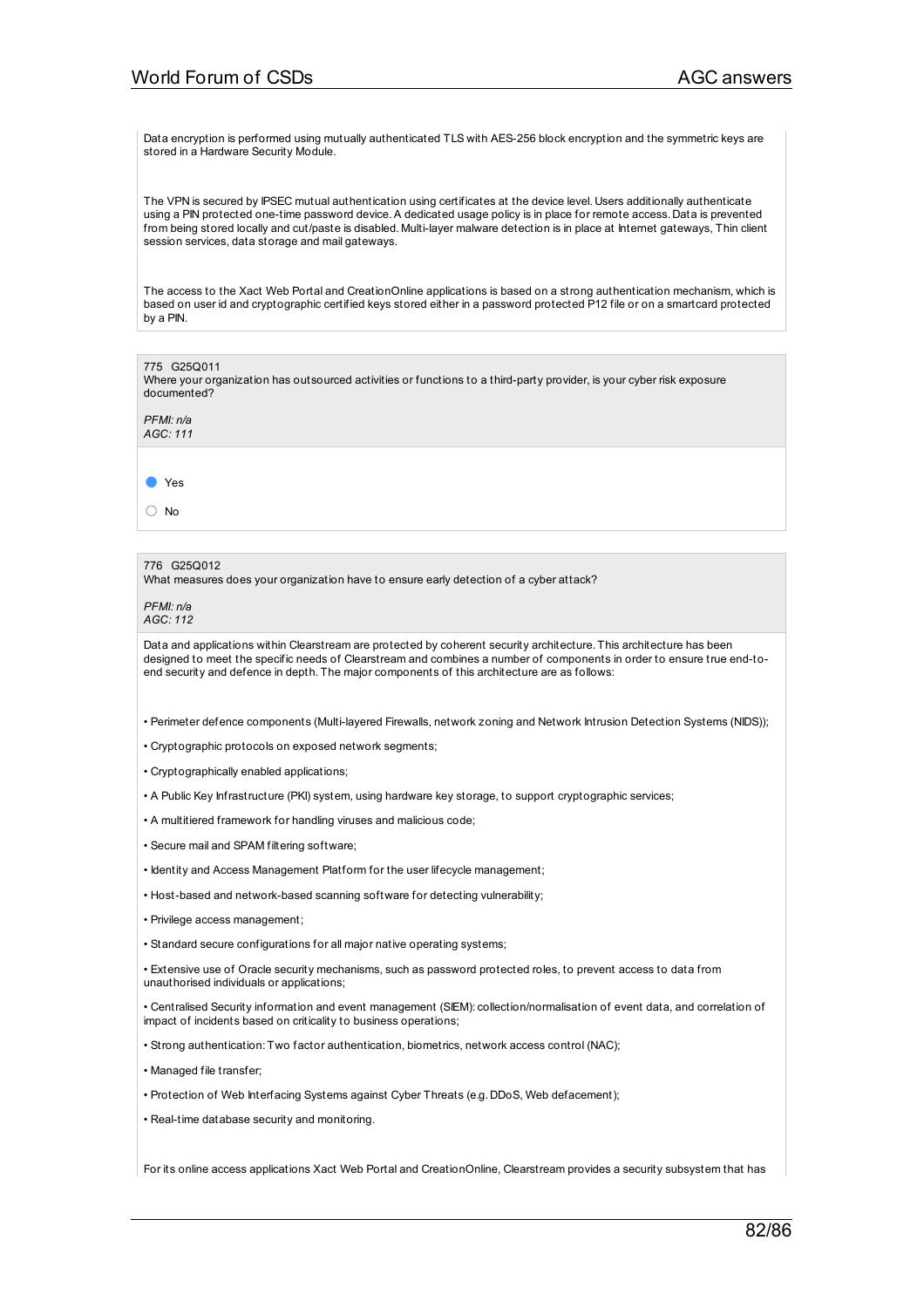been designed with true end-to-end security in mind and based on sound architectural principles. This subsystem is deployed as a series of components designed to work together to deliver a number of security services, such as:

- Authentication
- Protection of confidentiality
- Protection of integrity (both session and data integrity)
- Non-repudiation
- Logging and audit trail.

Real-time antivirus scanning is implemented. The antivirus scanning is done for all files with the default file extensions defined by the antivirus vendors/products. In case of infection detection, the antivirus software cleans, quarantines or deletes the responsible software. Notifications are automatically sent to a central location and to systems administrators.

The concept of defence-in-depth is implemented at the level of Deutsche Börse AG (DBAG). Consequently, DBAG does not rely solely on only one antivirus vendor/product.

• Sophos AV and McAfee VirusScan run on the e-mail gateways.

- ESET NOD32 runs on the Windows infrastructure and application servers.
- Sophos AV runs on the Windows file servers.

• McAfee VirusScan runs on the DBAG terminal servers, workstations and laptops as well as additional endpoint devices protection against targeted attacks

- Kaspersky AV is running on HTTP flow (Web Proxy AV)
- Antivirus real-time scanning is implemented at the following points:
- Inbound and outbound e-mail are scanned on the e-mail gateways
- Terminal servers, workstations and laptops
- Windows servers: infrastructure, application and file servers

New virus signatures are automatically downloaded from antivirus vendors' web sites and automatically deployed to:

- Email gateways.
- Windows servers: infrastructure, file and application servers.
- Workstations when the end user logs on.

• Laptops when the end user connects to the DBAG network or when the end user request an update from the antivirus vendor's web site

The IT Security team assesses the patches released by the vendors. Regular deployment is done on all Windows servers. There is a process in place to facilitate emergency signature updates.

The Information Security Policy (ISP) prohibits users from disabling the antivirus products.

## 777 G25Q013

What is the agreed resumption time for critical operations following a cyber attack?

#### *PFMI: n/a*

## *AGC: 113*

colears recovery time objective (RTO) is set at two hours. This includes resumption of systems and operations.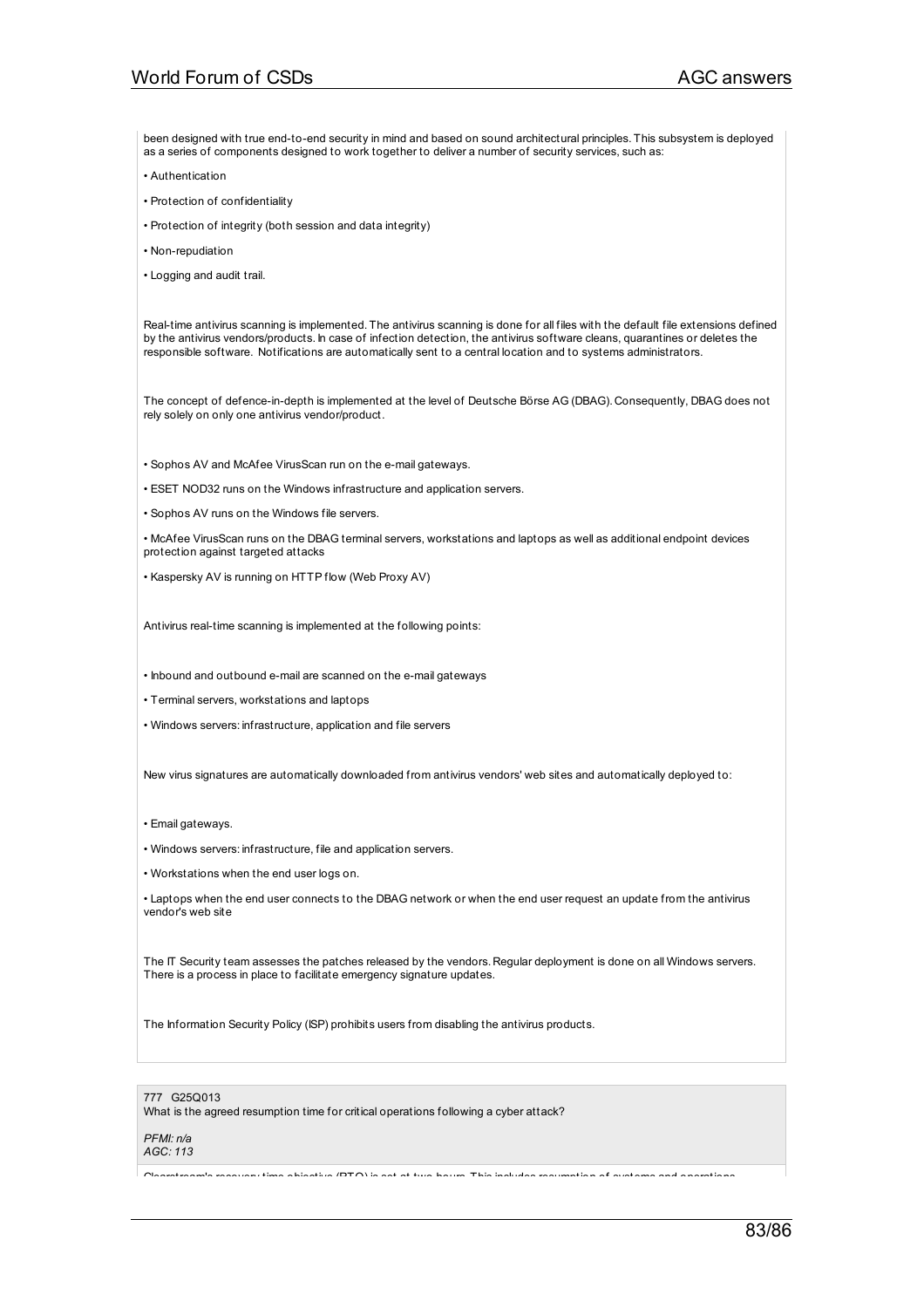Clearstream's recovery time objective (RTO) is set at two hours. This includes resumption of systems and operations. Depending on the nature of the incident, recovery can be achieved quicker or may be influenced by factors not under Clearstream's control.

778 G250014

How would you advise clients of a successful cyber attack against your organization?

*PFMI: n/a AGC: 114*

Information on incidents/crises and related actions taken by Clearstream is made available to customers via the regular communication channels: direct contact with Client Services and the relationship management teams, website and email, and Xact Web Portal/CreationOnline alerts. Such communication will happen as soon as the incident/crisis is known, and once related actions are defined.

Generally speaking, Clearstream would aim to inform customers affected by such an incident as soon as possible (within 72 hours). However, this might differ depending on the situation.

779 G25Q015

In the last 12 months has your organization been subject to a cyber attack that impacted the service you provide to us? If yes, please provide details.

*PFMI: n/a AGC: 115*

○ Yes

● No

780 G25Q016

Are the following elements of your cybersecurity framework tested pre and post deployment of changes?

*PFMI: n/a AGC: 116*

✓ Vulnerability assessment

✓ Scenario based penetration tests

✓ Testing of incident response process and technical/business/operations (e.g. table-top exercise)

✓ OTHER:Amongst other things, vulnerability management process and vulnerability scanning tools are running covering internal and internet-facing systems.Also, regular penetration tests performed ensuring the effectiveness of the controls in place. Code review and security tests are performed during the testing phase. Regular systems unavailability tests form part of Clearstream's BCM testing cycles.

#### 781 G25Q017

For cloud technology and associated cyber security risks, do you you have procedures and controls in place to protect our information from mishandling or theft?

In the comments section could you please explain how these procedures and controls tie back to your record retention policy?

*PFMI: n/a AGC: 117*

○ Yes

○ No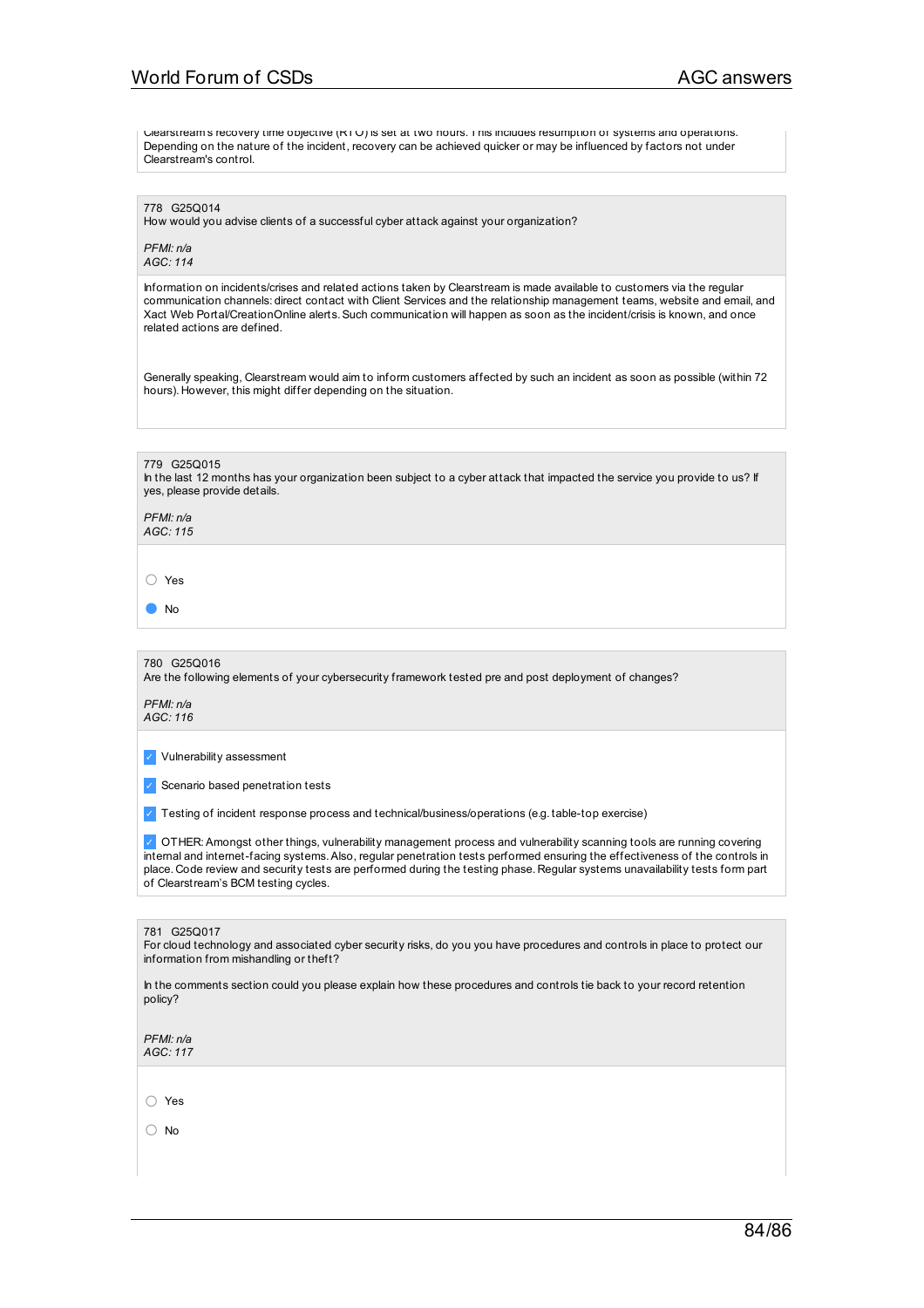This question is considered 'not applicable'. Cloud is currently not used for customer data.

| 782 G25Q018<br>Does your organization conduct dark web searches for signs of a breach (internet protocol or customer/client personally<br>identified information for sale)?           |
|---------------------------------------------------------------------------------------------------------------------------------------------------------------------------------------|
| PFMI: n/a<br>AGC: 118                                                                                                                                                                 |
|                                                                                                                                                                                       |
| Yes                                                                                                                                                                                   |
| $\bigcirc$ No                                                                                                                                                                         |
| Such dark web searches for signs of a breach are conducted.                                                                                                                           |
|                                                                                                                                                                                       |
| 783 G25Q019<br>Is your organization aware of SWIFT's Customer Security Program (CSP)?                                                                                                 |
| PFMI: n/a<br>AGC: 119                                                                                                                                                                 |
| Yes                                                                                                                                                                                   |
|                                                                                                                                                                                       |
| $\bigcirc$ No                                                                                                                                                                         |
|                                                                                                                                                                                       |
| 784 G25Q020<br>Does your organization ensure compliance with SWIFT's CSP controls?                                                                                                    |
| PFMI: n/a<br>AGC: 120                                                                                                                                                                 |
|                                                                                                                                                                                       |
| Yes                                                                                                                                                                                   |
| $\cup$ No                                                                                                                                                                             |
| Clearstream is compliant with all mandatory controls.                                                                                                                                 |
|                                                                                                                                                                                       |
|                                                                                                                                                                                       |
| 785 G25Q021<br>Does your organization respond to requests for your institution's attestations?                                                                                        |
| PFMI: n/a<br>AGC: 121                                                                                                                                                                 |
|                                                                                                                                                                                       |
| Yes                                                                                                                                                                                   |
| $\bigcirc$ No                                                                                                                                                                         |
| The documentation requested is considered confidential. We confirm that Clearstream is compliant with all mandatory<br>controls of the SWIFT CSP.                                     |
|                                                                                                                                                                                       |
| 786 G25Q022<br>Does your organization request the attestation details of your counterparties and incorporate the responses into ongoing<br>relationship and risk management programs? |
| PFMI: n/a<br>AGC: 122                                                                                                                                                                 |
|                                                                                                                                                                                       |